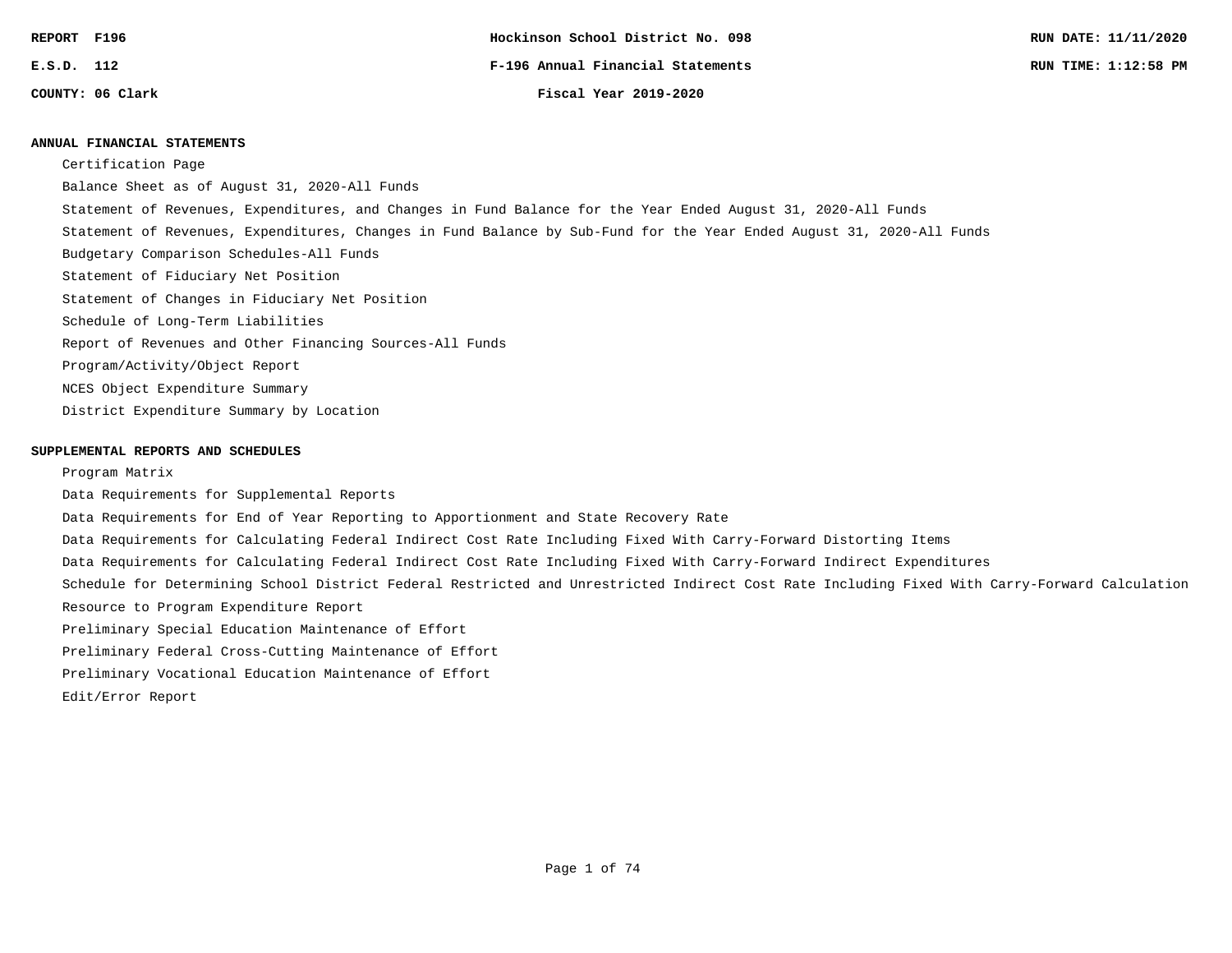**E.S.D. 112 F-196 ANNUAL FINANCIAL STATEMENTS FOR FISCAL YEAR 2019-2020 RUN TIME: 1:12:58 PM**

**COUNTY: 06 Clark**

The Annual Financial Statements (Report F-196) for Hockinson School District of Clark County for the fiscal year ended August 31, 2020, were prepared on the modified accrual basis of accounting in accordance with the appropriate accounting principles as stated in the Accounting Manual for Public School Districts in the State of Washington. School was conducted for 180 days. (If school was operated fewer than 180 days, please include a statement covering the reasons and effort to make up days lost.) The indirect cost rate proposal has been reviewed and the data reflects allowable costs in accordance with federal requirements and 2 CFR 200 Uniform Administrative Requirements, Cost Principles, and Audit Requirements for Federal Awards: SubpartE.

|           | The school district Annual Financial Statement has been reviewed and submitted to OSPI in accordance with WAC 392-117-035 for<br>the fiscal year September 1, 2019-August 31, 2020 |  |      |  |  |  |  |  |
|-----------|------------------------------------------------------------------------------------------------------------------------------------------------------------------------------------|--|------|--|--|--|--|--|
| Approved: |                                                                                                                                                                                    |  |      |  |  |  |  |  |
|           | School District Superintendent or Authorized Official                                                                                                                              |  | Date |  |  |  |  |  |
| Reviewed: |                                                                                                                                                                                    |  |      |  |  |  |  |  |
|           | ESD Superintendent or Authorized Official                                                                                                                                          |  | Date |  |  |  |  |  |
|           |                                                                                                                                                                                    |  |      |  |  |  |  |  |

|                                                                                                     |               |            | Debt Service | Capital       | Transportation<br>Vehicle | Permanent |                  |
|-----------------------------------------------------------------------------------------------------|---------------|------------|--------------|---------------|---------------------------|-----------|------------------|
| REPORT F-196 SUMMARY                                                                                | General Fund  | ASB Fund   | Fund         | Projects Fund | Fund                      | Fund      | Total            |
| Total Revenues and Other Financing<br>Sources                                                       | 26,012,690.15 | 244,708.50 | 3,289,188.52 | 743,959.86    | 0.00                      | 0.00      | 30,290,547.03    |
| Total Expenditures                                                                                  | 25,843,206.12 | 212,610.20 | 3,134,689.12 | 146,405.71    | 0.00                      | 0.00      | 29, 336, 911. 15 |
| Other Financing Uses                                                                                | 26,714.12     | 0.00       | 0.00         | 0.00          | 0.00                      | 0.00      | 26,714.12        |
| Excess of Revenues/Other Financing<br>Sources Over/(Under) Expenditures<br>and Other Financing Uses | 142,769.91    | 32,098.30  | 154,499.40   | 597,554.15    | 0.00                      | 0.00      | 926,921.76       |
| Beginning Total Fund Balance                                                                        | 2,913,946.10  | 128,771.14 | 1,344,827.12 | 1,026,504.44  | 0.00                      | 0.00      | 5,414,048.80     |
| Prior Year(s) Corrections or<br>Restatements                                                        | 0.00          | 0.00       | 0.00         | 0.00          | 0.00                      | 0.00      | 0.00             |
| Ending Total Fund Balance                                                                           | 3,056,716.01  | 160,869.44 | 1,499,326.52 | 1,624,058.59  | 0.00                      | 0.00      | 6,340,970.56     |

Locked Date: Nov 9 2020 9:50AM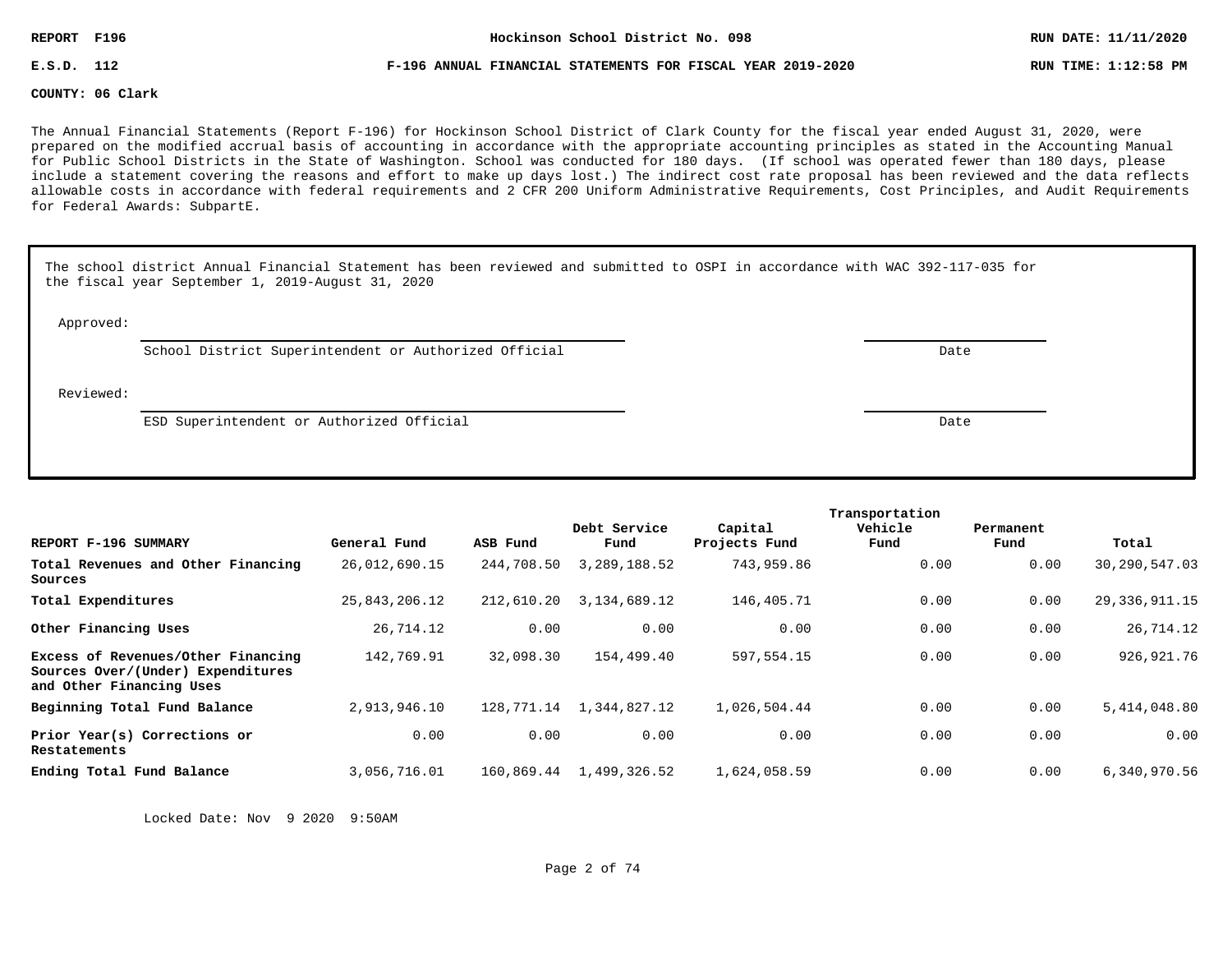**COUNTY: 06 Clark August 31, 2020**

**REPORT F196 Hockinson School District No. 098 RUN DATE: 11/11/2020 E.S.D. 112 Balance Sheet - Governmental Funds RUN TIME: 1:12:58 PM**

|                                                    | General<br>Fund | ASB<br>Fund  | Debt<br>Service<br>Fund | Capital<br>Projects<br>Fund | Transportation<br>Vehicle<br>Fund | Permanent<br>Fund | Total             |
|----------------------------------------------------|-----------------|--------------|-------------------------|-----------------------------|-----------------------------------|-------------------|-------------------|
| Assets                                             |                 |              |                         |                             |                                   |                   |                   |
| Cash and Cash Equivalents                          | 1,055,930.79    | 4,150.09     | 0.00                    | 103,537.37                  | 0.00                              | 0.00              | 1, 163, 618. 25   |
| Minus Warrants Outstanding                         | $-1,045,322.60$ | $-438.12$    | 0.00                    | $-99,537.37$                | 0.00                              | 0.00              | $-1, 145, 298.09$ |
| Taxes Receivable                                   | 1, 133, 844. 22 |              | 1,427,519.85            | 419.92                      | 0.00                              |                   | 2,561,783.99      |
| Due From Other Funds                               | 0.00            | 171.00       | 0.00                    | 0.00                        | 0.00                              | 0.00              | 171.00            |
| Due From Other<br>Governmental Units               | 67,723.41       | 0.00         | 0.00                    | 85,122.87                   | 0.00                              | 0.00              | 152,846.28        |
| Accounts Receivable                                | 7,153.64        | 1,541.10     | 0.00                    | 0.00                        | 0.00                              | 0.00              | 8,694.74          |
| Interfund Loans Receivable                         | 0.00            |              |                         | 0.00                        |                                   |                   | 0.00              |
| Accrued Interest<br>Receivable                     | 0.00            | 0.00         | 0.00                    | 0.00                        | 0.00                              | 0.00              | 0.00              |
| Inventory                                          | 0.00            | 0.00         |                         | 0.00                        |                                   |                   | 0.00              |
| Prepaid Items                                      | 479,974.20      | 258.48       |                         |                             | 0.00                              | 0.00              | 480,232.68        |
| Investments                                        | 2,690,120.13    | 165, 278. 27 | 1,499,326.52            | 1,535,822.99                | 0.00                              | 0.00              | 5,890,547.91      |
| Investments/Cash With<br>Trustee                   | 0.00            |              | 0.00                    | 0.00                        | 0.00                              | 0.00              | 0.00              |
| Investments-Deferred<br>Compensation               | 0.00            |              |                         | 0.00                        |                                   |                   | 0.00              |
| Self-Insurance Security<br>Deposit                 | 0.00            |              |                         |                             |                                   |                   | 0.00              |
| TOTAL ASSETS                                       | 4,389,423.79    | 170,960.82   | 2,926,846.37            | 1,625,365.78                | 0.00                              | 0.00              | 9,112,596.76      |
| DEFERRED OUTFLOWS OF<br><b>RESOURCES:</b>          |                 |              |                         |                             |                                   |                   |                   |
| Deferred Outflows of<br>Resources - Other          | 0.00            | 0.00         | 0.00                    | 0.00                        | 0.00                              | 0.00              | 0.00              |
| TOTAL DEFERRED OUTFLOWS OF<br><b>RESOURCES</b>     | 0.00            | 0.00         | 0.00                    | 0.00                        | 0.00                              | 0.00              | 0.00              |
| TOTAL ASSETS AND DEFERRED<br>OUTFLOWS OF RESOURCES | 4,389,423.79    | 170,960.82   | 2,926,846.37            | 1,625,365.78                | 0.00                              | 0.00              | 9,112,596.76      |
| LIABILITIES                                        |                 |              |                         |                             |                                   |                   |                   |
| Accounts Payable                                   | 151,337.69      | 10,091.38    | 0.00                    | 887.27                      | 0.00                              | 0.00              | 162, 316.34       |
| Contracts Payable Current                          | 0.00            | 0.00         |                         | 0.00                        | 0.00                              | 0.00              | 0.00              |
| Accrued Interest Payable                           |                 |              | 0.00                    |                             |                                   |                   | 0.00              |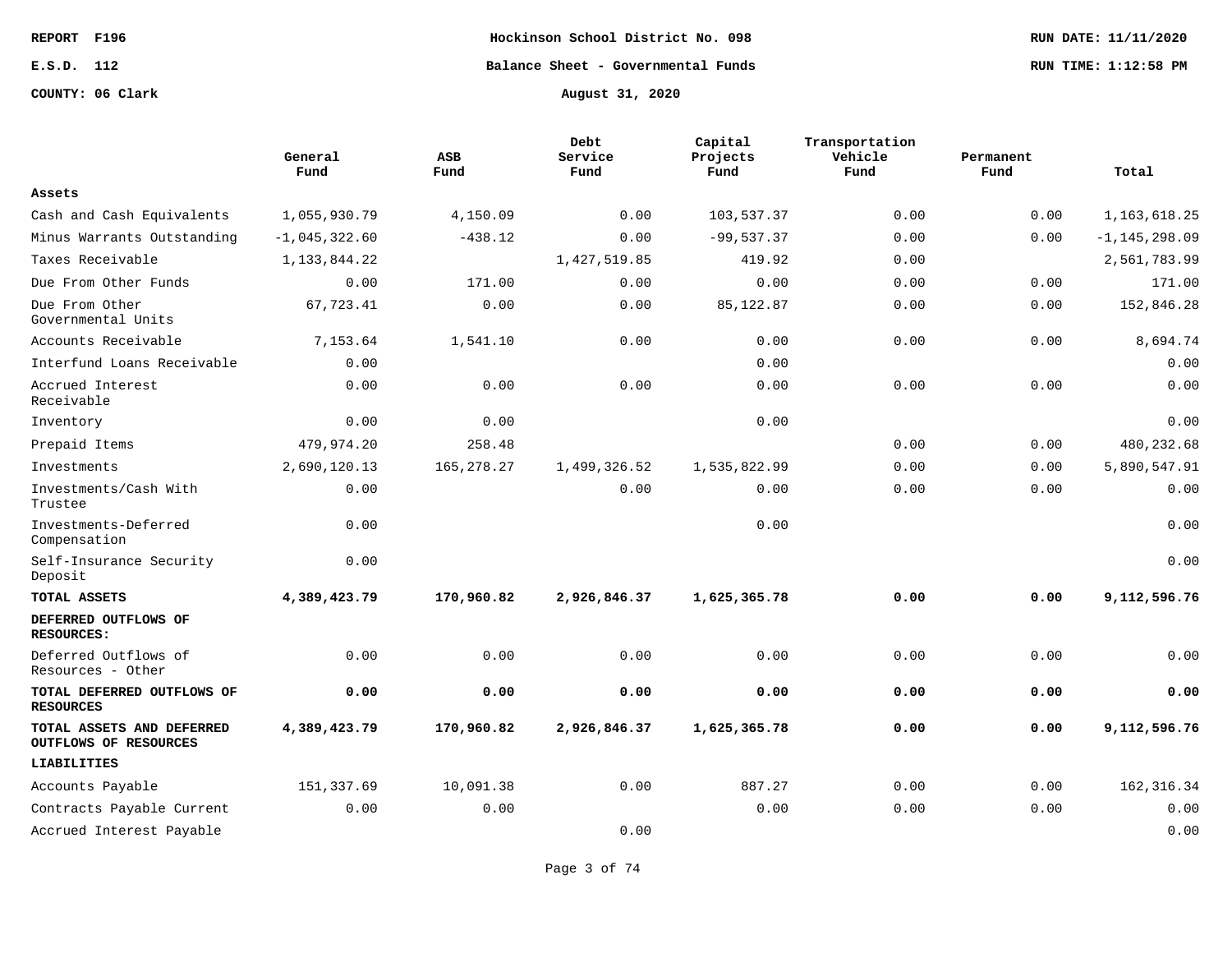**REPORT F196 Hockinson School District No. 098 RUN DATE: 11/11/2020 E.S.D. 112 Balance Sheet - Governmental Funds RUN TIME: 1:12:58 PM**

**COUNTY: 06 Clark August 31, 2020**

|                                               | General<br>Fund | <b>ASB</b><br>Fund | Debt<br>Service<br>Fund | Capital<br>Projects<br>Fund | Transportation<br>Vehicle<br>Fund | Permanent<br>Fund | Total           |
|-----------------------------------------------|-----------------|--------------------|-------------------------|-----------------------------|-----------------------------------|-------------------|-----------------|
| Accrued Salaries                              | 0.00            | 0.00               |                         | 0.00                        |                                   |                   | 0.00            |
| Anticipation Notes Payable                    | 0.00            |                    | 0.00                    | 0.00                        | 0.00                              |                   | 0.00            |
| LIABILITIES:                                  |                 |                    |                         |                             |                                   |                   |                 |
| Payroll Deductions and<br>Taxes Payable       | 0.00            | 0.00               |                         | 0.00                        |                                   |                   | 0.00            |
| Due To Other Governmental<br>Units            | 18,684.05       | 0.00               |                         | 0.00                        | 0.00                              | 0.00              | 18,684.05       |
| Deferred Compensation<br>Payable              | 0.00            |                    |                         | 0.00                        |                                   |                   | 0.00            |
| Estimated Employee<br>Benefits Payable        | 0.00            |                    |                         |                             |                                   |                   | 0.00            |
| Due To Other Funds                            | 171.00          | 0.00               | 0.00                    | 0.00                        | 0.00                              | 0.00              | 171.00          |
| Interfund Loans Payable                       | 0.00            |                    | 0.00                    | 0.00                        | 0.00                              |                   | 0.00            |
| Deposits                                      | 0.00            | 0.00               |                         | 0.00                        |                                   |                   | 0.00            |
| Unearned Revenue                              | 28,670.82       | 0.00               | 0.00                    | 0.00                        | 0.00                              |                   | 28,670.82       |
| Matured Bonds Payable                         |                 |                    | 0.00                    |                             |                                   |                   | 0.00            |
| Matured Bond Interest<br>Payable              |                 |                    | 0.00                    |                             |                                   |                   | 0.00            |
| Arbitrage Rebate Payable                      | 0.00            |                    | 0.00                    | 0.00                        | 0.00                              |                   | 0.00            |
| TOTAL LIABILITIES                             | 198,863.56      | 10,091.38          | 0.00                    | 887.27                      | 0.00                              | 0.00              | 209,842.21      |
| DEFERRED INFLOWS OF<br><b>RESOURCES</b>       |                 |                    |                         |                             |                                   |                   |                 |
| Unavailable Revenue                           | 0.00            | 0.00               | 0.00                    | 0.00                        | 0.00                              | 0.00              | 0.00            |
| Unavailable Revenue -<br>Taxes Receivable     | 1, 133, 844. 22 |                    | 1,427,519.85            | 419.92                      | 0.00                              |                   | 2,561,783.99    |
| TOTAL DEFERRED INFLOWS OF<br><b>RESOURCES</b> | 1,133,844.22    | 0.00               | 1,427,519.85            | 419.92                      | 0.00                              | 0.00              | 2,561,783.99    |
| FUND BALANCE:                                 |                 |                    |                         |                             |                                   |                   |                 |
| Nonspendable Fund Balance                     | 479,974.20      | 258.48             | 0.00                    | 0.00                        | 0.00                              | 0.00              | 480, 232.68     |
| Restricted Fund Balance                       | 49,935.02       | 160,610.96         | 1,386,099.56            | 1,540,287.72                | 0.00                              | 0.00              | 3, 136, 933. 26 |
| Committed Fund Balance                        | 0.00            | 0.00               | 0.00                    | 7,020.22                    | 0.00                              | 0.00              | 7,020.22        |
| Assigned Fund Balance                         | 1,234,646.79    | 0.00               | 113,226.96              | 76,750.65                   | 0.00                              | 0.00              | 1,424,624.40    |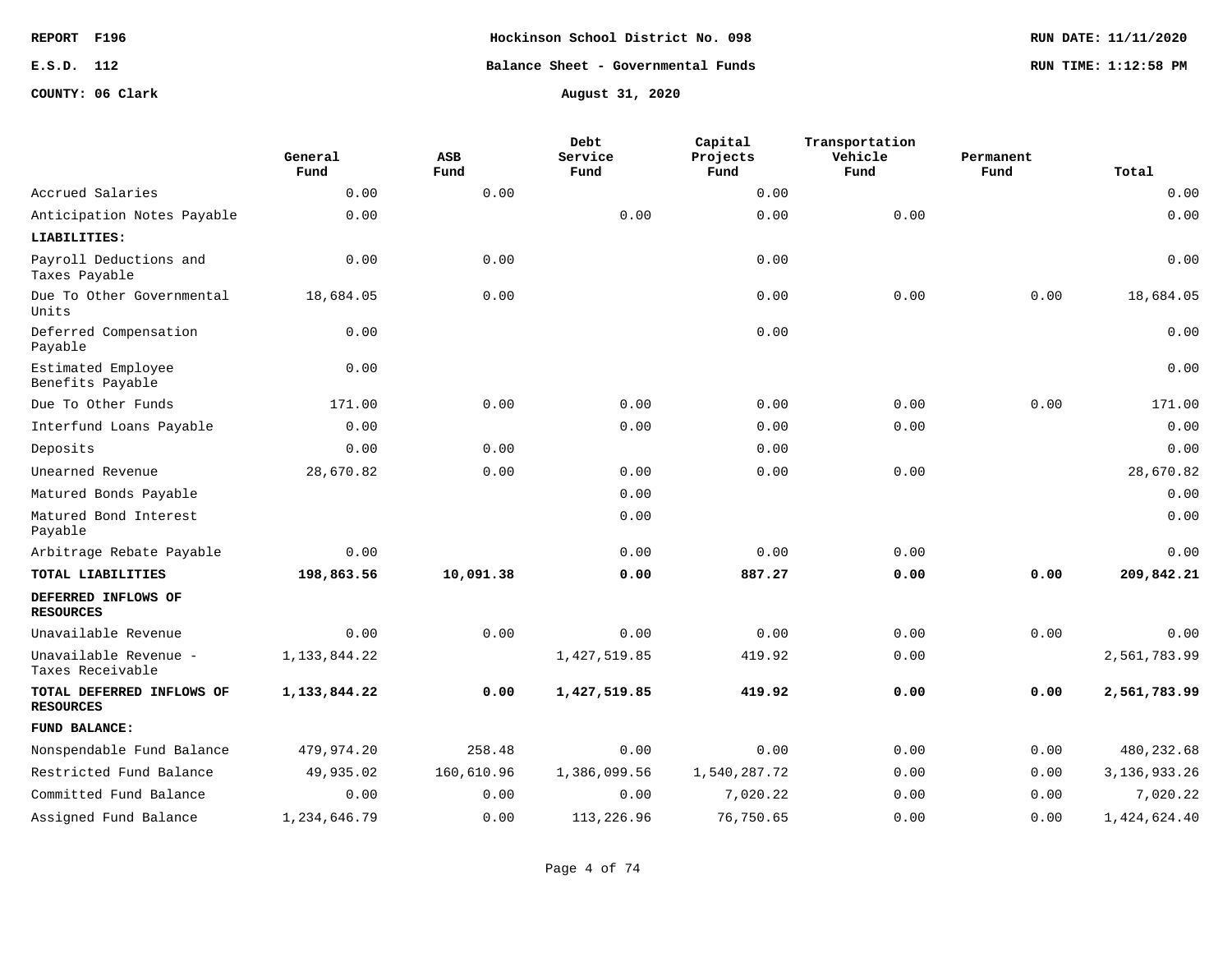| <b>REPORT</b> | F196 |
|---------------|------|
|               |      |

**COUNTY: 06 Clark August 31, 2020**

|                                                                 | General<br>Fund | ASB<br>Fund | Debt<br>Service<br>Fund | Capital<br>Projects<br>Fund | Transportation<br>Vehicle<br>Fund | Permanent<br>Fund | Total        |
|-----------------------------------------------------------------|-----------------|-------------|-------------------------|-----------------------------|-----------------------------------|-------------------|--------------|
| Unassigned Fund Balance                                         | 1,292,160.00    | 0.00        | 0.00                    | 0.00                        | 0.00                              | 0.00              | 1,292,160.00 |
| TOTAL FUND BALANCE                                              | 3,056,716.01    | 160,869.44  | 1,499,326.52            | 1,624,058.59                | 0.00                              | 0.00              | 6,340,970.56 |
| TOTAL LIABILITIES,<br>DEFERRED INFLOW OF<br>RESOURCES, AND FUND | 4,389,423.79    | 170,960.82  | 2,926,846.37            | 1,625,365.78                | 0.00                              | 0.00              | 9,112,596.76 |

**BALANCE**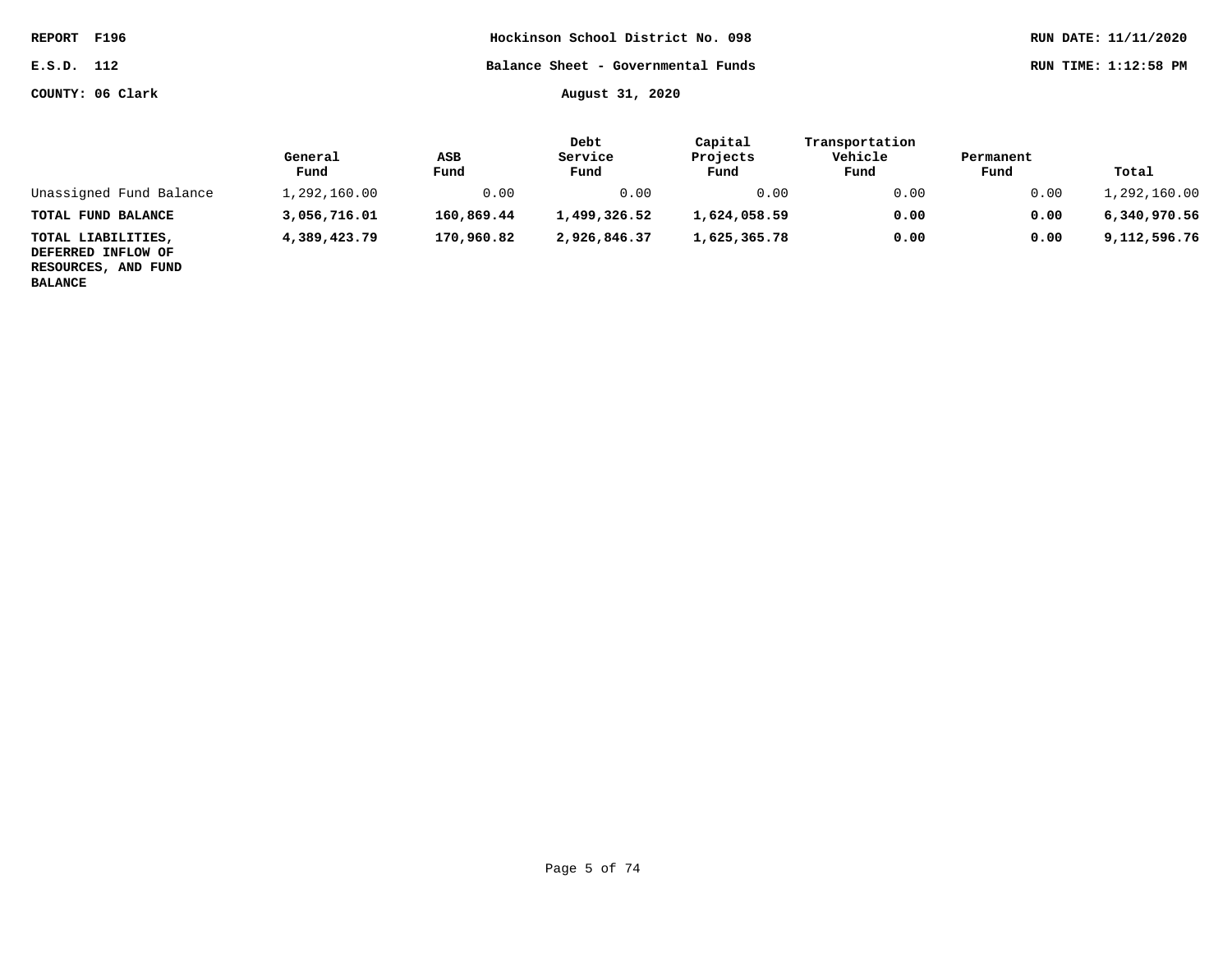**E.S.D. 112 Statement of Revenues, Expenditures, and Changes in Fund Balance - Governmental Funds RUN TIME: 1:12:58 PM**

|                              | General<br>Fund | ASB<br>Fund | Debt<br>Service<br>Fund | Capital<br>Projects<br>Fund | Transportation<br>Vehicle<br>Fund | Permanent<br>Fund | Total            |
|------------------------------|-----------------|-------------|-------------------------|-----------------------------|-----------------------------------|-------------------|------------------|
| <b>REVENUES:</b>             |                 |             |                         |                             |                                   |                   | 0.00             |
| Local                        | 3,102,920.53    | 244,708.50  | 3, 225, 932.44          | 658,836.99                  | 0.00                              |                   | 7,232,398.46     |
| State                        | 22,092,098.38   |             | 36,541.96               | 85, 122.87                  | 0.00                              |                   | 22, 213, 763. 21 |
| Federal                      | 816,876.11      |             | 0.00                    | 0.00                        | 0.00                              |                   | 816,876.11       |
| Other                        | 795.13          |             |                         | 0.00                        | 0.00                              | 0.00              | 795.13           |
| <b>TOTAL REVENUES</b>        | 26,012,690.15   | 244,708.50  | 3,262,474.40            | 743,959.86                  | 0.00                              | 0.00              | 30,263,832.91    |
| EXPENDITURES:                |                 |             |                         |                             |                                   |                   | 0.00             |
| <b>CURRENT:</b>              |                 |             |                         |                             |                                   |                   | 0.00             |
| Regular Instruction          | 15,856,222.50   |             |                         |                             |                                   |                   | 15,856,222.50    |
| Special Education            | 2,973,654.28    |             |                         |                             |                                   |                   | 2,973,654.28     |
| Vocational Education         | 414,544.82      |             |                         |                             |                                   |                   | 414,544.82       |
| Skill Center                 | 0.00            |             |                         |                             |                                   |                   | 0.00             |
| Compensatory Programs        | 582,734.14      |             |                         |                             |                                   |                   | 582,734.14       |
| Other Instructional Programs | 47,618.13       |             |                         |                             |                                   |                   | 47,618.13        |
| Community Services           | 273, 426.78     |             |                         |                             |                                   |                   | 273, 426.78      |
| Support Services             | 5,638,780.91    |             |                         |                             |                                   |                   | 5,638,780.91     |
| Student Activities/Other     |                 | 212,610.20  |                         |                             |                                   | 0.00              | 212,610.20       |
| CAPITAL OUTLAY:              |                 |             |                         |                             |                                   |                   | 0.00             |
| Sites                        |                 |             |                         | 32,025.19                   |                                   |                   | 32,025.19        |
| Building                     |                 |             |                         | 28,336.65                   |                                   |                   | 28,336.65        |
| Equipment                    |                 |             |                         | 85, 122.87                  |                                   |                   | 85,122.87        |
| Instructional Technology     |                 |             |                         | 0.00                        |                                   |                   | 0.00             |
| Energy                       |                 |             |                         | 0.00                        |                                   |                   | 0.00             |
| Transportation Equipment     |                 |             |                         |                             | 0.00                              |                   | 0.00             |
| Sales and Lease              |                 |             |                         | 0.00                        |                                   |                   | 0.00             |
| Other                        | 56, 224.56      |             |                         |                             |                                   |                   | 56,224.56        |
| DEBT SERVICE:                |                 |             |                         |                             |                                   |                   | 0.00             |
| Principal                    | 0.00            |             | 1,680,164.02            | 0.00                        | 0.00                              |                   | 1,680,164.02     |
| Interest and Other Charges   | 0.00            |             | 1,454,525.10            | 0.00                        | 0.00                              |                   | 1,454,525.10     |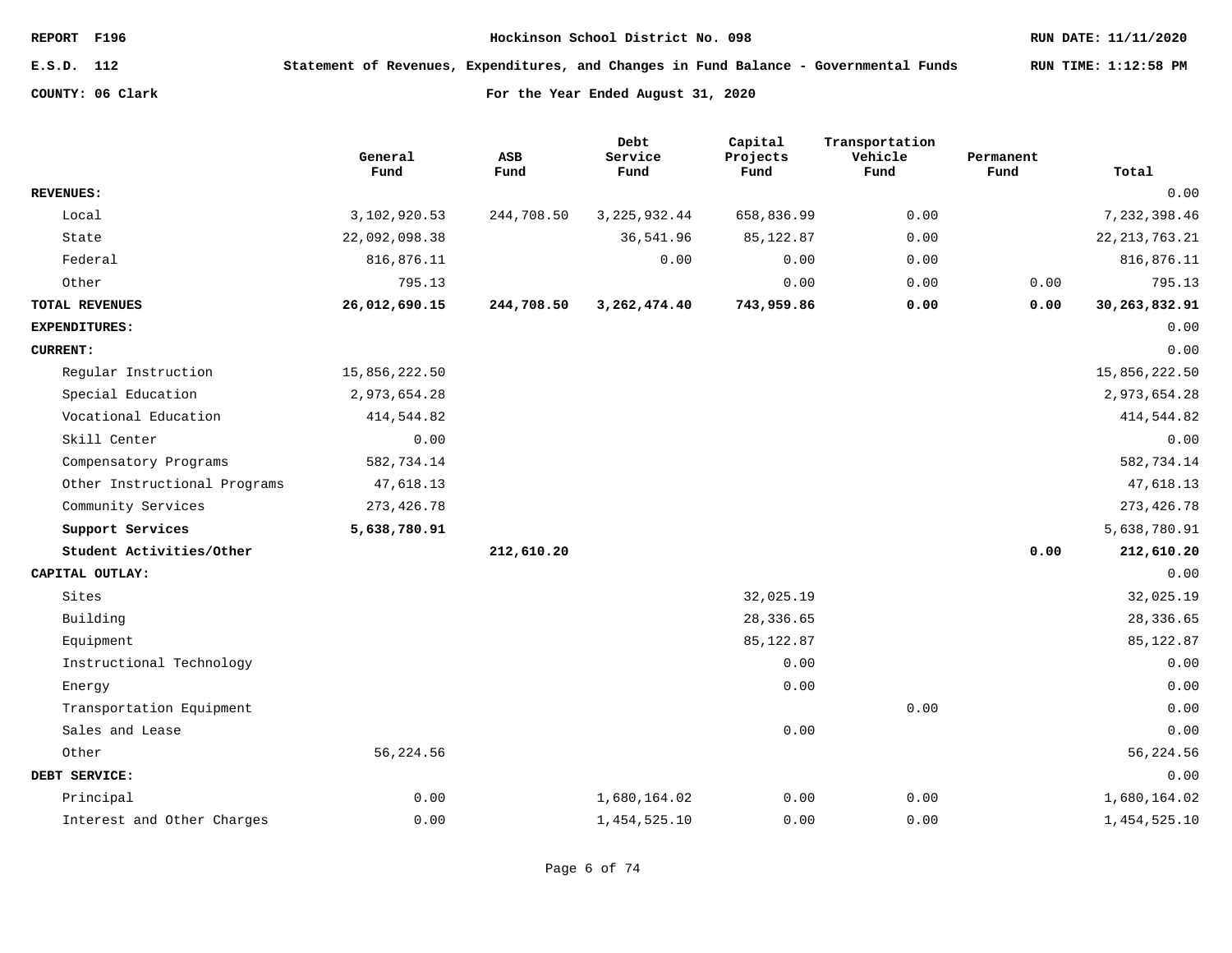**E.S.D. 112 Statement of Revenues, Expenditures, and Changes in Fund Balance - Governmental Funds RUN TIME: 1:12:58 PM**

|                                                                                                     | General<br>Fund | ASB<br>Fund | Debt<br>Service<br>Fund | Capital<br>Projects<br>Fund | Transportation<br>Vehicle<br>Fund | Permanent<br>Fund | Total         |
|-----------------------------------------------------------------------------------------------------|-----------------|-------------|-------------------------|-----------------------------|-----------------------------------|-------------------|---------------|
| Bond/Levy Issuance                                                                                  |                 |             |                         | 921.00                      | 0.00                              |                   | 921.00        |
| TOTAL EXPENDITURES                                                                                  | 25,843,206.12   | 212,610.20  | 3,134,689.12            | 146,405.71                  | 0.00                              | 0.00              | 29,336,911.15 |
| DEBT SERVICE:                                                                                       |                 |             |                         |                             |                                   |                   | 0.00          |
| REVENUES OVER (UNDER) EXPENDITURES                                                                  | 169,484.03      | 32,098.30   | 127,785.28              | 597,554.15                  | 0.00                              | 0.00              | 926, 921.76   |
| OTHER FINANCING SOURCES (USES):                                                                     |                 |             |                         |                             |                                   |                   | 0.00          |
| Bond Sales & Refunding Bond<br>Sales                                                                | 0.00            |             | 0.00                    | 0.00                        | 0.00                              |                   | 0.00          |
| Long-Term Financing                                                                                 | 0.00            |             |                         | 0.00                        | 0.00                              |                   | 0.00          |
| Transfers In                                                                                        | 0.00            |             | 26,714.12               | 0.00                        | 0.00                              |                   | 26,714.12     |
| Transfers Out (GL 536)                                                                              | $-26, 714.12$   |             | 0.00                    | 0.00                        | 0.00                              | 0.00              | $-26, 714.12$ |
| Other Financing Uses (GL 535)                                                                       | 0.00            |             | 0.00                    | 0.00                        | 0.00                              |                   | 0.00          |
| Other                                                                                               | 0.00            |             | 0.00                    | 0.00                        | 0.00                              |                   | 0.00          |
| TOTAL OTHER FINANCING SOURCES (USES)                                                                | $-26,714.12$    |             | 26,714.12               | 0.00                        | 0.00                              | 0.00              | 0.00          |
| EXCESS OF REVENUES/OTHER FINANCING<br>SOURCES OVER (UNDER) EXPENDITURES<br>AND OTHER FINANCING USES | 142,769.91      | 32,098.30   | 154,499.40              | 597,554.15                  | 0.00                              | 0.00              | 926, 921. 76  |
| BEGINNING TOTAL FUND BALANCE                                                                        | 2,913,946.10    | 128,771.14  | 1,344,827.12            | 1,026,504.44                | 0.00                              | 0.00              | 5,414,048.80  |
| Prior Year(s) Corrections or<br>Restatements                                                        | 0.00            | 0.00        | 0.00                    | 0.00                        | 0.00                              | 0.00              | 0.00          |
| ENDING TOTAL FUND BALANCE                                                                           | 3,056,716.01    | 160,869.44  | 1,499,326.52            | 1,624,058.59                | 0.00                              | 0.00              | 6,340,970.56  |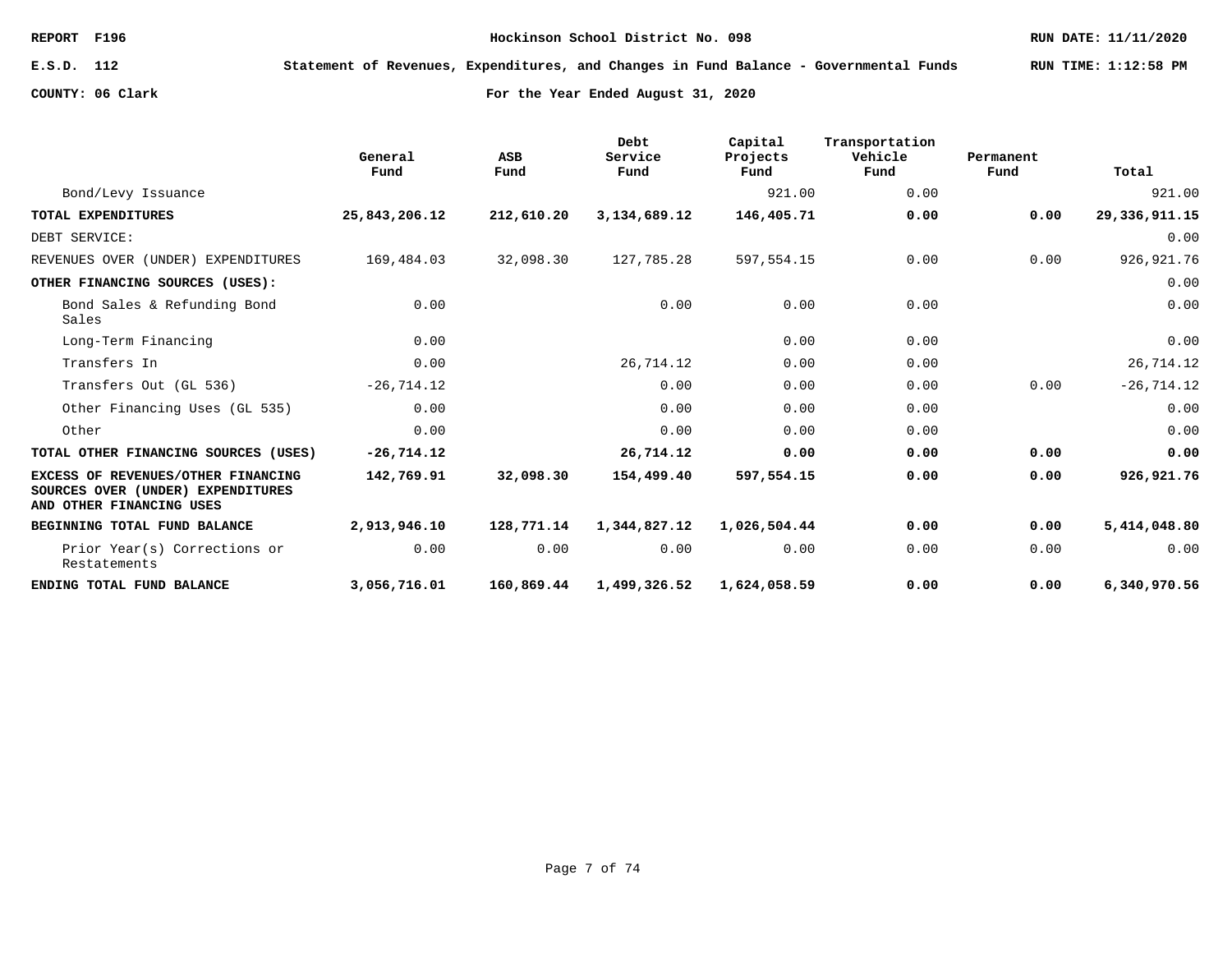| REPORT F196                           | Hockinson School District No. 098  |                                                                                              |                | RUN DATE: 11/11/2020 |
|---------------------------------------|------------------------------------|----------------------------------------------------------------------------------------------|----------------|----------------------|
| E.S.D. 112                            |                                    | Statement of Revenues, Expenditures, and Changes in Fund Balance - General Fund, By Sub-Fund |                | RUN TIME: 1:12:58 PM |
| COUNTY: 06 Clark                      | For the Year Ended August 31, 2020 |                                                                                              |                |                      |
|                                       |                                    | Sub-Fund 10                                                                                  | Sub-Fund 11    | General Fund         |
| <b>REVENUES:</b>                      |                                    |                                                                                              |                |                      |
| Local                                 |                                    | 260, 171. 16                                                                                 | 2,842,749.37   | 3,102,920.53         |
| State                                 |                                    | 21, 477, 975.67                                                                              | 614, 122. 71   | 22,092,098.38        |
| Federal                               |                                    | 669,687.81                                                                                   | 147,188.30     | 816,876.11           |
| Other                                 |                                    | 795.13                                                                                       | 0.00           | 795.13               |
| TOTAL REVENUES                        |                                    | 22, 408, 629. 77                                                                             | 3,604,060.38   | 26,012,690.15        |
| EXPENDITURES:                         |                                    |                                                                                              |                |                      |
| CURRENT: (excluding Object 9)         |                                    |                                                                                              |                |                      |
| Regular Instruction                   |                                    | 13,588,940.77                                                                                | 2, 267, 281.73 | 15,856,222.50        |
| Special Education                     |                                    | 2,644,777.44                                                                                 | 328,876.84     | 2,973,654.28         |
| Vocational Education                  |                                    | 414,544.82                                                                                   | 0.00           | 414,544.82           |
| Skills Center                         |                                    | 0.00                                                                                         | 0.00           | 0.00                 |
| Compensatory Programs                 |                                    | 582,734.14                                                                                   | 0.00           | 582,734.14           |
| Other Instructional Programs          |                                    | 47,618.13                                                                                    | 0.00           | 47,618.13            |
| Community Services                    |                                    | 60.00                                                                                        | 273, 366.78    | 273, 426.78          |
| Support Services                      |                                    | 4,934,932.01                                                                                 | 703,848.90     | 5,638,780.91         |
| CAPITAL OUTLAY:                       |                                    |                                                                                              |                |                      |
| Other                                 |                                    | 32,056.45                                                                                    | 24, 168. 11    | 56,224.56            |
| DEBT SERVICE:                         |                                    |                                                                                              |                |                      |
| Principal                             |                                    | 0.00                                                                                         | 0.00           | 0.00                 |
| Interest and Other Charges            |                                    | 0.00                                                                                         | 0.00           | 0.00                 |
| TOTAL EXPENDITURES                    |                                    | 22, 245, 663.76                                                                              | 3,597,542.36   | 25,843,206.12        |
| REVENUES OVER (UNDER) EXPENDITURES:   |                                    | 162,966.01                                                                                   | 6,518.02       | 169,484.03           |
| OTHER FINANCING SOURCES (USES):       |                                    |                                                                                              |                |                      |
| Bond Sales & Refunding Bond Sales     |                                    |                                                                                              | 0.00           | 0.00                 |
| Long-Term Financing                   |                                    |                                                                                              | 0.00           | 0.00                 |
| Transfers In                          |                                    | 0.00                                                                                         | 0.00           | 0.00                 |
| Transfers Out (GL 536)                |                                    | 26,714.12                                                                                    | 0.00           | 26,714.12            |
| Other Financing Uses (GL 535)         |                                    | 0.00                                                                                         | 0.00           | 0.00                 |
| Other                                 |                                    |                                                                                              | 0.00           | 0.00                 |
| TOTAL OTHER FINANCING SOURCES (USES): |                                    | $-26, 714.12$                                                                                | 0.00           | $-26, 714.12$        |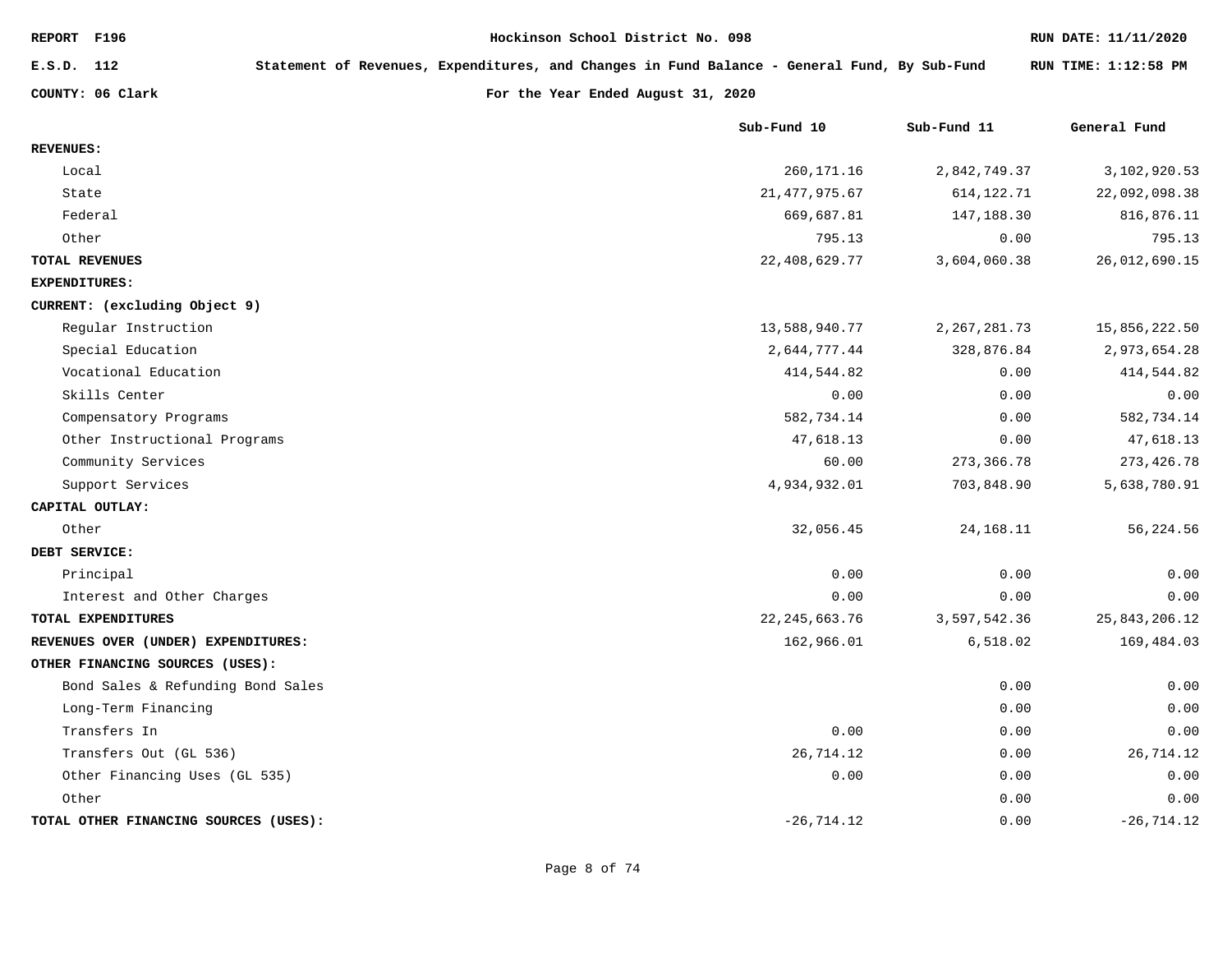| REPORT F196                                            |                                           |                                                     |                                | RUN DATE: 11/11/2020                                                                         |             |                      |  |  |  |
|--------------------------------------------------------|-------------------------------------------|-----------------------------------------------------|--------------------------------|----------------------------------------------------------------------------------------------|-------------|----------------------|--|--|--|
| E.S.D. 112                                             |                                           |                                                     |                                | Statement of Revenues, Expenditures, and Changes in Fund Balance - General Fund, By Sub-Fund |             | RUN TIME: 1:12:58 PM |  |  |  |
| COUNTY: 06 Clark<br>For the Year Ended August 31, 2020 |                                           |                                                     |                                |                                                                                              |             |                      |  |  |  |
|                                                        |                                           |                                                     |                                | Sub-Fund 10                                                                                  | Sub-Fund 11 | General Fund         |  |  |  |
| FINANCING USES                                         |                                           | EXCESS OF REVENUES AND OTHER FINANCING SOURCES OVER | (UNDER) EXPENDITURES AND OTHER | 136,251.89                                                                                   | 6,518.02    | 142,769.91           |  |  |  |
|                                                        | BEGINNING TOTAL FUND BALANCE              |                                                     |                                | 0.00                                                                                         | 0.00        | 0.00                 |  |  |  |
|                                                        | Prior Year(s) Corrections or Restatements |                                                     |                                | 0.00                                                                                         | 0.00        | 0.00                 |  |  |  |
|                                                        | ENDING TOTAL FUND BALANCE                 |                                                     |                                | 2,797,397.99                                                                                 | 259,318.02  | 3,056,716.01         |  |  |  |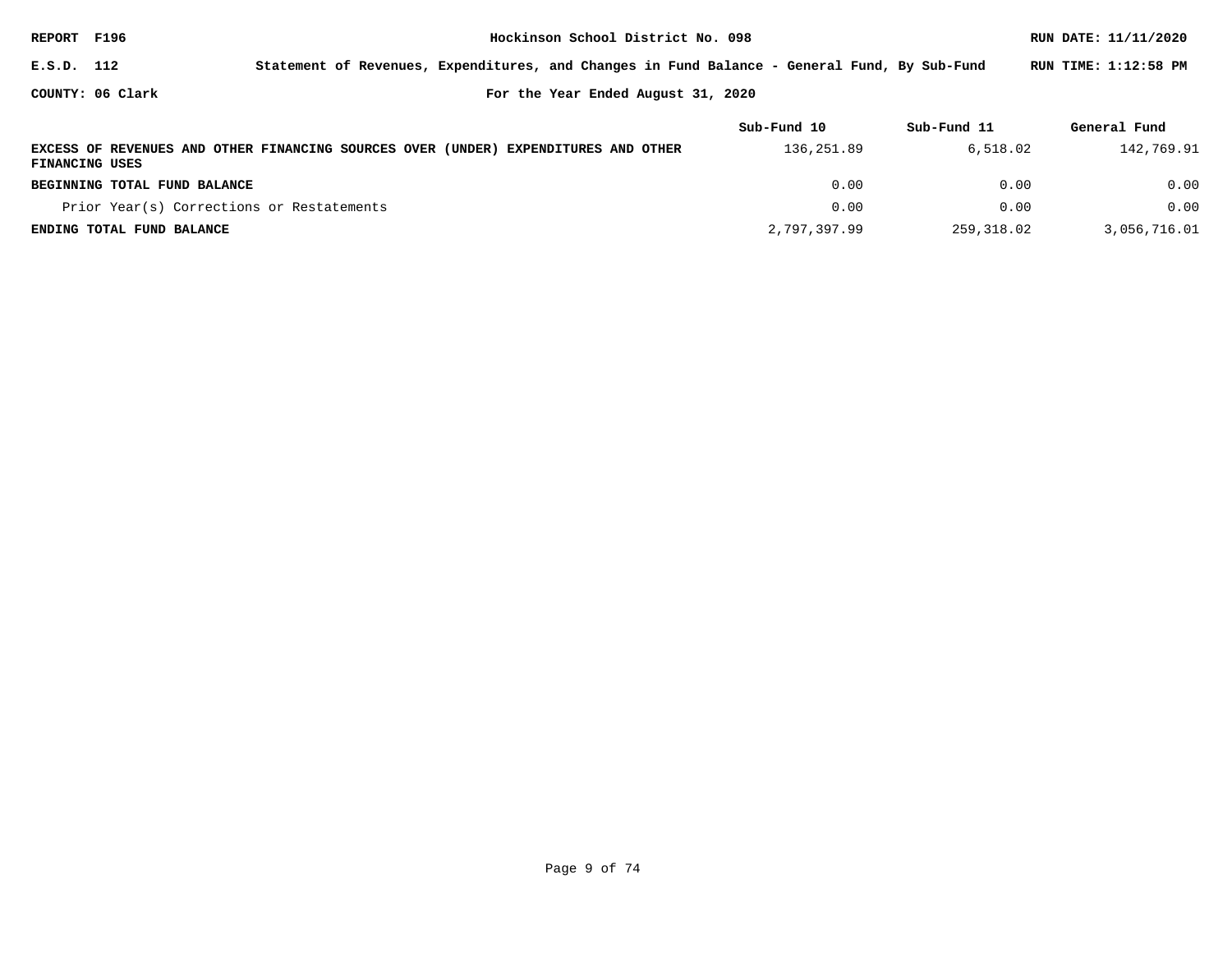**E.S.D. 112 Budgetary Comparison Schedule - General Fund RUN TIME: 1:12:58 PM**

|                                    | FINAL BUDGET   | <b>ACTUAL</b> | Variance with<br>Final Budget<br>POSITIVE<br>(NEGATIVE) |
|------------------------------------|----------------|---------------|---------------------------------------------------------|
| <b>REVENUES :</b>                  |                |               |                                                         |
| Local                              | 3,301,924.00   | 3,102,920.53  | $-199,003.47$                                           |
| State                              | 22,365,092.00  | 22,092,098.38 | $-272,993.62$                                           |
| Federal                            | 696,251.00     | 816,876.11    | 120,625.11                                              |
| Other                              | 0.00           | 795.13        | 795.13                                                  |
| TOTAL REVENUES                     | 26,363,267.00  | 26,012,690.15 | $-350,576.85$                                           |
| <b>EXPENDITURES</b>                |                |               |                                                         |
| <b>CURRENT:</b>                    |                |               |                                                         |
| Reqular Instruction                | 16,102,861.00  | 15,856,222.50 | 246,638.50                                              |
| Special Education                  | 3,198,069.00   | 2,973,654.28  | 224, 414.72                                             |
| Vocational Education               | 438,938.00     | 414,544.82    | 24, 393. 18                                             |
| Skill Center                       | 0.00           | 0.00          | 0.00                                                    |
| Compensatory Programs              | 571,624.00     | 582,734.14    | $-11, 110.14$                                           |
| Other Instructional Programs       | 54,452.00      | 47,618.13     | 6,833.87                                                |
| Community Services                 | 167,316.00     | 273,426.78    | $-106, 110.78$                                          |
| Support Services                   | 5,597,573.00   | 5,638,780.91  | $-41, 207.91$                                           |
| Student Activities/Other           |                |               |                                                         |
| CAPITAL OUTLAY:                    |                |               |                                                         |
| Sites                              |                |               |                                                         |
| Building                           |                |               |                                                         |
| Equipment                          |                |               |                                                         |
| Energy                             |                |               |                                                         |
| Transportation Equipment           |                |               |                                                         |
| Other                              | 524,536.00     | 56,224.56     | 468, 311.44                                             |
| DEBT SERVICE:                      |                |               |                                                         |
| Principal                          | 0.00           | 0.00          | 0.00                                                    |
| Interest and Other Charges         | 0.00           | 0.00          | 0.00                                                    |
| TOTAL EXPENDITURES                 | 26,655,369.00  | 25,843,206.12 | 812,162.88                                              |
| REVENUES OVER (UNDER) EXPENDITURES | $-292, 102.00$ | 169,484.03    | 461,586.03                                              |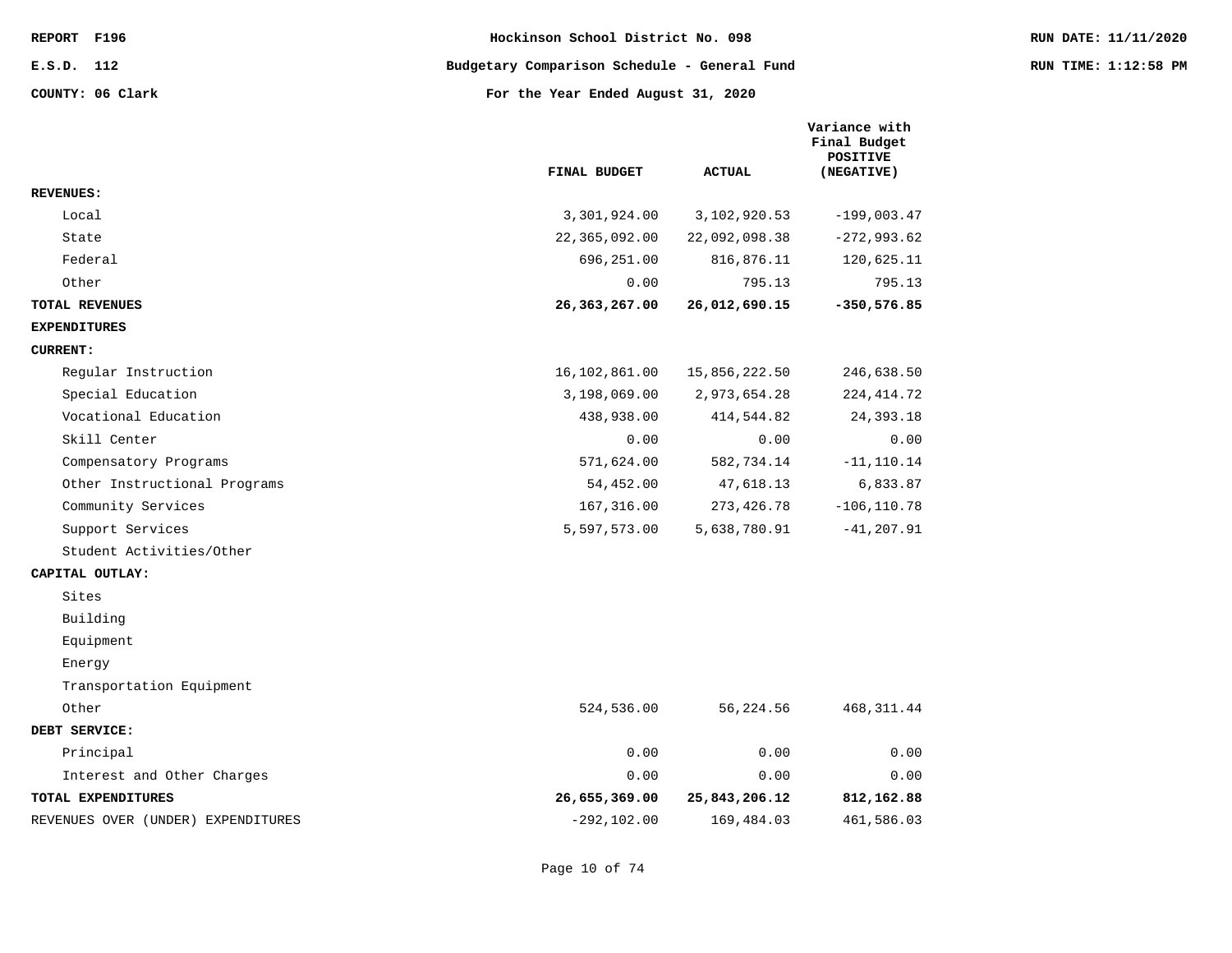## **E.S.D. 112 Budgetary Comparison Schedule - General Fund RUN TIME: 1:12:58 PM**

|                                                                                                  |               |               | Variance with<br>Final Budget<br>POSITIVE |
|--------------------------------------------------------------------------------------------------|---------------|---------------|-------------------------------------------|
|                                                                                                  | FINAL BUDGET  | <b>ACTUAL</b> | (NEGATIVE)                                |
| OTHER FINANCING SOURCES (USES):                                                                  |               |               |                                           |
| Bond Sales and Refunding Bond Sales                                                              | 0.00          | 0.00          | 0.00                                      |
| Long-Term Financing                                                                              | 0.00          | 0.00          | 0.00                                      |
| Transfers In                                                                                     | 70,000.00     | 0.00          | $-70,000.00$                              |
| Transfers Out (GL 536)                                                                           | $-26,715.00$  | $-26, 714.12$ | $-0.88$                                   |
| Other Financing Uses (GL 535)                                                                    | 0.00          | 0.00          | 0.00                                      |
| Other                                                                                            | 0.00          | 0.00          | 0.00                                      |
| TOTAL OTHER FINANCING SOURCES (USES)                                                             | $-26,715.00$  | $-26,714.12$  | 0.88                                      |
| EXCESS OF REVENUES/OTHER FINANCING SOURCES OVER (UNDER)<br>EXPENDITURES AND OTHER FINANCING USES | $-248,817.00$ | 142,769.91    | 391,586.91                                |
| BEGINNING TOTAL FUND BALANCE                                                                     | 2,750,000.00  | 2,913,946.10  | 163,946.10                                |
| Prior Year(s) Corrections or Restatements                                                        |               | 0.00          | 0.00                                      |
| ENDING TOTAL FUND BALANCE                                                                        | 2,501,183.00  | 3,056,716.01  | 555,533.01                                |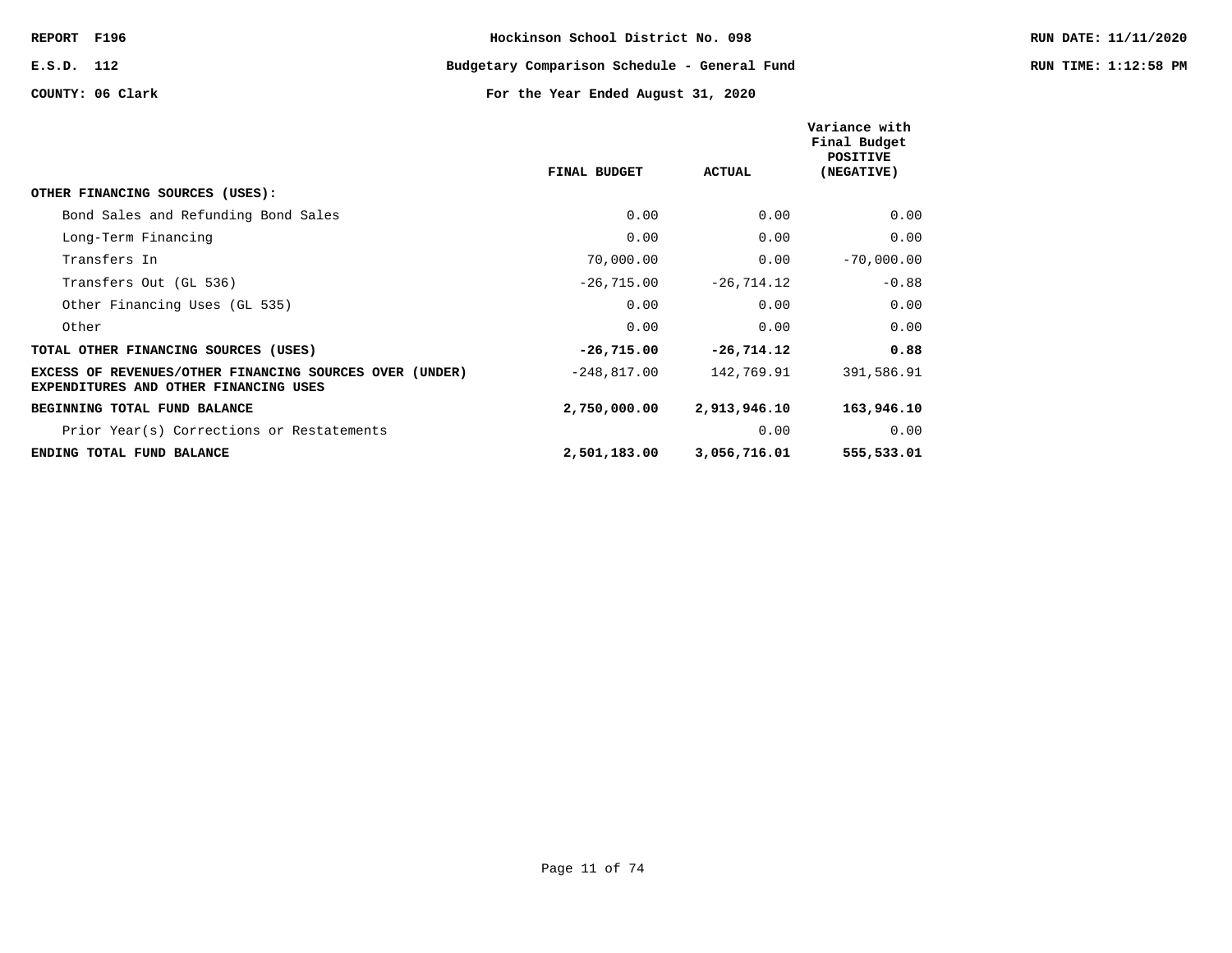| REPORT F196                        | Hockinson School District No. 098                            | RUN DATE: 11/11/2020               |                                                         |  |
|------------------------------------|--------------------------------------------------------------|------------------------------------|---------------------------------------------------------|--|
| E.S.D. 112                         | Budgetary Comparison Schedule - Associated Student Body Fund | RUN TIME: 1:12:58 PM               |                                                         |  |
| COUNTY: 06 Clark                   |                                                              | For the Year Ended August 31, 2020 |                                                         |  |
|                                    | FINAL BUDGET                                                 | <b>ACTUAL</b>                      | Variance with<br>Final Budget<br>POSITIVE<br>(NEGATIVE) |  |
| <b>REVENUES:</b>                   |                                                              |                                    |                                                         |  |
| Local                              |                                                              | 315,660.00<br>244,708.50           | $-70,951.50$                                            |  |
| State<br>Federal                   |                                                              |                                    |                                                         |  |
| Other                              |                                                              |                                    |                                                         |  |
| TOTAL REVENUES                     |                                                              | 315,660.00<br>244,708.50           | $-70,951.50$                                            |  |
| <b>EXPENDITURES</b>                |                                                              |                                    |                                                         |  |
| <b>CURRENT:</b>                    |                                                              |                                    |                                                         |  |
| Regular Instruction                |                                                              |                                    |                                                         |  |
| Special Education                  |                                                              |                                    |                                                         |  |
| Vocational Education               |                                                              |                                    |                                                         |  |
| Skill Center                       |                                                              |                                    |                                                         |  |
| Compensatory Programs              |                                                              |                                    |                                                         |  |
| Other Instructional Programs       |                                                              |                                    |                                                         |  |
| Community Services                 |                                                              |                                    |                                                         |  |
| Support Services                   |                                                              |                                    |                                                         |  |
| Student Activities/Other           |                                                              | 327,615.00<br>212,610.20           | 115,004.80                                              |  |
| CAPITAL OUTLAY:                    |                                                              |                                    |                                                         |  |
| Sites                              |                                                              |                                    |                                                         |  |
| Building                           |                                                              |                                    |                                                         |  |
| Equipment                          |                                                              |                                    |                                                         |  |
| Energy                             |                                                              |                                    |                                                         |  |
| Transportation Equipment           |                                                              |                                    |                                                         |  |
| Other                              |                                                              |                                    |                                                         |  |
| DEBT SERVICE:                      |                                                              |                                    |                                                         |  |
| Principal                          |                                                              |                                    |                                                         |  |
| Interest and Other Charges         |                                                              |                                    |                                                         |  |
| TOTAL EXPENDITURES                 |                                                              | 327,615.00<br>212,610.20           | 115,004.80                                              |  |
| REVENUES OVER (UNDER) EXPENDITURES |                                                              | 32,098.30<br>$-11,955.00$          | 44,053.30                                               |  |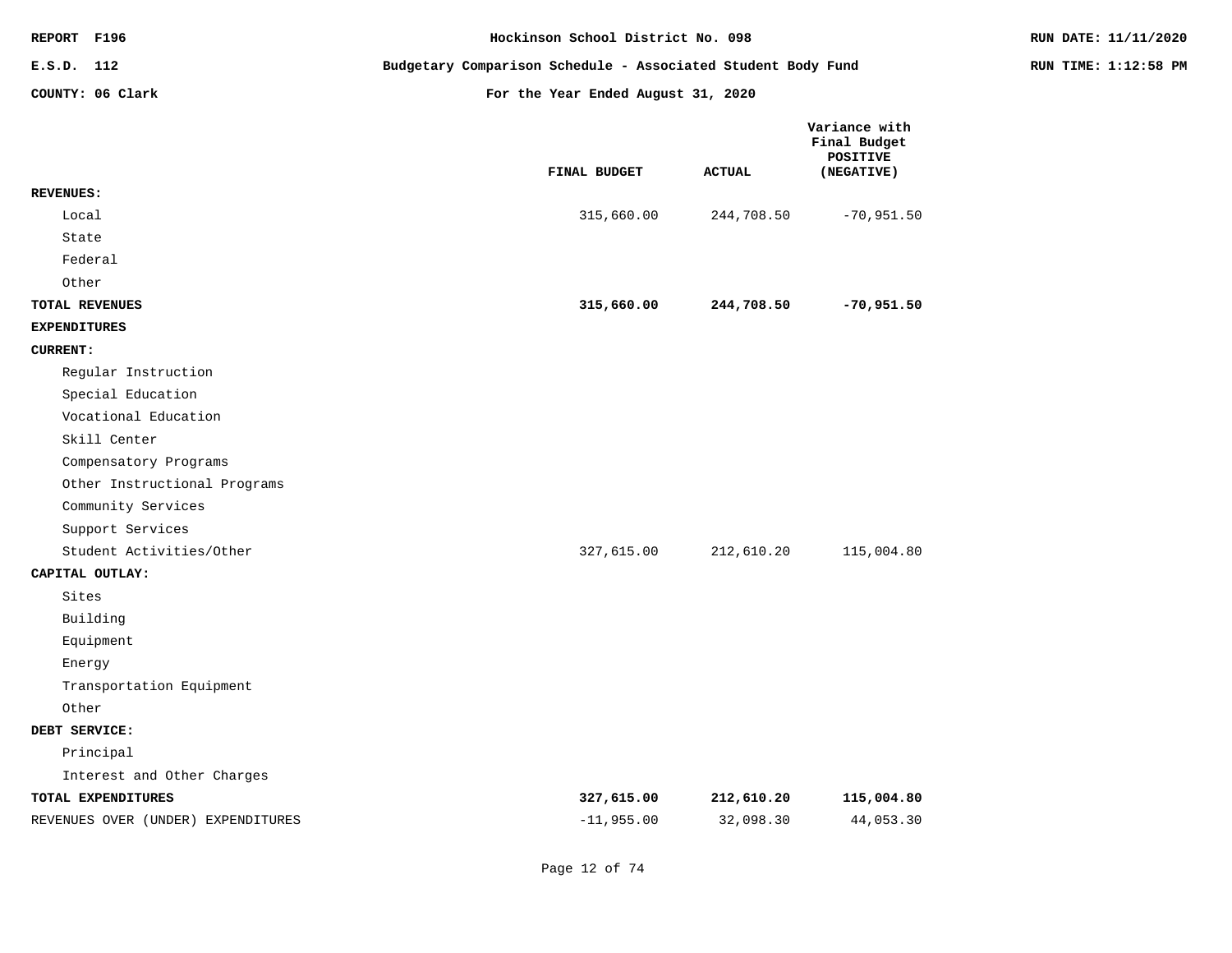| REPORT F196                                                                                      | Hockinson School District No. 098                            |                                    |               |                                                         | RUN DATE: 11/11/2020 |
|--------------------------------------------------------------------------------------------------|--------------------------------------------------------------|------------------------------------|---------------|---------------------------------------------------------|----------------------|
| E.S.D. 112                                                                                       | Budgetary Comparison Schedule - Associated Student Body Fund |                                    |               |                                                         | RUN TIME: 1:12:58 PM |
| COUNTY: 06 Clark                                                                                 |                                                              | For the Year Ended August 31, 2020 |               |                                                         |                      |
|                                                                                                  |                                                              | FINAL BUDGET                       | <b>ACTUAL</b> | Variance with<br>Final Budget<br>POSITIVE<br>(NEGATIVE) |                      |
| OTHER FINANCING SOURCES (USES):                                                                  |                                                              |                                    |               |                                                         |                      |
| Bond Sales and Refunding Bond Sales                                                              |                                                              |                                    |               |                                                         |                      |
| Long-Term Financing                                                                              |                                                              |                                    |               |                                                         |                      |
| Transfers In                                                                                     |                                                              |                                    |               |                                                         |                      |
| Transfers Out (GL 536)                                                                           |                                                              |                                    |               |                                                         |                      |
| Other Financing Uses (GL 535)                                                                    |                                                              |                                    |               |                                                         |                      |
| Other                                                                                            |                                                              |                                    |               |                                                         |                      |
| TOTAL OTHER FINANCING SOURCES (USES)                                                             |                                                              |                                    |               |                                                         |                      |
| EXCESS OF REVENUES/OTHER FINANCING SOURCES OVER (UNDER)<br>EXPENDITURES AND OTHER FINANCING USES |                                                              | $-11,955.00$                       | 32,098.30     | 44,053.30                                               |                      |
| BEGINNING TOTAL FUND BALANCE                                                                     |                                                              | 91,373.00                          | 128,771.14    | 37,398.14                                               |                      |
| Prior Year(s) Corrections or Restatements                                                        |                                                              |                                    | 0.00          | 0.00                                                    |                      |
| ENDING TOTAL FUND BALANCE                                                                        |                                                              | 79,418.00                          | 160,869.44    | 81,451.44                                               |                      |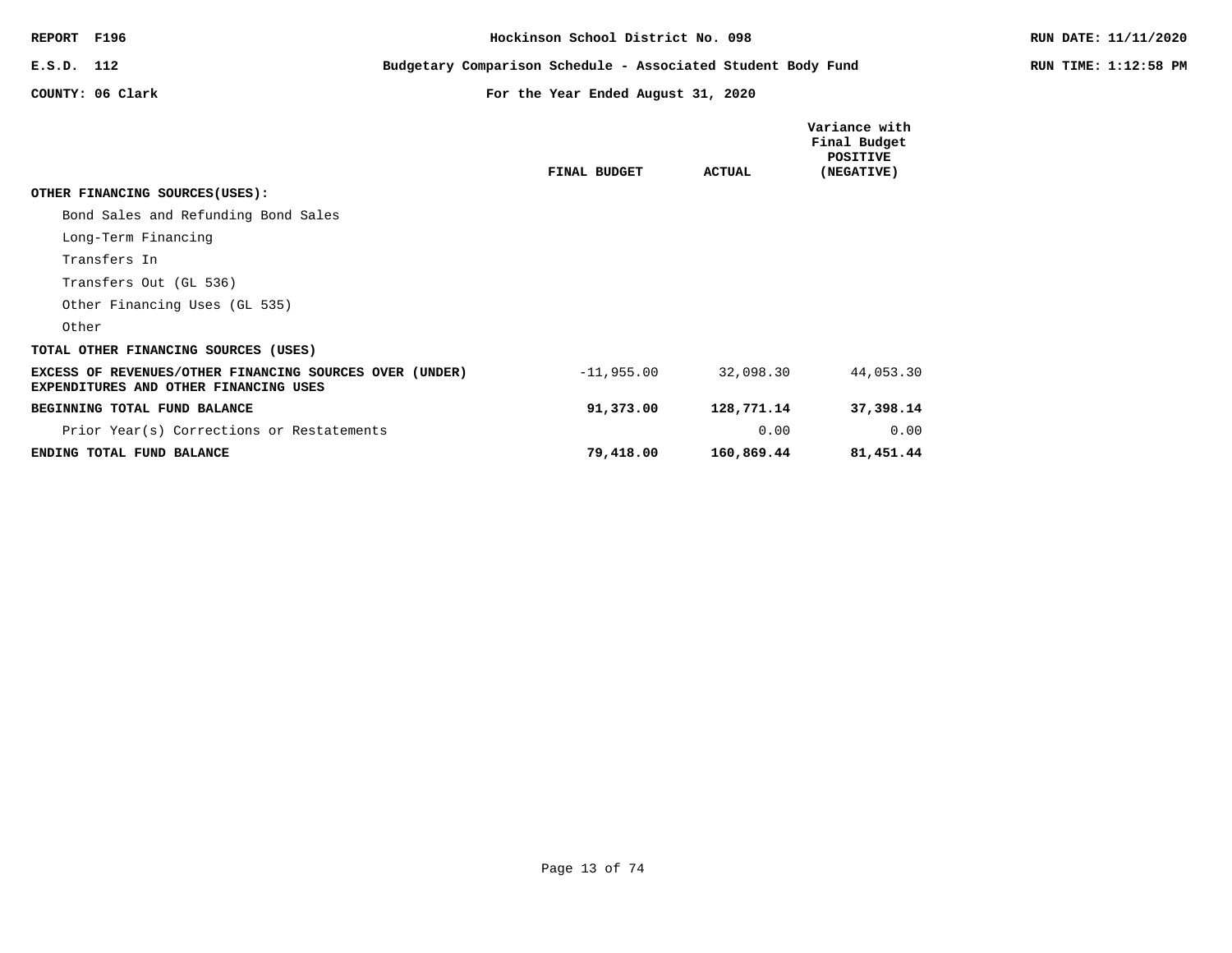| REPORT F196                  | Hockinson School District No. 098                 |               |                                                                | RUN DATE: 11/11/2020 |
|------------------------------|---------------------------------------------------|---------------|----------------------------------------------------------------|----------------------|
| E.S.D. 112                   | Budgetary Comparison Schedule - Debt Service Fund |               |                                                                | RUN TIME: 1:12:58 PM |
| COUNTY: 06 Clark             | For the Year Ended August 31, 2020                |               |                                                                |                      |
|                              | FINAL BUDGET                                      | <b>ACTUAL</b> | Variance with<br>Final Budget<br><b>POSITIVE</b><br>(NEGATIVE) |                      |
| <b>REVENUES:</b>             |                                                   |               |                                                                |                      |
| Local                        | 3,097,304.00                                      | 3,225,932.44  | 128,628.44                                                     |                      |
| State                        | 0.00                                              | 36,541.96     | 36,541.96                                                      |                      |
| Federal                      | 0.00                                              | 0.00          | 0.00                                                           |                      |
| Other                        |                                                   |               |                                                                |                      |
| TOTAL REVENUES               | 3,097,304.00                                      | 3,262,474.40  | 165,170.40                                                     |                      |
| <b>EXPENDITURES</b>          |                                                   |               |                                                                |                      |
| <b>CURRENT:</b>              |                                                   |               |                                                                |                      |
| Regular Instruction          |                                                   |               |                                                                |                      |
| Special Education            |                                                   |               |                                                                |                      |
| Vocational Education         |                                                   |               |                                                                |                      |
| Skill Center                 |                                                   |               |                                                                |                      |
| Compensatory Programs        |                                                   |               |                                                                |                      |
| Other Instructional Programs |                                                   |               |                                                                |                      |
| Community Services           |                                                   |               |                                                                |                      |
| Support Services             |                                                   |               |                                                                |                      |
| Student Activities/Other     |                                                   |               |                                                                |                      |
| CAPITAL OUTLAY:              |                                                   |               |                                                                |                      |
| Sites                        |                                                   |               |                                                                |                      |
| Building                     |                                                   |               |                                                                |                      |
| Equipment                    |                                                   |               |                                                                |                      |
| Energy                       |                                                   |               |                                                                |                      |
| Transportation Equipment     |                                                   |               |                                                                |                      |
| Other                        |                                                   |               |                                                                |                      |
| DEBT SERVICE:                |                                                   |               |                                                                |                      |
| Principal                    | 1,680,165.00                                      | 1,680,164.02  | 0.98                                                           |                      |
| Interest and Other Charges   | 1,459,525.00                                      | 1,454,525.10  | 4,999.90                                                       |                      |
| TOTAL EXPENDITURES           | 3,139,690.00                                      | 3,134,689.12  | 5,000.88                                                       |                      |

REVENUES OVER (UNDER) EXPENDITURES  $-42,386.00$  127,785.28 170,171.28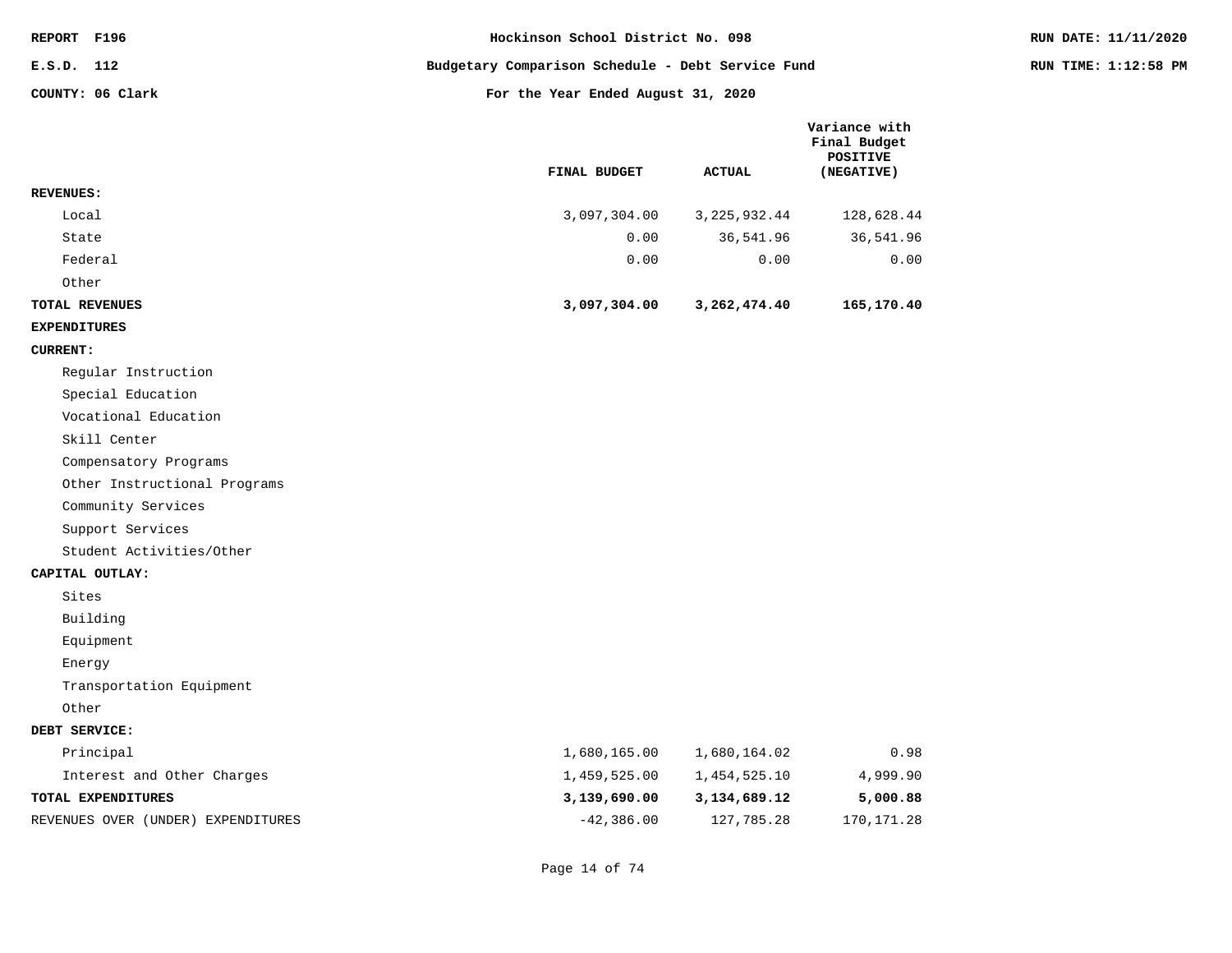**E.S.D. 112 Budgetary Comparison Schedule - Debt Service Fund RUN TIME: 1:12:58 PM**

|                                                                                                         |              |               | Variance with<br>Final Budget<br>POSITIVE |
|---------------------------------------------------------------------------------------------------------|--------------|---------------|-------------------------------------------|
|                                                                                                         | FINAL BUDGET | <b>ACTUAL</b> | (NEGATIVE)                                |
| OTHER FINANCING SOURCES (USES):                                                                         |              |               |                                           |
| Bond Sales and Refunding Bond Sales                                                                     | 0.00         | 0.00          | 0.00                                      |
| Long-Term Financing                                                                                     |              |               |                                           |
| Transfers In                                                                                            | 26,715.00    | 26,714.12     | $-0.88$                                   |
| Transfers Out (GL 536)                                                                                  | $-70,000.00$ | 0.00          | $-70,000.00$                              |
| Other Financing Uses (GL 535)                                                                           | 0.00         | 0.00          | 0.00                                      |
| Other                                                                                                   | 0.00         | 0.00          | 0.00                                      |
| TOTAL OTHER FINANCING SOURCES (USES)                                                                    | $-43,285.00$ | 26,714.12     | 69,999.12                                 |
| EXCESS OF REVENUES/OTHER FINANCING SOURCES OVER (UNDER)<br><b>EXPENDITURES AND OTHER FINANCING USES</b> | $-85,671.00$ | 154,499.40    | 240,170.40                                |
| BEGINNING TOTAL FUND BALANCE                                                                            | 1,305,000.00 | 1,344,827.12  | 39,827.12                                 |
| Prior Year(s) Corrections or Restatements                                                               |              | 0.00          | 0.00                                      |
| ENDING TOTAL FUND BALANCE                                                                               | 1,219,329.00 | 1,499,326.52  | 279,997.52                                |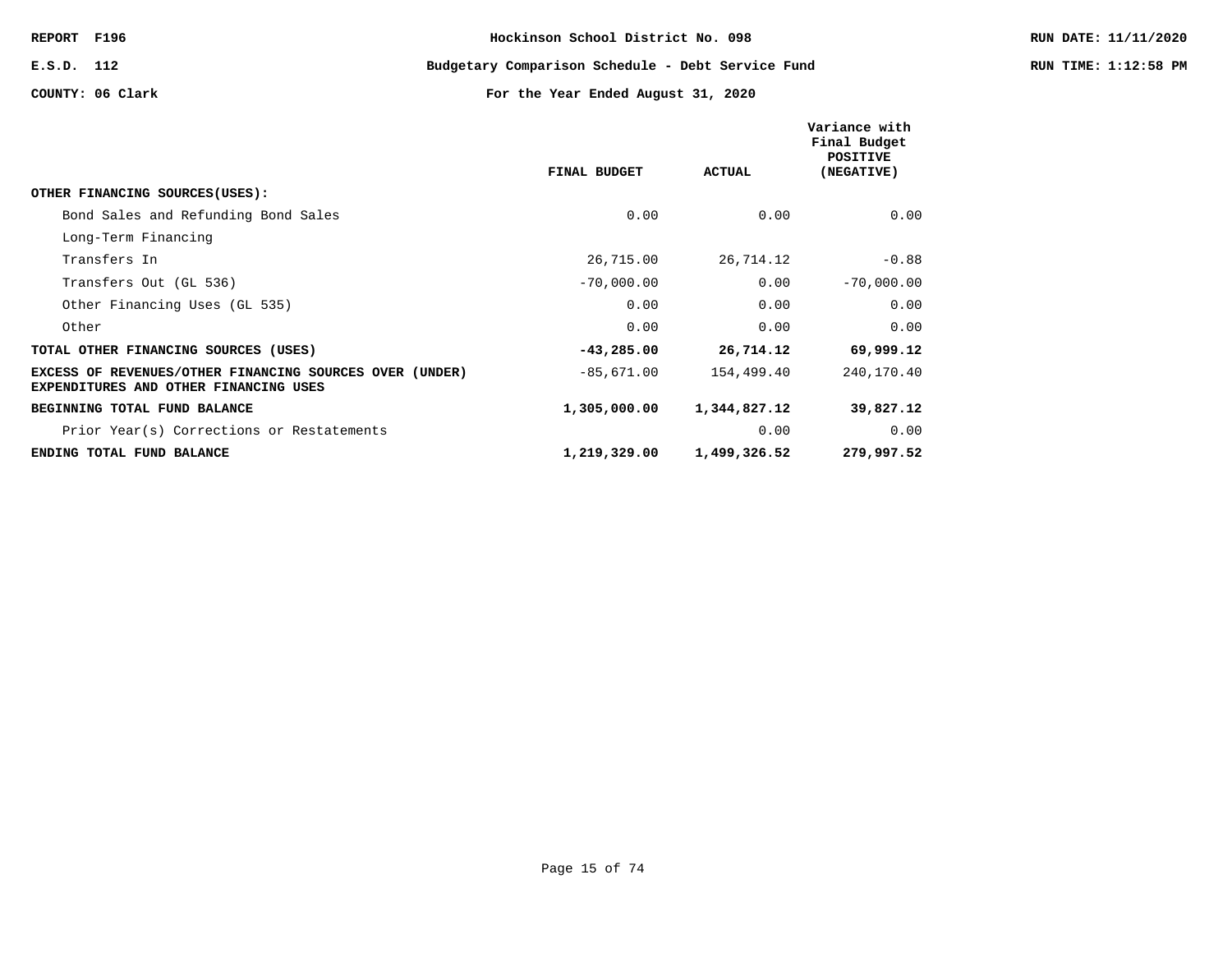| REPORT F196 |                  | Hockinson School District No. 098                     | RUN DATE: 11/11/2020 |
|-------------|------------------|-------------------------------------------------------|----------------------|
| E.S.D. 112  |                  | Budgetary Comparison Schedule - Capital Projects Fund | RUN TIME: 1:12:58 PM |
|             | COUNTY: 06 Clark | For the Year Ended August 31, 2020                    |                      |

|                       | <b>FINAL BUDGET</b> | <b>ACTUAL</b> | Variance with<br>Final Budget<br>POSITIVE<br>(NEGATIVE) |
|-----------------------|---------------------|---------------|---------------------------------------------------------|
| <b>REVENUES:</b>      |                     |               |                                                         |
| Local                 | 520,000.00          | 658,836.99    | 138,836.99                                              |
| State                 | 250,000.00          | 85,122.87     | $-164,877.13$                                           |
| Federal               | 0.00                | 0.00          | 0.00                                                    |
| Other                 | 0.00                | 0.00          | 0.00                                                    |
| <b>TOTAL REVENUES</b> | 770,000.00          | 743,959.86    | $-26,040.14$                                            |

## **EXPENDITURES**

## **CURRENT:**

Regular Instruction

Special Education

Vocational Education

Skill Center

Compensatory Programs

Other Instructional Programs

Community Services

Support Services

Student Activities/Other

#### **CAPITAL OUTLAY:**

| Sites                              | 17,000.00  | 32,025.19 | $-15,025.19$  |
|------------------------------------|------------|-----------|---------------|
| Building                           | 315,000.00 | 28,336.65 | 286,663.35    |
| Equipment                          | 0.00       | 85,122.87 | $-85, 122.87$ |
| Instructional Technology           | 0.00       | 0.00      | 0.00          |
| Energy                             | 0.00       | 0.00      | 0.00          |
| Sales and Lease                    | 0.00       | 0.00      | 0.00          |
| Transportation Equipment           |            |           |               |
| Other                              |            |           |               |
| DEBT SERVICE:                      |            |           |               |
| Bond/Levy Issuance and/or Election | 0.00       | 921.00    | 921.00        |
| Principal                          | 0.00       | 0.00      | 0.00          |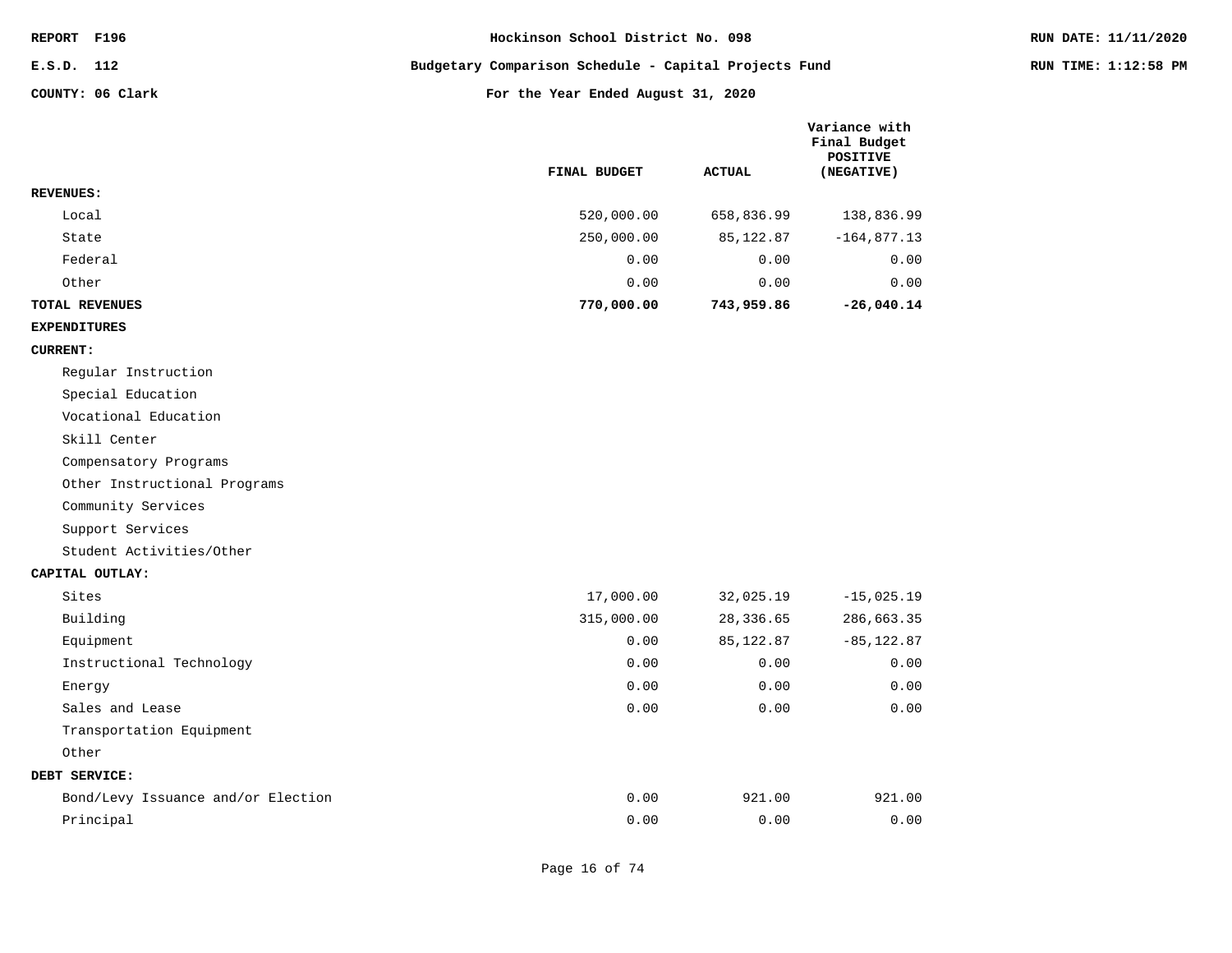**E.S.D. 112 Budgetary Comparison Schedule - Capital Projects Fund RUN TIME: 1:12:58 PM**

|                                                                                                  | FINAL BUDGET | <b>ACTUAL</b> | Variance with<br>Final Budget<br><b>POSITIVE</b><br>(NEGATIVE) |
|--------------------------------------------------------------------------------------------------|--------------|---------------|----------------------------------------------------------------|
| Interest and Other Charges                                                                       | 0.00         | 0.00          | 0.00                                                           |
| TOTAL EXPENDITURES                                                                               | 332,000.00   | 146,405.71    | 185,594.29                                                     |
| REVENUES OVER (UNDER) EXPENDITURES                                                               | 438,000.00   | 597,554.15    | 159,554.15                                                     |
| OTHER FINANCING SOURCES (USES):                                                                  |              |               |                                                                |
| Bond Sales and Refunding Bond Sales                                                              | 0.00         | 0.00          | 0.00                                                           |
| Long-Term Financing                                                                              | 0.00         | 0.00          | 0.00                                                           |
| Transfers In                                                                                     | 70,000.00    | 0.00          | $-70,000.00$                                                   |
| Transfers Out (GL 536)                                                                           | $-70,000.00$ | 0.00          | 70,000.00                                                      |
| Other Financing Uses (GL 535)                                                                    | 0.00         | 0.00          | 0.00                                                           |
| Other                                                                                            | 0.00         | 0.00          | 0.00                                                           |
| TOTAL OTHER FINANCING SOURCES (USES)                                                             | $-70,000.00$ | 0.00          | 70,000.00                                                      |
| EXCESS OF REVENUES/OTHER FINANCING SOURCES OVER (UNDER)<br>EXPENDITURES AND OTHER FINANCING USES | 438,000.00   | 597,554.15    | 159,554.15                                                     |
| BEGINNING TOTAL FUND BALANCE                                                                     | 900,000.00   | 1,026,504.44  | 126,504.44                                                     |
| Prior Year(s) Corrections or Restatements                                                        |              | 0.00          | 0.00                                                           |
| ENDING TOTAL FUND BALANCE                                                                        | 1,338,000.00 | 1,624,058.59  | 286,058.59                                                     |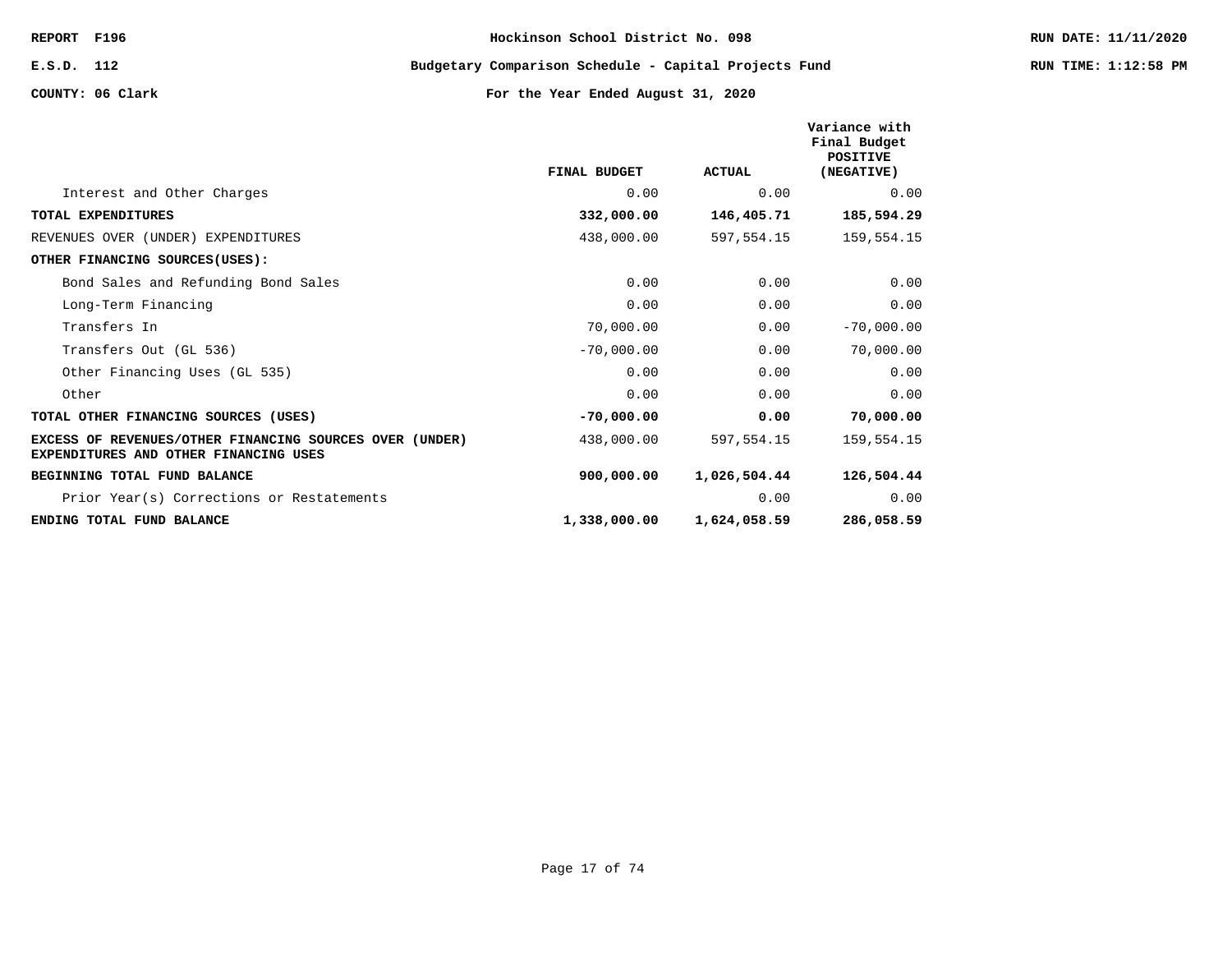| <b>REPORT</b> | F196 |
|---------------|------|
|---------------|------|

**E.S.D. 112 Budgetary Comparison Schedule - Transportation Vehicle Fund RUN TIME: 1:12:58 PM**

|                                    | FINAL BUDGET | <b>ACTUAL</b> | Variance with<br>Final Budget<br><b>POSITIVE</b><br>(NEGATIVE) |
|------------------------------------|--------------|---------------|----------------------------------------------------------------|
| <b>REVENUES:</b>                   |              |               |                                                                |
| Local                              | 0.00         | 0.00          | 0.00                                                           |
| State                              | 0.00         | 0.00          | 0.00                                                           |
| Federal                            | 0.00         | 0.00          | 0.00                                                           |
| Other                              | 0.00         | 0.00          | 0.00                                                           |
| TOTAL REVENUES                     | 0.00         | 0.00          | 0.00                                                           |
| <b>EXPENDITURES</b>                |              |               |                                                                |
| <b>CURRENT:</b>                    |              |               |                                                                |
| Regular Instruction                |              |               |                                                                |
| Special Education                  |              |               |                                                                |
| Vocational Education               |              |               |                                                                |
| Skill Center                       |              |               |                                                                |
| Compensatory Programs              |              |               |                                                                |
| Other Instructional Programs       |              |               |                                                                |
| Community Services                 |              |               |                                                                |
| Support Services                   |              |               |                                                                |
| Student Activities/Other           |              |               |                                                                |
| CAPITAL OUTLAY:                    |              |               |                                                                |
| Sites                              |              |               |                                                                |
| Building                           |              |               |                                                                |
| Equipment                          |              |               |                                                                |
| Energy                             |              |               |                                                                |
| Transportation Equipment           | 0.00         | 0.00          | 0.00                                                           |
| Other                              |              |               |                                                                |
| DEBT SERVICE:                      |              |               |                                                                |
| Bond/Levy Issuance and/or Election | 0.00         | 0.00          | 0.00                                                           |
| Principal                          | 0.00         | 0.00          | 0.00                                                           |
| Interest and Other Charges         | 0.00         | 0.00          | 0.00                                                           |
| TOTAL EXPENDITURES                 | 0.00         | 0.00          | 0.00                                                           |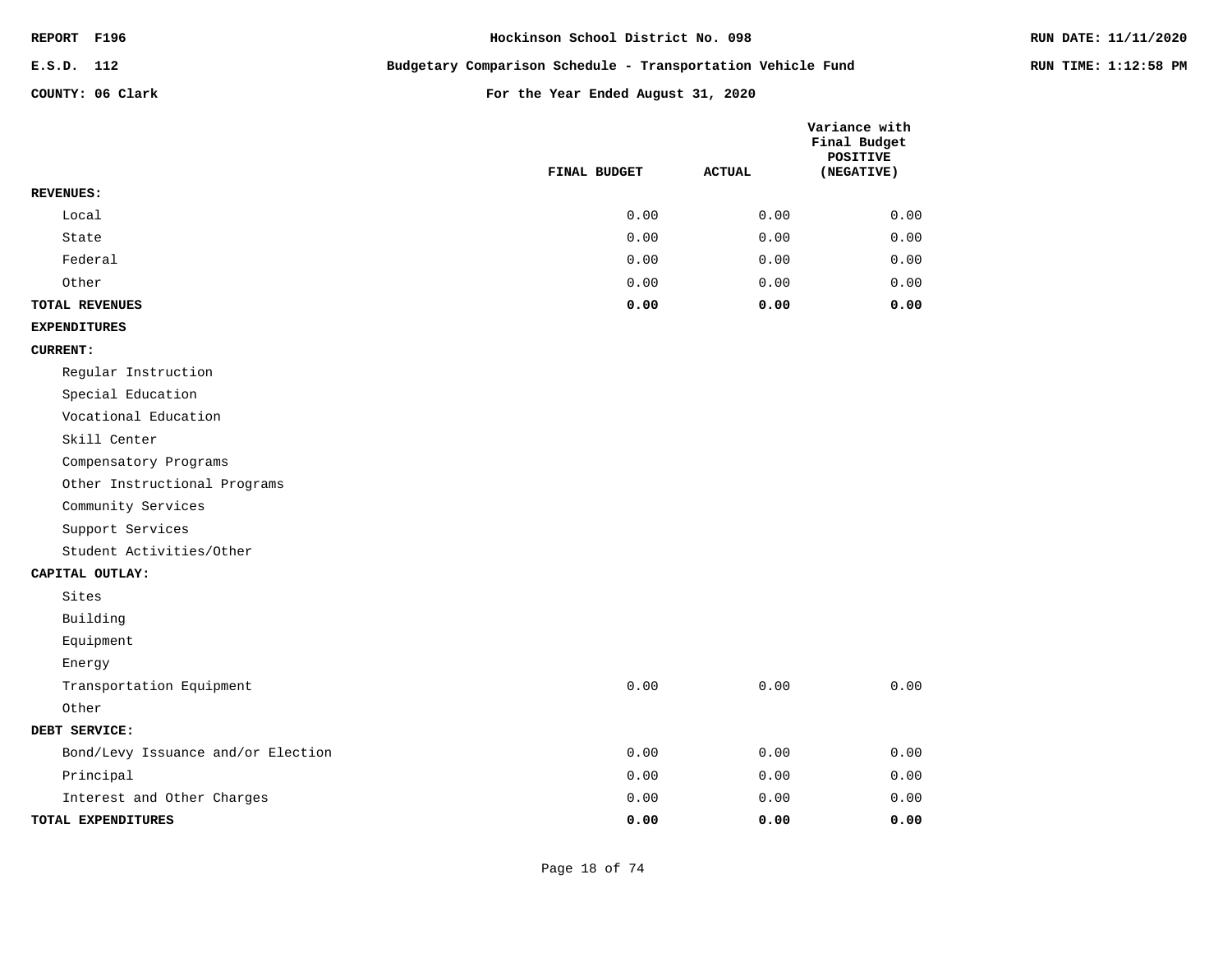**E.S.D. 112 Budgetary Comparison Schedule - Transportation Vehicle Fund RUN TIME: 1:12:58 PM**

|                                                                                                  | FINAL BUDGET | ACTUAL | Variance with<br>Final Budget<br><b>POSITIVE</b><br>(NEGATIVE) |
|--------------------------------------------------------------------------------------------------|--------------|--------|----------------------------------------------------------------|
| REVENUES OVER (UNDER) EXPENDITURES                                                               | 0.00         | 0.00   | 0.00                                                           |
| OTHER FINANCING SOURCES (USES)                                                                   | 0.00         | 0.00   | 0.00                                                           |
| Bond Sales and Refunding Bond Sales                                                              | 0.00         | 0.00   | 0.00                                                           |
| Long-Term Financing                                                                              | 0.00         | 0.00   | 0.00                                                           |
| Transfers In                                                                                     | 0.00         | 0.00   | 0.00                                                           |
| Transfers Out (GL 536)                                                                           | 0.00         | 0.00   | 0.00                                                           |
| Other Financing Uses (GL 535)                                                                    | 0.00         | 0.00   | 0.00                                                           |
| Other                                                                                            | 0.00         | 0.00   | 0.00                                                           |
| TOTAL OTHER FINANCING SOURCES (USES)                                                             | 0.00         | 0.00   | 0.00                                                           |
| EXCESS OF REVENUES/OTHER FINANCING SOURCES OVER (UNDER)<br>EXPENDITURES AND OTHER FINANCING USES | 0.00         | 0.00   | 0.00                                                           |
| BEGINNING TOTAL FUND BALANCE                                                                     | 0.00         | 0.00   | 0.00                                                           |
| Prior Year(s) Corrections or Restatements                                                        |              | 0.00   | 0.00                                                           |
| ENDING TOTAL FUND BALANCE                                                                        | 0.00         | 0.00   | 0.00                                                           |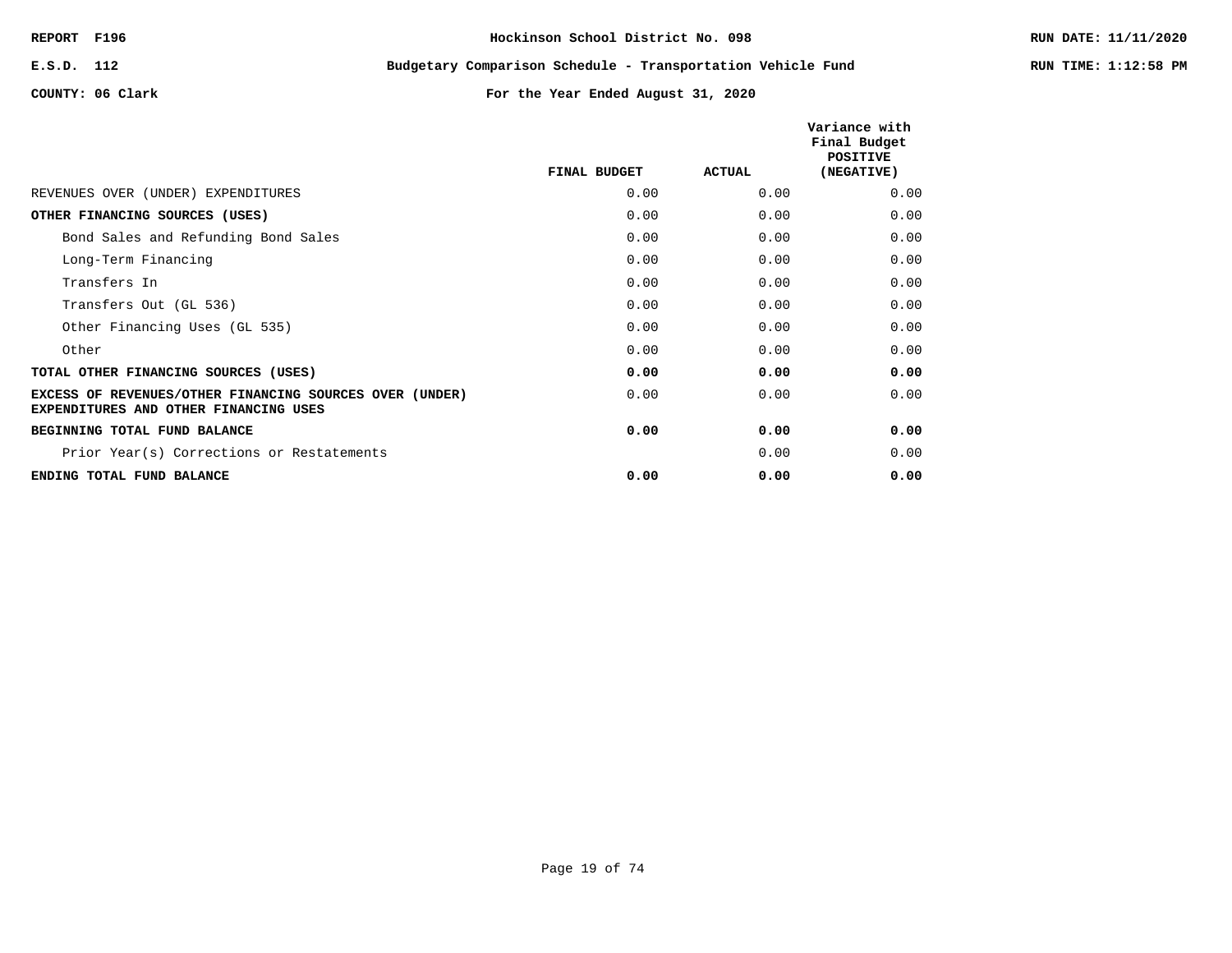| REPORT F196 |                  | Hockinson School District No. 098   | RUN DATE: 11/11/2020 |
|-------------|------------------|-------------------------------------|----------------------|
| E.S.D. 112  |                  | Statement of Fiduciary Net Position | RUN TIME: 1:12:58 PM |
|             | COUNTY: 06 Clark | August 31, 2020                     |                      |

|                                                             | Private          |                |
|-------------------------------------------------------------|------------------|----------------|
|                                                             | Purpose<br>Trust | Other<br>Trust |
| ASSETS:                                                     |                  |                |
| Imprest Cash                                                | 0.00             | 0.00           |
| Cash On Hand                                                | 0.00             | 0.00           |
| Cash On Deposit with Cty Treas                              | 0.00             | 0.00           |
| Minus Warrants Outstanding                                  | 0.00             | 0.00           |
| Due From Other Funds                                        | 0.00             | 0.00           |
| Accounts Receivable                                         | 0.00             | 0.00           |
| Accrued Interest Receivable                                 | 0.00             | 0.00           |
| Investments                                                 | 3,095.59         | 0.00           |
| Investments/Cash With Trustee                               | 0.00             | 0.00           |
| Other Assets                                                | 0.00             |                |
| Capital Assets, Land                                        | 0.00             |                |
| Capital Assets, Buildings                                   | 0.00             |                |
| Capital Assets, Equipment                                   | 0.00             | 0.00           |
| Accum Depreciation, Buildings                               | 0.00             |                |
| Accum Depreciation, Equipment                               | 0.00             | 0.00           |
| TOTAL ASSETS                                                | 3,095.59         | 0.00           |
| LIABILITIES:                                                |                  |                |
| Accounts Payable                                            | 0.00             | 0.00           |
| Due To Other Funds                                          | 0.00             | 0.00           |
| TOTAL LIABILITIES                                           | 0.00             | 0.00           |
| NET POSITION:                                               |                  |                |
| Held in trust for:                                          |                  |                |
| Held In Trust For Intact Trust Principal                    | 0.00             | 0.00           |
| Held In Trust For Private Purposes                          | 3,095.59         |                |
| Held In Trust For Pension Or Other Post-Employment Benefits |                  | 0.00           |
| Held In Trust For Other Purposes                            | 0.00             | 0.00           |
| TOTAL NET POSITION                                          | 3,095.59         | 0.00           |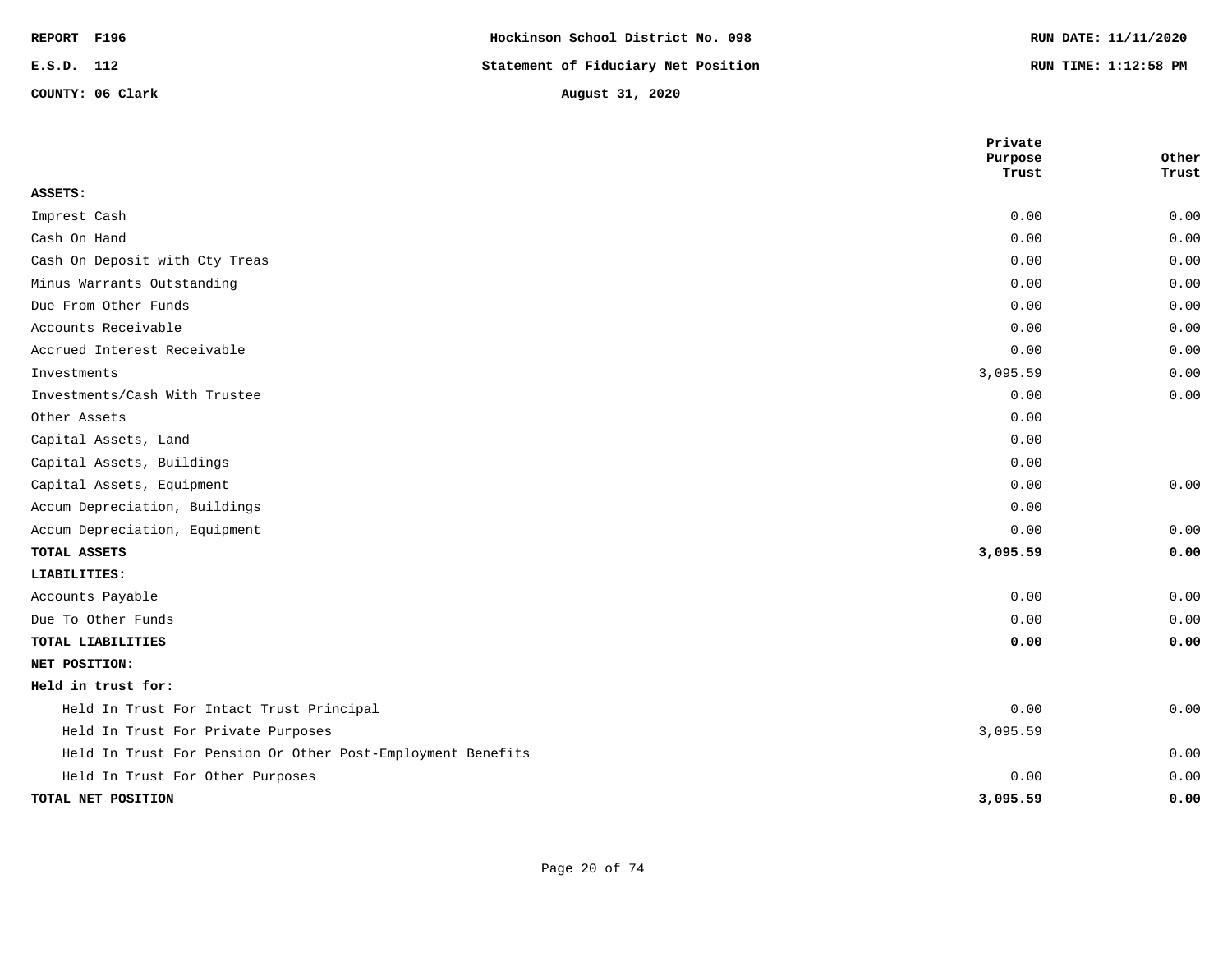| REPORT F196 |                  | Hockinson School District No. 098              | RUN DATE: 11/11/2020 |
|-------------|------------------|------------------------------------------------|----------------------|
| E.S.D. 112  |                  | Statement of Changes in Fiduciary Net Position | RUN TIME: 1:12:58 PM |
|             | COUNTY: 06 Clark | For the Year Ended August 31, 2020             |                      |

|                                               | Private<br>Purpose | Other |
|-----------------------------------------------|--------------------|-------|
|                                               | Trust              | Trust |
| ADDITIONS:                                    |                    |       |
| Contributions:                                |                    |       |
| Private Donations                             | 1,985.00           | 0.00  |
| Employer                                      |                    | 0.00  |
| Members                                       |                    | 0.00  |
| Other                                         | 0.00               | 0.00  |
| TOTAL CONTRIBUTIONS                           | 1,985.00           | 0.00  |
| Investment Income:                            |                    |       |
| Net Appreciation (Depreciation) in Fair Value | 0.00               | 0.00  |
| Interest and Dividends                        | 45.07              | 0.00  |
| Less Investment Expenses                      | 0.00               | 0.00  |
| Net Investment Income                         | 45.07              | 0.00  |
| Other Additions:                              |                    |       |
| Rent or Lease Revenue                         | 0.00               | 0.00  |
| Total Other Additions                         | 0.00               | 0.00  |
| TOTAL ADDITIONS                               | 2,030.07           | 0.00  |
| DEDUCTIONS:                                   |                    |       |
| Benefits                                      |                    | 0.00  |
| Refund of Contributions                       | 0.00               | 0.00  |
| Administrative Expenses                       | 0.00               | 0.00  |
| Scholarships                                  | 0.00               |       |
| Other                                         | 1,171.32           | 0.00  |
| TOTAL DEDUCTIONS                              | 1,171.32           | 0.00  |
| Net Increase (Decrease)                       | 858.75             | 0.00  |
| Net Position--Prior Year August Beginning     | 2,236.84           | 0.00  |
| Prior Year F-196 Manual Revision              | 0.00               | 0.00  |
| Net Position - Total                          | 2,236.84           | 0.00  |
| Prior Year(s) Corrections or Restatements     | 0.00               | 0.00  |
| NET POSITION--ENDING                          | 3,095.59           | 0.00  |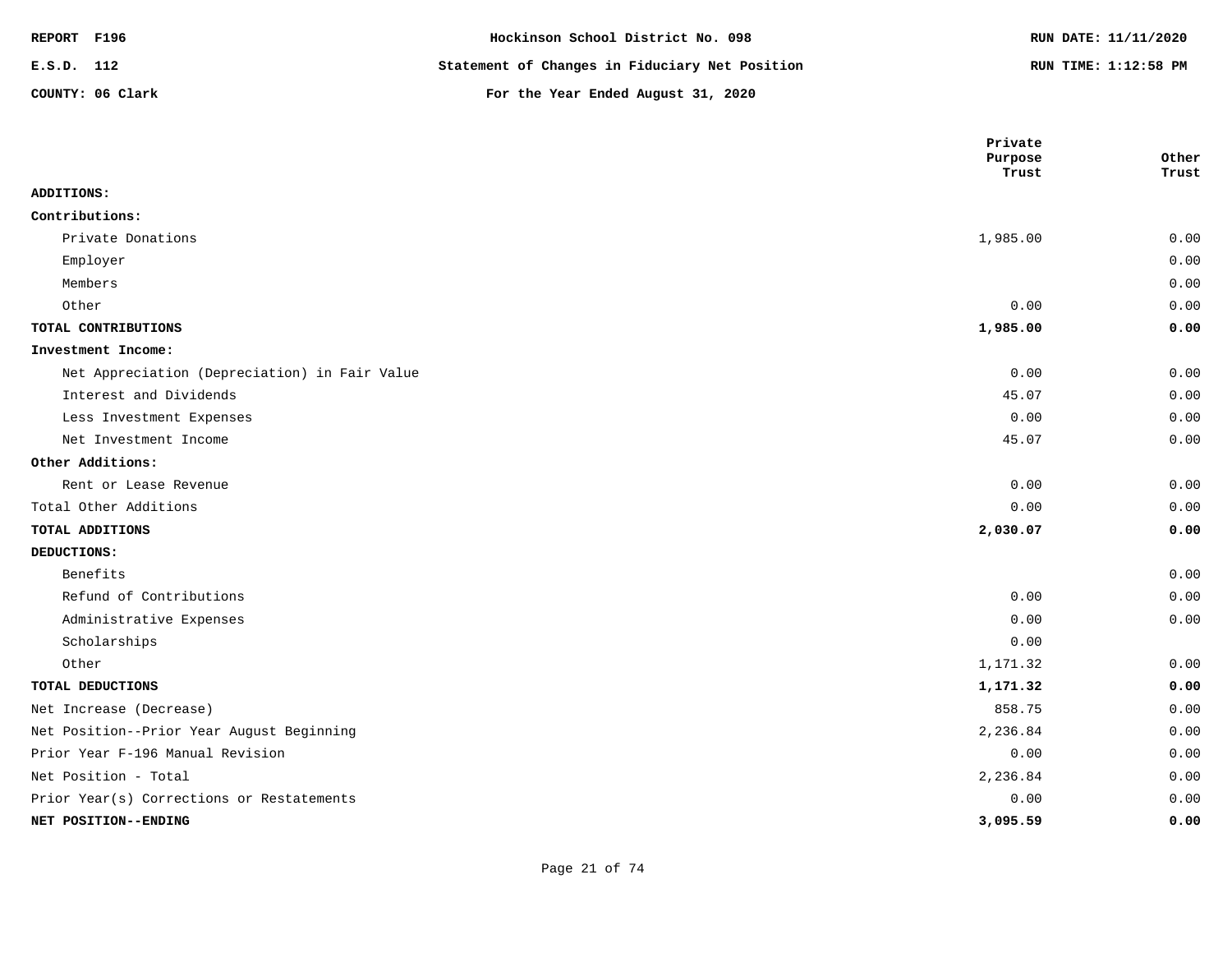**COUNTY: 06 Clark For the Year Ended August 31, 2020**

**REPORT F196 Hockinson School District No. 098 RUN DATE: 11/11/2020 E.S.D. 112 Schedule of Long-Term Liabilities RUN TIME: 1:12:58 PM**

|                                                | Beginning<br>Outstanding Debt<br>September 1, | Amount Issued / | Amount<br>Redeemed / | Ending<br>Outstanding Debt | Amount Due      |
|------------------------------------------------|-----------------------------------------------|-----------------|----------------------|----------------------------|-----------------|
| Description                                    | 2019                                          | Increased       | Decreased            | August 31, 2020            | Within One Year |
| Voted Debt                                     |                                               |                 |                      |                            |                 |
| Voted Bonds                                    | 31,555,000.00                                 | 0.00            | 1,655,000.00         | 29,900,000.00              | 1,830,000.00    |
| LOCAL Program Proceeds Issued in Lieu of Bonds | 0.00                                          | 0.00            | 0.00                 | 0.00                       | 0.00            |
| Non-Voted Debt and Liabilities                 |                                               |                 |                      |                            |                 |
| Non-Voted Bonds                                | 0.00                                          | 0.00            | 0.00                 | 0.00                       | 0.00            |
| LOCAL Program Proceeds                         | 0.00                                          | 0.00            | 0.00                 | 0.00                       | 0.00            |
| Capital Leases                                 | 0.00                                          | 0.00            | 0.00                 | 0.00                       | 0.00            |
| Contracts Payable                              | 0.00                                          | 0.00            | 0.00                 | 0.00                       | 0.00            |
| Non-Cancellable Operating Leases               | 0.00                                          | 0.00            | 0.00                 | 0.00                       | 0.00            |
| Claims & Judgements                            | 0.00                                          | 0.00            | 0.00                 | 0.00                       | 0.00            |
| Compensated Absences                           | 477,966.36                                    | 35,027.98       | 0.00                 | 512,994.34                 | 107,651.09      |
| Long-Term Notes                                | 51,334.60                                     | 0.00            | 25, 164.02           | 26,170.58                  | 26,170.58       |
| Anticipation Notes Payable                     | 0.00                                          | 0.00            | 0.00                 | 0.00                       | 0.00            |
| Lines of Credit                                | 0.00                                          | 0.00            | 0.00                 | 0.00                       | 0.00            |
| Other Non-Voted Debt                           | 0.00                                          | 0.00            | 0.00                 | 0.00                       | 0.00            |
| Other Liabilities                              |                                               |                 |                      |                            |                 |
| Non-Voted Notes Not Recorded as Debt           | 0.00                                          | 0.00            | 0.00                 | 0.00                       | 0.00            |
| Net Pension Liabilities:                       |                                               |                 |                      |                            |                 |
| Net Pension Liabilities TRS 1                  | 3,733,986.00                                  | 0.00            | 234,378.00           | 3,499,608.00               |                 |
| Net Pension Liabilities TRS 2/3                | 917,897.00                                    | 1,337,445.00    | 0.00                 | 2, 255, 342.00             |                 |
| Net Pension Liabilities SERS 2/3               | 302,613.00                                    | 343,434.00      | 0.00                 | 646,047.00                 |                 |
| Net Pension Liabilities PERS 1                 | 856,607.00                                    | 0.00            | 107,969.00           | 748,638.00                 |                 |
| Total Long-Term Liabilities                    | 37,895,403.96                                 | 1,715,906.98    | 2,022,511.02         | 37,588,799.92              | 1,963,821.67    |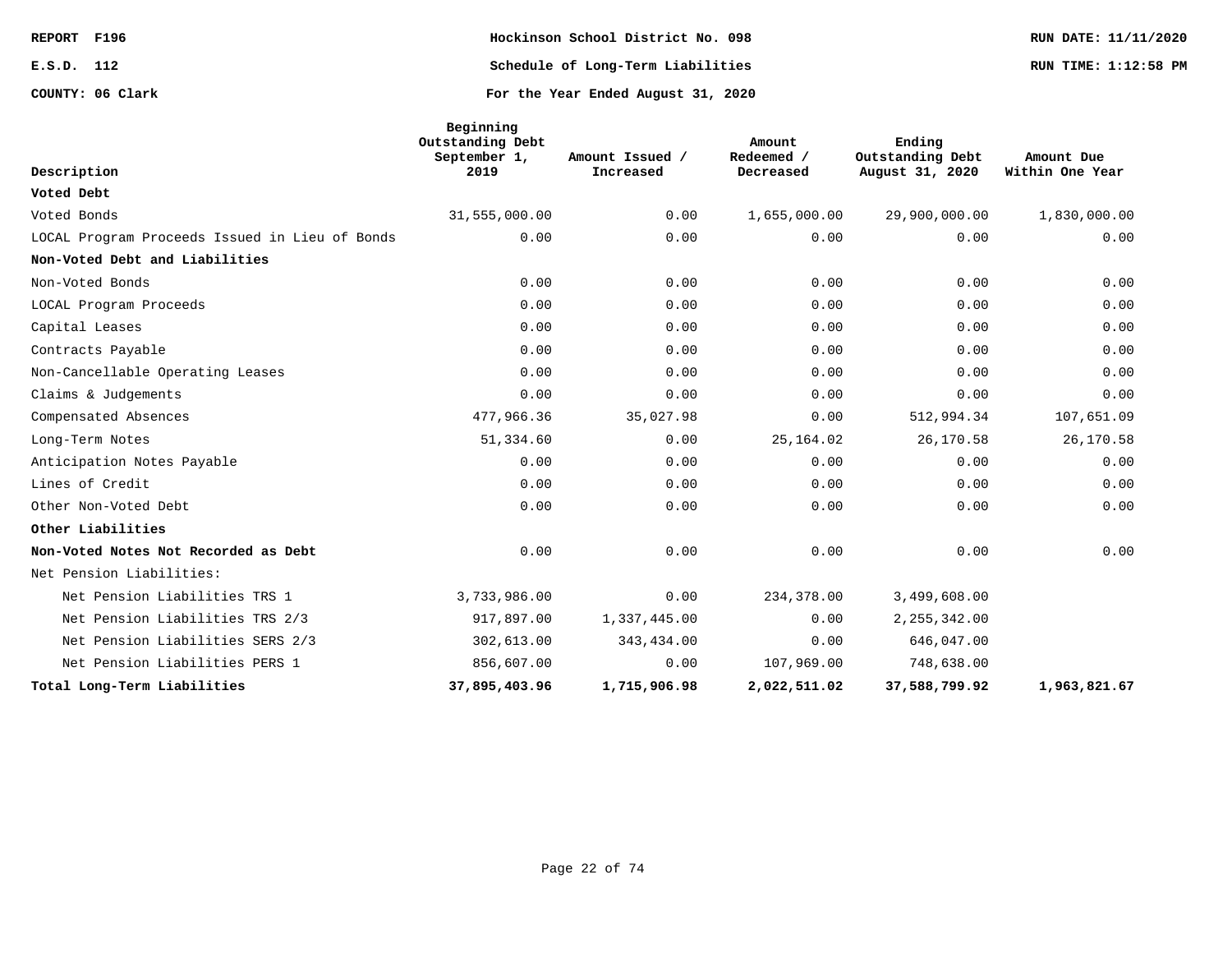| REPORT F196 |                  | Hockinson School District No. 098              | RUN DATE: 11/11/2020 |  |
|-------------|------------------|------------------------------------------------|----------------------|--|
| E.S.D. 112  |                  | Report of Revenues and Other Financing Sources | RUN TIME: 1:12:58 PM |  |
|             | COUNTY: 06 Clark | For the Year Ended August 31, 2020             |                      |  |

|                                                                       | General<br>Fund | Debt<br>Service<br>Fund | Capital<br>Projects<br>Fund | Transportation<br>Vehicle<br>Fund |
|-----------------------------------------------------------------------|-----------------|-------------------------|-----------------------------|-----------------------------------|
| LOCAL TAXES                                                           |                 |                         |                             |                                   |
| 1100 Local Property Tax                                               | 2, 479, 212.17  | 3, 174, 393. 47         | 2,212.54                    | 0.00                              |
| 1300 Sale of Tax Title Property                                       | 0.00            | 0.00                    | 0.00                        | 0.00                              |
| 1400 Local in Lieu of Taxes                                           | 0.00            | 0.00                    | 0.00                        | 0.00                              |
| 1500 Timber Excise Tax                                                | 11,425.23       | 29,445.62               | $-3,642.02$                 | 0.00                              |
| 1600 County-Administered Forests                                      | 0.00            | 0.00                    | 0.00                        | 0.00                              |
| 1900 Other Local Taxes                                                | 0.00            | 0.00                    | 0.00                        | 0.00                              |
| 1000 TOTAL LOCAL TAXES                                                | 2,490,637.40    | 3,203,839.09            | $-1,429.48$                 | 0.00                              |
| LOCAL SUPPORT NONTAX                                                  |                 |                         |                             |                                   |
| 2100 Tuition and Fees, Unassigned                                     | 93,020.26       |                         |                             |                                   |
| 2122 Special Ed. - Infants and Toddlers - Tuition and Fees            | 0.00            |                         |                             |                                   |
| 2131 Secondary Vocational Education - Tuition                         | 0.00            |                         |                             |                                   |
| 2145 Skill Center Tuitions and Fees                                   | 0.00            |                         |                             |                                   |
| 2171 Traffic Safety Education Fees                                    | 0.00            |                         |                             |                                   |
| 2173 Summer School Tuitions and Fees                                  | 0.00            |                         |                             |                                   |
| 2186 Community School Tuitions and Fees                               | 0.00            |                         |                             |                                   |
| 2188 Child Care Tuitions and Fees                                     | 72,303.05       |                         |                             |                                   |
| 2200 Sales of Goods, Supplies and Services, Unassigned                | 35,330.00       |                         | 0.00                        | 0.00                              |
| 2231 Secondary Voc. Ed., Sales of Goods, Supplies and Services        | 0.00            |                         |                             |                                   |
| 2245 Skill Center, Sales of Goods, Supplies and Services              | 0.00            |                         |                             |                                   |
| 2288 Child Care Sales of Goods, Supplies, and Services                | 175.00          |                         |                             |                                   |
| 2289 Other Community Services? Sales of Goods, Supplies, and Services | 56,549.13       |                         |                             |                                   |
| 2298 School Food Services--Sales of Goods, Supplies, and Services     | 260, 171. 16    |                         |                             |                                   |
| 2300 Investment Earnings                                              | 47,670.93       | 22,093.35               | 24,289.97                   | 0.00                              |
| 2400 Interfund Loan Interest Earnings                                 | 0.00            |                         | 0.00                        |                                   |
| 2500 Gifts and Donations                                              | 45,568.71       |                         | 0.00                        | 0.00                              |
| 2600 Fines and Damages                                                | 1,494.64        |                         | 0.00                        | 0.00                              |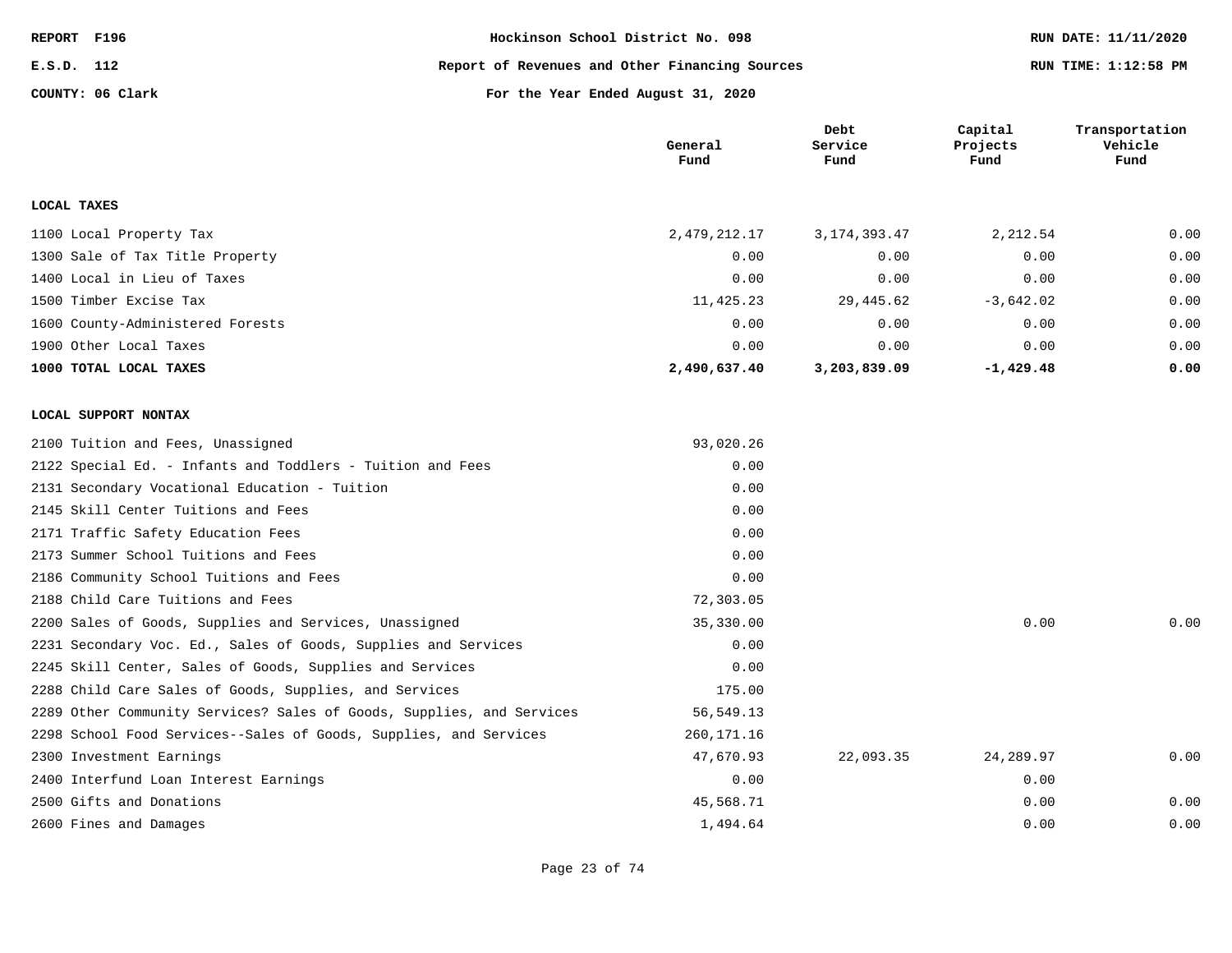| REPORT F196 |                  | Hockinson School District No. 098              | RUN DATE: 11/11/2020 |
|-------------|------------------|------------------------------------------------|----------------------|
| E.S.D. 112  |                  | Report of Revenues and Other Financing Sources | RUN TIME: 1:12:58 PM |
|             | COUNTY: 06 Clark | For the Year Ended August 31, 2020             |                      |

|                                                        | General<br>Fund | Debt<br>Service<br>Fund | Capital<br>Projects<br>Fund | Transportation<br>Vehicle<br>Fund |
|--------------------------------------------------------|-----------------|-------------------------|-----------------------------|-----------------------------------|
| LOCAL SUPPORT NONTAX                                   |                 |                         |                             |                                   |
| 2700 Rentals and Leases                                | 0.00            | 0.00                    | 0.00                        | 0.00                              |
| 2800 Insurance Recoveries                              | 0.00            |                         | 0.00                        | 0.00                              |
| 2900 Local Support Nontax, Unassigned                  | 0.25            | 0.00                    | 635,976.50                  | 0.00                              |
| 2910 E-Rate                                            | 0.00            |                         | 0.00                        |                                   |
| 2000 TOTAL LOCAL SUPPORT NONTAX                        | 612,283.13      | 22,093.35               | 660,266.47                  | 0.00                              |
| STATE, GENERAL PURPOSE                                 |                 |                         |                             |                                   |
| 3100 Apportionment                                     | 17, 317, 218.48 |                         |                             |                                   |
| 3121 Special Education - General Apportionment         | 337, 211.38     |                         |                             |                                   |
| 3300 Local Effort Assistance                           | 586,368.55      |                         |                             |                                   |
| 3600 State Forests                                     | 27,754.16       | 36,541.96               | 0.00                        | 0.00                              |
| 3900 Other State General Purpose, Unassigned           | 0.00            | 0.00                    | 0.00                        |                                   |
| 3000 TOTAL STATE, GENERAL PURPOSE                      | 18,268,552.57   | 36,541.96               | 0.00                        | 0.00                              |
| STATE, SPECIAL PURPOSE                                 |                 |                         |                             |                                   |
| 4100 Special Purpose, Unassigned                       | 0.00            |                         | 85, 122.87                  | 0.00                              |
| 4121 Special Education                                 | 1,918,787.33    |                         |                             |                                   |
| 4122 Special Education - Infants and Toddlers - State  | 36,852.35       |                         |                             |                                   |
| 4126 State Institutions, Special Education             | 0.00            |                         |                             |                                   |
| 4130 State Funding Assistance-Paid Direct to District  |                 |                         | 0.00                        |                                   |
| 4139 Career Launch                                     | 0.00            |                         |                             |                                   |
| 4155 Learning Assistance                               | 223, 165. 79    |                         |                             |                                   |
| 4156 State Institutions, Centers and Homes, Delinquent | 0.00            |                         |                             |                                   |
| 4158 Special and Pilot Programs                        | 137,027.89      |                         |                             |                                   |
| 4159 Juveniles in Adult Jails                          | 0.00            | 0.00                    |                             |                                   |
| 4165 Transitional Bilingual                            | 91,505.19       |                         |                             |                                   |
| 4174 Highly Capable                                    | 56,595.56       |                         |                             |                                   |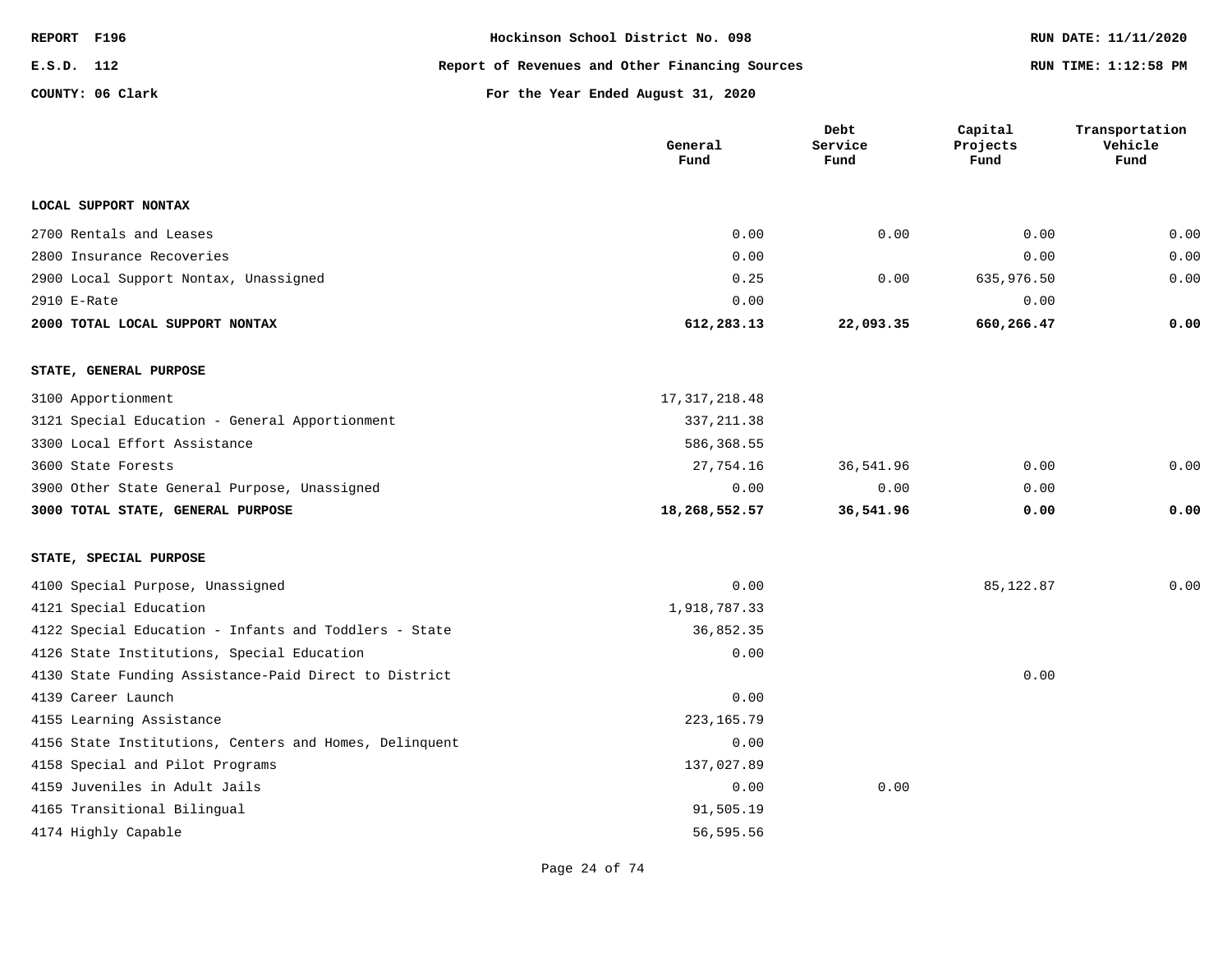| REPORT F196 |                  | Hockinson School District No. 098              | RUN DATE: 11/11/2020 |
|-------------|------------------|------------------------------------------------|----------------------|
| E.S.D. 112  |                  | Report of Revenues and Other Financing Sources | RUN TIME: 1:12:58 PM |
|             | COUNTY: 06 Clark | For the Year Ended August 31, 2020             |                      |

|                                                                                  | General<br>Fund | Debt<br>Service<br>Fund | Capital<br>Projects<br>Fund | Transportation<br>Vehicle<br>Fund |
|----------------------------------------------------------------------------------|-----------------|-------------------------|-----------------------------|-----------------------------------|
| STATE, SPECIAL PURPOSE                                                           |                 |                         |                             |                                   |
| 4188 Child Care                                                                  | 0.00            |                         |                             |                                   |
| 4198 School Food Service                                                         | 6,555.79        |                         |                             |                                   |
| 4199 Transportation - Operations                                                 | 1,348,800.54    |                         |                             |                                   |
| 4230 State Funding Assistance-Paid Direct to Contractor                          |                 |                         | 0.00                        |                                   |
| 4300 Other State Agencies, Unassigned                                            | 0.00            |                         | 0.00                        | 0.00                              |
| 4321 Special Education - Other State Agencies                                    | 4,255.37        |                         |                             |                                   |
| 4322 Special Education - Infants and Toddlers - State                            | 0.00            |                         |                             |                                   |
| 4326 State Institutions - Special Education - Other State Agencies               | 0.00            |                         |                             |                                   |
| 4330 State Funding Assistance-Other                                              |                 |                         | 0.00                        |                                   |
| 4356 State Institutions, Centers and Homes, Delinquent - Other State<br>Agencies | 0.00            |                         |                             |                                   |
| 4358 Special and Pilot Programs - Other State Agencies                           | 0.00            |                         |                             |                                   |
| 4365 Transitional Bilingual - Other State Agencies                               | 0.00            |                         |                             |                                   |
| 4388 Child Care - Other State Agencies                                           | 0.00            |                         |                             |                                   |
| 4398 School Food Service - Other State Agencies                                  | 0.00            |                         |                             |                                   |
| 4399 Transportation Operations - Other State Agencies                            | 0.00            |                         |                             |                                   |
| 4499 Transportation Reimbursement - Depreciation                                 |                 |                         |                             | 0.00                              |
| 4000 TOTAL STATE, SPECIAL PURPOSE                                                | 3,823,545.81    |                         | 85, 122.87                  | 0.00                              |
| FEDERAL, GENERAL PURPOSE                                                         |                 |                         |                             |                                   |
| 5200 General Purpose Direct Federal Grants, Unassigned                           | 0.00            | 0.00                    | 0.00                        | 0.00                              |
| 5300 Impact Aid, Maintenance and Operation                                       | 0.00            | 0.00                    | 0.00                        | 0.00                              |
| 5329 Impact Aid, Special Education Funding                                       | 0.00            |                         |                             |                                   |
| 5400 Federal in Lieu of Taxes                                                    | 0.00            | 0.00                    | 0.00                        | 0.00                              |
| 5500 Federal Forests                                                             | 37.34           | 0.00                    | 0.00                        |                                   |
| 5600 Oualified Bond Interest Credit                                              | 0.00            | 0.00                    | 0.00                        | 0.00                              |
| 5000 TOTAL FEDERAL, GENERAL PURPOSE                                              | 37.34           | 0.00                    | 0.00                        | 0.00                              |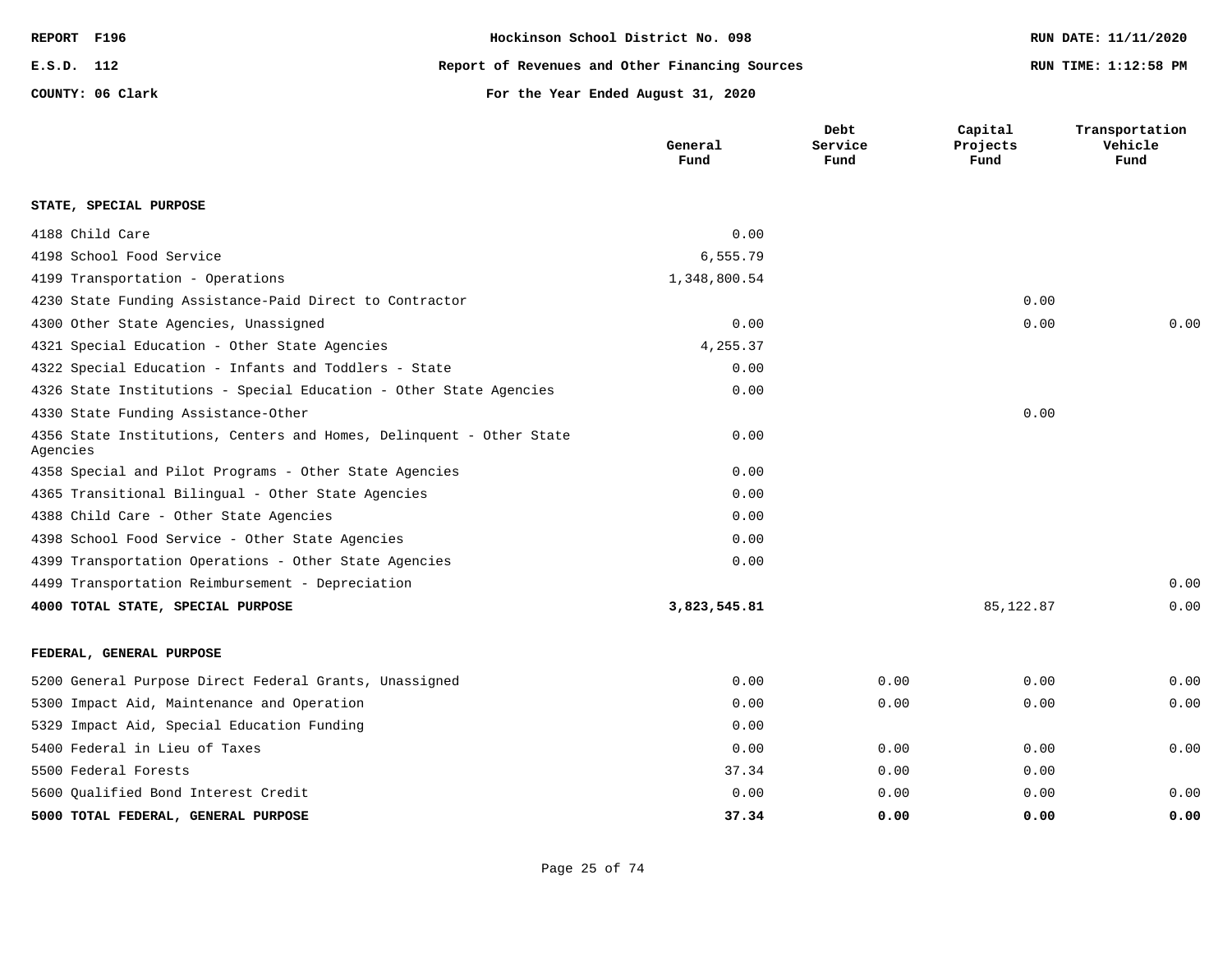| REPORT F196      | Hockinson School District No. 098              | RUN DATE: 11/11/2020 |
|------------------|------------------------------------------------|----------------------|
| E.S.D. 112       | Report of Revenues and Other Financing Sources | RUN TIME: 1:12:58 PM |
| COUNTY: 06 Clark | For the Year Ended August 31, 2020             |                      |
|                  |                                                |                      |

|                                                                         | General<br>Fund | Debt<br>Service<br>Fund | Capital<br>Projects<br>Fund | Transportation<br>Vehicle<br>Fund |
|-------------------------------------------------------------------------|-----------------|-------------------------|-----------------------------|-----------------------------------|
| FEDERAL, SPECIAL PURPOSE                                                |                 |                         |                             |                                   |
| 6100 Special Purpose, OSPI, Unassigned                                  | 0.00            |                         |                             | 0.00                              |
| 6121 Special Education, Medicaid Reimbursement                          | 0.00            |                         |                             |                                   |
| 6122 Special Education - Infants and Toddlers - Medicaid Reimbursements | 0.00            |                         |                             |                                   |
| 6124 Special Education, Supplemental                                    | 338,835.00      |                         |                             |                                   |
| 6125 Special Education - Infants and Toddlers - Federal                 | 0.00            |                         |                             |                                   |
| 6138 Secondary Vocational Education                                     | 0.00            |                         |                             |                                   |
| 6140 Impact Aid-Construction                                            |                 |                         | 0.00                        |                                   |
| 6146 Skill Center                                                       | 0.00            |                         |                             |                                   |
| 6151 ESEA Disadvantaged, Fed                                            | 127,790.91      |                         |                             |                                   |
| 6152 Other Title, ESEA Fed                                              | 26, 247.94      |                         |                             |                                   |
| 6153 ESEA Migrant, Federal                                              | 0.00            |                         |                             |                                   |
| 6154 Reading First, Federal                                             | 0.00            |                         |                             |                                   |
| 6157 Institutions, Neglected and Delinquent                             | 0.00            |                         |                             |                                   |
| 6161 Head Start                                                         | 0.00            |                         |                             |                                   |
| 6162 Math and Science - Professional Development                        | 0.00            |                         |                             |                                   |
| 6164 Limited English Proficiency                                        | 0.00            |                         |                             |                                   |
| 6167 Indian Education, JOM                                              | 0.00            |                         |                             |                                   |
| 6168 Indian Education, ED                                               | 0.00            |                         |                             |                                   |
| 6176 Targeted Assistance-ESSER                                          | 0.00            |                         |                             |                                   |
| 6178 Youth Training Programs                                            | 0.00            |                         |                             |                                   |
| 6188 Child Care                                                         | 0.00            |                         |                             |                                   |
| 6189 Other Community Services                                           | 147,150.96      |                         |                             |                                   |
| 6198 School Food Services                                               | 126,853.92      |                         |                             |                                   |
| 6199 Transportation - Operations                                        | 0.00            |                         |                             |                                   |
| 6200 Direct Special Purpose Grants                                      | 0.00            |                         | 0.00                        | 0.00                              |
| 6221 Special Education - Medicaid Reimbursement                         | 0.00            |                         |                             |                                   |
| 6222 Special Education - Infants and Toddlers - Medicaid Reimbursements | 0.00            |                         |                             |                                   |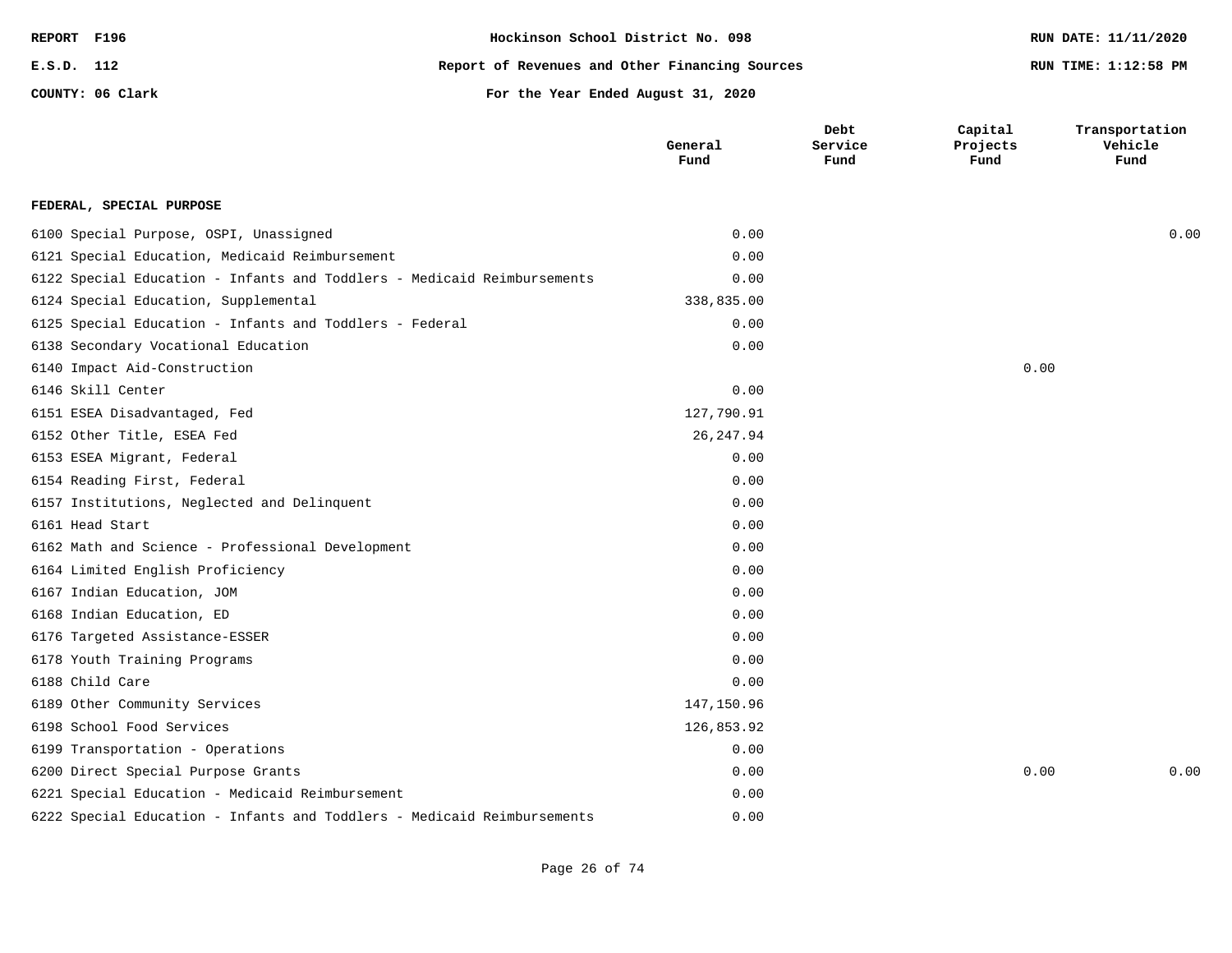| REPORT F196 |                  | Hockinson School District No. 098              | RUN DATE: 11/11/2020 |
|-------------|------------------|------------------------------------------------|----------------------|
| E.S.D. 112  |                  | Report of Revenues and Other Financing Sources | RUN TIME: 1:12:58 PM |
|             | COUNTY: 06 Clark | For the Year Ended August 31, 2020             |                      |

|                                                                         | General<br>Fund | Debt<br>Service<br>Fund | Capital<br>Projects<br>Fund | Transportation<br>Vehicle<br>Fund |
|-------------------------------------------------------------------------|-----------------|-------------------------|-----------------------------|-----------------------------------|
| FEDERAL, SPECIAL PURPOSE                                                |                 |                         |                             |                                   |
| 6224 Special Education - Supplemental                                   | 0.00            |                         |                             |                                   |
| 6225 Special Education - Infants and Toddlers - Federal                 | 0.00            |                         |                             |                                   |
| 6238 Secondary Vocational Education                                     | 0.00            |                         |                             |                                   |
| 6240 Impact Aid                                                         |                 |                         | 0.00                        |                                   |
| 6246 Skill Center                                                       | 0.00            |                         |                             |                                   |
| 6251 ESEA Disadvantaged, Fed                                            | 0.00            |                         |                             |                                   |
| 6252 Other Title, ESEA Fed                                              | 0.00            |                         |                             |                                   |
| 6253 ESEA Migrant, Federal                                              | 0.00            |                         |                             |                                   |
| 6254 Reading First, Federal                                             | 0.00            |                         |                             |                                   |
| 6257 Institutions, Neglected and Delinquent                             | 0.00            |                         |                             |                                   |
| 6261 Head Start                                                         | 0.00            |                         |                             |                                   |
| 6262 Math and Science - Professional Development                        | 0.00            |                         |                             |                                   |
| 6264 Limited English Proficiency                                        | 0.00            |                         |                             |                                   |
| 6267 Indian Education - JOM                                             | 0.00            |                         |                             |                                   |
| 6268 Indian Education - ED                                              | 0.00            |                         |                             |                                   |
| 6276 Targeted Assistance-ESSER                                          | 0.00            |                         |                             |                                   |
| 6278 Youth Training, Direct Grants                                      | 0.00            |                         |                             |                                   |
| 6288 Child Care                                                         | 0.00            |                         |                             |                                   |
| 6289 Other Community Services                                           | 0.00            |                         |                             |                                   |
| 6298 School Food Services                                               | 0.00            |                         |                             |                                   |
| 6299 Transportation - Operations                                        | 0.00            |                         |                             |                                   |
| 6300 Federal Grants Through Other Agencies, Unassigned                  | 0.00            |                         | 0.00                        | 0.00                              |
| 6310 Medicaid Administrative Match                                      | 0.00            |                         |                             |                                   |
| 6321 Special Education - Medicaid Reimbursement                         | 10,717.89       |                         |                             |                                   |
| 6322 Special Education - Infants and Toddlers - Medicaid Reimbursements | 0.00            |                         |                             |                                   |
| 6324 Special Education - Supplemental                                   | 0.00            |                         |                             |                                   |
| 6325 Special Education - Infants and Toddlers - Federal                 | 0.00            |                         |                             |                                   |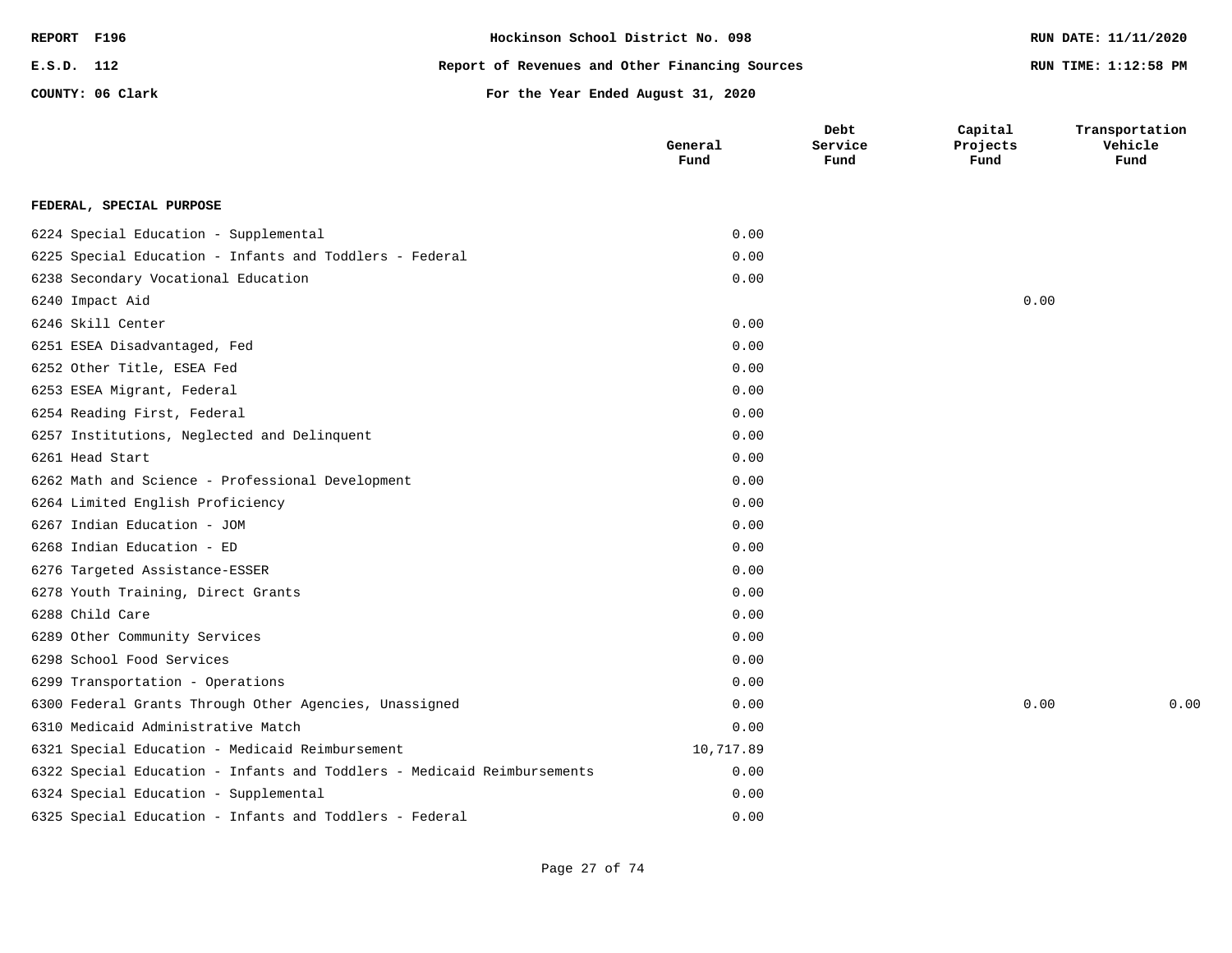| REPORT F196 |                  | Hockinson School District No. 098              | RUN DATE: 11/11/2020 |
|-------------|------------------|------------------------------------------------|----------------------|
| E.S.D. 112  |                  | Report of Revenues and Other Financing Sources | RUN TIME: 1:12:58 PM |
|             | COUNTY: 06 Clark | For the Year Ended August 31, 2020             |                      |

|                                                  | General<br>Fund | Debt<br>Service<br>Fund | Capital<br>Projects<br>Fund | Transportation<br>Vehicle<br>Fund |
|--------------------------------------------------|-----------------|-------------------------|-----------------------------|-----------------------------------|
| FEDERAL, SPECIAL PURPOSE                         |                 |                         |                             |                                   |
| 6338 Secondary Vocational Education              | 0.00            |                         |                             |                                   |
| 6340 Impact Aid Construction                     |                 |                         | 0.00                        |                                   |
| 6346 Skill Center                                | 0.00            |                         |                             |                                   |
| 6351 ESEA Disadvantaged, Fed                     | 0.00            |                         |                             |                                   |
| 6352 Other Title, ESEA Fed                       | 0.00            |                         |                             |                                   |
| 6353 ESEA Migrant, Federal                       | 0.00            |                         |                             |                                   |
| 6354 Reading First, Federal                      | 0.00            |                         |                             |                                   |
| 6357 Institutions, Neglected and Delinquent      | 0.00            |                         |                             |                                   |
| 6361 Head Start                                  | 0.00            |                         |                             |                                   |
| 6362 Math and Science - Professional Development | 0.00            |                         |                             |                                   |
| 6364 Limited English Proficiency                 | 0.00            |                         |                             |                                   |
| 6367 Indian Education - JOM                      | 0.00            |                         |                             |                                   |
| 6368 Indian Education - ED                       | 0.00            |                         |                             |                                   |
| 6376 Targeted Assistance-ESSER                   | 0.00            |                         |                             |                                   |
| 6378 Youth Training                              | 0.00            |                         |                             |                                   |
| 6388 Child Care                                  | 0.00            |                         |                             |                                   |
| 6389 Other Community Services                    | 0.00            |                         |                             |                                   |
| 6398 School Food Services                        | 0.00            |                         |                             |                                   |
| 6399 Transportation - Operations                 | 0.00            |                         |                             |                                   |
| 6998 USDA Commodities                            | 39, 242. 15     |                         |                             |                                   |
| 6000 TOTAL FEDERAL, SPECIAL PURPOSE              | 816,838.77      |                         | 0.00                        | 0.00                              |
| REVENUES FROM OTHER SCHOOL DISTRICTS             |                 |                         |                             |                                   |
| 7100 Program Participation, Unassigned           | 0.00            |                         | 0.00                        |                                   |
| 7121 Special Education                           | 0.00            |                         |                             |                                   |
| 7122 Special Education - Infants and Toddlers    | 0.00            |                         |                             |                                   |
| 7131 Vocational Education                        | 0.00            |                         |                             |                                   |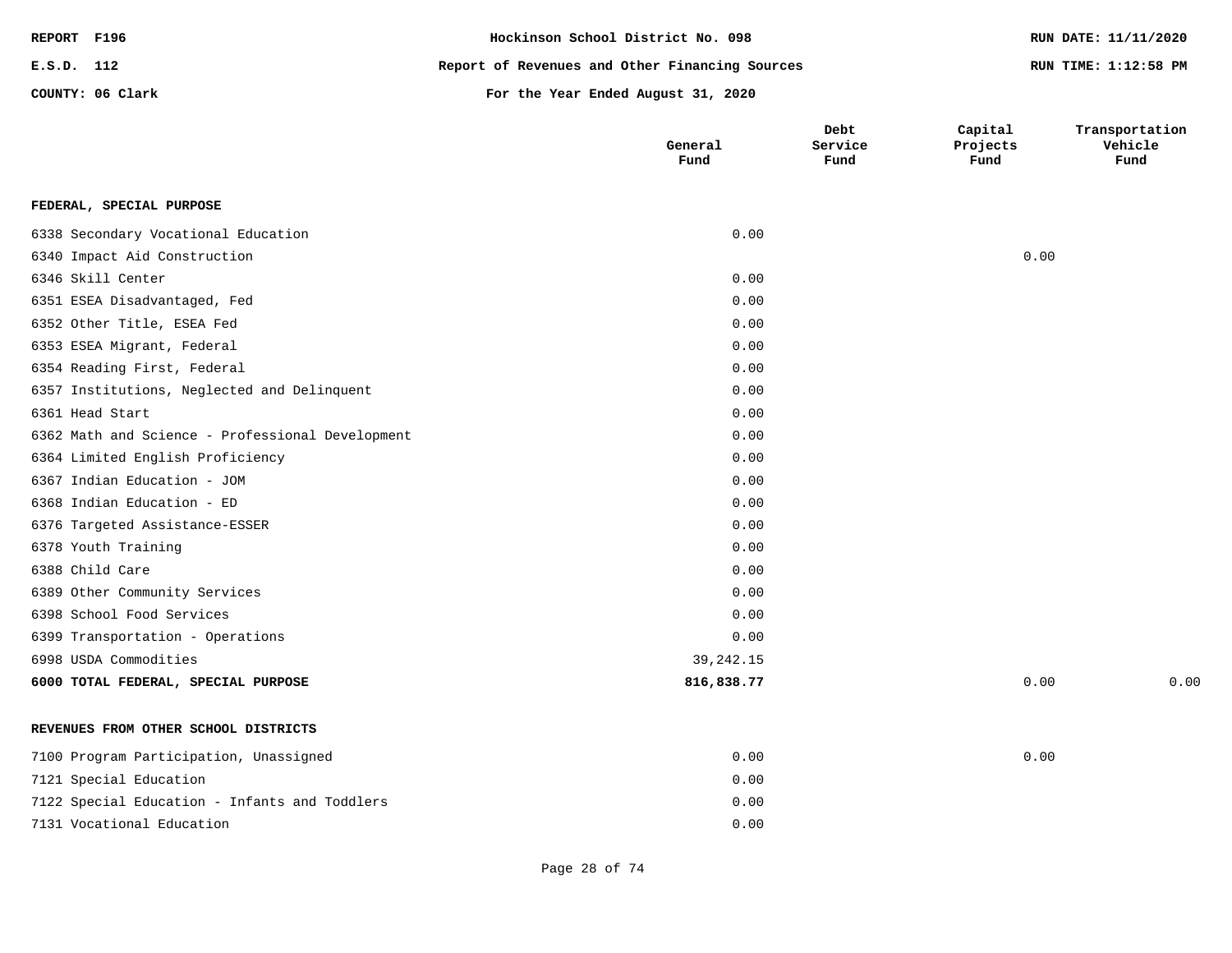| REPORT F196 |                  | Hockinson School District No. 098              | RUN DATE: 11/11/2020 |
|-------------|------------------|------------------------------------------------|----------------------|
| E.S.D. 112  |                  | Report of Revenues and Other Financing Sources | RUN TIME: 1:12:58 PM |
|             | COUNTY: 06 Clark | For the Year Ended August 31, 2020             |                      |

|                                                                                  | General<br>Fund | Debt<br>Service<br>Fund | Capital<br>Projects<br>Fund | Transportation<br>Vehicle<br>Fund |
|----------------------------------------------------------------------------------|-----------------|-------------------------|-----------------------------|-----------------------------------|
| REVENUES FROM OTHER SCHOOL DISTRICTS                                             |                 |                         |                             |                                   |
| 7145 Skill Center                                                                | 0.00            |                         |                             |                                   |
| 7147 Skill Center - Facility Upgrades                                            | 0.00            |                         |                             |                                   |
| 7189 Other Community Services                                                    | 0.00            |                         |                             |                                   |
| 7197 Support Services                                                            | 0.00            |                         |                             |                                   |
| 7198 School Food Services                                                        | 0.00            |                         |                             |                                   |
| 7199 Transportation                                                              | 0.00            |                         |                             |                                   |
| 7301 Nonhigh Participation                                                       | 0.00            |                         |                             |                                   |
| 7000 TOTAL REVENUES FROM OTHER SCHOOL DISTRICTS                                  | 0.00            |                         | 0.00                        |                                   |
| REVENUES FROM OTHER ENTITIES                                                     |                 |                         |                             |                                   |
| 8100 Governmental Entities                                                       | 0.00            |                         | 0.00                        | 0.00                              |
| 8188 Child Care                                                                  | 0.00            |                         |                             |                                   |
| 8189 Community Services                                                          | 0.00            |                         |                             |                                   |
| 8198 School Food Services                                                        | 0.00            |                         |                             |                                   |
| 8199 Transportation                                                              | 0.00            |                         |                             |                                   |
| 8200 Private Foundations                                                         | 0.00            |                         |                             |                                   |
| 8500 Nonfederal, ESD                                                             | 795.13          |                         | 0.00                        | 0.00                              |
| 8521 Educational Service Districts - Special Education                           | 0.00            |                         |                             |                                   |
| 8522 Educational Service Districts - Special Education - Infants and<br>Toddlers | 0.00            |                         |                             |                                   |
| 8000 TOTAL REVENUES FROM OTHER ENTITIES                                          | 795.13          |                         | 0.00                        | 0.00                              |
| OTHER FINANCING SOURCES                                                          |                 |                         |                             |                                   |
| 9100 Sale of Bonds                                                               | 0.00            | 0.00                    | 0.00                        | 0.00                              |
| 9200 Sale of Real Property                                                       | 0.00            | 0.00                    | 0.00                        |                                   |
| 9300 Sale of Equipment                                                           | 0.00            |                         |                             | 0.00                              |
| 9400 Compensated Loss of Fixed Assets                                            | 0.00            |                         | 0.00                        | 0.00                              |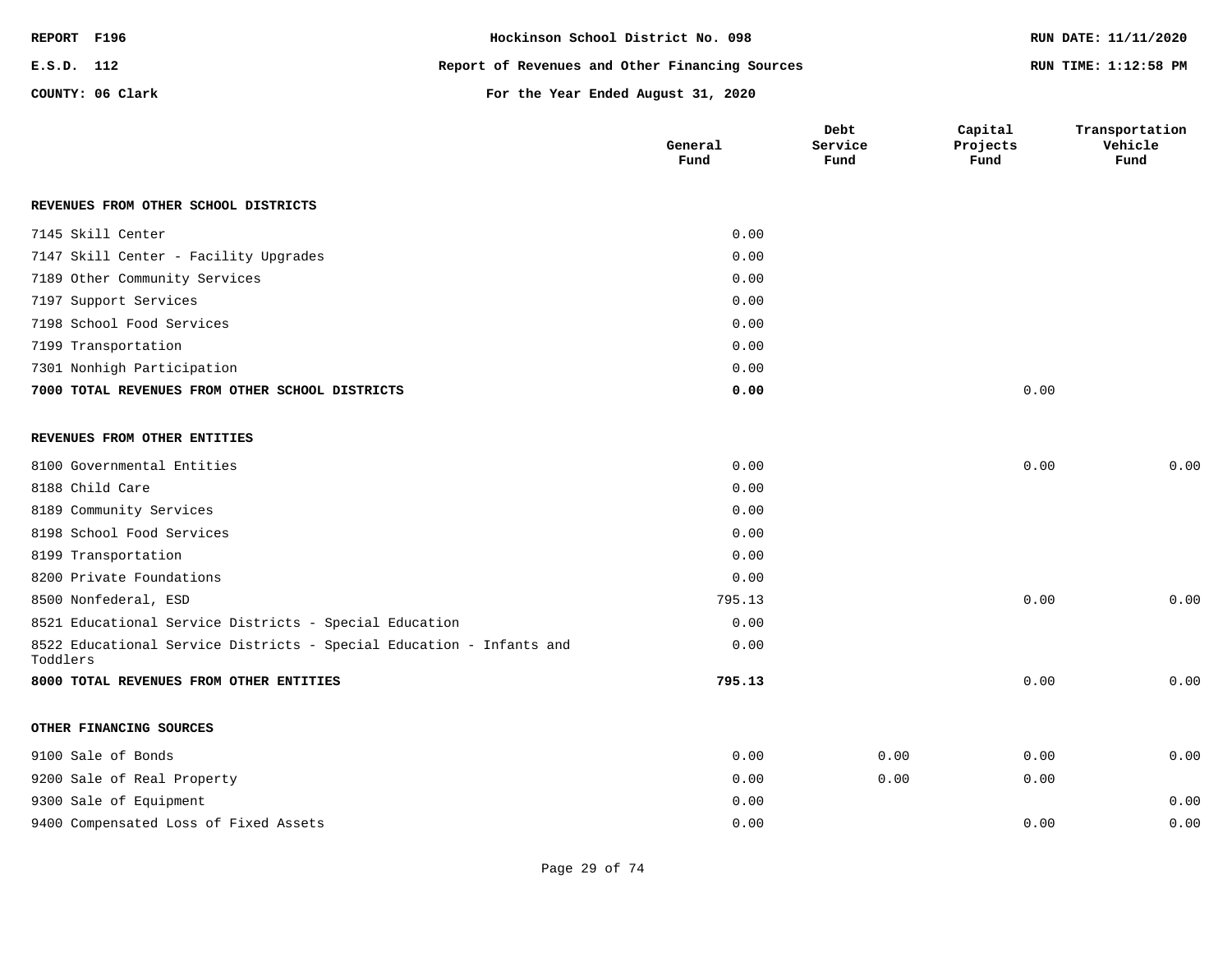| REPORT F196 |                  | Hockinson School District No. 098              | RUN DATE: 11/11/2020 |
|-------------|------------------|------------------------------------------------|----------------------|
| E.S.D. 112  |                  | Report of Revenues and Other Financing Sources | RUN TIME: 1:12:58 PM |
|             | COUNTY: 06 Clark | For the Year Ended August 31, 2020             |                      |

|                                               | General<br>Fund | Debt<br>Service<br>Fund | Capital<br>Projects<br>Fund | Transportation<br>Vehicle<br>Fund |
|-----------------------------------------------|-----------------|-------------------------|-----------------------------|-----------------------------------|
| OTHER FINANCING SOURCES                       |                 |                         |                             |                                   |
| 9500 Long-Term Financing                      | 0.00            |                         | 0.00                        | 0.00                              |
| 9600 Sale of Refunding Bonds                  |                 | 0.00                    |                             |                                   |
| 9900 Transfers - Redirection of Apportionment | 0.00            | 26,714.12               | 0.00                        | 0.00                              |
| 9901 Transfers - Other Resources              | 0.00            | 0.00                    | 0.00                        | 0.00                              |
| 9000 TOTAL OTHER FINANCING SOURCES            | 0.00            | 26,714.12               | 0.00                        | 0.00                              |
| TOTAL REVENUES AND OTHER FINANCING SOURCES    | 26,012,690.15   | 3,289,188.52            | 743,959.86                  | 0.00                              |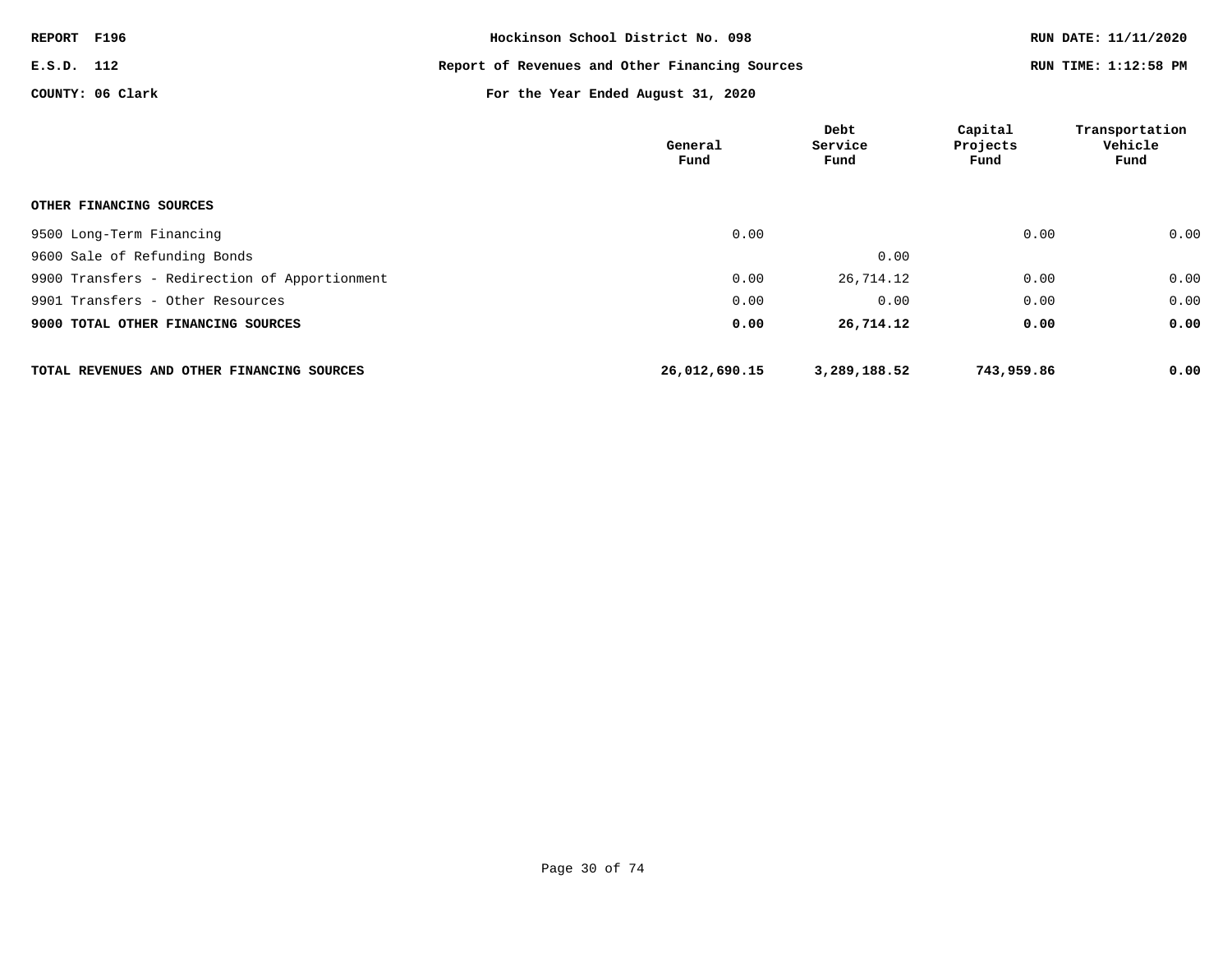| REPORT F196                                                                               |                            |                        | Hockinson School District No. 098  |                        | RUN DATE: 11/11/2020 |
|-------------------------------------------------------------------------------------------|----------------------------|------------------------|------------------------------------|------------------------|----------------------|
| E.S.D. 112                                                                                |                            |                        | Program/Activity/Object Report     |                        | RUN TIME: 1:12:58 PM |
| COUNTY: 06 Clark                                                                          |                            |                        | For the Year Ended August 31, 2020 |                        |                      |
| PROGRAM EXPENDITURE SUMMARY<br>ACTIVITY EXPENDITURE SUMMARY<br>OBJECT EXPENDITURE SUMMARY |                            |                        |                                    |                        |                      |
| NO. PROGRAM TITLE                                                                         | AMOUNT                     | NO. ACTIVITY TITLE     | AMOUNT                             | NO. OBJECT TITLE       | <b>AMOUNT</b>        |
| 01 Basic Education                                                                        | 15,852,542.02 11 Bd of Dir |                        | 288,535.88                         | 0 Debit Transfer       | 0.00                 |
| 02 ALE                                                                                    |                            | 0.00 12 Supt Off       | 334,494.81                         | 1 Credit Transfer      | 0.00                 |
| 03 Basic Education - Dropout<br>Reengagement                                              |                            | 22,359.90 13 Busns Off | 480,752.21                         | 2 Cert. Salaries       | 10,945,850.40        |
| 21 Sp Ed, Sup, St                                                                         | 2,600,128.19 14 HR         |                        | 89,615.01                          | 3 Class. Salaries      | 3,461,260.31         |
| 22 Sp Ed, Infants and<br>Toddlers, State                                                  |                            | 34,974.09 15 Pblc Rltn | 75,105.38                          | 4 Employee Benefits    | 5,869,455.05         |
| 24 Sp Ed, Sup, Fed                                                                        | 338,552.00                 | 21 Supv Inst           | 740,986.30                         | 5 Supplies / Materials | 921,885.46           |
| 25 Sp Ed, Infants and<br>Toddlers, Federal                                                | 0.00                       | 22 Lrn Resrc           | 350,944.37                         | 7 Purchased Services   | 4,557,085.81         |
| 26 Sp Ed, Inst, St                                                                        | 0.00                       | 23 Princ Off           | 1,684,553.60                       | 8 Travel               | 31,444.53            |
| 29 Sp Ed, Oth, Fed                                                                        | 0.00                       | 24 Guid/Coun           | 620, 623.23                        | 9 Capital Outlay       | 56,224.56            |
| 31 Voc, Basic, St                                                                         | 324,578.39                 | 25 Pupil M/S           | 274,888.72                         | TOTAL ALL OBJECTS      | 25, 843, 206. 12     |
| 34 MidSchCar/Tec                                                                          | 89,966.43                  | 26 Health              | 759, 414.50                        |                        |                      |
| 38 Voc, Fed                                                                               | 0.00                       | 27 Teaching            | 14,589,416.61                      |                        |                      |
| 39 Voc, Other                                                                             | 0.00                       | 28 Extracur            | 475,049.12                         |                        |                      |
| 45 Skil Cnt, Bas, St                                                                      | 0.00                       | 29 Pmt to SD           | 34,974.09                          |                        |                      |
| 46 Skill Cntr, Fed                                                                        | 0.00                       | 31 InstProDev          | 149,506.31                         |                        |                      |
| 47 Skil Cnt, Fac Upgrade                                                                  | 0.00                       | 32 Inst Tech           | 210,868.51                         |                        |                      |
| 51 ESEA Disadvantaged, Fed                                                                | 123,912.40                 | 33 Curriculum          | 40,242.72                          |                        |                      |
| 52 Other Title, ESEA, Fed                                                                 | 25,754.81                  | 34 Pro Learn           | 116,644.08                         |                        |                      |
| 53 ESEA Migrant, Federal                                                                  | 0.00                       | 41 Supervisn           | 0.00                               |                        |                      |
| 54 Read First, Fed                                                                        | 0.00                       | 42 Food                | 39,780.21                          |                        |                      |
| 55 LAP                                                                                    | 218,052.02                 | 44 Operation           | 499,679.45                         |                        |                      |
| 56 St In, Ctr/Hm, D                                                                       | 0.00                       | 49 Transfers           | 0.00                               |                        |                      |
| 57 St In, N/D, Fed                                                                        | 0.00                       | 51 Supervisn           | 19,687.99                          |                        |                      |
| 58 Sp/Plt Pgm, St                                                                         | 138,524.74                 | 52 Operation           | 1,288,264.13                       |                        |                      |
| 59 Inst. JAJ                                                                              | 0.00                       | 53 Maintnce            | 0.00                               |                        |                      |
| 61 Head Start, Fed                                                                        | 0.00                       | 56 Insurance           | 0.00                               |                        |                      |
| 62 MS, Pro Dv, Fed                                                                        | 0.00                       | 59 Transfers           | 0.00                               |                        |                      |
| 64 LEP, Fed                                                                               | 0.00                       | 61 Supv Bldg           | 115,746.14                         |                        |                      |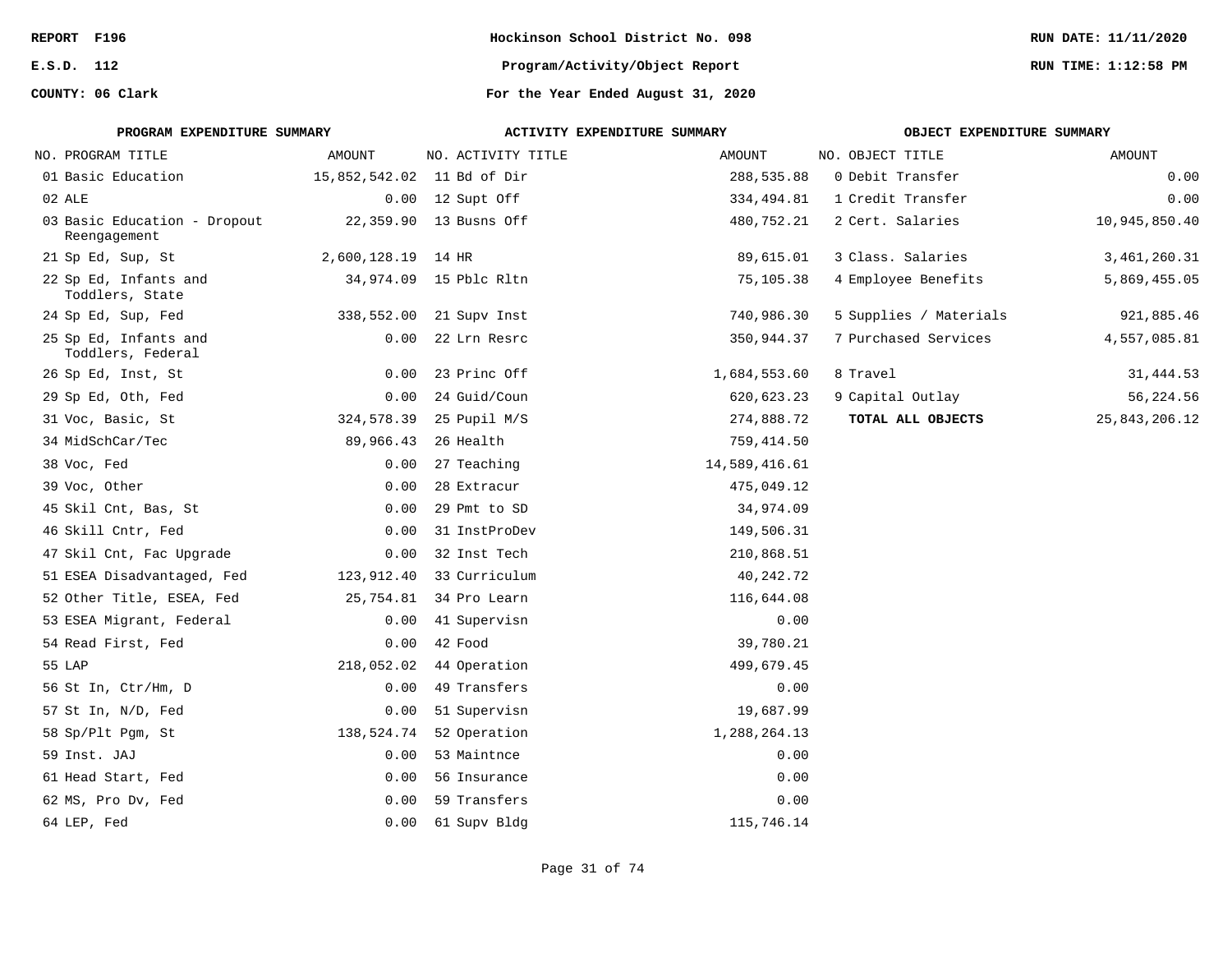| REPORT F196 |                             |                  | Hockinson School District No. 098  |               |                  |                            | RUN DATE: 11/11/2020 |
|-------------|-----------------------------|------------------|------------------------------------|---------------|------------------|----------------------------|----------------------|
| E.S.D. 112  |                             |                  | Program/Activity/Object Report     |               |                  |                            | RUN TIME: 1:12:58 PM |
|             | COUNTY: 06 Clark            |                  | For the Year Ended August 31, 2020 |               |                  |                            |                      |
|             | PROGRAM EXPENDITURE SUMMARY |                  | ACTIVITY EXPENDITURE SUMMARY       |               |                  | OBJECT EXPENDITURE SUMMARY |                      |
|             | NO. PROGRAM TITLE           | AMOUNT           | NO. ACTIVITY TITLE                 | AMOUNT        | NO. OBJECT TITLE |                            | AMOUNT               |
|             | 65 Tran Biling, St          | 76,490.17        | 62 Grnd Mnt                        | 278,925.19    |                  |                            |                      |
|             | 67 Ind Ed, Fd, JOM          | 0.00             | 63 Oper Bldg                       | 937,960.21    |                  |                            |                      |
|             | 68 Ind Ed, Fd, ED           | 0.00             | 64 Maintnce                        | 226,681.53    |                  |                            |                      |
|             | 69 Comp, Othr               | 0.00             | 65 Utilities                       | 406,537.82    |                  |                            |                      |
|             | 71 Traffic Safety           | 0.00             | 67 Bldg Secu                       | 7,498.47      |                  |                            |                      |
|             | 73 Summer School            | 0.00             | 68 Insurance                       | 164,383.25    |                  |                            |                      |
|             | 74 Highly Capable           | 47,618.13        | 72 Info Sys                        | 534, 377.28   |                  |                            |                      |
|             | 75 Prof Dev, State          | 0.00             | 73 Printing                        | 0.00          |                  |                            |                      |
|             | 76 Target Asst, Fed         | 0.00             | 74 Warehouse                       | 0.00          |                  |                            |                      |
|             | 78 Yth Trg Pm, Fed          | 0.00             | 75 Mtr Pool                        | 7,069.00      |                  |                            |                      |
|             | 79 Inst Pqm, Othr           | 0.00             | 83 Interest                        | 0.00          |                  |                            |                      |
|             | 81 Public Radio/TV          | 0.00             | 84 Principal                       | 0.00          |                  |                            |                      |
|             | 86 Comm Schools             | 0.00             | 85 Debt Expn                       | 0.00          |                  |                            |                      |
|             | 88 Child Care               | 67,157.79        | 91 Publ Actv                       | 0.00          |                  |                            |                      |
|             | 89 Othr Comm Srv            | 206,268.99       | TOTAL ALL ACTIVITIES               | 25,843,206.12 |                  |                            |                      |
|             | 97 Distwide Suppt           | 3,947,682.18     |                                    |               |                  |                            |                      |
|             | 98 Schl Food Serv           | 399,591.76       |                                    |               |                  |                            |                      |
|             | 99 Pupil Transp             | 1,329,052.11     |                                    |               |                  |                            |                      |
|             | TOTAL ALL PROGRAMS          | 25, 843, 206. 12 |                                    |               |                  |                            |                      |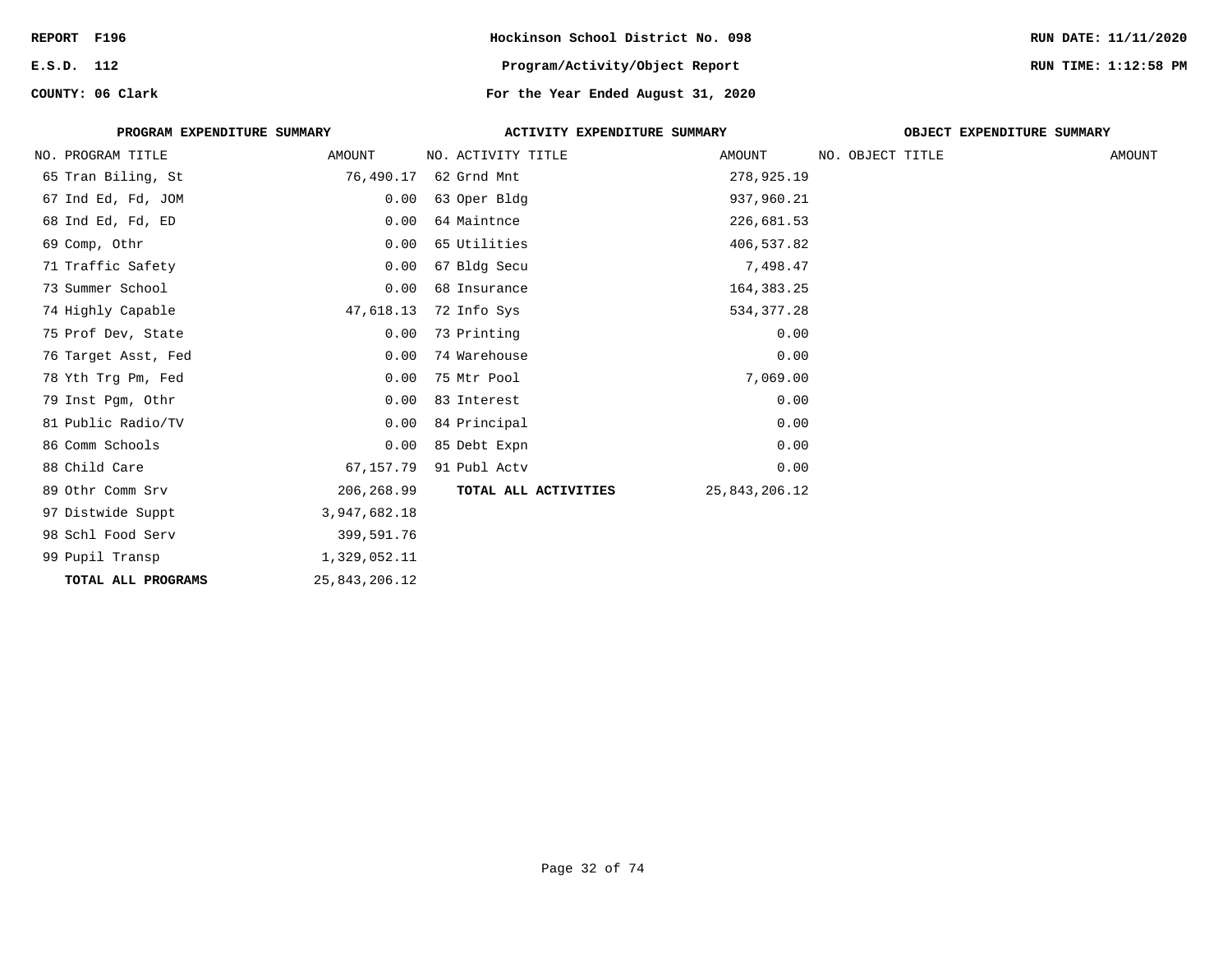| REPORT F196 |                  | Hockinson School District No. 098  | RUN DATE: 11/11/2020 |
|-------------|------------------|------------------------------------|----------------------|
| E.S.D. 112  |                  | NCES Object Expenditure Summary    | RUN TIME: 1:12:58 PM |
|             | COUNTY: 06 Clark | For the Year Ended August 31, 2020 |                      |

|      | Certificated Salaries            | Amount          |
|------|----------------------------------|-----------------|
| 2110 | Salaries of Reqular Employee     | 10, 131, 974.58 |
| 2120 | Salaries of Temporary EEs & Subs | 230, 319.82     |
| 2130 | Non contracted Salaries          | 214,576.29      |
| 2140 | Sabbatical Leave                 | 0.00            |
| 2150 | Supplemental Contracts           | 207,760.07      |
| 2160 | Other Salaries                   | 69,836.64       |
| 2170 | Other Salaries NBCT              | 91,383.00       |

|      | Classified Salaries              | Amount       |
|------|----------------------------------|--------------|
| 3110 | Salaries of Regular Employee     | 3,106,139.63 |
| 3120 | Salaries of Temporary EEs & Subs | 54,460.57    |
| 3130 | Extra Time                       | 36,904.31    |
| 3140 | Sabbatical Leave                 | 0.00         |
| 3150 | Supplemental Contracts           | 224,591.47   |
| 3160 | Other Salaries                   | 39,164.33    |

|      | Employee Bene & P/R Taxes                | Amount       |
|------|------------------------------------------|--------------|
| 4212 | Group Insurance-Certificate              | 0.00         |
| 4213 | Group Insurance-Classified               | 0.00         |
| 4222 | Federally Mandated Insurance-Certificate | 819,721.23   |
| 4223 | Federally Mandated Insurance-Classified  | 260,029.11   |
| 4232 | Retirement Contribution - Certificated   | 1,640,332.92 |
| 4233 | Retirement Contribution - Classified     | 418,532.19   |
| 4242 | On-Behalf Payments - Certificate         | 0.00         |
| 4243 | On-Behalf Payments - Classified          | 0.00         |
| 4252 | Tuition Reimbursement - Certificated     | 0.00         |
| 4253 | Tuition Reimbursement - Classified       | 0.00         |
| 4262 | Unemployment Compensation - Certificated | 37,229.76    |
| 4263 | Unemployment Compensation - Classified   | 11,767.50    |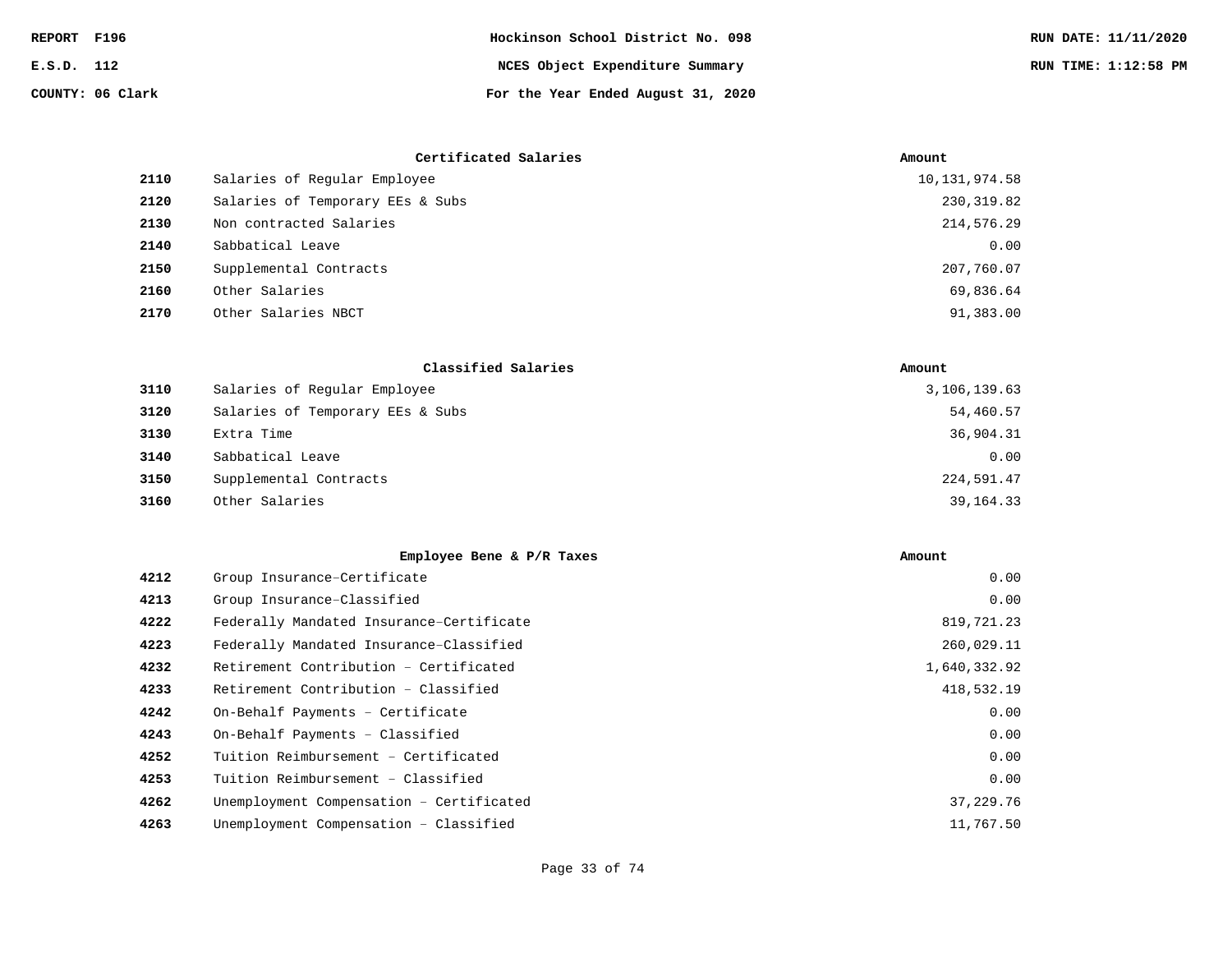| REPORT F196 |                  | Hockinson School District No. 098  | RUN DATE: 11/11/2020 |
|-------------|------------------|------------------------------------|----------------------|
| E.S.D. 112  |                  | NCES Object Expenditure Summary    | RUN TIME: 1:12:58 PM |
|             | COUNTY: 06 Clark | For the Year Ended August 31, 2020 |                      |

|      | Employee Bene & P/R Taxes              | Amount       |
|------|----------------------------------------|--------------|
| 4272 | Worker's Compensation - Certificated   | 54,826.73    |
| 4273 | Worker's Compensation - Classified     | 104,581.22   |
| 4282 | Health Benefits - Certificated         | 1,531,062.76 |
| 4283 | Health Benefits - Classified           | 941, 217.52  |
| 4292 | Other Employee Benefits - Certificated | 31,101.44    |
| 4293 | Other Employee Benefits - Classified   | 19,052.67    |

|      | Supplies, Non-Capital         | Amount     |
|------|-------------------------------|------------|
| 5610 | General Supplies              | 369,632.31 |
| 5626 | Motor Vehicle Fuel            | 76,379.66  |
| 5630 | Food                          | 39,780.21  |
| 5640 | Books and Periodicals         | 32,296.61  |
| 5650 | Supplies - Technology Related | 403,796.67 |

|      | Purchased Services                         | Amount      |
|------|--------------------------------------------|-------------|
| 7310 | Office and Administrative Services         | 2,843.65    |
| 7311 | Election Fees                              | $-8,489.84$ |
| 7320 | Professional Educational Services          | 46,495.96   |
| 7321 | Contracted Teachers                        | 0.00        |
| 7322 | Contracted Educational Staff Associates    | 0.00        |
| 7330 | Employee Training and Development Services | 44,866.08   |
| 7340 | Other Professional Purchased Services      | 156,706.55  |
| 7341 | Legal Services for District support        | 274,829.04  |
| 7342 | Audit Services                             | 0.00        |
| 7343 | Other Legal Services                       | 0.00        |
| 7350 | Technical Services                         | 347,062.34  |
| 7351 | Data Processing and Coding Services        | 0.00        |
| 7352 | Other Technical Services                   | 0.00        |
| 7410 | Utility Services                           | 41,409.29   |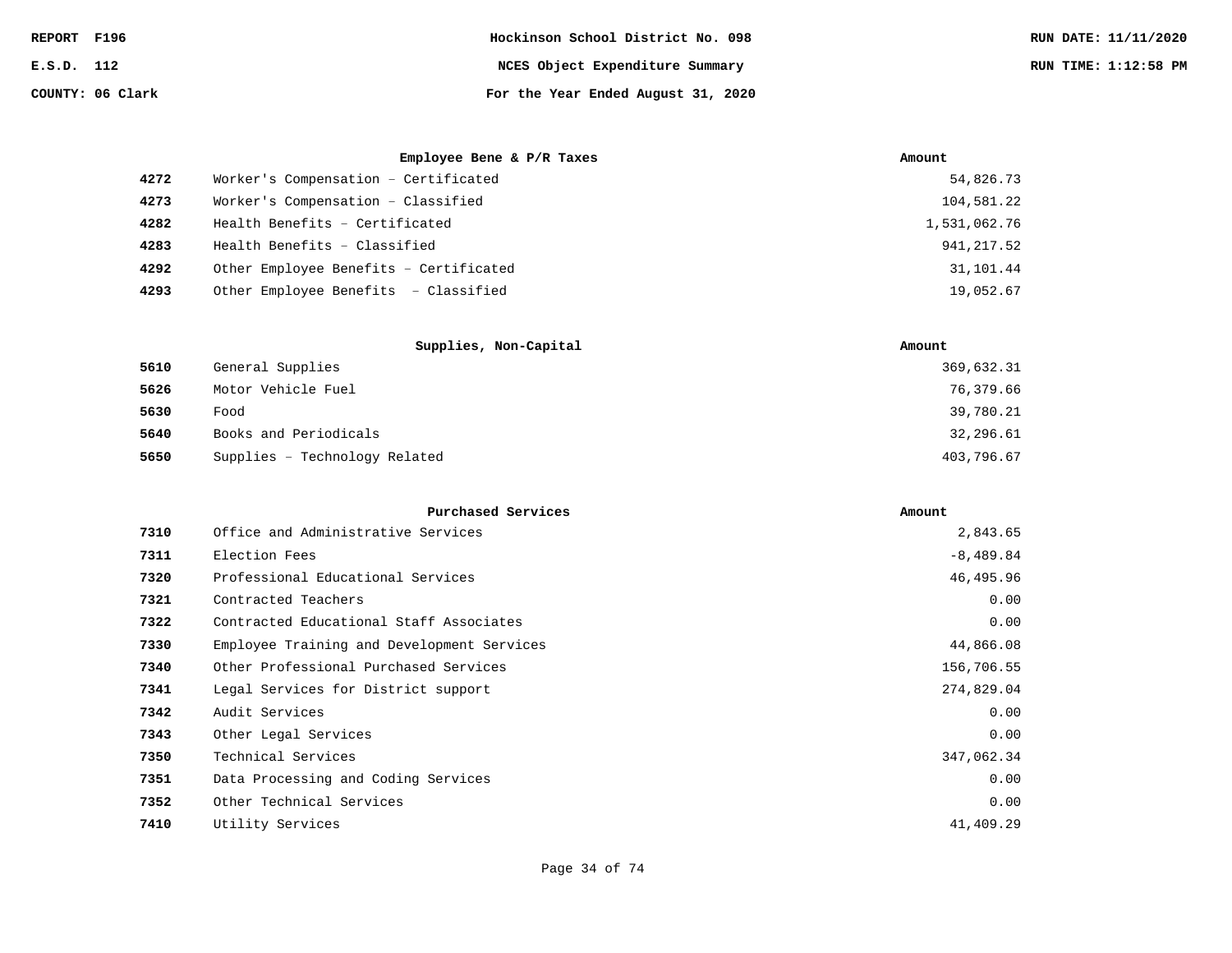| F196<br>REPORT   | Hockinson School District No. 098  | RUN DATE: 11/11/2020 |
|------------------|------------------------------------|----------------------|
| E.S.D. 112       | NCES Object Expenditure Summary    | RUN TIME: 1:12:58 PM |
| COUNTY: 06 Clark | For the Year Ended August 31, 2020 |                      |

|      | Purchased Services                                                                  | Amount       |
|------|-------------------------------------------------------------------------------------|--------------|
| 7420 | Cleaning Services                                                                   | 26,955.79    |
| 7431 | Non-Technology-Related Repair and Maintenance                                       | 107,596.81   |
| 7432 | Technology-Related Repair and Maintenance                                           | 35,435.56    |
| 7441 | Rentals of Land and Buildings                                                       | 0.00         |
| 7442 | Rentals of Equipment and Vehicles                                                   | 40,285.03    |
| 7443 | Rentals of Computers and Related Equipment                                          | 0.00         |
| 7450 | Contractor Services (renovating, remodeling)                                        | 2,327.42     |
| 7490 | Other Purchased Property Services                                                   | 0.00         |
| 7511 | Student Trans Purchased from Another School District or ESD                         | 18,329.25    |
| 7512 | Student Transportation Purchased from another LEA or SEA Out of State               | 0.00         |
| 7519 | Student Transportation Svcs purchased from another source                           | 1,202,829.08 |
| 7520 | Insurance (Other Than Employee Benefits) (Property, Liability, Vehicle,<br>$etc.$ ) | 164, 383. 25 |
| 7530 | Communications                                                                      | 59,529.07    |
| 7540 | Advertising                                                                         | 1,938.60     |
| 7550 | Printing and Binding                                                                | 9,426.21     |
| 7565 | Tuition Paid to Postsecondary Schools (Dual Credit)                                 | 699,101.36   |
| 7569 | Tuition - Other                                                                     | 22,359.90    |
| 7570 | Food Service Management (FSMC)                                                      | 490,078.01   |
| 7580 | Travel - Registration and Entrance                                                  | 14,144.65    |
| 7591 | Services Purchased from another School District or ESD Within the State             | 414,820.05   |
| 7592 | Services Purchased from another School District or ESD Outside the State            | 0.00         |
| 7621 | Natural Gas                                                                         | 28, 114.77   |
| 7622 | Electricity                                                                         | 282, 191.49  |
| 7623 | Bottled Gas                                                                         | 0.00         |
| 7624 | Oil                                                                                 | 0.00         |
| 7625 | Coal                                                                                | 0.00         |
| 7629 | Other Energy                                                                        | 0.00         |
| 7810 | Dues and Fees                                                                       | 31,516.44    |
| 7820 | Settlements and Judgements Against the School District                              | 0.00         |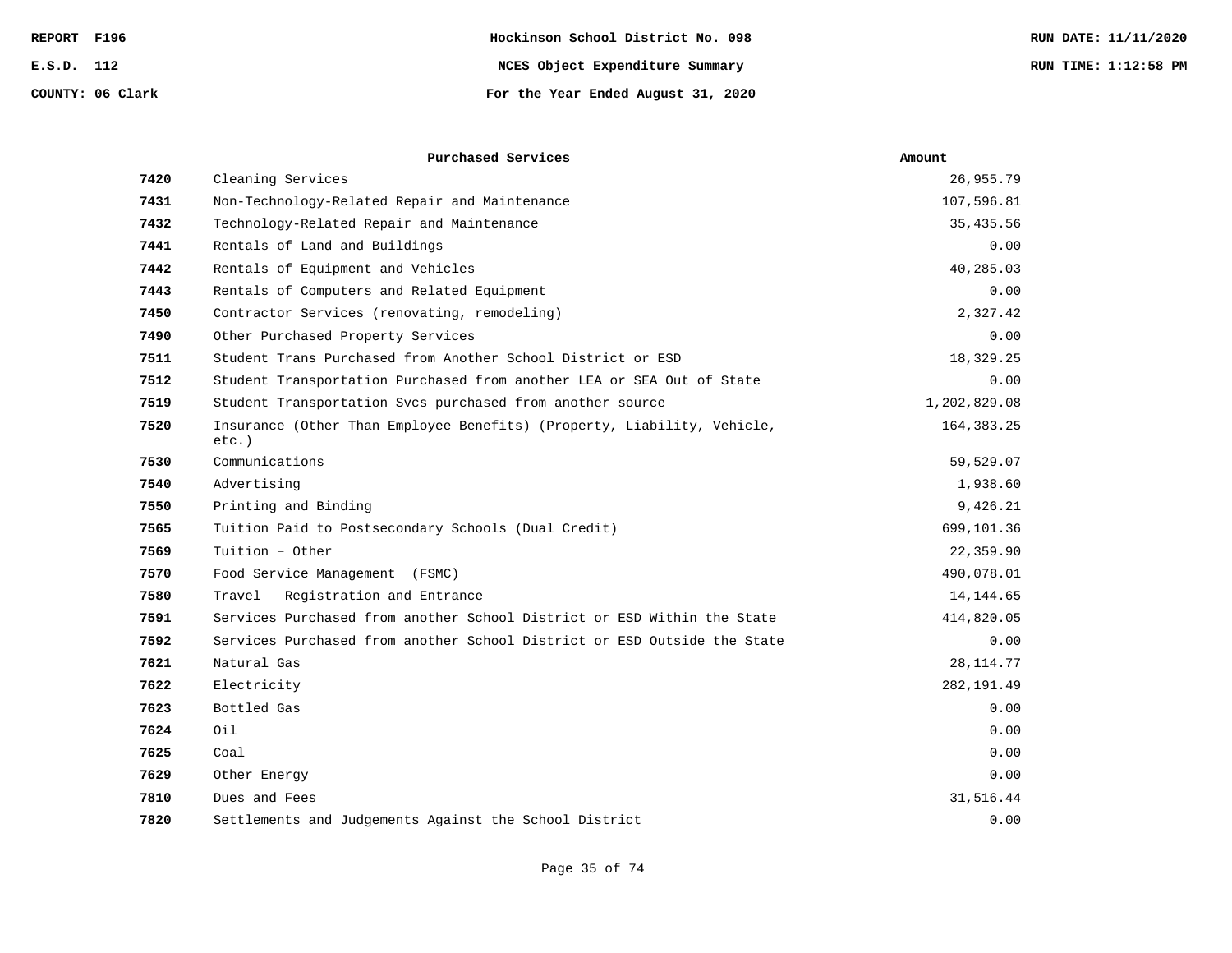| REPORT F196 |                  | Hockinson School District No. 098  | RUN DATE: 11/11/2020 |
|-------------|------------------|------------------------------------|----------------------|
| E.S.D. 112  |                  | NCES Object Expenditure Summary    | RUN TIME: 1:12:58 PM |
|             | COUNTY: 06 Clark | For the Year Ended August 31, 2020 |                      |

|      | Purchased Services                         | Amount |
|------|--------------------------------------------|--------|
| 7831 | Redemption of Principal                    | 0.00   |
| 7832 | Interest on Long-Term Debt                 | 0.00   |
| 7833 | Bond Issuance and Other Debt-Related Costs | 0.00   |
| 7835 | Interest on Short-Term Debt                | 0.00   |
| 7950 | Special Items                              | 0.00   |
| 7960 | Extraordinary Items                        | 0.00   |

|      | Travel                    | Amount    |
|------|---------------------------|-----------|
| 8580 | Travel, Meals and Lodging | 31,444.53 |

|      | Capital Outlay                       | Amount    |
|------|--------------------------------------|-----------|
| 9710 | Land and Improvements                | 0.00      |
| 9720 | Buildings                            | 0.00      |
| 9731 | Machinery                            | 0.00      |
| 9732 | Vehicles                             | 7,069.00  |
| 9733 | Furniture and Fixtures               | 0.00      |
| 9734 | Technology-Related Hardware          | 35,778.53 |
| 9735 | Technology-Related Software          | 13,377.03 |
| 9739 | Other Equipment                      | 0.00      |
| 9950 | Special Items - Capital Outlay       | 0.00      |
| 9960 | Extraordinary Items - Capital Outlay | 0.00      |

**TOTAL ALL NCES OBJECT OF EXPENDITURE 25,843,206.12**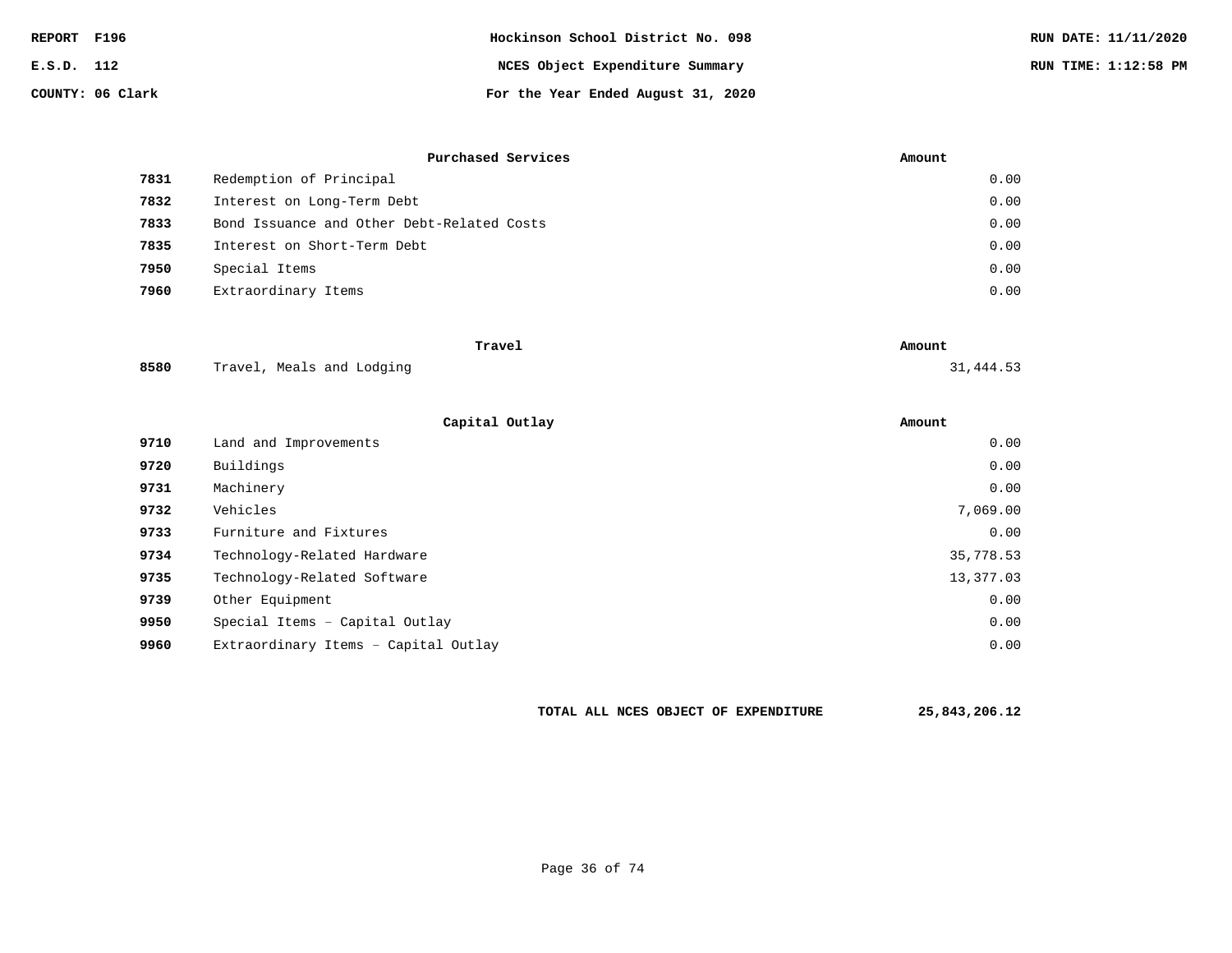| REPORT F196 |                  | Hockinson School District No. 098        | RUN DATE: 11/11/2020 |
|-------------|------------------|------------------------------------------|----------------------|
| E.S.D. 112  |                  | District Expenditure Summary by Location | RUN TIME: 1:12:58 PM |
|             | COUNTY: 06 Clark | For the Year Ended August 31, 2020       |                      |

| Instructional Location              | Amount          |
|-------------------------------------|-----------------|
| Hockinson Heights Elementary School | 8,568,638.31    |
| Hockinson High School               | 6, 283, 491. 71 |
| Hockinson Middle School             | 4,010,918.21    |
| TOTAL INSTRUCTIONAL LOCATIONS       | 18,863,048.23   |
| TOTAL NON-INSTRUCTIONAL LOCATIONS   | 6,980,157.89    |
| TOTAL DISTRICT EXPENDITURES         | 25,843,206.12   |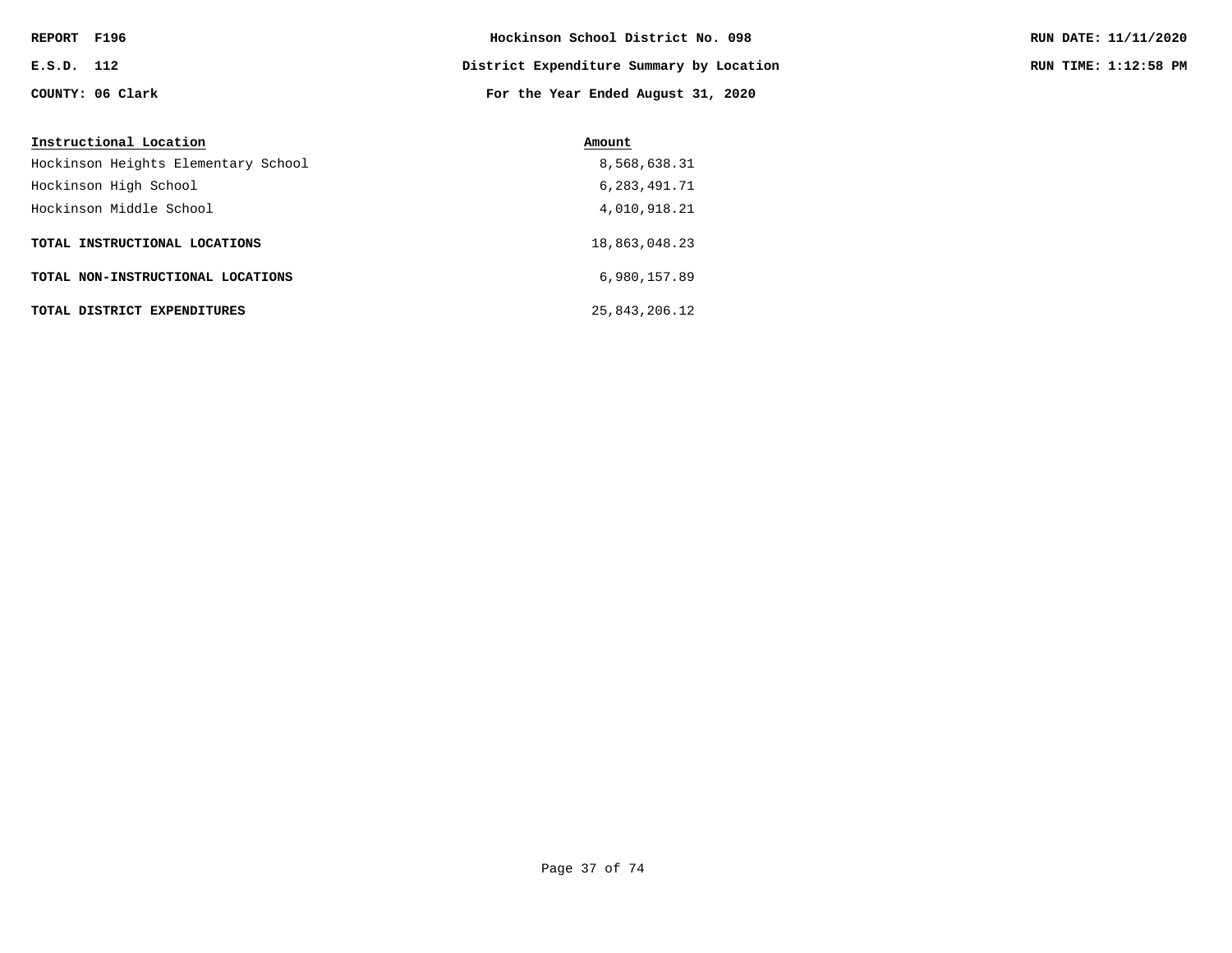| REPORT | F196 |
|--------|------|
| E.S.D. | 112  |

### **SUPPLEMENTAL REPORTS AND SCHEDULES**

Program Matrix

Data Requirements for Supplemental Reports

Data Requirements for End of Year Reporting to Apportionment and State Recovery Rate

Data Requirements for Calculating Federal Indirect Cost Rate Including Fixed With Carry-Forward Distorting Items

Data Requirements for Calculating Federal Indirect Cost Rate Including Fixed With Carry-Forward Indirect Expenditures

Schedule for Determining School District Federal Restricted and Unrestricted Indirect Cost Rate Including Fixed With Carry-Forward Calculation

Resource to Program Expenditure Report

Preliminary Special Education Maintenance of Effort

Preliminary Federal Cross-Cutting Maintenance of Effort

Preliminary Vocational Education Maintenance of Effort

Edit/Error Report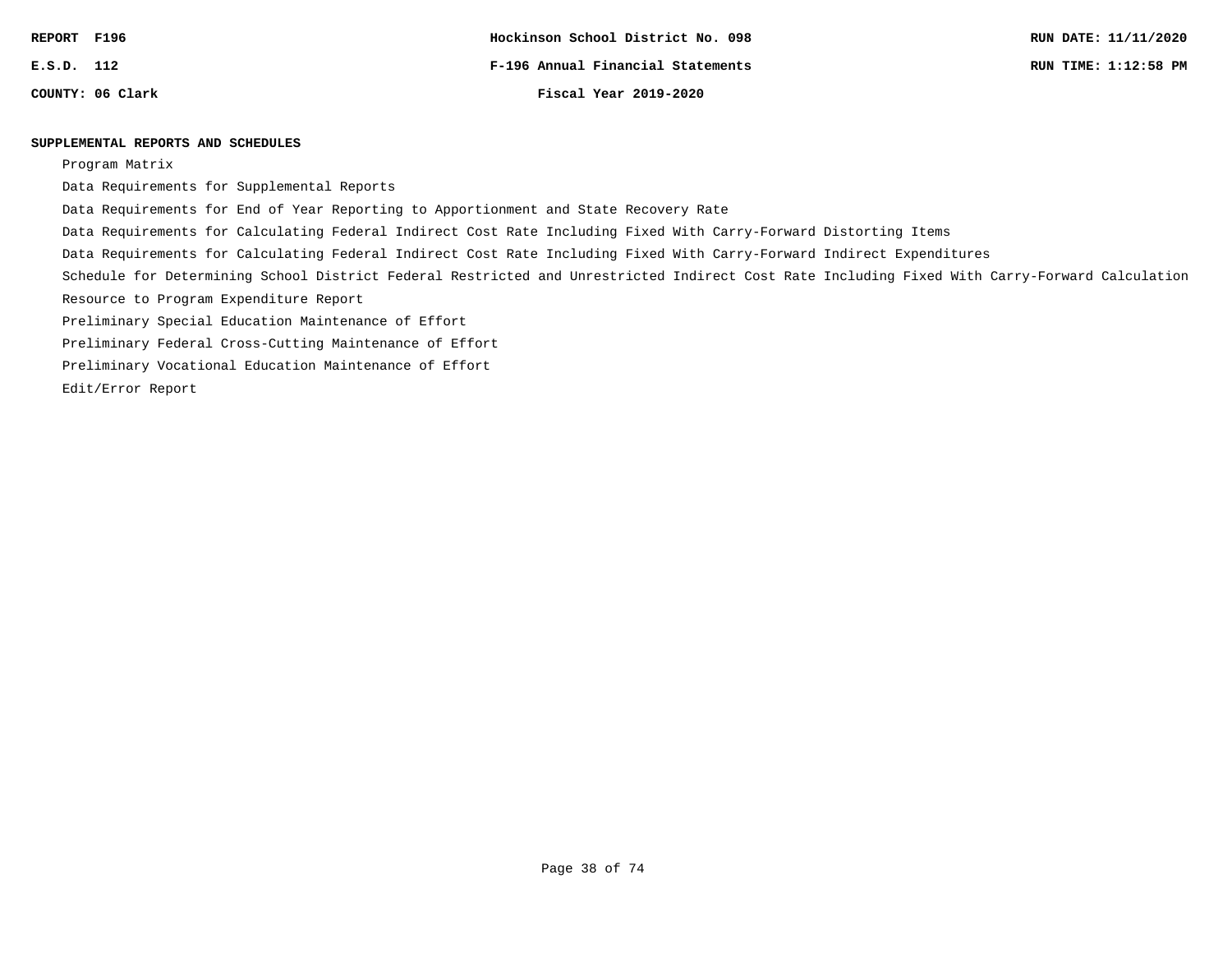| REPORT F196      | Hockinson School District No. 098                    |                                    |              |              |               |                 |                   |                 | RUN DATE: 11/11/2020 |                |
|------------------|------------------------------------------------------|------------------------------------|--------------|--------------|---------------|-----------------|-------------------|-----------------|----------------------|----------------|
| E.S.D. 112       | RUN TIME: 1:12:58 PM<br>PROGRAM 01 - Basic Education |                                    |              |              |               |                 |                   |                 |                      |                |
| COUNTY: 06 Clark |                                                      | For the Year Ended August 31, 2020 |              |              |               |                 |                   |                 |                      |                |
|                  |                                                      | (0)<br>Debit                       | (1<br>Credit | (2)<br>Cert. | (3)<br>Class. | (4)<br>Employee | (5)<br>Supplies / | 7)<br>Purchased | (8)                  | (9)<br>Capital |
| Activity         | Total                                                | Transfer                           | Transfer     | Salaries     | Salaries      | Benefits        | Materials         | Services        | Travel               | Outlay         |

| 01 Total      | 15,852,542.02 | 0.00     |          | 9,124,044.34 | 1,111,261.33 | 3,994,325.10 | 443,408.64 | 1,146,639.94 | 14,183.25 | 18,679.42 |
|---------------|---------------|----------|----------|--------------|--------------|--------------|------------|--------------|-----------|-----------|
| 34 Pro Learn  | 112, 211.26   | 0.00     |          | 90,903.39    |              | 21,307.87    | 0.00       | 0.00         | 0.00      | 0.00      |
| 33 Curriculum | 26,467.87     | 0.00     |          | 341.54       | 0.00         | 125.86       | 25,144.04  | 856.43       | 0.00      | 0.00      |
| 32 Inst Tech  | 209,815.24    | 0.00     |          |              | 0.00         | 0.00         | 168,414.95 | 22,720.87    | 0.00      | 18,679.42 |
| 31 InstProDev | 106,970.64    | 0.00     |          | 56,546.92    | 150.00       | 12,468.62    | 3,172.49   | 29,501.27    | 5,131.34  | 0.00      |
| 29 Pmt to SD  | 0.00          |          |          |              |              |              |            | 0.00         |           |           |
| 28 Extracur   | 408,648.03    | 0.00     |          | 56,109.01    | 201,769.51   | 67,959.03    | 18,666.81  | 61,489.17    | 2,654.50  | 0.00      |
| 27 Teaching   | 11,497,843.14 | 0.00     |          | 7,327,966.02 | 222,334.43   | 2,935,915.62 | 180,994.96 | 828,276.66   | 2,355.45  | 0.00      |
| 26 Health     | 139,309.20    | 0.00     |          | 0.00         | 0.00         | 0.00         | 8,724.90   | 130,584.30   | 0.00      | 0.00      |
| 25 Pupil M/S  | 253,788.73    | 0.00     |          | 0.00         | 124, 135. 29 | 73,317.24    | 0.00       | 56,336.20    | 0.00      | 0.00      |
| 24 Guid/Coun  | 590,603.00    | 0.00     |          | 419,073.97   | 0.00         | 166,309.20   | 716.84     | 1,560.45     | 2,942.54  | 0.00      |
| 23 Princ Off  | 1,684,553.60  | 0.00     |          | 707,155.28   | 452,072.62   | 486,717.76   | 27,738.73  | 9,822.81     | 1,046.40  | 0.00      |
| 22 Lrn Resrc  | 350,944.37    | 0.00     |          | 131,720.97   | 99,156.62    | 105,789.18   | 9,834.92   | 4,442.68     | 0.00      | 0.00      |
| 21 Supv Inst  | 471,386.94    | 0.00     |          | 334, 227. 24 | 11,642.86    | 124,414.72   | 0.00       | 1,049.10     | 53.02     | 0.00      |
| Activity      | Total         | Transfer | Transfer | Salaries     | Salaries     | Benefits     | Materials  | Services     | Travel    | Outlay    |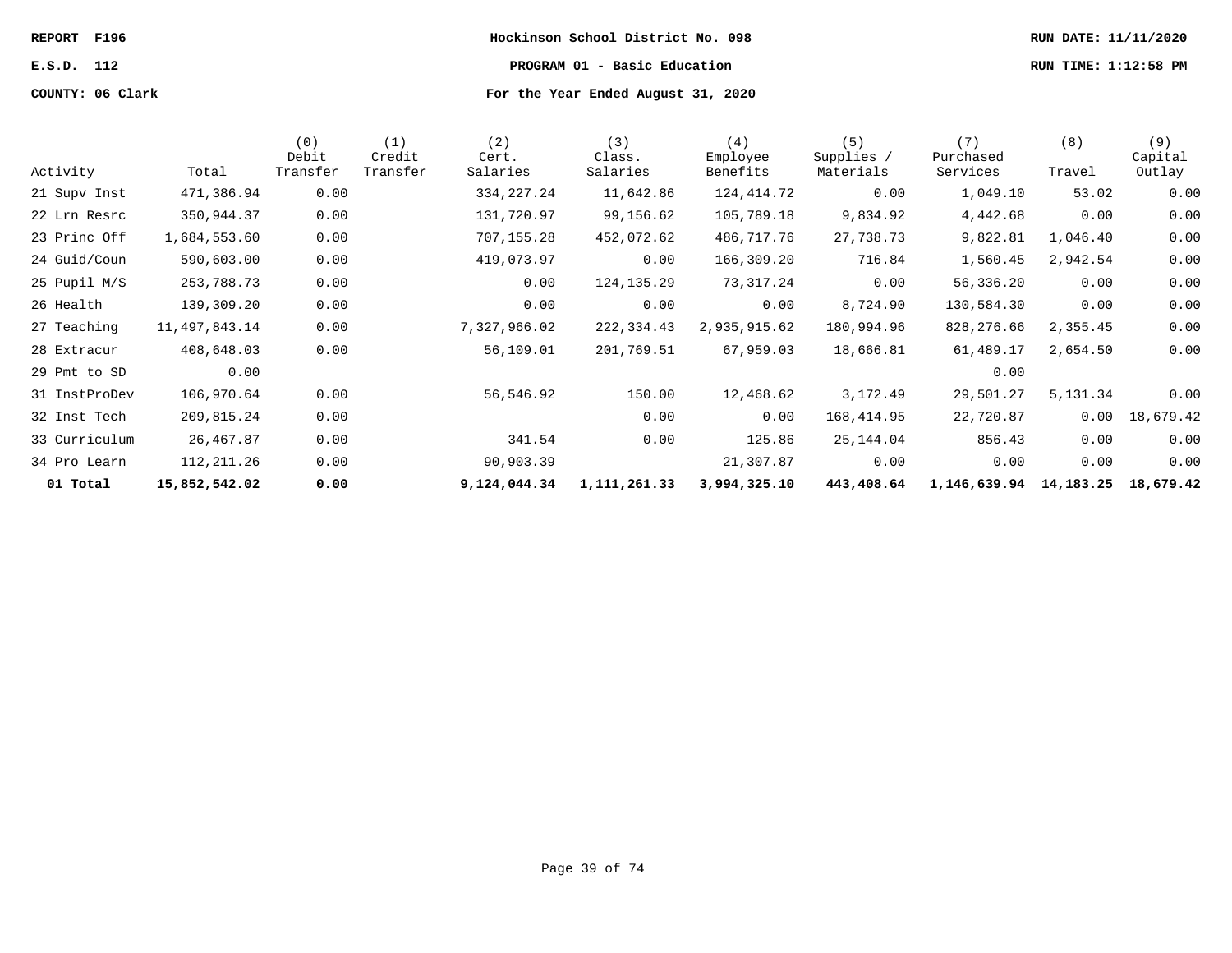# **E.S.D. 112 PROGRAM 03 - Basic Education - Dropout Reengagement RUN TIME: 1:12:58 PM**

| Activity      | Total     | (0)<br>Debit<br>Transfer | (1)<br>Credit<br>Transfer | (2)<br>Cert.<br>Salaries | (3)<br>Class.<br>Salaries | (4)<br>Employee<br>Benefits | (5)<br>Supplies /<br>Materials | (7)<br>Purchased<br>Services | (8)<br>Travel | (9)<br>Capital<br>Outlay |
|---------------|-----------|--------------------------|---------------------------|--------------------------|---------------------------|-----------------------------|--------------------------------|------------------------------|---------------|--------------------------|
| 21 Supv Inst  | 0.00      | 0.00                     |                           | 0.00                     | 0.00                      | 0.00                        | 0.00                           | 0.00                         | 0.00          | 0.00                     |
| 22 Lrn Resrc  | 0.00      | 0.00                     |                           | 0.00                     | 0.00                      | 0.00                        | 0.00                           | 0.00                         | 0.00          | 0.00                     |
| 23 Princ Off  | 0.00      | 0.00                     |                           | 0.00                     | 0.00                      | 0.00                        | 0.00                           | 0.00                         | 0.00          | 0.00                     |
| 24 Guid/Coun  | 0.00      | 0.00                     |                           | 0.00                     | 0.00                      | 0.00                        | 0.00                           | 0.00                         | 0.00          | 0.00                     |
| 25 Pupil M/S  | 0.00      | 0.00                     |                           | 0.00                     | 0.00                      | 0.00                        | 0.00                           | 0.00                         | 0.00          | 0.00                     |
| 26 Health     | 0.00      | 0.00                     |                           | 0.00                     | 0.00                      | 0.00                        | 0.00                           | 0.00                         | 0.00          | 0.00                     |
| 27 Teaching   | 22,359.90 | 0.00                     |                           | 0.00                     | 0.00                      | 0.00                        | 0.00                           | 22,359.90                    | 0.00          | 0.00                     |
| 28 Extracur   | 0.00      | 0.00                     |                           | 0.00                     | 0.00                      | 0.00                        | 0.00                           | 0.00                         | 0.00          | 0.00                     |
| 29 Pmt to SD  | 0.00      |                          |                           |                          |                           |                             |                                | 0.00                         |               |                          |
| 31 InstProDev | 0.00      | 0.00                     |                           | 0.00                     | 0.00                      | 0.00                        | 0.00                           | 0.00                         | 0.00          | 0.00                     |
| 32 Inst Tech  | 0.00      | 0.00                     |                           |                          | 0.00                      | 0.00                        | 0.00                           | 0.00                         | 0.00          | 0.00                     |
| 33 Curriculum | 0.00      | 0.00                     |                           | 0.00                     | 0.00                      | 0.00                        | 0.00                           | 0.00                         | 0.00          | 0.00                     |
| 34 Pro Learn  | 0.00      | 0.00                     |                           | 0.00                     |                           | 0.00                        | 0.00                           | 0.00                         | 0.00          | 0.00                     |
| 03 Total      | 22,359.90 | 0.00                     |                           | 0.00                     | 0.00                      | 0.00                        | 0.00                           | 22,359.90                    | 0.00          | 0.00                     |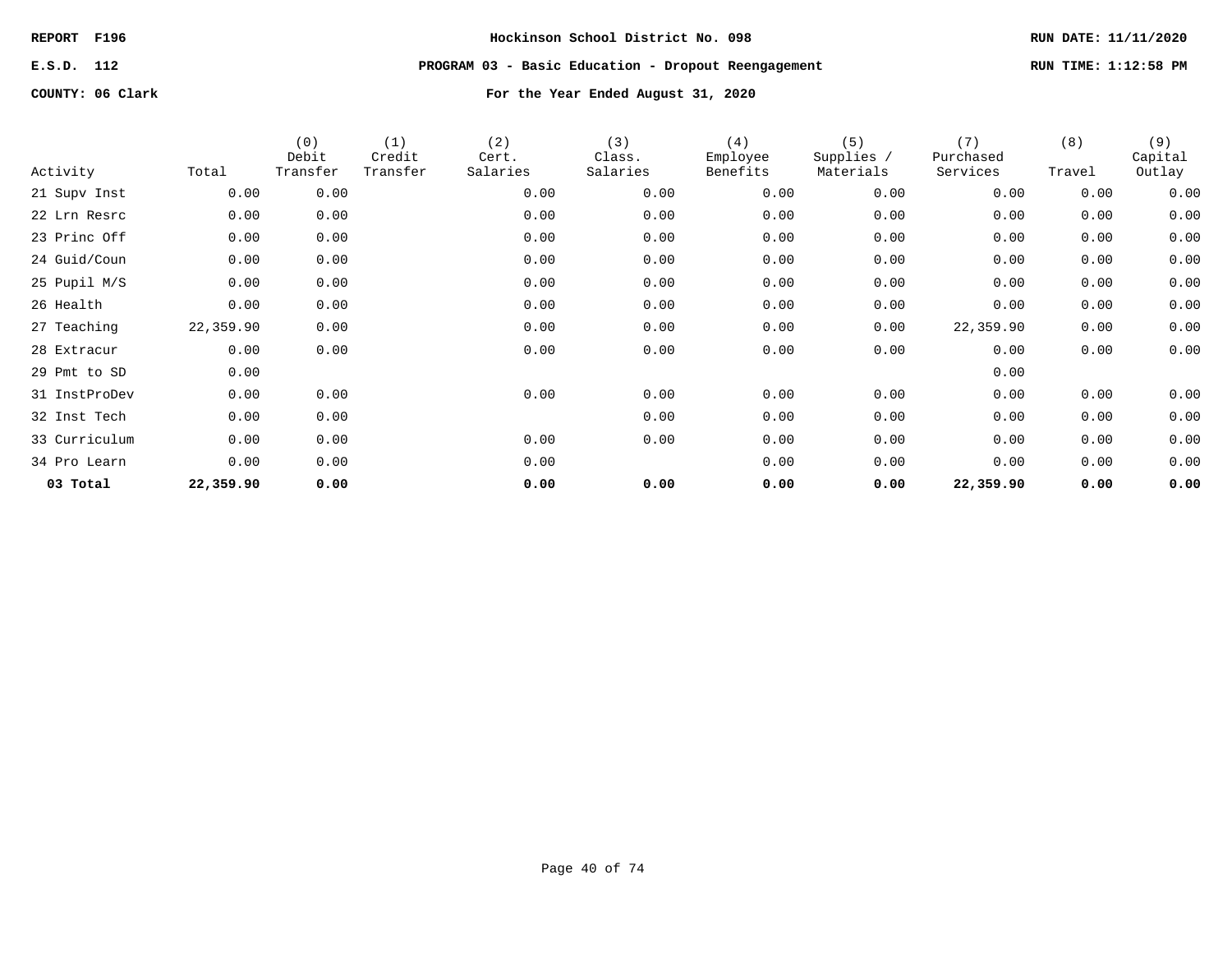**E.S.D. 112 PROGRAM 21 - Special Education, Supplemental, State RUN TIME: 1:12:58 PM**

| Activity      | Total        | (0)<br>Debit<br>Transfer | (1)<br>Credit<br>Transfer | (2)<br>Cert.<br>Salaries | (3)<br>Class.<br>Salaries | (4)<br>Employee<br>Benefits | (5)<br>Supplies /<br>Materials | (7)<br>Purchased<br>Services | (8)<br>Travel | (9)<br>Capital<br>Outlay |
|---------------|--------------|--------------------------|---------------------------|--------------------------|---------------------------|-----------------------------|--------------------------------|------------------------------|---------------|--------------------------|
| 21 Supv Inst  | 205,649.69   | 0.00                     |                           | 123,978.26               | 23,285.60                 | 53,939.15                   | 0.00                           | 3,989.29                     | 457.39        | 0.00                     |
| 22 Lrn Resrc  | 0.00         | 0.00                     |                           | 0.00                     | 0.00                      | 0.00                        | 0.00                           | 0.00                         | 0.00          | 0.00                     |
| 23 Princ Off  | 0.00         | 0.00                     |                           | 0.00                     | 0.00                      | 0.00                        | 0.00                           | 0.00                         | 0.00          | 0.00                     |
| 24 Guid/Coun  | 0.00         | 0.00                     |                           | 0.00                     | 0.00                      | 0.00                        | 0.00                           | 0.00                         | 0.00          | 0.00                     |
| 25 Pupil M/S  | 0.00         | 0.00                     |                           | 0.00                     | 0.00                      | 0.00                        | 0.00                           | 0.00                         | 0.00          | 0.00                     |
| 26 Health     | 582,300.30   | 0.00                     |                           | 350,713.20               | 0.00                      | 144,903.48                  | 4,729.02                       | 81,850.13                    | 104.47        | 0.00                     |
| 27 Teaching   | 1,791,026.51 | 0.00                     |                           | 528,854.11               | 466,196.95                | 531,527.86                  | 14,509.68                      | 249,937.91                   | 0.00          | 0.00                     |
| 28 Extracur   | 0.00         | 0.00                     |                           | 0.00                     | 0.00                      | 0.00                        | 0.00                           | 0.00                         | 0.00          | 0.00                     |
| 29 Pmt to SD  | 0.00         |                          |                           |                          |                           |                             |                                | 0.00                         |               |                          |
| 31 InstProDev | 15,056.21    | 0.00                     |                           | 9,061.45                 | 611.32                    | 2,158.41                    | 0.00                           | 2,926.23                     | 298.80        | 0.00                     |
| 32 Inst Tech  | 147.32       | 0.00                     |                           |                          | 0.00                      | 0.00                        | 147.32                         | 0.00                         | 0.00          | 0.00                     |
| 33 Curriculum | 5,948.16     | 0.00                     |                           | 0.00                     | 0.00                      | 0.00                        | 5,948.16                       | 0.00                         | 0.00          | 0.00                     |
| 34 Pro Learn  | 0.00         | 0.00                     |                           | 0.00                     |                           | 0.00                        | 0.00                           | 0.00                         | 0.00          | 0.00                     |
| 21 Total      | 2,600,128.19 | 0.00                     |                           | 1,012,607.02             | 490,093.87                | 732,528.90                  | 25,334.18                      | 338,703.56                   | 860.66        | 0.00                     |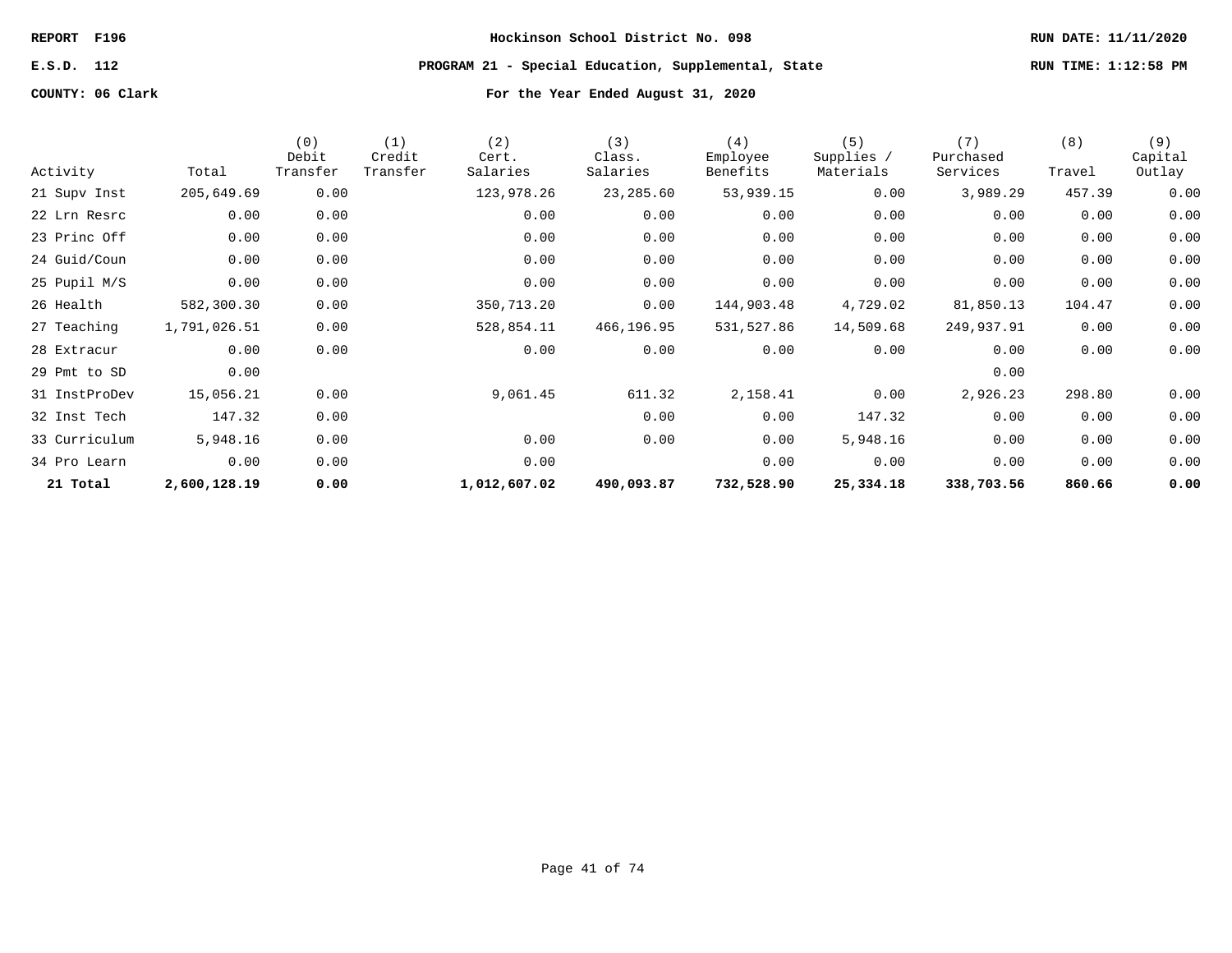**E.S.D. 112 PROGRAM 22 - Special Education - Infants and Toddlers - State RUN TIME: 1:12:58 PM**

| Activity      | Total     | (0)<br>Debit<br>Transfer | (1)<br>Credit<br>Transfer | (2)<br>Cert.<br>Salaries | (3)<br>Class.<br>Salaries | (4)<br>Employee<br>Benefits | (5)<br>Supplies /<br>Materials | (7)<br>Purchased<br>Services | (8)<br>Travel | (9)<br>Capital<br>Outlay |
|---------------|-----------|--------------------------|---------------------------|--------------------------|---------------------------|-----------------------------|--------------------------------|------------------------------|---------------|--------------------------|
|               |           |                          |                           |                          |                           |                             |                                |                              |               |                          |
| 21 Supv Inst  | 0.00      | 0.00                     |                           | 0.00                     | 0.00                      | 0.00                        | 0.00                           | 0.00                         | 0.00          | 0.00                     |
| 22 Lrn Resrc  | 0.00      | 0.00                     |                           | 0.00                     | 0.00                      | 0.00                        | 0.00                           | 0.00                         | 0.00          | 0.00                     |
| 23 Princ Off  | 0.00      | 0.00                     |                           | 0.00                     | 0.00                      | 0.00                        | 0.00                           | 0.00                         | 0.00          | 0.00                     |
| 24 Guid/Coun  | 0.00      | 0.00                     |                           | 0.00                     | 0.00                      | 0.00                        | 0.00                           | 0.00                         | 0.00          | 0.00                     |
| 25 Pupil M/S  | 0.00      | 0.00                     |                           | 0.00                     | 0.00                      | 0.00                        | 0.00                           | 0.00                         | 0.00          | 0.00                     |
| 26 Health     | 0.00      | 0.00                     |                           | 0.00                     | 0.00                      | 0.00                        | 0.00                           | 0.00                         | 0.00          | 0.00                     |
| 27 Teaching   | 0.00      | 0.00                     |                           | 0.00                     | 0.00                      | 0.00                        | 0.00                           | 0.00                         | 0.00          | 0.00                     |
| 28 Extracur   | 0.00      | 0.00                     |                           | 0.00                     | 0.00                      | 0.00                        | 0.00                           | 0.00                         | 0.00          | 0.00                     |
| 29 Pmt to SD  | 34,974.09 |                          |                           |                          |                           |                             |                                | 34,974.09                    |               |                          |
| 31 InstProDev | 0.00      | 0.00                     |                           | 0.00                     | 0.00                      | 0.00                        | 0.00                           | 0.00                         | 0.00          | 0.00                     |
| 32 Inst Tech  | 0.00      | 0.00                     |                           |                          | 0.00                      | 0.00                        | 0.00                           | 0.00                         | 0.00          | 0.00                     |
| 33 Curriculum | 0.00      | 0.00                     |                           | 0.00                     | 0.00                      | 0.00                        | 0.00                           | 0.00                         | 0.00          | 0.00                     |
| 34 Pro Learn  | 0.00      | 0.00                     |                           | 0.00                     |                           | 0.00                        | 0.00                           | 0.00                         | 0.00          | 0.00                     |
| 22 Total      | 34,974.09 | 0.00                     |                           | 0.00                     | 0.00                      | 0.00                        | 0.00                           | 34,974.09                    | 0.00          | 0.00                     |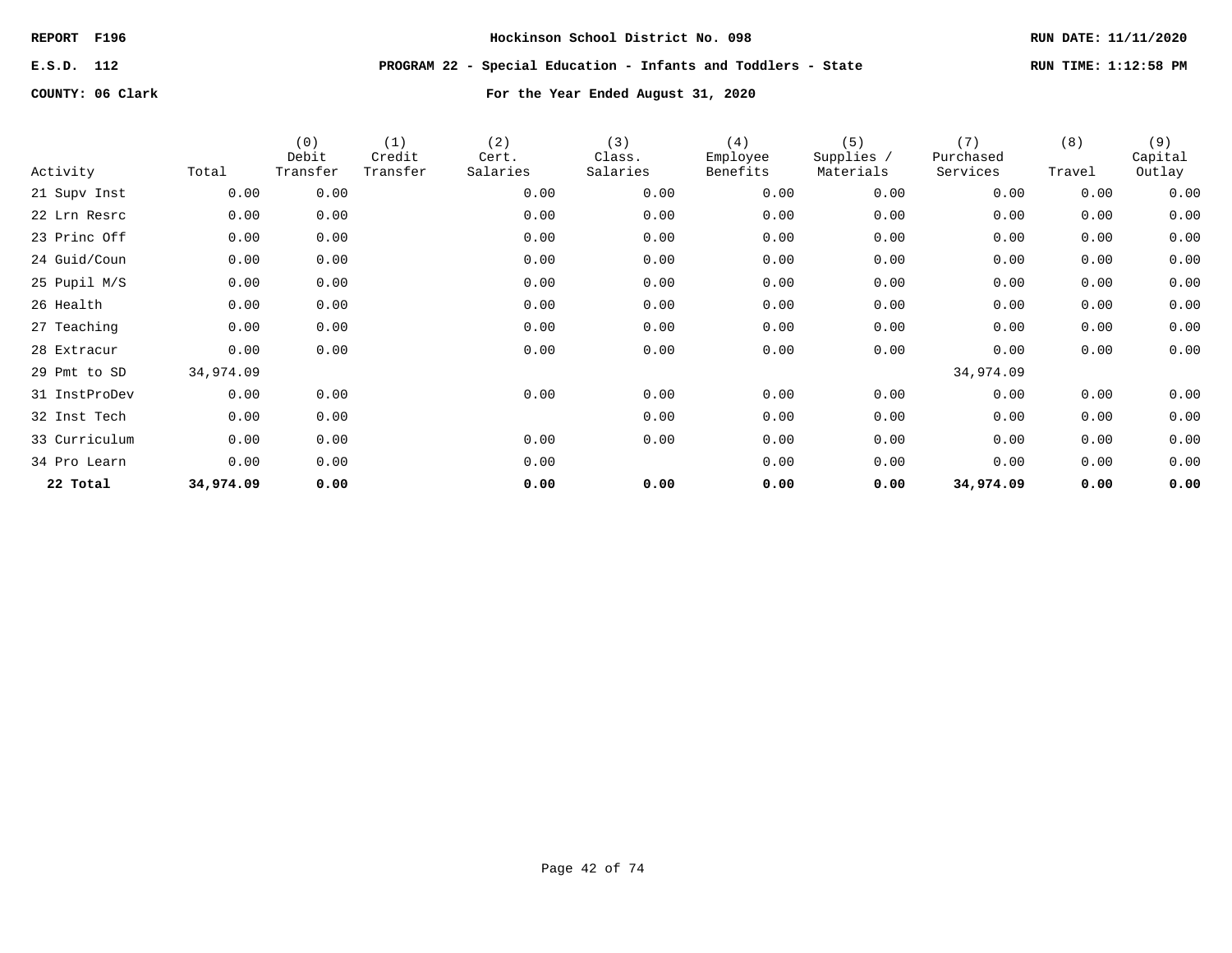**E.S.D. 112 PROGRAM 24 - Special Education, Supplemental, Federal RUN TIME: 1:12:58 PM**

| Activity      | Total      | (0)<br>Debit<br>Transfer | (1)<br>Credit<br>Transfer | (2)<br>Cert.<br>Salaries | (3)<br>Class.<br>Salaries | (4)<br>Employee<br>Benefits | (5)<br>Supplies /<br>Materials | (7)<br>Purchased<br>Services | (8)<br>Travel | (9)<br>Capital<br>Outlay |
|---------------|------------|--------------------------|---------------------------|--------------------------|---------------------------|-----------------------------|--------------------------------|------------------------------|---------------|--------------------------|
| 21 Supv Inst  | 0.00       | 0.00                     |                           | 0.00                     | 0.00                      | 0.00                        | 0.00                           | 0.00                         | 0.00          | 0.00                     |
| 22 Lrn Resrc  | 0.00       | 0.00                     |                           | 0.00                     | 0.00                      | 0.00                        | 0.00                           | 0.00                         | 0.00          | 0.00                     |
| 24 Guid/Coun  | 0.00       | 0.00                     |                           | 0.00                     | 0.00                      | 0.00                        | 0.00                           | 0.00                         | 0.00          | 0.00                     |
| 25 Pupil M/S  | 0.00       | 0.00                     |                           | 0.00                     | 0.00                      | 0.00                        | 0.00                           | 0.00                         | 0.00          | 0.00                     |
| 26 Health     | 37,805.00  | 0.00                     |                           | 0.00                     | 0.00                      | 0.00                        | 0.00                           | 37,805.00                    | 0.00          | 0.00                     |
| 27 Teaching   | 300,747.00 | 0.00                     |                           | 89,762.00                | 106,829.24                | 104, 155. 76                | 0.00                           | 0.00                         | 0.00          | 0.00                     |
| 29 Pmt to SD  | 0.00       |                          |                           |                          |                           |                             |                                | 0.00                         |               |                          |
| 31 InstProDev | 0.00       | 0.00                     |                           | 0.00                     | 0.00                      | 0.00                        | 0.00                           | 0.00                         | 0.00          | 0.00                     |
| 32 Inst Tech  | 0.00       | 0.00                     |                           |                          | 0.00                      | 0.00                        | 0.00                           | 0.00                         | 0.00          | 0.00                     |
| 33 Curriculum | 0.00       | 0.00                     |                           | 0.00                     | 0.00                      | 0.00                        | 0.00                           | 0.00                         | 0.00          | 0.00                     |
| 24 Total      | 338,552.00 | 0.00                     |                           | 89,762.00                | 106,829.24                | 104,155.76                  | 0.00                           | 37,805.00                    | 0.00          | 0.00                     |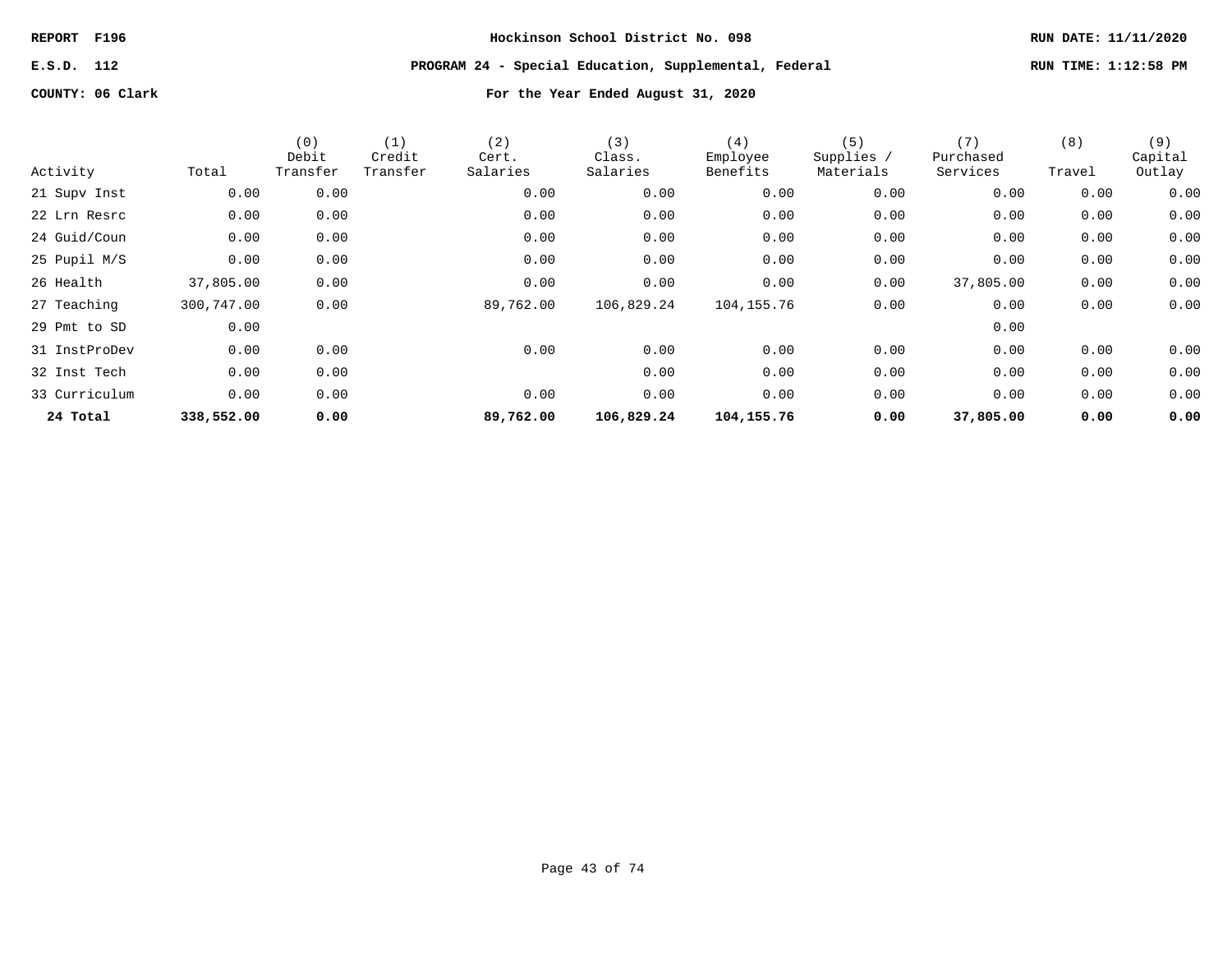**REPORT F196 Hockinson School District No. 098 RUN DATE: 11/11/2020 E.S.D. 112 PROGRAM 31 - Vocational, Basic, State RUN TIME: 1:12:58 PM**

|               |            | (0)<br>Debit | (1)<br>Credit | (2)<br>Cert. | (3)<br>Class. | (4)<br>Employee | (5)<br>Supplies / | (7)<br>Purchased | (8)      | (9)<br>Capital |
|---------------|------------|--------------|---------------|--------------|---------------|-----------------|-------------------|------------------|----------|----------------|
| Activity      | Total      | Transfer     | Transfer      | Salaries     | Salaries      | Benefits        | Materials         | Services         | Travel   | Outlay         |
| 21 Supv Inst  | 6,240.48   | 0.00         |               | 4,666.68     | 0.00          | 1,107.46        | 0.00              | 375.00           | 91.34    | 0.00           |
| 22 Lrn Resrc  | 0.00       | 0.00         |               | 0.00         | 0.00          | 0.00            | 0.00              | 0.00             | 0.00     | 0.00           |
| 24 Guid/Coun  | 30,020.23  | 0.00         |               | 21,921.89    | 0.00          | 8,098.34        | 0.00              | 0.00             | 0.00     | 0.00           |
| 25 Pupil M/S  | 0.00       | 0.00         |               | 0.00         | 0.00          | 0.00            | 0.00              | 0.00             | 0.00     | 0.00           |
| 27 Teaching   | 277,633.45 | 0.00         |               | 162,478.78   | 9,002.00      | 72,975.19       | 20,410.86         | 11,061.54        | 1,705.08 | 0.00           |
| 28 Extracur   | 0.00       | 0.00         |               | 0.00         | 0.00          | 0.00            | 0.00              | 0.00             | 0.00     | 0.00           |
| 29 Pmt to SD  | 0.00       |              |               |              |               |                 |                   | 0.00             |          |                |
| 31 InstProDev | 1,462.75   | 0.00         |               | 1,040.00     | 0.00          | 97.75           | 0.00              | 325.00           | 0.00     | 0.00           |
| 32 Inst Tech  | 0.00       | 0.00         |               |              | 0.00          | 0.00            | 0.00              | 0.00             | 0.00     | 0.00           |
| 33 Curriculum | 7,576.69   | 0.00         |               | 0.00         | 0.00          | 0.00            | 7,576.69          | 0.00             | 0.00     | 0.00           |
| 34 Pro Learn  | 1,644.79   | 0.00         |               | 1,343.40     |               | 301.39          | 0.00              | 0.00             | 0.00     | 0.00           |
| 31 Total      | 324,578.39 | 0.00         |               | 191,450.75   | 9,002.00      | 82,580.13       | 27,987.55         | 11,761.54        | 1,796.42 | 0.00           |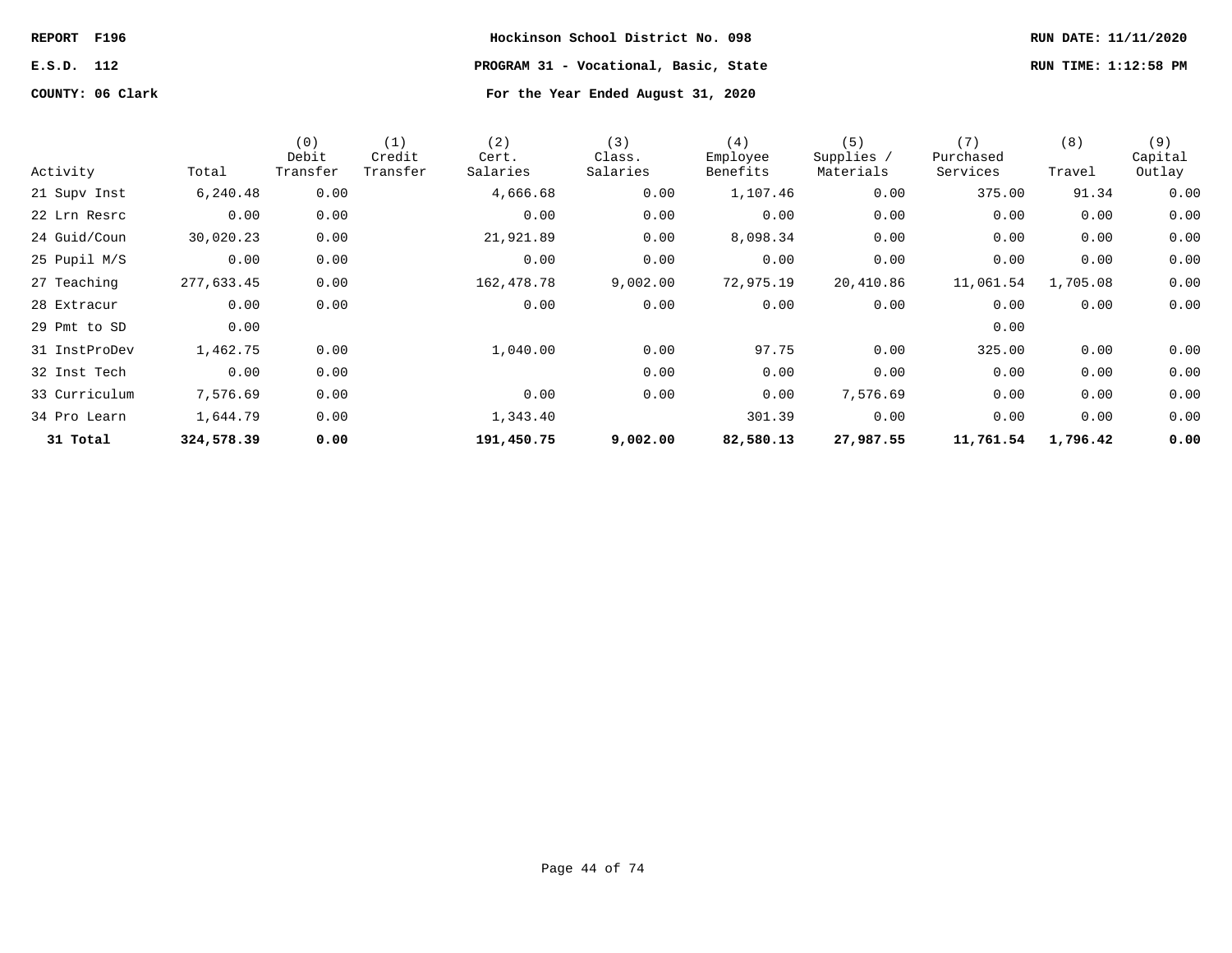**E.S.D. 112 PROGRAM 34 - Middle School Career and Technical Education, State RUN TIME: 1:12:58 PM**

| Activity      | Total     | (0)<br>Debit<br>Transfer | (1)<br>Credit<br>Transfer | (2)<br>Cert.<br>Salaries | (3)<br>Class.<br>Salaries | (4)<br>Employee<br>Benefits | (5)<br>Supplies /<br>Materials | (7)<br>Purchased<br>Services | (8)<br>Travel | (9)<br>Capital<br>Outlay |
|---------------|-----------|--------------------------|---------------------------|--------------------------|---------------------------|-----------------------------|--------------------------------|------------------------------|---------------|--------------------------|
| 21 Supv Inst  | 6, 157.00 | 0.00                     |                           | 4,747.00                 | 0.00                      | 1,410.00                    | 0.00                           | 0.00                         | 0.00          | 0.00                     |
| 22 Lrn Resrc  | 0.00      | 0.00                     |                           | 0.00                     | 0.00                      | 0.00                        | 0.00                           | 0.00                         | 0.00          | 0.00                     |
| 24 Guid/Coun  | 0.00      | 0.00                     |                           | 0.00                     | 0.00                      | 0.00                        | 0.00                           | 0.00                         | 0.00          | 0.00                     |
| 25 Pupil M/S  | 0.00      | 0.00                     |                           | 0.00                     | 0.00                      | 0.00                        | 0.00                           | 0.00                         | 0.00          | 0.00                     |
| 27 Teaching   | 81,396.13 | 0.00                     |                           | 47,414.65                | 7,953.00                  | 21,308.34                   | 4,533.20                       | 45.23                        | 141.71        | 0.00                     |
| 28 Extracur   | 0.00      | 0.00                     |                           | 0.00                     | 0.00                      | 0.00                        | 0.00                           | 0.00                         | 0.00          | 0.00                     |
| 29 Pmt to SD  | 0.00      |                          |                           |                          |                           |                             |                                | 0.00                         |               |                          |
| 31 InstProDev | 871.18    | 0.00                     |                           | 140.00                   | 0.00                      | 13.26                       | 0.00                           | 425.00                       | 292.92        | 0.00                     |
| 32 Inst Tech  | 905.95    | 0.00                     |                           |                          | 0.00                      | 0.00                        | 905.95                         | 0.00                         | 0.00          | 0.00                     |
| 33 Curriculum | 0.00      | 0.00                     |                           | 0.00                     | 0.00                      | 0.00                        | 0.00                           | 0.00                         | 0.00          | 0.00                     |
| 34 Pro Learn  | 636.17    | 0.00                     |                           | 515.78                   |                           | 120.39                      | 0.00                           | 0.00                         | 0.00          | 0.00                     |
| 34 Total      | 89,966.43 | 0.00                     |                           | 52,817.43                | 7,953.00                  | 22,851.99                   | 5,439.15                       | 470.23                       | 434.63        | 0.00                     |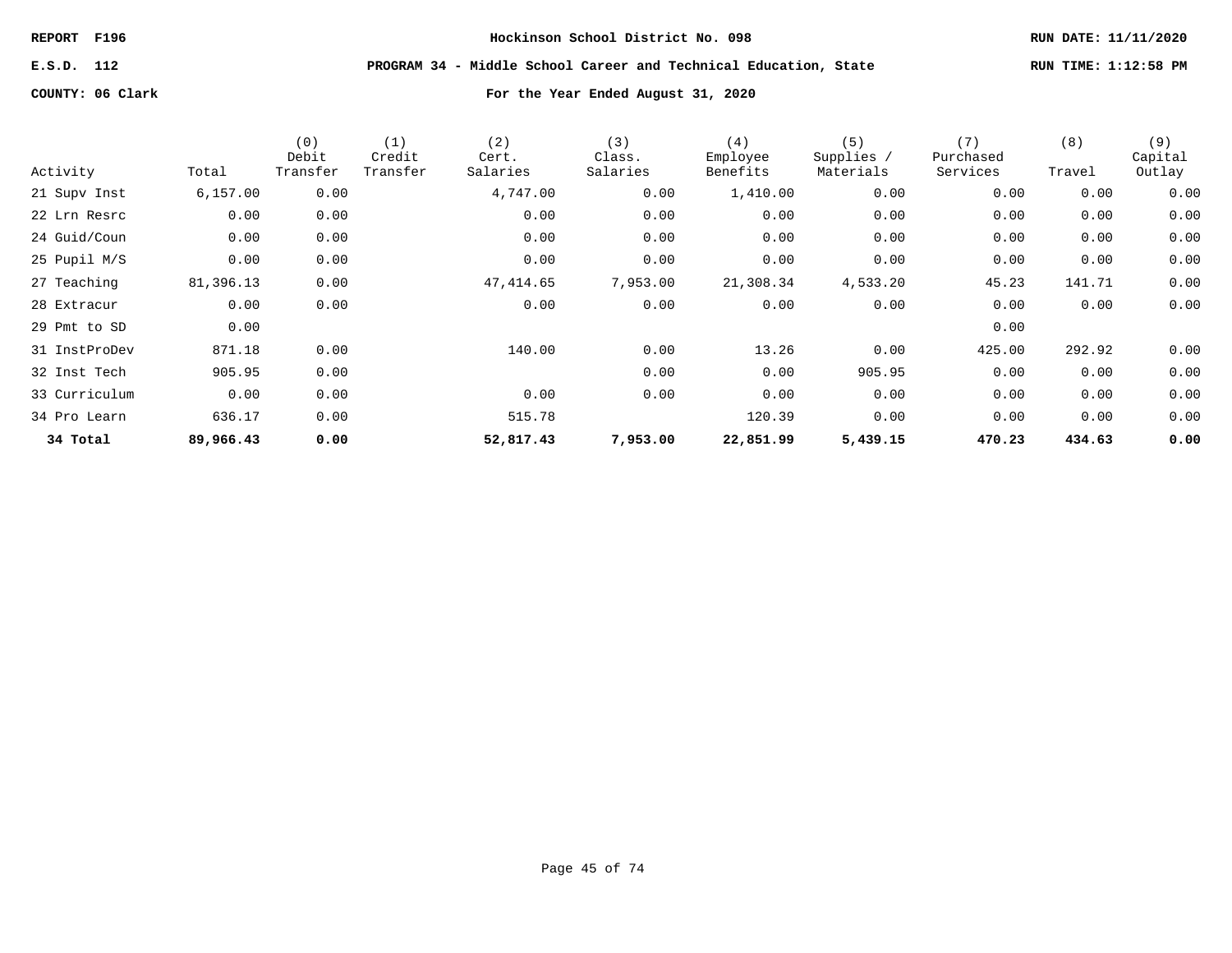**E.S.D. 112 PROGRAM 51 - Disadvantaged (formerly Remediation) ESEA Disadvantaged, Federal RUN TIME: 1:12:58 PM**

| Activity      | Total      | (0)<br>Debit<br>Transfer | (1)<br>Credit<br>Transfer | (2)<br>Cert.<br>Salaries | (3)<br>Class.<br>Salaries | (4)<br>Employee<br>Benefits | (5)<br>Supplies /<br>Materials | (7)<br>Purchased<br>Services | (8)<br>Travel | (9)<br>Capital<br>Outlay |
|---------------|------------|--------------------------|---------------------------|--------------------------|---------------------------|-----------------------------|--------------------------------|------------------------------|---------------|--------------------------|
| 15 Pblc Rltn  | 0.00       | 0.00                     |                           | 0.00                     | 0.00                      | 0.00                        | 0.00                           | 0.00                         | 0.00          | 0.00                     |
| 21 Supv Inst  | 0.00       | 0.00                     |                           | 0.00                     | 0.00                      | 0.00                        | 0.00                           | 0.00                         | 0.00          | 0.00                     |
| 22 Lrn Resrc  | 0.00       | 0.00                     |                           | 0.00                     | 0.00                      | 0.00                        | 0.00                           | 0.00                         | 0.00          | 0.00                     |
| 24 Guid/Coun  | 0.00       | 0.00                     |                           | 0.00                     | 0.00                      | 0.00                        | 0.00                           | 0.00                         | 0.00          | 0.00                     |
| 25 Pupil M/S  | 0.00       | 0.00                     |                           | 0.00                     | 0.00                      | 0.00                        | 0.00                           | 0.00                         | 0.00          | 0.00                     |
| 26 Health     | 0.00       | 0.00                     |                           | 0.00                     | 0.00                      | 0.00                        | 0.00                           | 0.00                         | 0.00          | 0.00                     |
| 27 Teaching   | 123,912.40 | 0.00                     |                           | 55,637.63                | 25,236.79                 | 41,841.78                   | 1,017.20                       | 179.00                       | 0.00          | 0.00                     |
| 29 Pmt to SD  | 0.00       |                          |                           |                          |                           |                             |                                | 0.00                         |               |                          |
| 31 InstProDev | 0.00       | 0.00                     |                           | 0.00                     | 0.00                      | 0.00                        | 0.00                           | 0.00                         | 0.00          | 0.00                     |
| 32 Inst Tech  | 0.00       | 0.00                     |                           |                          | 0.00                      | 0.00                        | 0.00                           | 0.00                         | 0.00          | 0.00                     |
| 33 Curriculum | 0.00       | 0.00                     |                           | 0.00                     | 0.00                      | 0.00                        | 0.00                           | 0.00                         | 0.00          | 0.00                     |
| 63 Oper Bldg  | 0.00       | 0.00                     |                           |                          | 0.00                      | 0.00                        | 0.00                           | 0.00                         | 0.00          | 0.00                     |
| 64 Maintnce   | 0.00       | 0.00                     |                           |                          | 0.00                      | 0.00                        | 0.00                           | 0.00                         | 0.00          | 0.00                     |
| 65 Utilities  | 0.00       | 0.00                     |                           |                          |                           |                             | 0.00                           | 0.00                         |               | 0.00                     |
| 51 Total      | 123,912.40 | 0.00                     |                           | 55,637.63                | 25,236.79                 | 41,841.78                   | 1,017.20                       | 179.00                       | 0.00          | 0.00                     |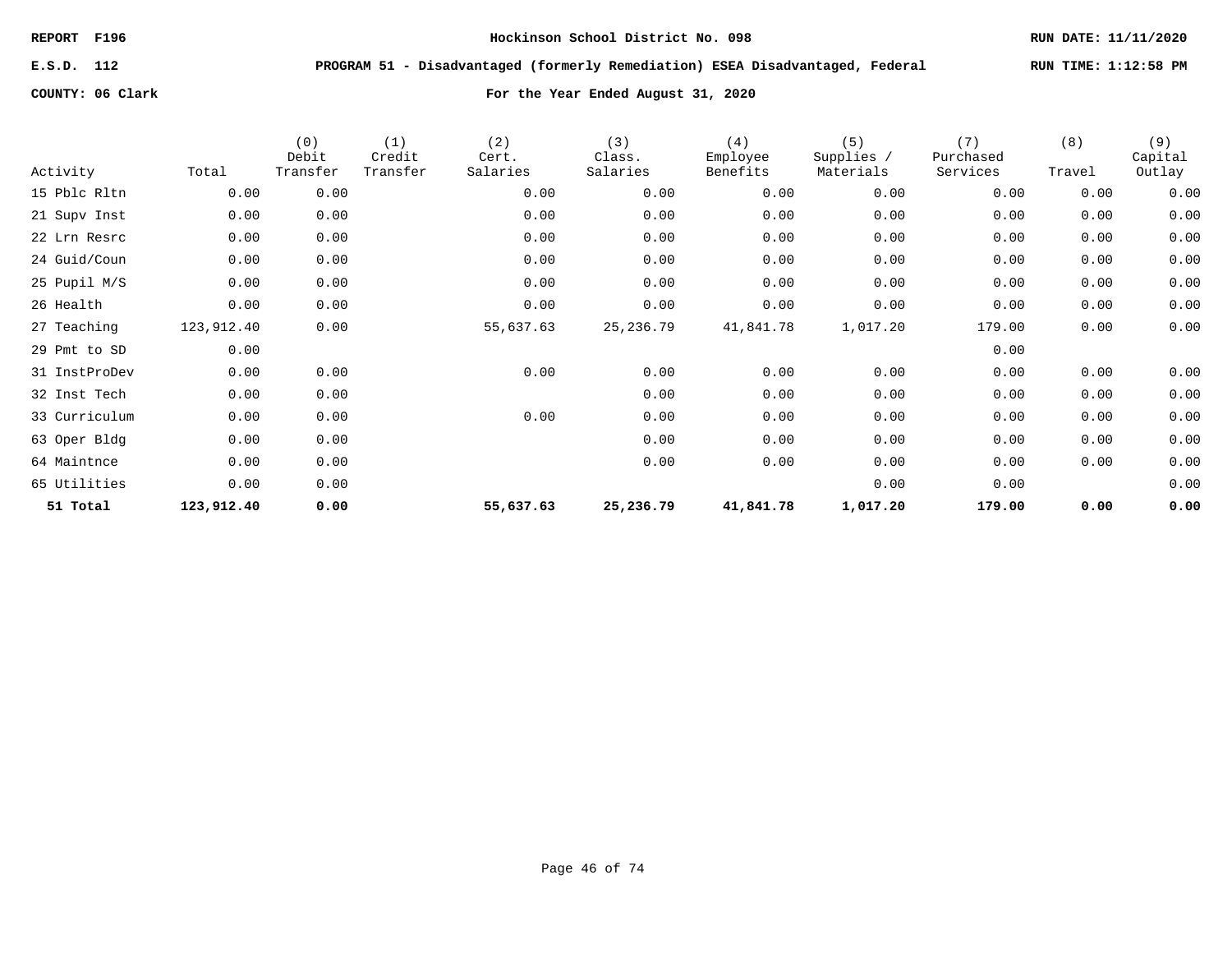**E.S.D. 112 PROGRAM 52 - Other Title Grants Under ESEA - Federal RUN TIME: 1:12:58 PM**

| Activity      | Total     | (0)<br>Debit<br>Transfer | (1)<br>Credit<br>Transfer | (2)<br>Cert.<br>Salaries | (3)<br>Class.<br>Salaries | (4)<br>Employee<br>Benefits | (5)<br>Supplies /<br>Materials | (7)<br>Purchased<br>Services | (8)<br>Travel | (9)<br>Capital<br>Outlay |
|---------------|-----------|--------------------------|---------------------------|--------------------------|---------------------------|-----------------------------|--------------------------------|------------------------------|---------------|--------------------------|
| 15 Pblc Rltn  | 0.00      | 0.00                     |                           | 0.00                     | 0.00                      | 0.00                        | 0.00                           | 0.00                         | 0.00          | 0.00                     |
| 21 Supv Inst  | 0.00      | 0.00                     |                           | 0.00                     | 0.00                      | 0.00                        | 0.00                           | 0.00                         | 0.00          | 0.00                     |
| 22 Lrn Resrc  | 0.00      | 0.00                     |                           | 0.00                     | 0.00                      | 0.00                        | 0.00                           | 0.00                         | 0.00          | 0.00                     |
| 23 Princ Off  | 0.00      | 0.00                     |                           | 0.00                     | 0.00                      | 0.00                        | 0.00                           | 0.00                         | 0.00          | 0.00                     |
| 24 Guid/Coun  | 0.00      | 0.00                     |                           | 0.00                     | 0.00                      | 0.00                        | 0.00                           | 0.00                         | 0.00          | 0.00                     |
| 25 Pupil M/S  | 0.00      | 0.00                     |                           | 0.00                     | 0.00                      | 0.00                        | 0.00                           | 0.00                         | 0.00          | 0.00                     |
| 26 Health     | 0.00      | 0.00                     |                           | 0.00                     | 0.00                      | 0.00                        | 0.00                           | 0.00                         | 0.00          | 0.00                     |
| 27 Teaching   | 10,000.00 | 0.00                     |                           | 10,000.00                | 0.00                      | 0.00                        | 0.00                           | 0.00                         | 0.00          | 0.00                     |
| 28 Extracur   | 0.00      | 0.00                     |                           | 0.00                     | 0.00                      | 0.00                        | 0.00                           | 0.00                         | 0.00          | 0.00                     |
| 29 Pmt to SD  | 0.00      |                          |                           |                          |                           |                             |                                | 0.00                         |               |                          |
| 31 InstProDev | 15,754.81 | 0.00                     |                           | 10,975.26                | 0.00                      | 1,459.55                    | 0.00                           | 3,320.00                     | 0.00          | 0.00                     |
| 32 Inst Tech  | 0.00      | 0.00                     |                           |                          | 0.00                      | 0.00                        | 0.00                           | 0.00                         | 0.00          | 0.00                     |
| 33 Curriculum | 0.00      | 0.00                     |                           | 0.00                     | 0.00                      | 0.00                        | 0.00                           | 0.00                         | 0.00          | 0.00                     |
| 63 Oper Bldg  | 0.00      | 0.00                     |                           |                          | 0.00                      | 0.00                        | 0.00                           | 0.00                         | 0.00          | 0.00                     |
| 64 Maintnce   | 0.00      | 0.00                     |                           |                          | 0.00                      | 0.00                        | 0.00                           | 0.00                         | 0.00          | 0.00                     |
| 65 Utilities  | 0.00      | 0.00                     |                           |                          |                           |                             | 0.00                           | 0.00                         |               | 0.00                     |
| 91 Publ Actv  | 0.00      | 0.00                     | 0.00                      | 0.00                     | 0.00                      | 0.00                        | 0.00                           | 0.00                         | 0.00          | 0.00                     |
| 52 Total      | 25,754.81 | 0.00                     | 0.00                      | 20,975.26                | 0.00                      | 1,459.55                    | 0.00                           | 3,320.00                     | 0.00          | 0.00                     |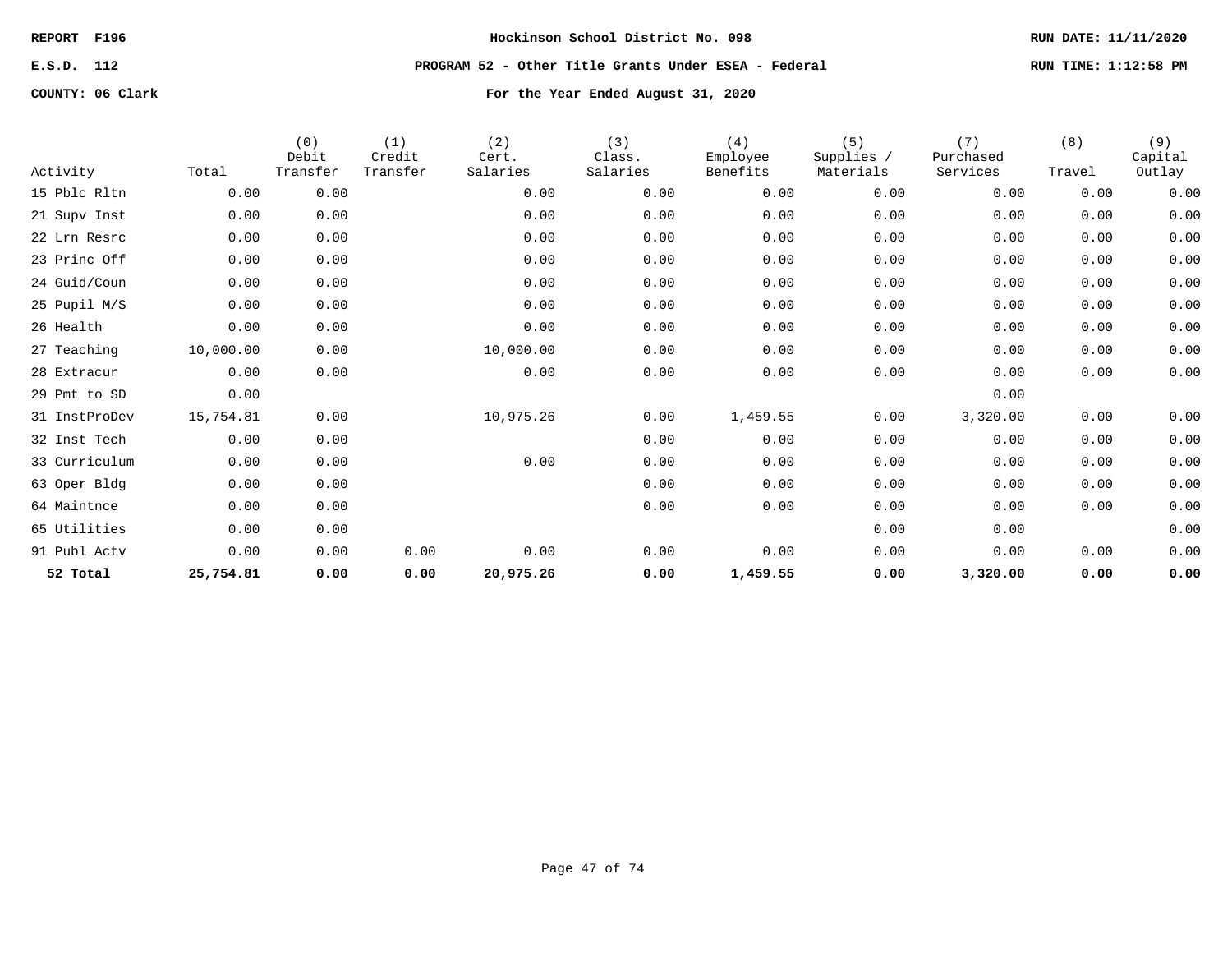# **E.S.D. 112 PROGRAM 55 - Learning Assistance Program (LAP), State RUN TIME: 1:12:58 PM**

|               |            | (0)<br>Debit | (1)<br>Credit | (2)<br>Cert. | (3)<br>Class. | (4)<br>Employee | (5)<br>Supplies / | (7)<br>Purchased | (8)    | (9)<br>Capital |
|---------------|------------|--------------|---------------|--------------|---------------|-----------------|-------------------|------------------|--------|----------------|
| Activity      | Total      | Transfer     | Transfer      | Salaries     | Salaries      | Benefits        | Materials         | Services         | Travel | Outlay         |
| 21 Supv Inst  | 0.00       | 0.00         |               | 0.00         | 0.00          | 0.00            | 0.00              | 0.00             | 0.00   | 0.00           |
| 22 Lrn Resrc  | 0.00       | 0.00         |               | 0.00         | 0.00          | 0.00            | 0.00              | 0.00             | 0.00   | 0.00           |
| 24 Guid/Coun  | 0.00       | 0.00         |               | 0.00         | 0.00          | 0.00            | 0.00              | 0.00             | 0.00   | 0.00           |
| 25 Pupil M/S  | 0.00       | 0.00         |               | 0.00         | 0.00          | 0.00            | 0.00              | 0.00             | 0.00   | 0.00           |
| 26 Health     | 0.00       | 0.00         |               | 0.00         | 0.00          | 0.00            | 0.00              | 0.00             | 0.00   | 0.00           |
| 27 Teaching   | 217,385.65 | 0.00         |               | 50,844.00    | 87,852.52     | 76,534.18       | 2,154.95          | 0.00             | 0.00   | 0.00           |
| 29 Pmt to SD  | 0.00       |              |               |              |               |                 |                   | 0.00             |        |                |
| 31 InstProDev | 0.00       | 0.00         |               | 0.00         | 0.00          | 0.00            | 0.00              | 0.00             | 0.00   | 0.00           |
| 32 Inst Tech  | 0.00       | 0.00         |               |              | 0.00          | 0.00            | 0.00              | 0.00             | 0.00   | 0.00           |
| 33 Curriculum | 0.00       | 0.00         |               | 0.00         | 0.00          | 0.00            | 0.00              | 0.00             | 0.00   | 0.00           |
| 34 Pro Learn  | 666.37     | 0.00         |               | 539.83       |               | 126.54          | 0.00              | 0.00             | 0.00   | 0.00           |
| 55 Total      | 218,052.02 | 0.00         |               | 51,383.83    | 87,852.52     | 76,660.72       | 2,154.95          | 0.00             | 0.00   | 0.00           |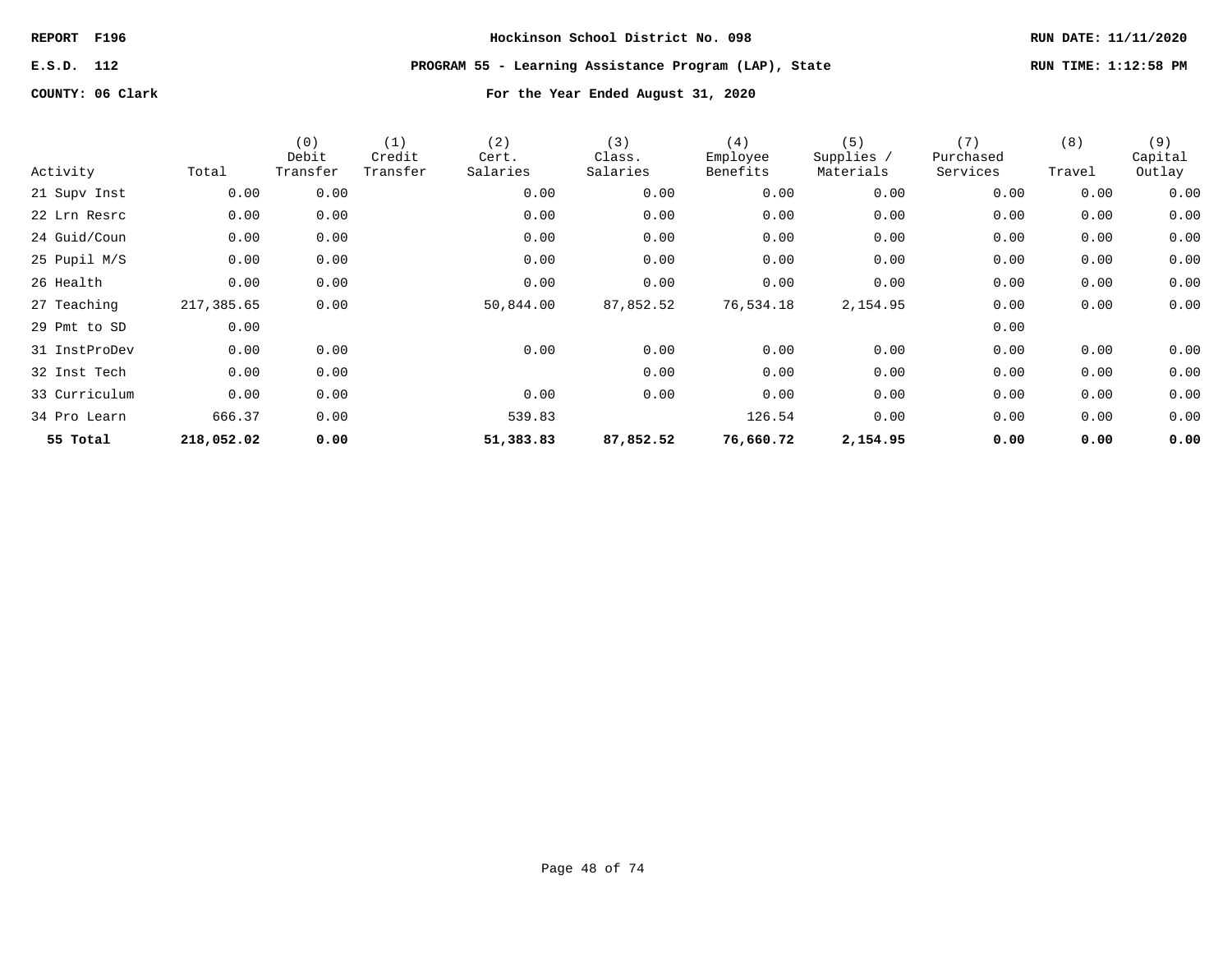# **E.S.D. 112 PROGRAM 58 - Special and Pilot Programs, State RUN TIME: 1:12:58 PM**

| Activity      | Total      | (0)<br>Debit<br>Transfer | (1)<br>Credit<br>Transfer | (2)<br>Cert.<br>Salaries | (3)<br>Class.<br>Salaries | (4)<br>Employee<br>Benefits | (5)<br>Supplies /<br>Materials | (7)<br>Purchased<br>Services | (8)<br>Travel | (9)<br>Capital<br>Outlay |
|---------------|------------|--------------------------|---------------------------|--------------------------|---------------------------|-----------------------------|--------------------------------|------------------------------|---------------|--------------------------|
| 21 Supv Inst  | 0.00       | 0.00                     |                           | 0.00                     | 0.00                      | 0.00                        | 0.00                           | 0.00                         | 0.00          | 0.00                     |
| 22 Lrn Resrc  | 0.00       | 0.00                     |                           | 0.00                     | 0.00                      | 0.00                        | 0.00                           | 0.00                         | 0.00          | 0.00                     |
| 23 Princ Off  | 0.00       | 0.00                     |                           | 0.00                     | 0.00                      | 0.00                        | 0.00                           | 0.00                         | 0.00          | 0.00                     |
| 24 Guid/Coun  | 0.00       | 0.00                     |                           | 0.00                     | 0.00                      | 0.00                        | 0.00                           | 0.00                         | 0.00          | 0.00                     |
| 25 Pupil M/S  | 0.00       | 0.00                     |                           | 0.00                     | 0.00                      | 0.00                        | 0.00                           | 0.00                         | 0.00          | 0.00                     |
| 26 Health     | 0.00       | 0.00                     |                           | 0.00                     | 0.00                      | 0.00                        | 0.00                           | 0.00                         | 0.00          | 0.00                     |
| 27 Teaching   | 130,874.02 | 0.00                     |                           | 91,383.00                | 13,655.00                 | 24,816.02                   | 0.00                           | 1,020.00                     | 0.00          | 0.00                     |
| 29 Pmt to SD  | 0.00       |                          |                           |                          |                           |                             |                                | 0.00                         |               |                          |
| 31 InstProDev | 7,400.72   | 0.00                     |                           | 6,130.68                 | 0.00                      | 635.26                      | 0.00                           | 634.78                       | 0.00          | 0.00                     |
| 32 Inst Tech  | 0.00       | 0.00                     |                           |                          | 0.00                      | 0.00                        | 0.00                           | 0.00                         | 0.00          | 0.00                     |
| 33 Curriculum | 250.00     | 0.00                     |                           | 0.00                     | 0.00                      | 0.00                        | 250.00                         | 0.00                         | 0.00          | 0.00                     |
| 58 Total      | 138,524.74 | 0.00                     |                           | 97,513.68                | 13,655.00                 | 25,451.28                   | 250.00                         | 1,654.78                     | 0.00          | 0.00                     |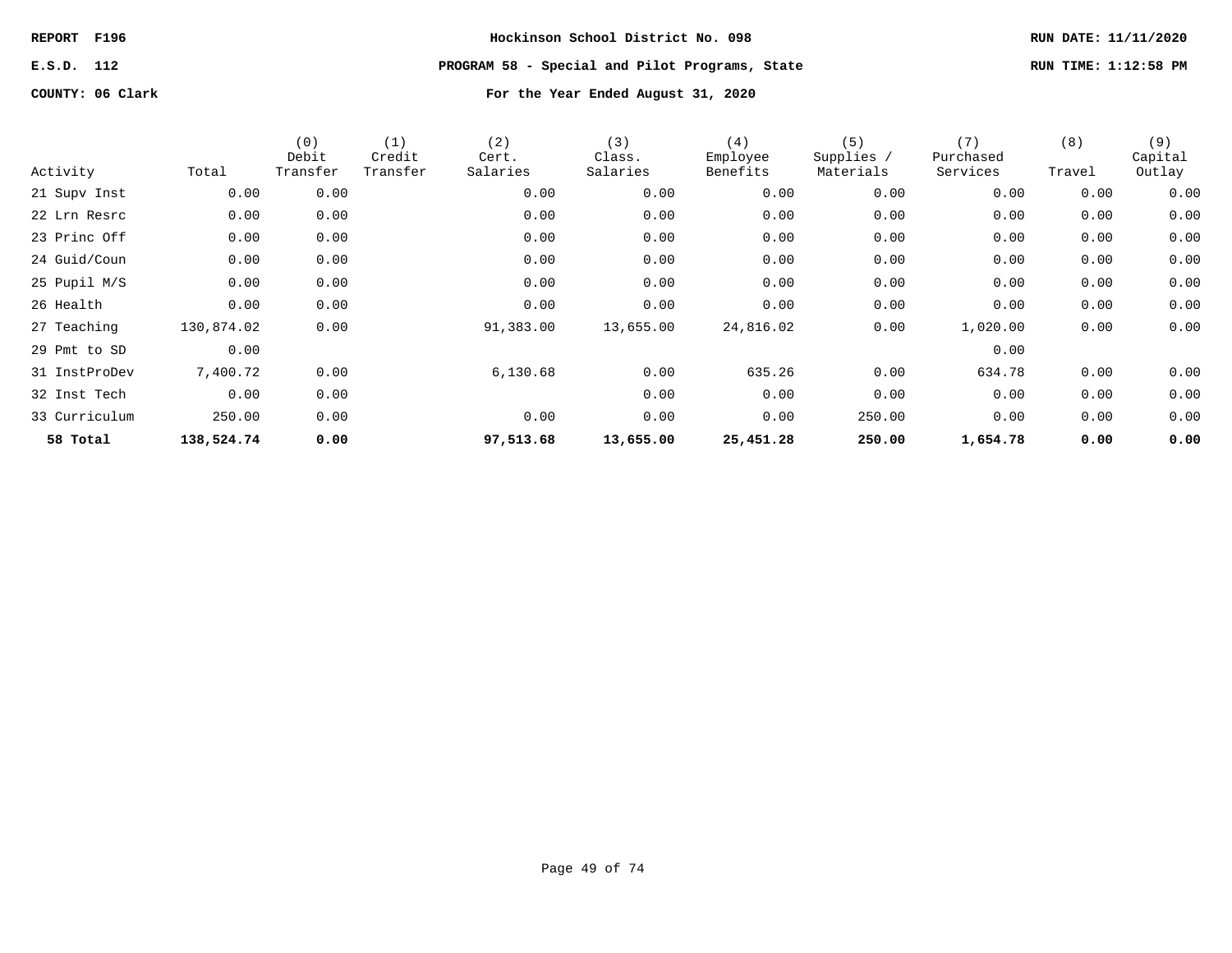# **E.S.D. 112 PROGRAM 65 - Transitional Bilingual, State RUN TIME: 1:12:58 PM**

| Activity      | Total     | (0)<br>Debit<br>Transfer | (1)<br>Credit<br>Transfer | (2)<br>Cert.<br>Salaries | (3)<br>Class.<br>Salaries | (4)<br>Employee<br>Benefits | (5)<br>Supplies /<br>Materials | (7)<br>Purchased<br>Services | (8)<br>Travel | (9)<br>Capital<br>Outlay |
|---------------|-----------|--------------------------|---------------------------|--------------------------|---------------------------|-----------------------------|--------------------------------|------------------------------|---------------|--------------------------|
| 21 Supv Inst  | 0.00      | 0.00                     |                           | 0.00                     | 0.00                      | 0.00                        | 0.00                           | 0.00                         | 0.00          | 0.00                     |
| 22 Lrn Resrc  | 0.00      | 0.00                     |                           | 0.00                     | 0.00                      | 0.00                        | 0.00                           | 0.00                         | 0.00          | 0.00                     |
| 24 Guid/Coun  | 0.00      | 0.00                     |                           | 0.00                     | 0.00                      | 0.00                        | 0.00                           | 0.00                         | 0.00          | 0.00                     |
| 25 Pupil M/S  | 0.00      | 0.00                     |                           | 0.00                     | 0.00                      | 0.00                        | 0.00                           | 0.00                         | 0.00          | 0.00                     |
| 27 Teaching   | 73,836.10 | 0.00                     |                           | 50,989.98                | 0.00                      | 20,758.07                   | 876.65                         | 1,211.40                     | 0.00          | 0.00                     |
| 29 Pmt to SD  | 0.00      |                          |                           |                          |                           |                             |                                | 0.00                         |               |                          |
| 31 InstProDev | 1,990.00  | 0.00                     |                           | 0.00                     | 0.00                      | 0.00                        | 0.00                           | 1,990.00                     | 0.00          | 0.00                     |
| 32 Inst Tech  | 0.00      | 0.00                     |                           |                          | 0.00                      | 0.00                        | 0.00                           | 0.00                         | 0.00          | 0.00                     |
| 33 Curriculum | 0.00      | 0.00                     |                           | 0.00                     | 0.00                      | 0.00                        | 0.00                           | 0.00                         | 0.00          | 0.00                     |
| 34 Pro Learn  | 664.07    | 0.00                     |                           | 537.50                   |                           | 126.57                      | 0.00                           | 0.00                         | 0.00          | 0.00                     |
| 65 Total      | 76,490.17 | 0.00                     |                           | 51,527.48                | 0.00                      | 20,884.64                   | 876.65                         | 3,201.40                     | 0.00          | 0.00                     |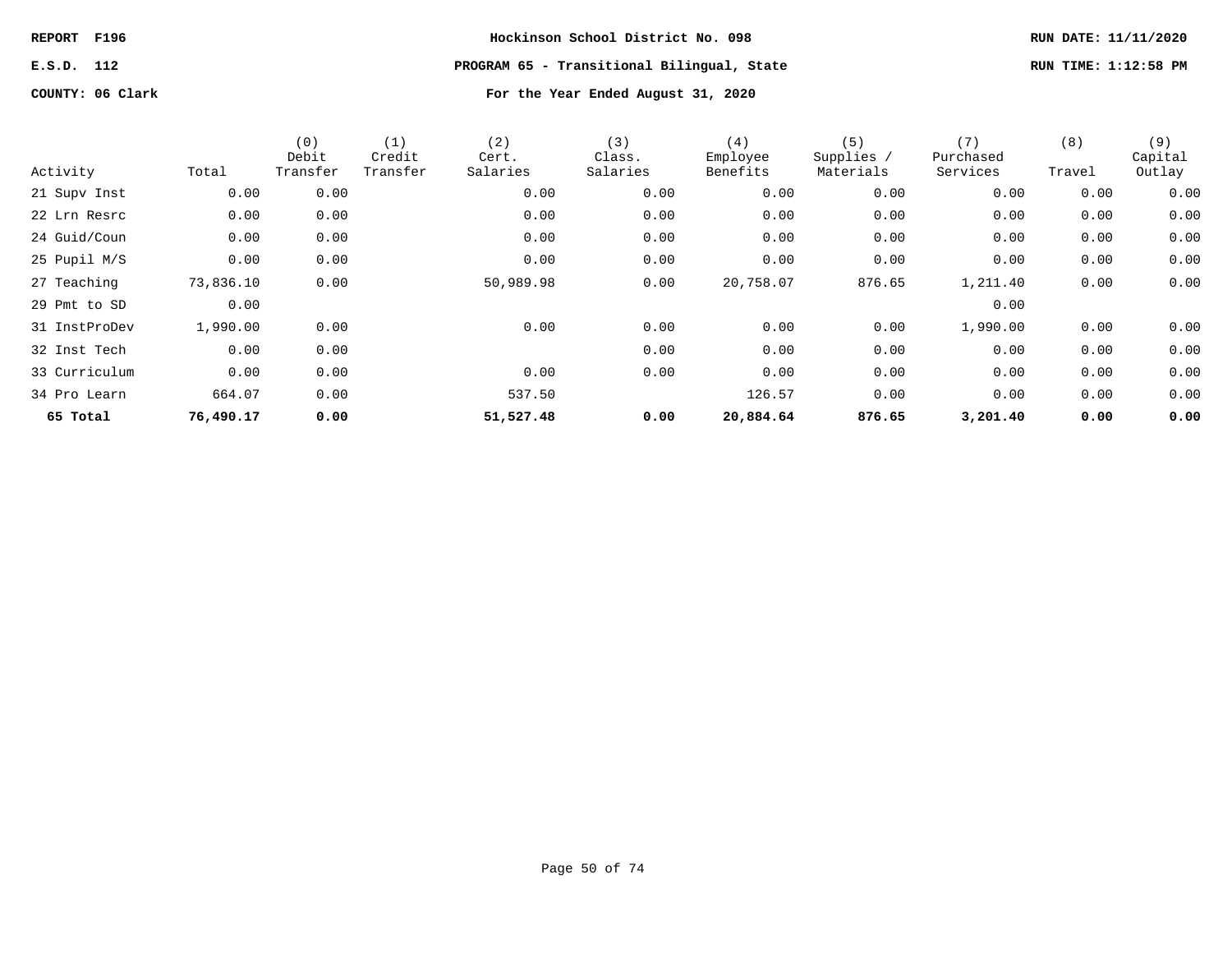# **E.S.D. 112 PROGRAM 74 - Highly Capable RUN TIME: 1:12:59 PM**

| Activity      | Total     | (0)<br>Debit<br>Transfer | (1)<br>Credit<br>Transfer | (2)<br>Cert.<br>Salaries | (3)<br>Class.<br>Salaries | (4)<br>Employee<br>Benefits | (5)<br>Supplies /<br>Materials | (7)<br>Purchased<br>Services | (8)<br>Travel | (9)<br>Capital<br>Outlay |
|---------------|-----------|--------------------------|---------------------------|--------------------------|---------------------------|-----------------------------|--------------------------------|------------------------------|---------------|--------------------------|
| 21 Supv Inst  | 16,538.16 | 0.00                     |                           | 0.00                     | 11,642.74                 | 4,895.42                    | 0.00                           | 0.00                         | 0.00          | 0.00                     |
| 22 Lrn Resrc  | 0.00      | 0.00                     |                           | 0.00                     | 0.00                      | 0.00                        | 0.00                           | 0.00                         | 0.00          | 0.00                     |
| 24 Guid/Coun  | 0.00      | 0.00                     |                           | 0.00                     | 0.00                      | 0.00                        | 0.00                           | 0.00                         | 0.00          | 0.00                     |
| 25 Pupil M/S  | 0.00      | 0.00                     |                           | 0.00                     | 0.00                      | 0.00                        | 0.00                           | 0.00                         | 0.00          | 0.00                     |
| 26 Health     | 0.00      | 0.00                     |                           | 0.00                     | 0.00                      | 0.00                        | 0.00                           | 0.00                         | 0.00          | 0.00                     |
| 27 Teaching   | 30,258.55 | 0.00                     |                           | 26,107.80                | 0.00                      | 2,697.23                    | 1,453.52                       | 0.00                         | 0.00          | 0.00                     |
| 29 Pmt to SD  | 0.00      |                          |                           |                          |                           |                             |                                | 0.00                         |               |                          |
| 31 InstProDev | 0.00      | 0.00                     |                           | 0.00                     | 0.00                      | 0.00                        | 0.00                           | 0.00                         | 0.00          | 0.00                     |
| 32 Inst Tech  | 0.00      | 0.00                     |                           |                          | 0.00                      | 0.00                        | 0.00                           | 0.00                         | 0.00          | 0.00                     |
| 33 Curriculum | 0.00      | 0.00                     |                           | 0.00                     | 0.00                      | 0.00                        | 0.00                           | 0.00                         | 0.00          | 0.00                     |
| 34 Pro Learn  | 821.42    | 0.00                     |                           | 708.60                   |                           | 112.82                      | 0.00                           | 0.00                         | 0.00          | 0.00                     |
| 74 Total      | 47,618.13 | 0.00                     |                           | 26,816.40                | 11,642.74                 | 7,705.47                    | 1,453.52                       | 0.00                         | 0.00          | 0.00                     |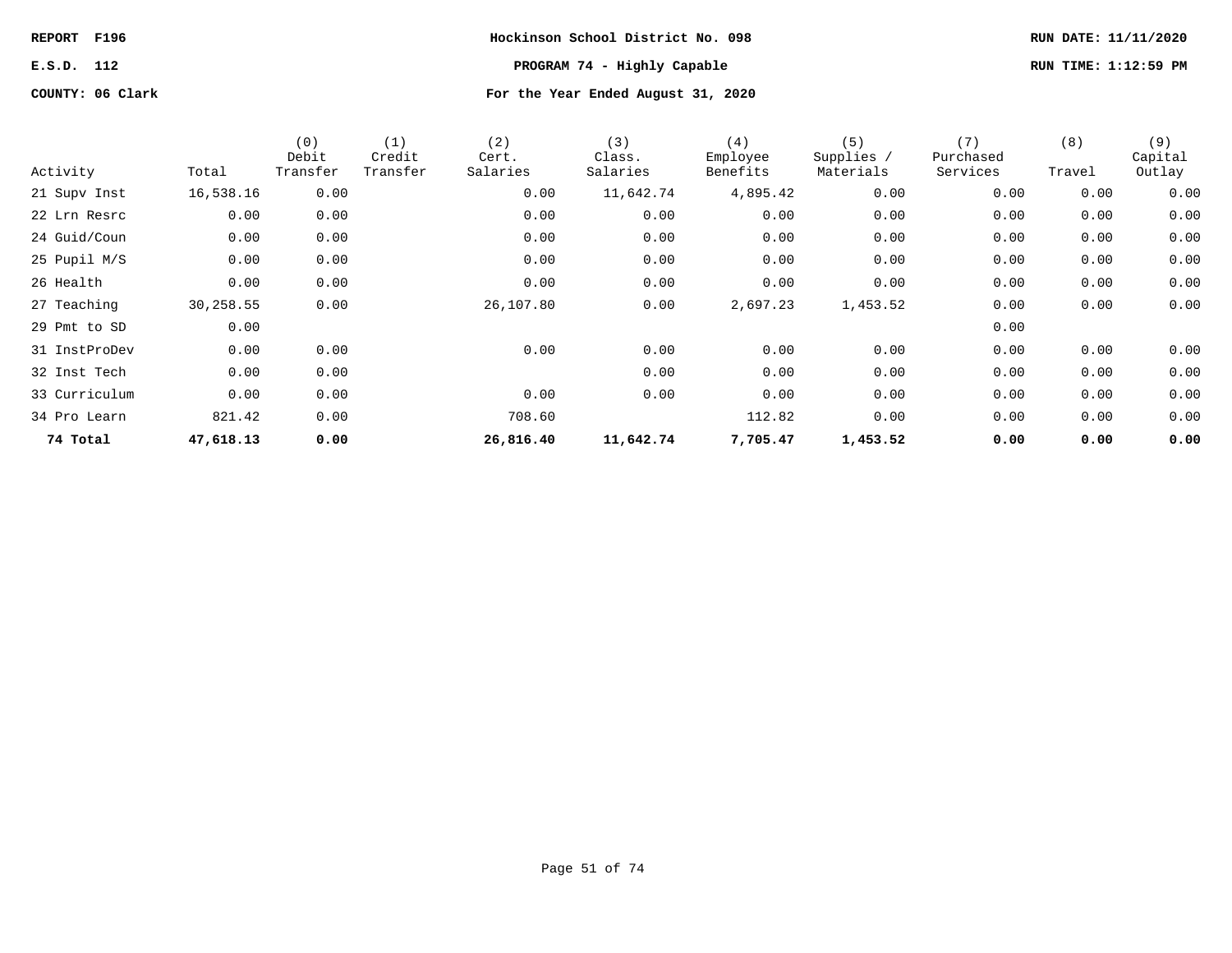**E.S.D. 112 PROGRAM 88 - Child Care RUN TIME: 1:12:59 PM**

| Activity      | Total       | (0)<br>Debit<br>Transfer | (1)<br>Credit<br>Transfer | (2)<br>Cert.<br>Salaries | (3)<br>Class.<br>Salaries | (4)<br>Employee<br>Benefits | (5)<br>Supplies /<br>Materials | (7)<br>Purchased<br>Services | (8)<br>Travel | (9)<br>Capital<br>Outlay |
|---------------|-------------|--------------------------|---------------------------|--------------------------|---------------------------|-----------------------------|--------------------------------|------------------------------|---------------|--------------------------|
| 21 Supv Inst  | 35,014.03   | 0.00                     |                           | 0.00                     | 23, 295.63                | 11,718.40                   | 0.00                           | 0.00                         | 0.00          | 0.00                     |
| 25 Pupil M/S  | 0.00        | 0.00                     |                           | 0.00                     | 0.00                      | 0.00                        | 0.00                           | 0.00                         | 0.00          | 0.00                     |
| 26 Health     | 0.00        | 0.00                     |                           | 0.00                     | 0.00                      | 0.00                        | 0.00                           | 0.00                         | 0.00          | 0.00                     |
| 27 Teaching   | 32, 143. 76 | 0.00                     |                           | 0.00                     | 21,425.67                 | 5,801.77                    | 1,514.21                       | 0.00                         | 3,402.11      | 0.00                     |
| 29 Pmt to SD  | 0.00        |                          |                           |                          |                           |                             |                                | 0.00                         |               |                          |
| 31 InstProDev | 0.00        | 0.00                     |                           | 0.00                     | 0.00                      | 0.00                        | 0.00                           | 0.00                         | 0.00          | 0.00                     |
| 32 Inst Tech  | 0.00        | 0.00                     |                           |                          | 0.00                      | 0.00                        | 0.00                           | 0.00                         | 0.00          | 0.00                     |
| 33 Curriculum | 0.00        | 0.00                     |                           | 0.00                     | 0.00                      | 0.00                        | 0.00                           | 0.00                         | 0.00          | 0.00                     |
| 42 Food       | 0.00        | 0.00                     |                           |                          |                           |                             | 0.00                           | 0.00                         |               |                          |
| 44 Operation  | 0.00        | 0.00                     |                           |                          | 0.00                      | 0.00                        | 0.00                           | 0.00                         | 0.00          | 0.00                     |
| 63 Oper Bldg  | 0.00        | 0.00                     |                           |                          | 0.00                      | 0.00                        | 0.00                           | 0.00                         | 0.00          | 0.00                     |
| 65 Utilities  | 0.00        | 0.00                     |                           |                          | 0.00                      | 0.00                        | 0.00                           | 0.00                         | 0.00          | 0.00                     |
| 68 Insurance  | 0.00        | 0.00                     |                           |                          |                           |                             |                                | 0.00                         |               |                          |
| 91 Publ Actv  | 0.00        | 0.00                     |                           | 0.00                     | 0.00                      | 0.00                        | 0.00                           | 0.00                         | 0.00          | 0.00                     |
| 88 Total      | 67,157.79   | 0.00                     |                           | 0.00                     | 44,721.30                 | 17,520.17                   | 1,514.21                       | 0.00                         | 3,402.11      | 0.00                     |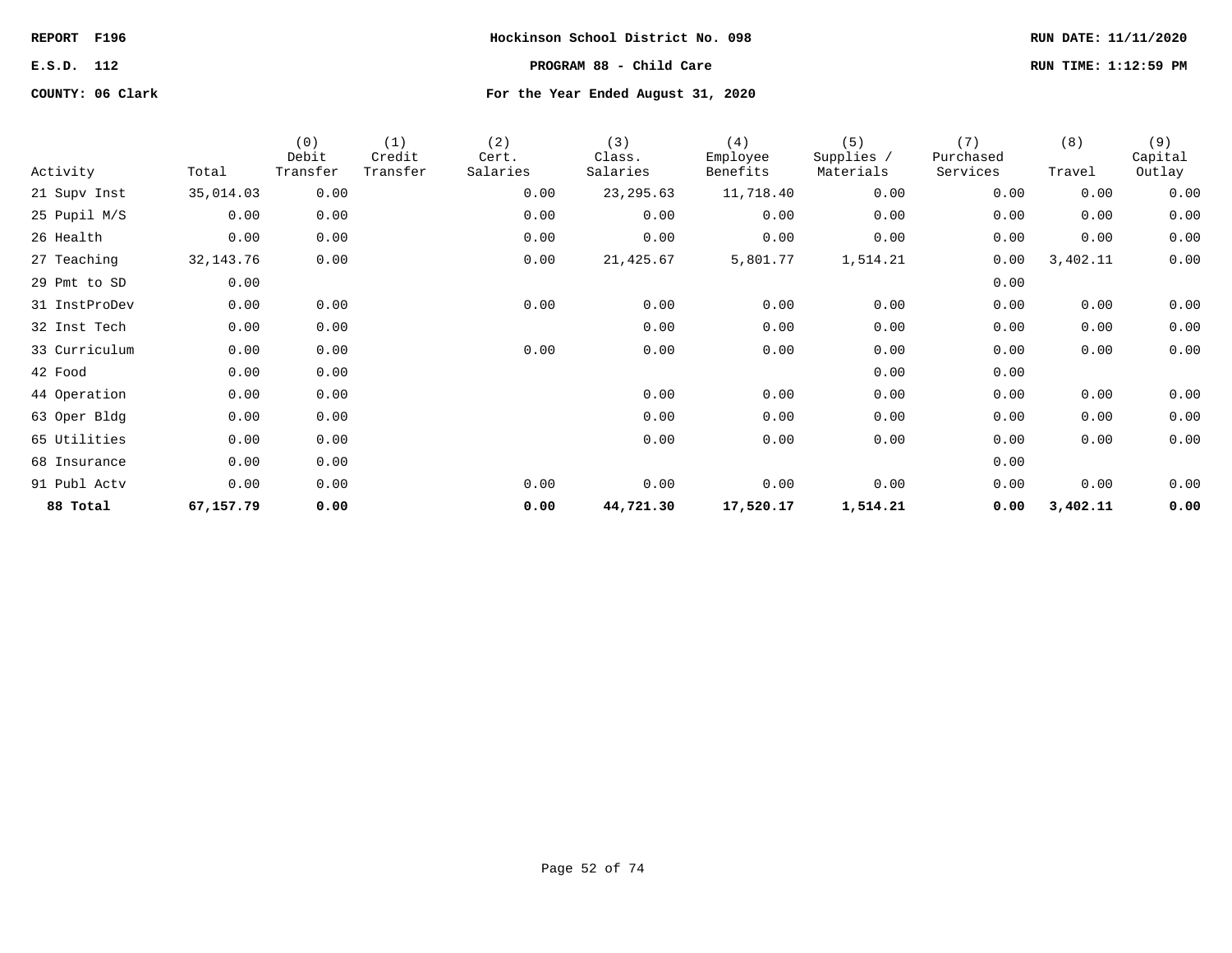**COUNTY: 06 Clark For the Year Ended August 31, 2020**

**REPORT F196 Hockinson School District No. 098 RUN DATE: 11/11/2020 E.S.D. 112 PROGRAM 89 - Other Community Services RUN TIME: 1:12:59 PM**

|               |            | (0)<br>Debit | (1)<br>Credit | (2)<br>Cert. | (3)<br>Class. | (4)<br>Employee | (5)<br>Supplies / | (7)<br>Purchased | (8)      | (9)<br>Capital |
|---------------|------------|--------------|---------------|--------------|---------------|-----------------|-------------------|------------------|----------|----------------|
| Activity      | Total      | Transfer     | Transfer      | Salaries     | Salaries      | Benefits        | Materials         | Services         | Travel   | Outlay         |
| 21 Supv Inst  | 0.00       | 0.00         |               | 0.00         | 0.00          | 0.00            | 0.00              | 0.00             | 0.00     | 0.00           |
| 27 Teaching   | 0.00       | 0.00         |               | 0.00         | 0.00          | 0.00            | 0.00              | 0.00             | 0.00     | 0.00           |
| 28 Extracur   | 66,401.09  | 0.00         |               | 0.00         | 30,419.41     | 21,769.29       | 2,577.47          | 11,380.62        | 254.30   | 0.00           |
| 29 Pmt to SD  | 0.00       |              |               |              |               |                 |                   | 0.00             |          |                |
| 31 InstProDev | 0.00       | 0.00         |               | 0.00         | 0.00          | 0.00            | 0.00              | 0.00             | 0.00     | 0.00           |
| 32 Inst Tech  | 0.00       | 0.00         |               |              | 0.00          | 0.00            | 0.00              | 0.00             | 0.00     | 0.00           |
| 33 Curriculum | 0.00       | 0.00         |               | 0.00         | 0.00          | 0.00            | 0.00              | 0.00             | 0.00     | 0.00           |
| 42 Food       | 538.06     | 0.00         |               |              |               |                 | 538.06            | 0.00             |          |                |
| 44 Operation  | 139,329.84 | 0.00         |               |              | 0.00          | 0.00            | 2,400.69          | 133, 333. 77     | 3,595.38 | 0.00           |
| 63 Oper Bldg  | 0.00       | 0.00         |               |              | 0.00          | 0.00            | 0.00              | 0.00             | 0.00     | 0.00           |
| 65 Utilities  | 0.00       | 0.00         |               |              | 0.00          | 0.00            | 0.00              | 0.00             | 0.00     | 0.00           |
| 68 Insurance  | 0.00       | 0.00         |               |              |               |                 |                   | 0.00             |          |                |
| 75 Mtr Pool   | 0.00       | 0.00         |               |              | 0.00          | 0.00            | 0.00              | 0.00             | 0.00     | 0.00           |
| 91 Publ Actv  | 0.00       | 0.00         | 0.00          | 0.00         | 0.00          | 0.00            | 0.00              | 0.00             | 0.00     | 0.00           |
| 89 Total      | 206,268.99 | 0.00         | 0.00          | 0.00         | 30,419.41     | 21,769.29       | 5,516.22          | 144,714.39       | 3,849.68 | 0.00           |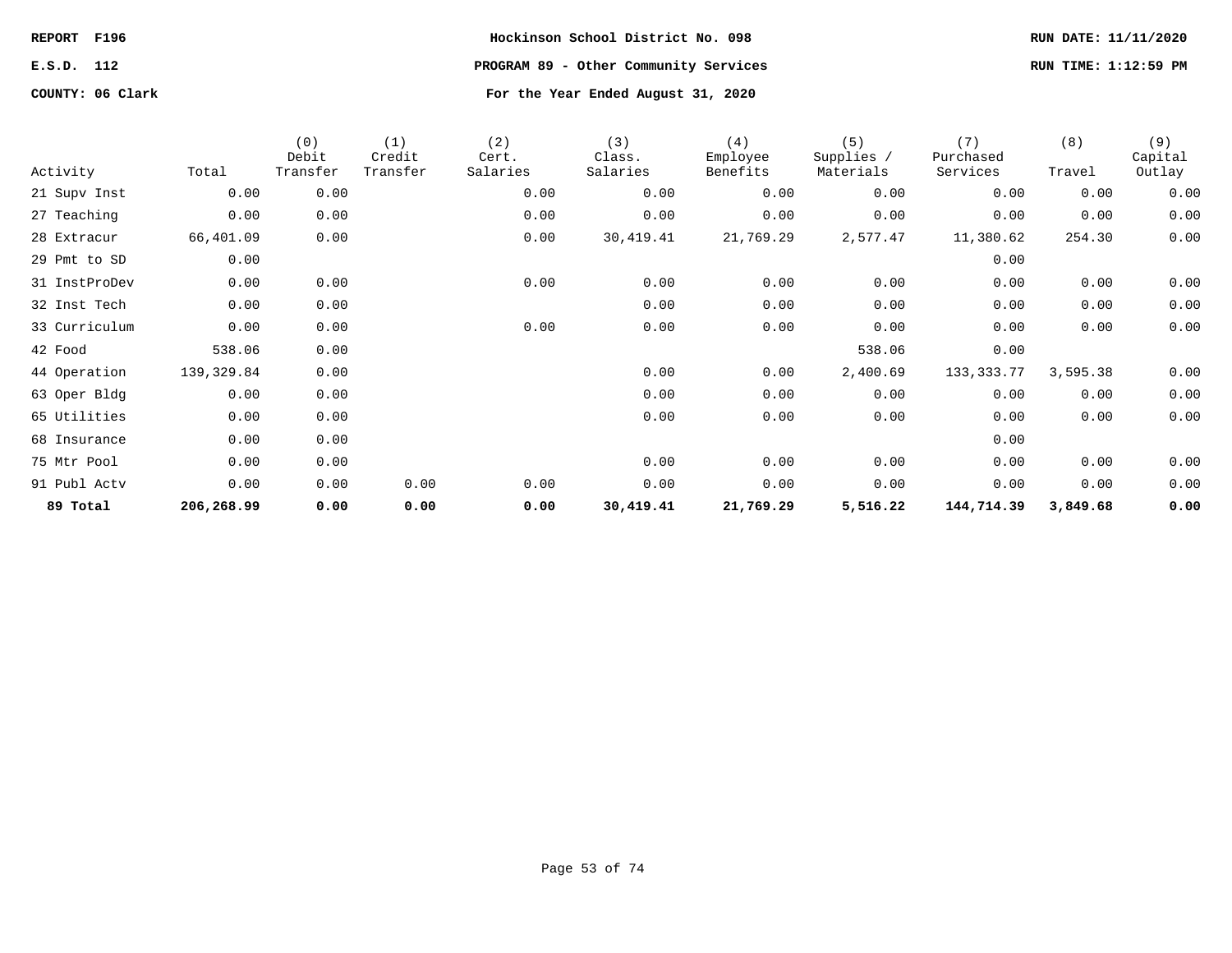**REPORT F196 Hockinson School District No. 098 RUN DATE: 11/11/2020 E.S.D. 112 PROGRAM 97 - District-wide Support RUN TIME: 1:12:59 PM COUNTY: 06 Clark For the Year Ended August 31, 2020**

| Activity     | Total        | (0)<br>Debit<br>Transfer | (1)<br>Credit<br>Transfer | (2)<br>Cert.<br>Salaries | (3)<br>Class.<br>Salaries | (4)<br>Employee<br>Benefits | (5)<br>Supplies /<br>Materials | (7)<br>Purchased<br>Services | (8)<br>Travel | (9)<br>Capital<br>Outlay |
|--------------|--------------|--------------------------|---------------------------|--------------------------|---------------------------|-----------------------------|--------------------------------|------------------------------|---------------|--------------------------|
| 11 Bd of Dir | 288,535.88   | 0.00                     |                           |                          | 0.00                      | 0.00                        | 302.95                         | 286, 323.85                  | 1,909.08      | 0.00                     |
| 12 Supt Off  | 334,494.81   | 0.00                     |                           | 171,314.58               | 64,567.21                 | 79,664.48                   | 2,396.87                       | 13,581.73                    | 2,969.94      | 0.00                     |
| 13 Busns Off | 480,752.21   | 0.00                     |                           | 0.00                     | 326,945.67                | 113,603.88                  | 26, 125.88                     | 12,556.25                    | 1,520.53      | 0.00                     |
| 14 HR        | 89,615.01    | 0.00                     |                           | 0.00                     | 50,878.98                 | 18,283.63                   | 10,563.99                      | 9,779.96                     | 108.45        | 0.00                     |
| 15 Pblc Rltn | 75,105.38    | 0.00                     |                           | 0.00                     | 0.00                      | 0.00                        | 0.00                           | 75,105.38                    | 0.00          | 0.00                     |
| 25 Pupil M/S | 0.00         | 0.00                     |                           | 0.00                     | 0.00                      | 0.00                        | 0.00                           | 0.00                         | 0.00          | 0.00                     |
| 61 Supv Bldg | 115,746.14   | 0.00                     |                           | 0.00                     | 80,713.75                 | 35,032.39                   | 0.00                           | 0.00                         | 0.00          | 0.00                     |
| 62 Grnd Mnt  | 278,925.19   | 0.00                     |                           |                          | 160,103.63                | 82,408.91                   | 36,232.65                      | 180.00                       | 0.00          | 0.00                     |
| 63 Oper Bldg | 937,960.21   | 0.00                     |                           |                          | 594,026.90                | 286, 481.49                 | 57,451.82                      | 0.00                         | 0.00          | 0.00                     |
| 64 Maintnce  | 226,681.53   | 0.00                     | 0.00                      |                          | 33,627.41                 | 14,354.76                   | 30,616.51                      | 148,082.85                   | 0.00          | 0.00                     |
| 65 Utilities | 406,537.82   | 0.00                     | 0.00                      |                          | 0.00                      | 0.00                        | 0.00                           | 406,537.82                   | 0.00          | 0.00                     |
| 67 Bldg Secu | 7,498.47     | 0.00                     |                           |                          | 256.50                    | 25.85                       | 762.73                         | 6,453.39                     | 0.00          | 0.00                     |
| 68 Insurance | 164, 383. 25 | 0.00                     |                           |                          |                           |                             | 0.00                           | 164, 383. 25                 |               | 0.00                     |
| 72 Info Sys  | 534, 377.28  | 0.00                     | 0.00                      | 0.00                     | 184,737.74                | 75,812.22                   | 132,526.47                     | 110, 414.93                  | 409.78        | 30,476.14                |
| 73 Printing  | 0.00         | 0.00                     | 0.00                      | 0.00                     | 0.00                      | 0.00                        | 0.00                           | 0.00                         | 0.00          | 0.00                     |
| 74 Warehouse | 0.00         | 0.00                     | 0.00                      | 0.00                     | 0.00                      | 0.00                        | 0.00                           | 0.00                         | 0.00          | 0.00                     |
| 75 Mtr Pool  | 7,069.00     | 0.00                     | 0.00                      | 0.00                     | 0.00                      | 0.00                        | 0.00                           | 0.00                         | 0.00          | 7,069.00                 |
| 83 Interest  | 0.00         |                          |                           |                          |                           |                             |                                | 0.00                         |               |                          |
| 84 Principal | 0.00         |                          |                           |                          |                           |                             |                                | 0.00                         |               |                          |
| 85 Debt Expn | 0.00         |                          |                           |                          |                           |                             |                                | 0.00                         |               |                          |
| 97 Total     | 3,947,682.18 | 0.00                     | 0.00                      | 171,314.58               | 1,495,857.79              | 705,667.61                  | 296,979.87                     | 1,233,399.41                 | 6,917.78      | 37,545.14                |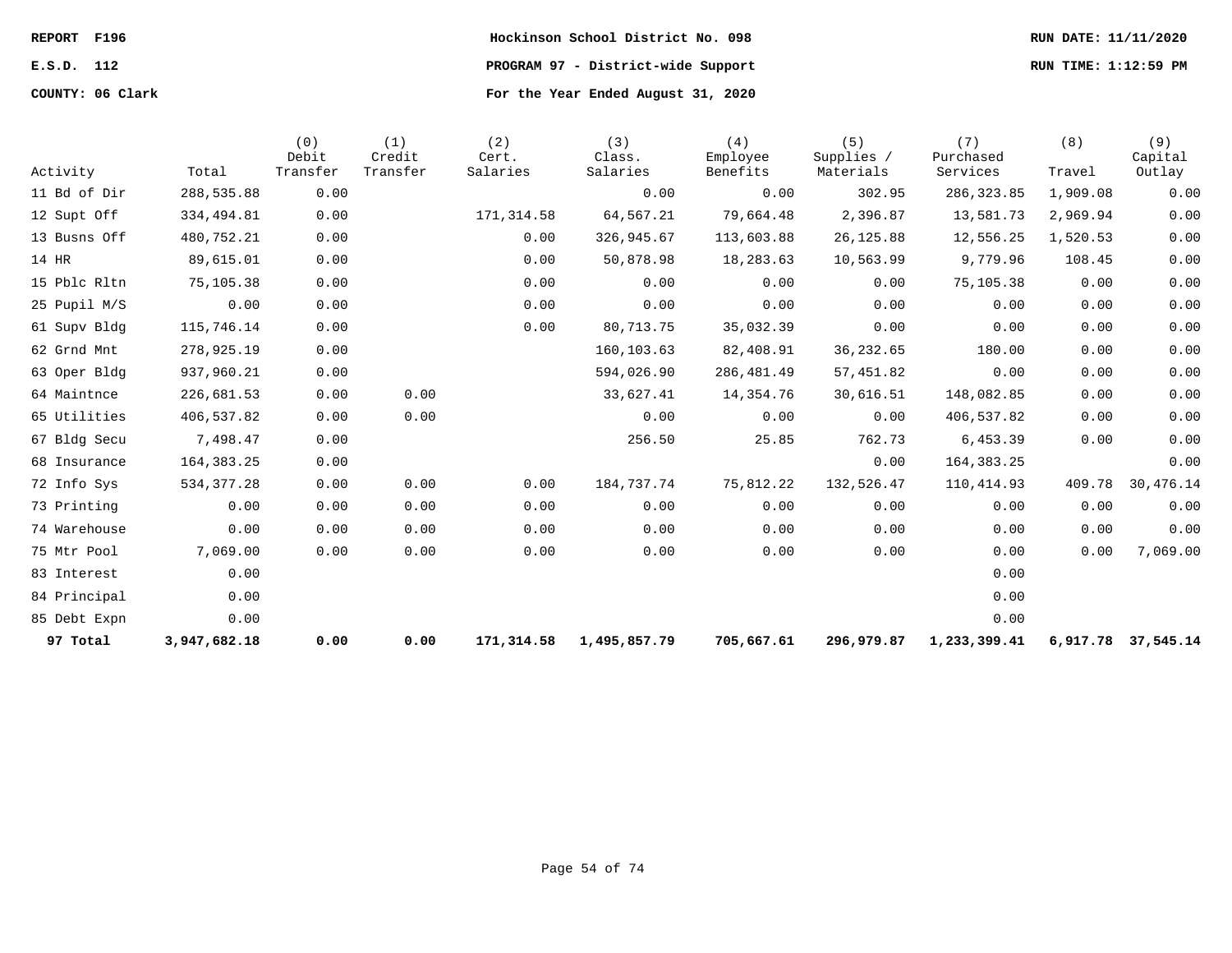| REPORT F196 |                  | Hockinson School District No. 098  | RUN DATE: 11/11/2020 |
|-------------|------------------|------------------------------------|----------------------|
| E.S.D. 112  |                  | PROGRAM 98 - School Food Services  | RUN TIME: 1:12:59 PM |
|             | COUNTY: 06 Clark | For the Year Ended August 31, 2020 |                      |

|              |             | (0)<br>Debit | $\left(1\right)$<br>Credit | (2)<br>Cert. | (3)<br>Class. | (4)<br>Employee | (5)<br>Supplies / | Purchased  | (8)    | (9)<br>Capital |
|--------------|-------------|--------------|----------------------------|--------------|---------------|-----------------|-------------------|------------|--------|----------------|
| Activity     | Total       | Transfer     | Transfer                   | Salaries     | Salaries      | Benefits        | Materials         | Services   | Travel | Outlay         |
| 25 Pupil M/S | 0.00        | 0.00         |                            | 0.00         | 0.00          | 0.00            | 0.00              | 0.00       | 0.00   | 0.00           |
| 29 Pmt to SD | 0.00        |              |                            |              |               |                 |                   | 0.00       |        |                |
| 41 Supervisn | 0.00        | 0.00         |                            | 0.00         | 0.00          | 0.00            | 0.00              | 0.00       | 0.00   | 0.00           |
| 42 Food      | 39,242.15   | 0.00         |                            |              |               |                 | 39,242.15         | 0.00       |        |                |
| 44 Operation | 360, 349.61 | 0.00         |                            |              | 0.00          | 0.00            | 3,605.37          | 356,744.24 | 0.00   | 0.00           |
| 49 Transfers | 0.00        |              | 0.00                       |              |               |                 |                   |            |        |                |
| 98 Total     | 399,591.76  | 0.00         | 0.00                       | 0.00         | 0.00          | 0.00            | 42,847.52         | 356,744.24 | 0.00   | 0.00           |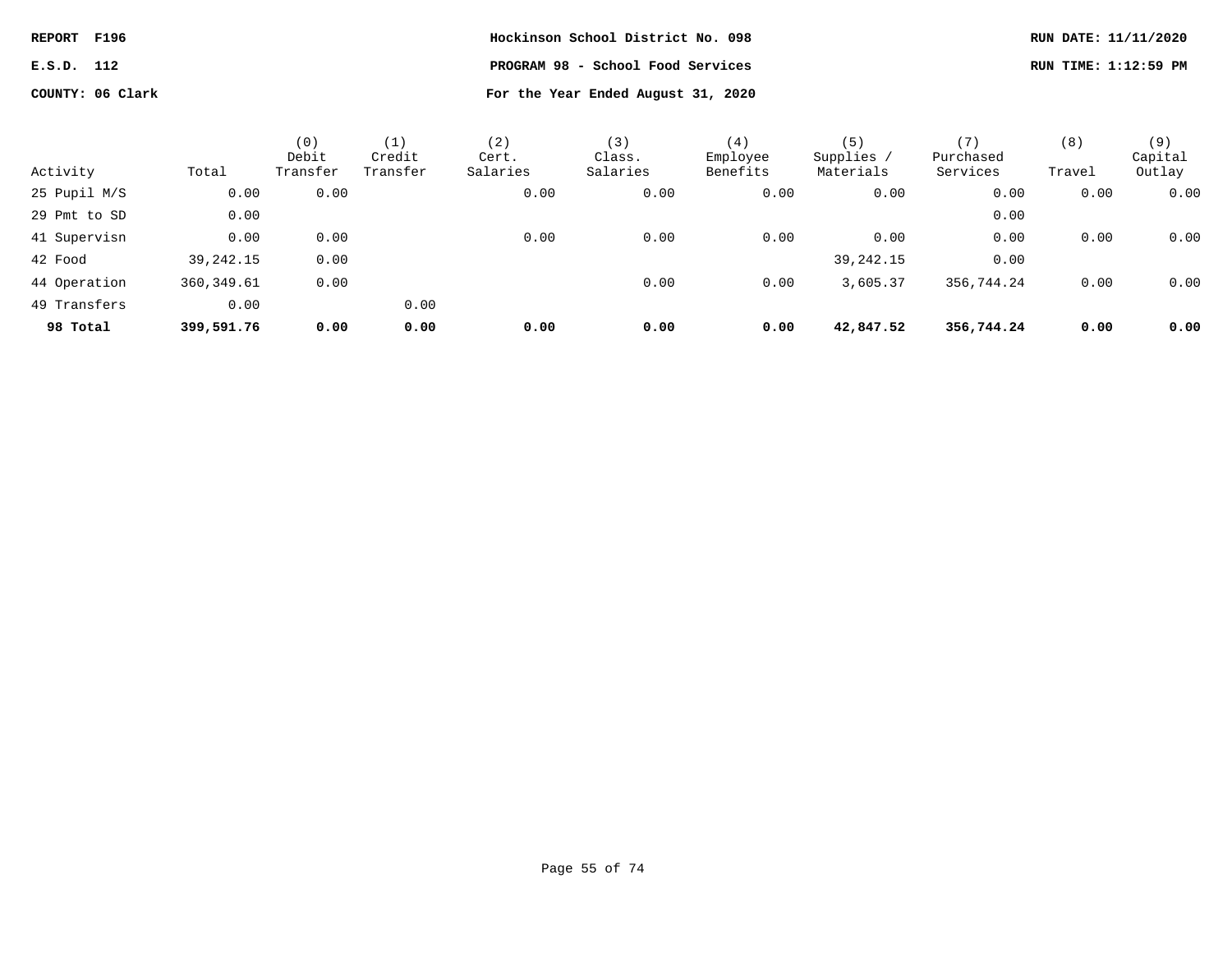| REPORT F196      | Hockinson School District No. 098  | RUN DATE: 11/11/2020 |
|------------------|------------------------------------|----------------------|
| E.S.D. 112       | PROGRAM 99 - Pupil Transportation  | RUN TIME: 1:12:59 PM |
| COUNTY: 06 Clark | For the Year Ended August 31, 2020 |                      |

|              |              | (0)      | (1)      | (2)      | (3)       | (4)       | (5)        | (7)          | (8)    | (9)     |
|--------------|--------------|----------|----------|----------|-----------|-----------|------------|--------------|--------|---------|
|              |              | Debit    | Credit   | Cert.    | Class.    | Employee  | Supplies / | Purchased    |        | Capital |
| Activity     | Total        | Transfer | Transfer | Salaries | Salaries  | Benefits  | Materials  | Services     | Travel | Outlay  |
| 25 Pupil M/S | 21,099.99    | 0.00     |          | 0.00     | 13,168.49 | 7,931.50  | 0.00       | 0.00         | 0.00   | 0.00    |
| 29 Pmt to SD | 0.00         |          |          |          |           |           |            | 0.00         |        |         |
| 51 Supervisn | 19,687.99    | 0.00     |          | 0.00     | 13,566.83 | 6,121.16  | 0.00       | 0.00         | 0.00   | 0.00    |
| 52 Operation | 1,288,264.13 | 0.00     |          |          | 0.00      | 0.00      | 67,105.80  | 1,221,158.33 | 0.00   | 0.00    |
| 53 Maintnce  | 0.00         | 0.00     |          |          | 0.00      | 0.00      | 0.00       | 0.00         | 0.00   | 0.00    |
| 56 Insurance | 0.00         |          |          |          |           |           |            | 0.00         |        |         |
| 59 Transfers | 0.00         |          | 0.00     |          |           |           |            |              |        |         |
| 99 Total     | 1,329,052.11 | 0.00     | 0.00     | 0.00     | 26,735.32 | 14,052.66 | 67,105.80  | 1,221,158.33 | 0.00   | 0.00    |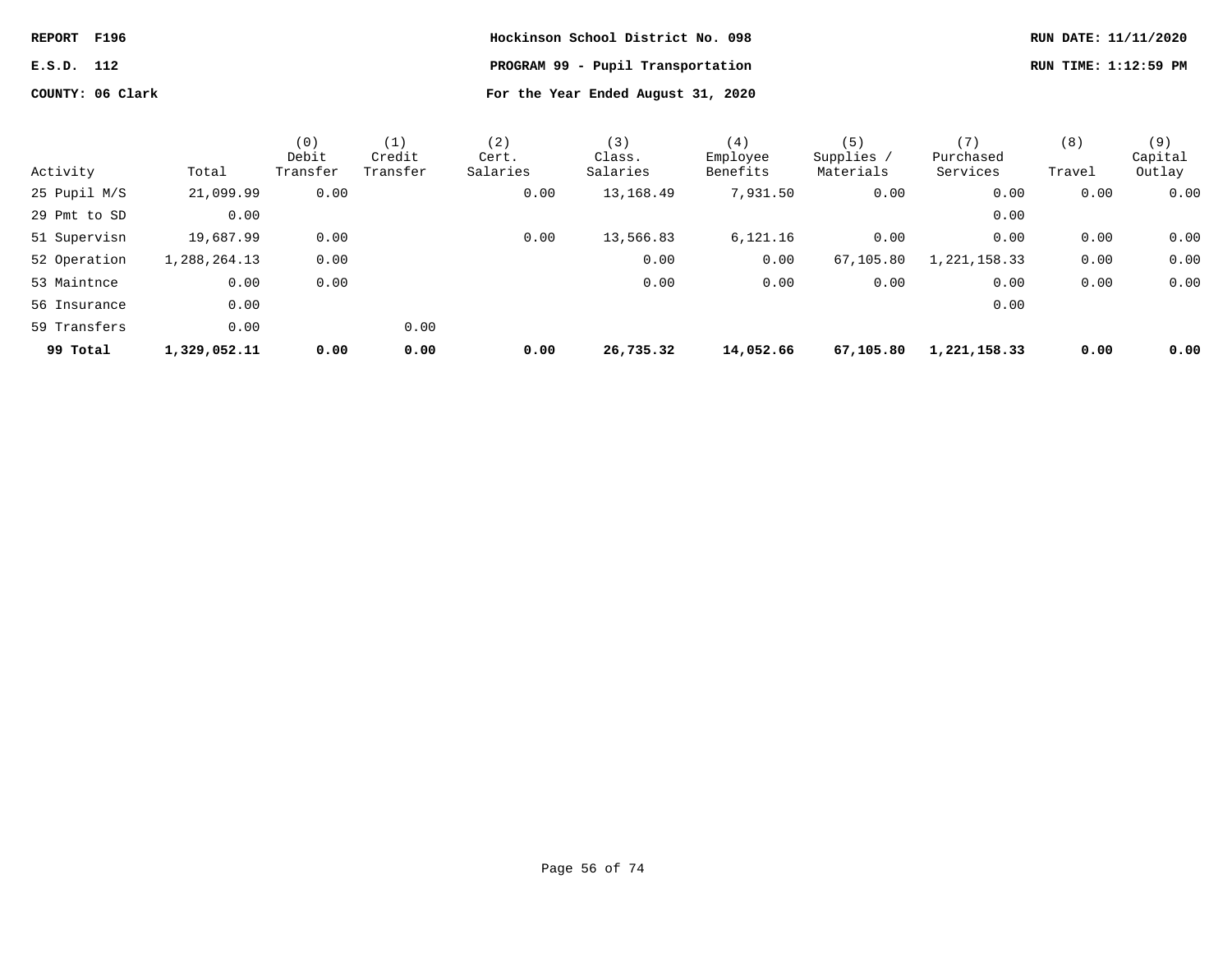**REPORT F196 Hockinson School District No. 098 RUN DATE: 11/11/2020 E.S.D. 112 Data Requirements for Supplemental Reports RUN TIME: 1:12:59 PM COUNTY: 06 Clark Fiscal Year 2019-2020 Other Data Requirements and Certifications A.** Enter the amount of E-Rate received by the school district either as the total discount or as a reimbursement amount which was coded in Revenue 2910. This amount may be a combination of both and should be displayed on the award by utility. 0.00 **B.** Enter the amount of revenue received this year of Growth Management Act impact fees imposed under the authority of RCW 82.02.050 through 82.02.090. 635,976.50 **C.** Enter the amount of revenue received this year of State Environmental Policy Act mitigation fees imposed under the authority of RCW 43.21C.060. 0.00 **D.** Under RCW 28A.400.205 the district must certify "that it has spent the funds provided for cost-of-living increases on salaries and salary-related benefits." Yes **E.** Enter the total amount of Program 55 - Learning Assistance Program Regular Expenditures 218,052.02 **F.** Enter the total amount of Program 55 - Learning Assistance-High Poverty Expenditures 0.00 **G.** Enter the total amount of Program 55 - Learning Assistance Program Expenditures 218,052.02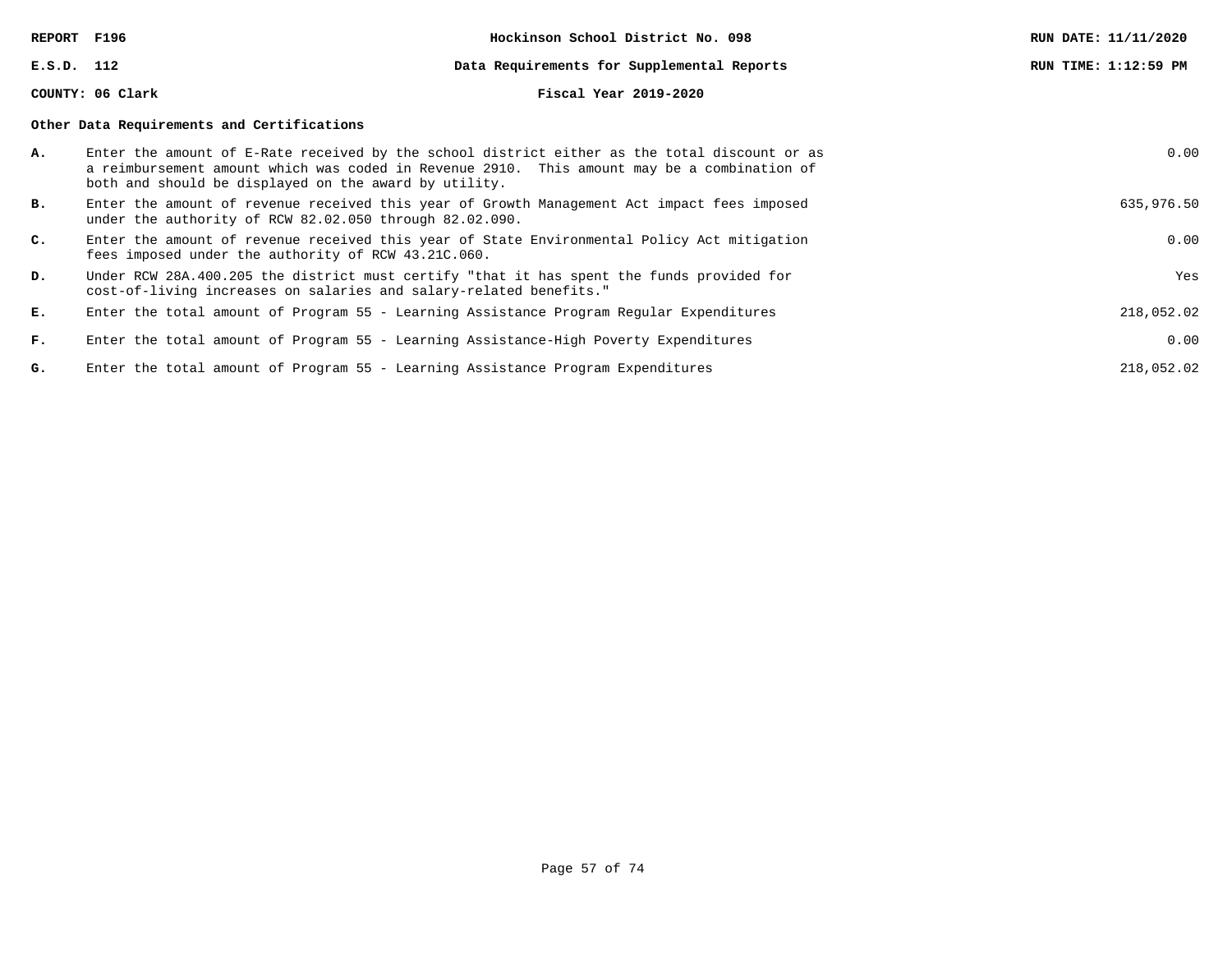| REPORT F196                                        | Hockinson School District No. 098                                                                                                                                                                                                                                                                                                                                                                                                                                                                                                                                                                      |          |                      |  |  |  |  |
|----------------------------------------------------|--------------------------------------------------------------------------------------------------------------------------------------------------------------------------------------------------------------------------------------------------------------------------------------------------------------------------------------------------------------------------------------------------------------------------------------------------------------------------------------------------------------------------------------------------------------------------------------------------------|----------|----------------------|--|--|--|--|
| E.S.D. 112                                         | Data Requirements for End of Year Reporting to Apportionment and State Recovery Rate                                                                                                                                                                                                                                                                                                                                                                                                                                                                                                                   |          | RUN TIME: 1:12:59 PM |  |  |  |  |
| COUNTY: 06 Clark                                   | Fiscal Year 2019-2020                                                                                                                                                                                                                                                                                                                                                                                                                                                                                                                                                                                  |          |                      |  |  |  |  |
| 1. Fire District Payment RCW 52.30.020             |                                                                                                                                                                                                                                                                                                                                                                                                                                                                                                                                                                                                        |          |                      |  |  |  |  |
| not required to make an entry in this item number. | Total expenditures paid to fire protection districts for fire protection services. Eligible<br>school districts received reimbursement in the July apportionment payment (Revenue Account 3100)<br>for fire protection services purchased during the calendar year (see Report 1191, line C.7. for<br>the amount of payment). Fire district reimbursement is provided solely for the purpose of paying<br>for fire protection services. Therefore, any such reimbursement not used to pay for fire<br>protection services must be recovered by OSPI. School districts that did not receive payment are | 2,229.60 |                      |  |  |  |  |
|                                                    | 2. Indirect Rate for State Revenue Recoveries $(b/c)$ (SYSTEM CALCULATED)                                                                                                                                                                                                                                                                                                                                                                                                                                                                                                                              | 0.1803   |                      |  |  |  |  |
| a) Total All Programs (SYSTEM CALCULATED)          |                                                                                                                                                                                                                                                                                                                                                                                                                                                                                                                                                                                                        |          | 25,843,206.12        |  |  |  |  |
|                                                    | b) Total Program 97 Districtwide Support (SYSTEM CALCULATED)                                                                                                                                                                                                                                                                                                                                                                                                                                                                                                                                           |          | 3,947,682.18         |  |  |  |  |
|                                                    | c) Total All Programs less Program 97 Districtwide Support (a-b) (SYSTEM CALCULATED)                                                                                                                                                                                                                                                                                                                                                                                                                                                                                                                   |          | 21,895,523.94        |  |  |  |  |
|                                                    |                                                                                                                                                                                                                                                                                                                                                                                                                                                                                                                                                                                                        |          |                      |  |  |  |  |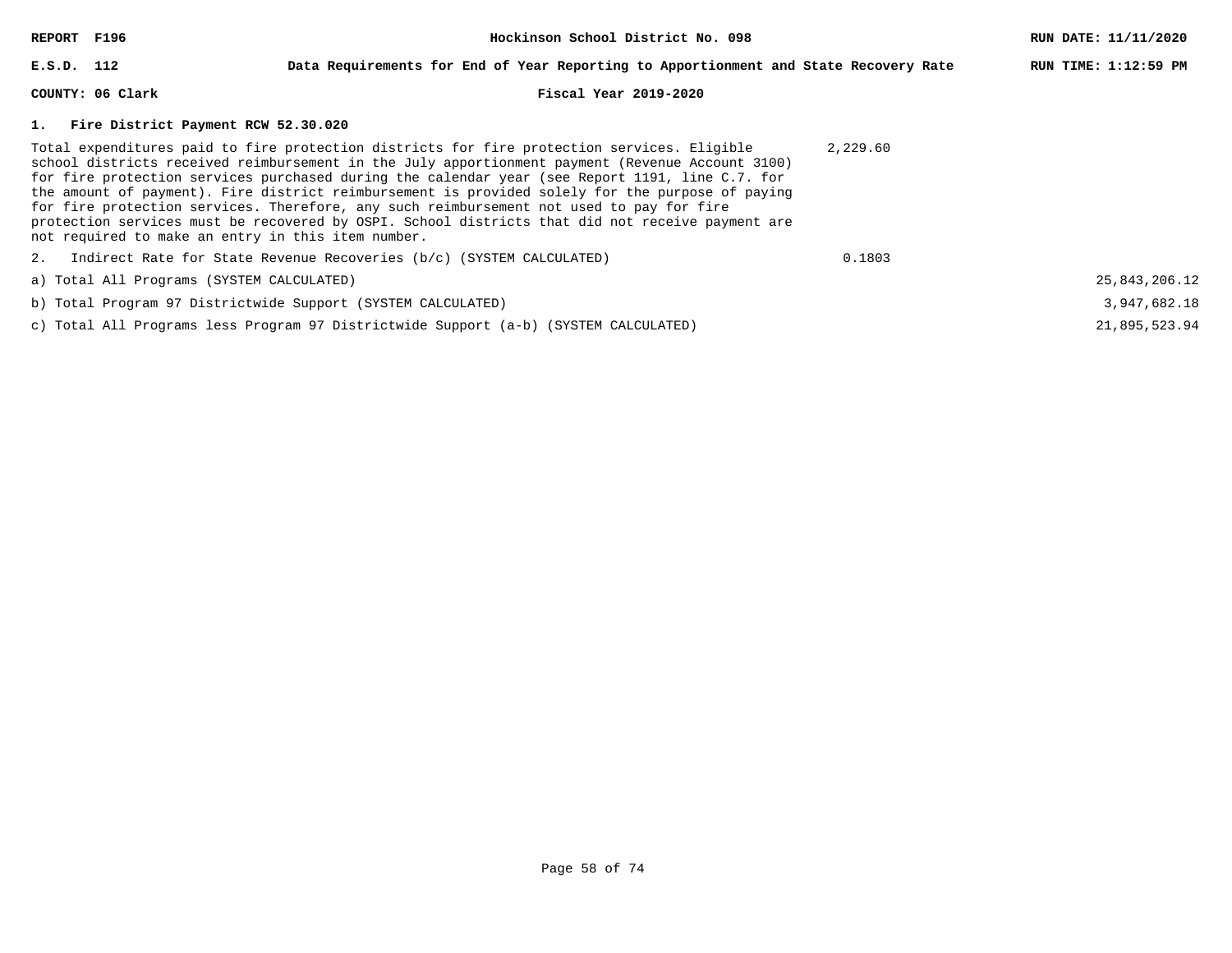**E.S.D. 112 Data Requirements for Calculating Federal Indirect Cost Rate Including Fixed with Carry-Forward RUN TIME: 1:12:59 PM**

**COUNTY: 06 Clark For the Year Ended August 31, 2020**

### **DISTORTING ITEMS**

1. Flow-through funds for program 01-89, 98, and 99

21,754.65

2. Flow-through funds or contingencies or election expenses or alterations or renovations or fines and penalties charged in Activity 11, Board of Directors.

0.00

3. Flow-through funds or contingencies or election expenses or alterations or renovations or fines and penalties charged in Activity 12, Superintendents Office.

0.00

4. Flow-through funds or contingencies or election expenses or alterations or renovations or fines and penalties charged in Activity 13, Business Office.

8,949.18

5. Flow-through funds or contingencies or election expenses or alterations or renovations or fines and penalties charged in Activity 14, Human Resources.

884.42

6. Flow-through funds or contingencies or election expenses or alterations or renovations or fines and penalties charged in Program 97, Activity 25, Pupil Management & Safety.

0.00

7. Flow-through funds or contingencies or election expenses or alterations or renovations or fines and penalties charged in Program 97, Activity 61, Supervision.

0.00

8. Flow-through funds or contingencies or election expenses or alterations or renovations or fines and penalties charged in Program 97, Activity 62, Grounds Maintenance.

0.00

9. Flow-through funds or contingencies or election expenses or alterations or renovations or fines and penalties charged in Program 97, Activity 63, Operation of Buildings.

23,272.74

10. Flow-through funds or contingencies or election expenses or alterations or renovations or fines and penalties charged in Program 97, Activity 64, Maintenance.

0.00

11. Flow-through funds or contingencies or election expenses or alterations or renovations or fines and penalties charged in Program 97, Activity 65, Utilities.

2,221.21

12. Flow-through funds or contingencies or election expenses or alterations or renovations or fines and penalties charged in Program 97, Activity 67, Buildings and Property Security.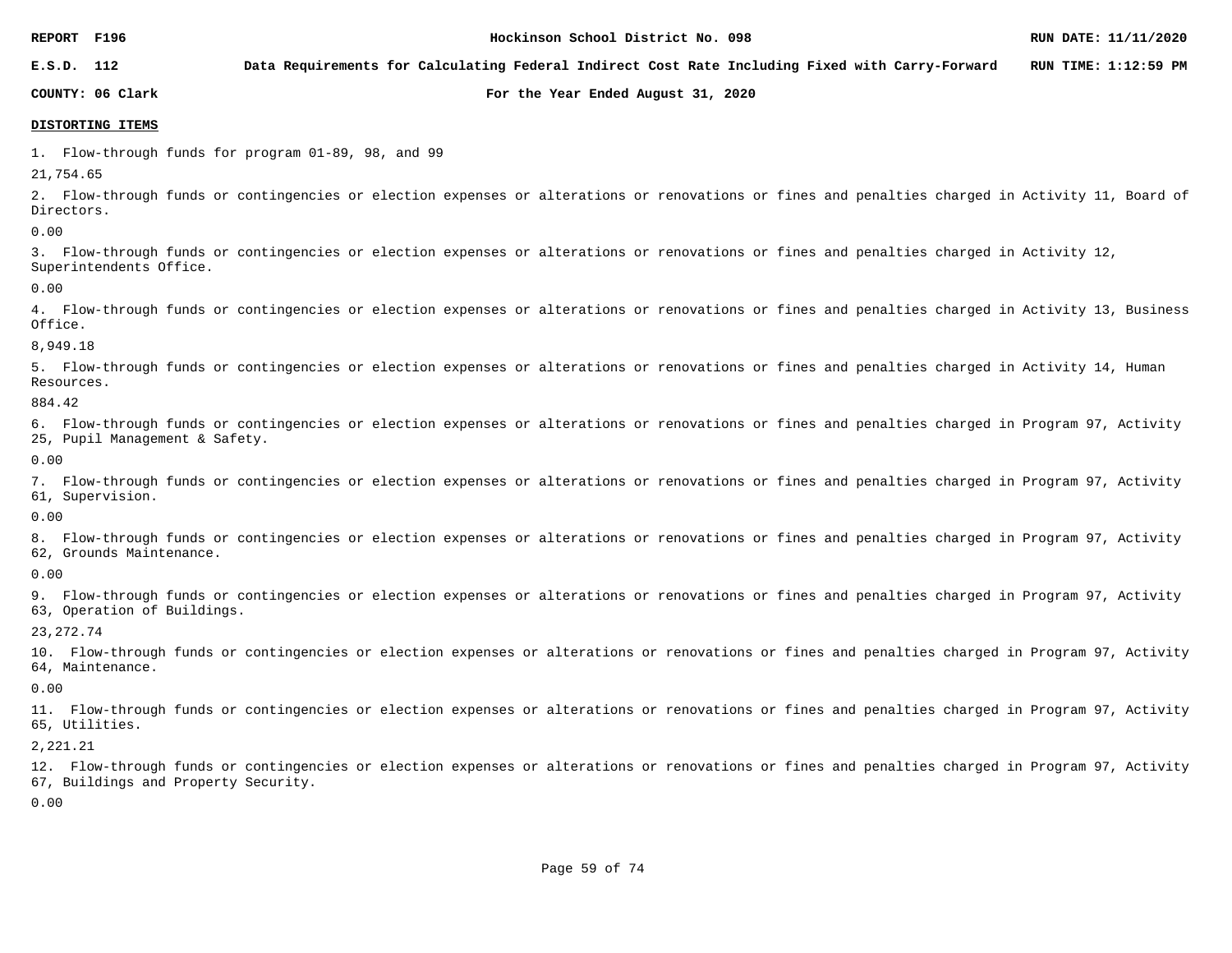**E.S.D. 112 Data Requirements for Calculating Federal Indirect Cost Rate Including Fixed with Carry-Forward RUN TIME: 1:12:59 PM**

**COUNTY: 06 Clark For the Year Ended August 31, 2020**

**DISTORTING ITEMS**

13. Flow-through funds or contingencies or election expenses or alterations or renovations or fines and penalties charged in Program 97, Activity 68, Insurance.

0.00

14. Flow-through funds or contingencies or election expenses or alterations or renovations or fines and penalties charged in Activity 72, Information Systems.

11,026.15

15. Flow-through funds or contingencies or election expenses or alterations or renovations or fines and penalties charged in Activity 73, Printing.

0.00

16. Flow-through funds or contingencies or election expenses or alterations or renovations or fines and penalties charged in Activity 74, Warehousing.

0.00

17. Flow-through funds or contingencies or election expenses or alterations or renovations or fines and penalties charged in Activity 75, Motor Pool.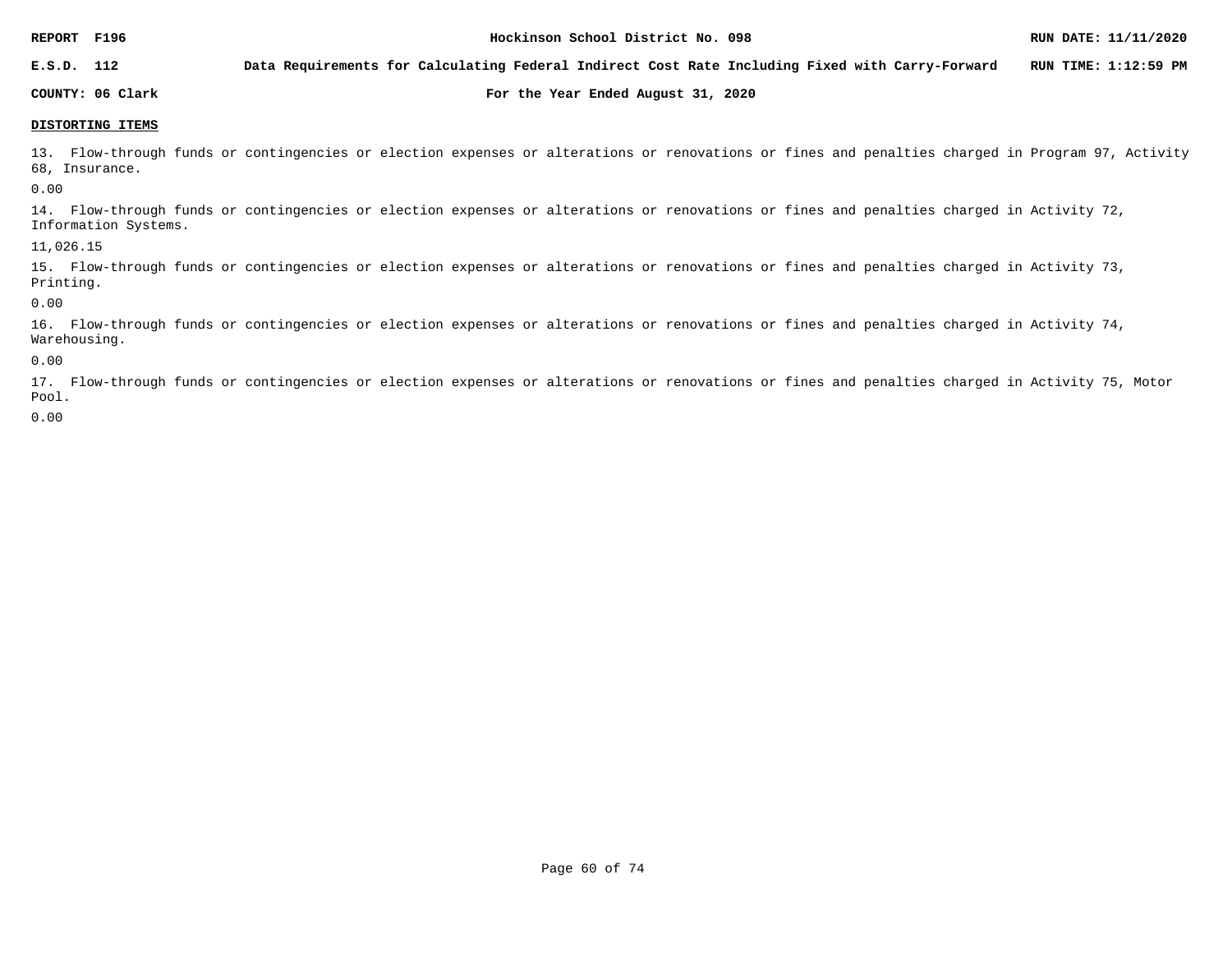**E.S.D. 112 Data Requirements for Calculating Federal Indirect Cost Rate Including Fixed with Carry-Forward RUN TIME: 1:12:59 PM**

**COUNTY: 06 Clark For the Year Ended August 31, 2020**

### **INDIRECT EXPENDITURES**

18. Audit costs recorded in Program 97, Activity 11, Board of Directors, and not directly charged to another program.

0.00

19. Legal costs, associated with interpretation of laws and regulations, recorded in Program 97, Activity 11, Board of Directors but not specifically associated with the Board of Directors.

### 0.00

20. Costs recorded in Program 97, Activity 12, for the Superintendent, Deputy Superintendent, or Assistant Superintendent, and their secretary whose responsibilities are allocable to indirect cost Activities 13, 14 and 72 thru 75. These positions are required to maintain supporting documentation if a portion of their responsibilities are allocable to these indirect cost activities. Include the salary and benefits, supplies, travel, printing, warehousing, motor pool, and information systems as related to the above mentioned staff if allocable to Activities 13, 14, and 72 thru 75. DO NOT INCLUDE CAPITAL OUTLAY (Object 9).

### 0.00

21. The cost of Public Relations activities recorded in Program 97, Activity 15, excluding capital outlay (Object 9), and not directly charged to another program for the following: Cost for liaison with the news media and government relations officers as a means of informing the general public on matters of public concern, such as notice of Federal awards, financial matters, etc. DO NOT INCLUDE COSTS DESIGNED SOLEY TO PROMOTE THE GOVERNMENTAL UNIT. \*Expenditures in this Activity will not be included in the indirect pool if this manual input item is blank.

### 75,105.38

22. Termination Leave costs for federally supported staff which have been charged to a state or local program. Do not include Termination Leave costs for federally supported staff charged to Program 97, Activity 13 or 14, as they are already included in the indirect calculation. These costs should not be charged directly to the federal award, but may be considered an indirect expenditure, and added to the federal unrestricted indirect expenditure pool.

### 0.00

23. Costs recorded in Program 97, Activity 72, for districtwide Information Systems Activities. Do not include expenditures for any student records, such as student records fees, software, or student records staff. DO NOT INCLUDE CAPITAL OUTLAY (Object 9). \*Expenditures in this Activity will not be included in the indirect pool if this manual input item is blank.

### 469,482.97

24. General administration (organization-wide) expenditures charged in Program 97, Activity 25, Pupil Management & Safety, which is allocable to Activities 13 or 14, if a cost allocation plan supports the allocation. DO NOT INCLUDE CAPITAL OUTLAY (Object 9).

### 0.00

25. Space and occupancy costs for general administration (organization-wide) charged in Program 97, Activity 61, Supervision, which is allocable to Activities 13, 14, and Activity 12 if applicable, if a space plan supports the allocation. DO NOT INCLUDE CAPITAL OUTLAY (Object 9).

### 0.00

26. Space and occupancy costs for general administration (organization-wide) charged in Program 97, Activity 62, Grounds Maintenance, which is allocable to Activities 13, 14, and Activity 12 if applicable, if a space plan supports the allocation. DO NOT INCLUDE CAPITAL OUTLAY (Object 9).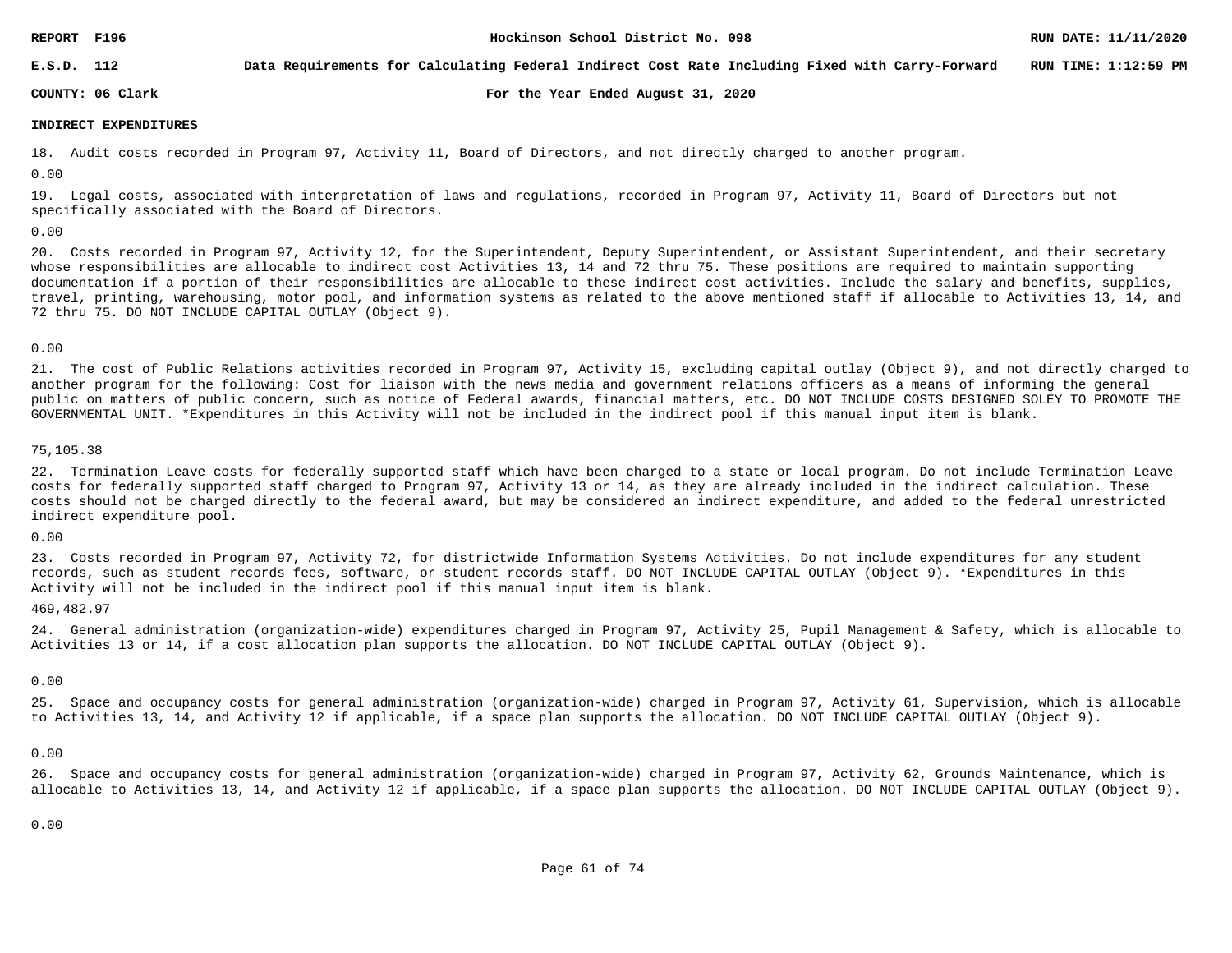**E.S.D. 112 Data Requirements for Calculating Federal Indirect Cost Rate Including Fixed with Carry-Forward RUN TIME: 1:12:59 PM**

**COUNTY: 06 Clark For the Year Ended August 31, 2020**

### **INDIRECT EXPENDITURES**

27. Space and occupancy costs for general administration (organization-wide) charged in Program 97, Activity 63, Operation of Buildings, which is allocable to Activities 13, 14, and Activity 12 if applicable, if a space plan supports the allocation. DO NOT INCLUDE CAPITAL OUTLAY (Object 9).

0.00

28. Space and occupancy costs for general administration (organization-wide) charged in Program 97, Activity 64, Maintenance, which is allocable to Activities 13, 14, and Activity 12 if applicable, if a space plan supports the allocation. DO NOT INCLUDE CAPITAL OUTLAY (Object 9).

0.00

29. Space and occupancy costs for general administration (organization-wide) charged in Program 97, Activity 65, Utilities, which is allocable to Activities 13, 14, and Activity 12 if applicable, if a space plan supports the allocation. DO NOT INCLUDE CAPITAL OUTLAY (Object 9).

### 0.00

30. Space and occupancy costs for general administration (organization-wide) charged in Program 97, Activity 67, Building and Property Security, which is allocable to Activities 13, 14, and Activity 12 if applicable, if a space plan supports the allocation. DO NOT INCLUDE CAPITAL OUTLAY (Object 9).

0.00

31. Space and occupancy costs for general administration (organization-wide) charged in Program 97, Activity 68, Insurance, which is allocable to Activities 13, 14, and Activity 12 if applicable, if a space plan supports the allocation. DO NOT INCLUDE CAPITAL OUTLAY (Object 9).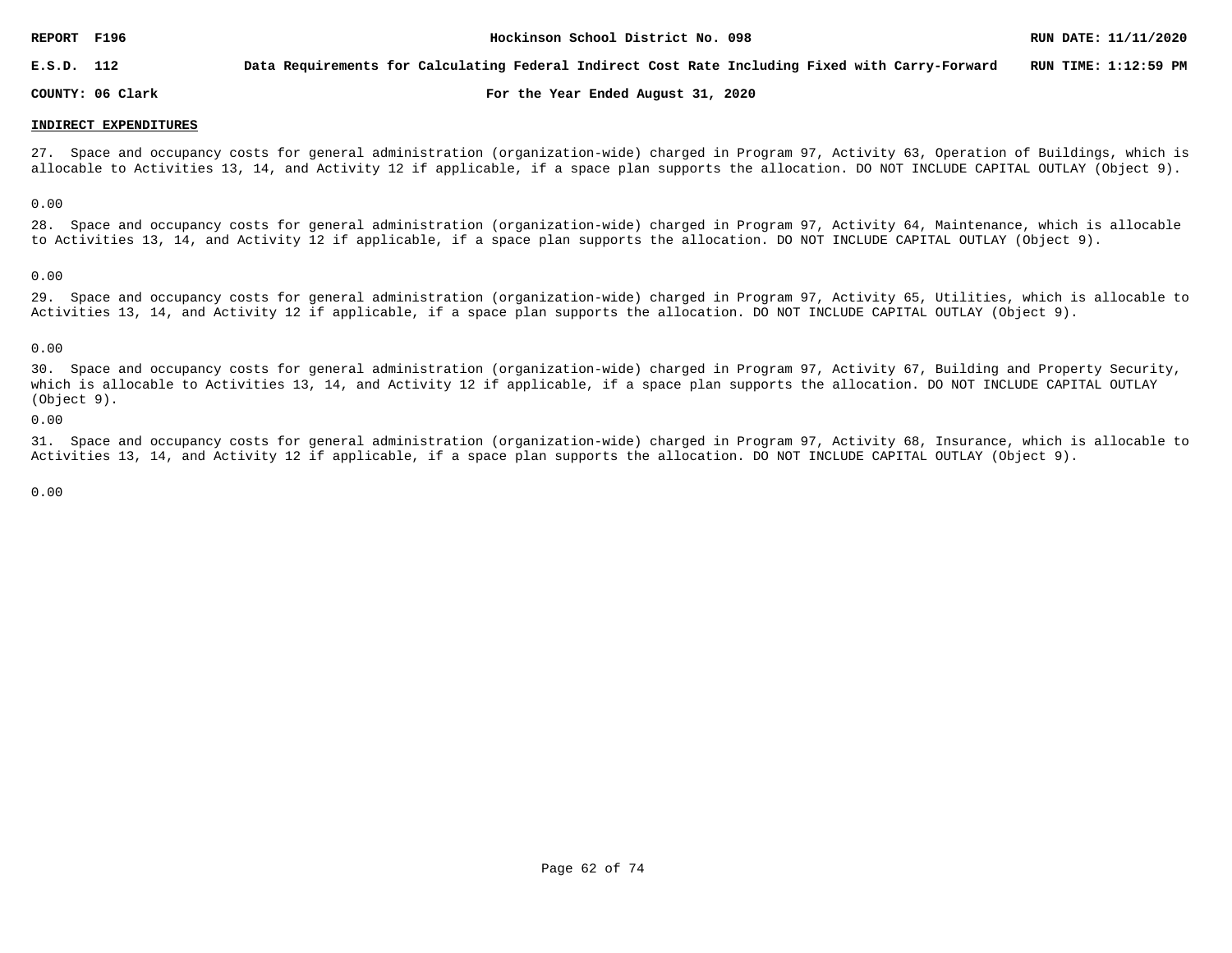### **E.S.D. 112 Schedule for Determining School District Federal Restricted Indirect Cost Rate Including Fixed With Carry-Forward Calculation for Fiscal Year 2021-2022 RUN TIME: 1:12:59 PM**

| COUNTY: 06 Clark                     |                                                |                                 | Fiscal Year 2019-2020         |                                   |                                          |                                                        |                                                |
|--------------------------------------|------------------------------------------------|---------------------------------|-------------------------------|-----------------------------------|------------------------------------------|--------------------------------------------------------|------------------------------------------------|
|                                      |                                                |                                 | --- EXCLUDED ---              |                                   |                                          |                                                        |                                                |
|                                      | <b>TOTAL</b><br>PROGRAM<br><b>EXPENDITURES</b> | <b>CAPITAL</b><br><b>OUTLAY</b> | <b>DEBT</b><br><b>SERVICE</b> | <b>DISTORTING</b><br><b>ITEMS</b> | (ADDED TO<br>BASE)<br><b>UNALLOWABLE</b> | $($ POOL $)$<br><b>INDIRECT</b><br><b>EXPENDITURES</b> | (BASE)<br><b>DIRECT</b><br><b>EXPENDITURES</b> |
| PROGRAM AND ACTIVITY TITLES          |                                                |                                 |                               |                                   |                                          |                                                        |                                                |
| TOTAL PROGRAMS 01-89, 98, 99         | 21,895,523.94                                  | 18,679.42                       |                               | 60,996.80                         |                                          |                                                        | 21,815,847.72                                  |
| PROGRAM 97 ACTIVITIES                |                                                |                                 |                               |                                   |                                          |                                                        |                                                |
| 11 Board of Directors                | 288,535.88                                     | 0.00                            |                               | 0.00                              | 288,535.88                               | 0.00                                                   |                                                |
| 12 Superintendent's Office           | 334,494.81                                     | 0.00                            |                               | 0.00                              | 334,494.81                               | 0.00                                                   |                                                |
| 13 Business Office                   | 480,752.21                                     | 0.00                            |                               | 8,949.18                          |                                          | 471,803.03                                             |                                                |
| 14 Human Resources                   | 89,615.01                                      | 0.00                            |                               | 884.42                            |                                          | 88,730.59                                              |                                                |
| 15 Public Relations                  | 75,105.38                                      | 0.00                            |                               |                                   | 0.00                                     | 75,105.38                                              |                                                |
| 25 Pupil Management and Safety       | 0.00                                           | 0.00                            |                               | 0.00                              | 0.00                                     | 0.00                                                   |                                                |
| 61 Supervision                       | 115,746.14                                     | 0.00                            |                               | 0.00                              | 115,746.14                               | 0.00                                                   |                                                |
| 62 Grounds Maintenance               | 278,925.19                                     | 0.00                            |                               | 0.00                              | 278,925.19                               | 0.00                                                   |                                                |
| 63 Operation of Buildings            | 937,960.21                                     | 0.00                            |                               | 23, 272. 74                       | 914,687.47                               | 0.00                                                   |                                                |
| 64 Maintenance                       | 226,681.53                                     | 0.00                            |                               | 0.00                              | 226,681.53                               | 0.00                                                   |                                                |
| 65 Utilities                         | 406,537.82                                     | 0.00                            |                               | 2,221.21                          | 404, 316.61                              | 0.00                                                   |                                                |
| 67 Building and Property<br>Security | 7,498.47                                       | 0.00                            |                               | 0.00                              | 7,498.47                                 | 0.00                                                   |                                                |
| 68 Insurance                         | 164, 383. 25                                   | 0.00                            |                               | 0.00                              | 164, 383. 25                             | 0.00                                                   |                                                |
| 72 Information Systems               | 534, 377.28                                    | 30,476.14                       |                               | 11,026.15                         | 23,392.02                                | 469,482.97                                             |                                                |
| 73 Printing                          | 0.00                                           | 0.00                            |                               | 0.00                              |                                          | 0.00                                                   |                                                |
| 74 Warehousing                       | 0.00                                           | 0.00                            |                               | 0.00                              |                                          | 0.00                                                   |                                                |
| 75 Motor Pool                        | 7,069.00                                       | 7,069.00                        |                               | 0.00                              |                                          | 0.00                                                   |                                                |
| 83 Interest                          | 0.00                                           |                                 | 0.00                          |                                   |                                          |                                                        |                                                |
| 84 Principal                         | 0.00                                           |                                 | 0.00                          |                                   |                                          |                                                        |                                                |
| 85 Debt-Related Expenditures         | 0.00                                           |                                 | 0.00                          |                                   |                                          |                                                        |                                                |
| Total Program 97                     | 3,947,682.18                                   | 37,545.14                       | 0.00                          | 46,353.70                         | 2,758,661.37                             | 1,105,121.97                                           |                                                |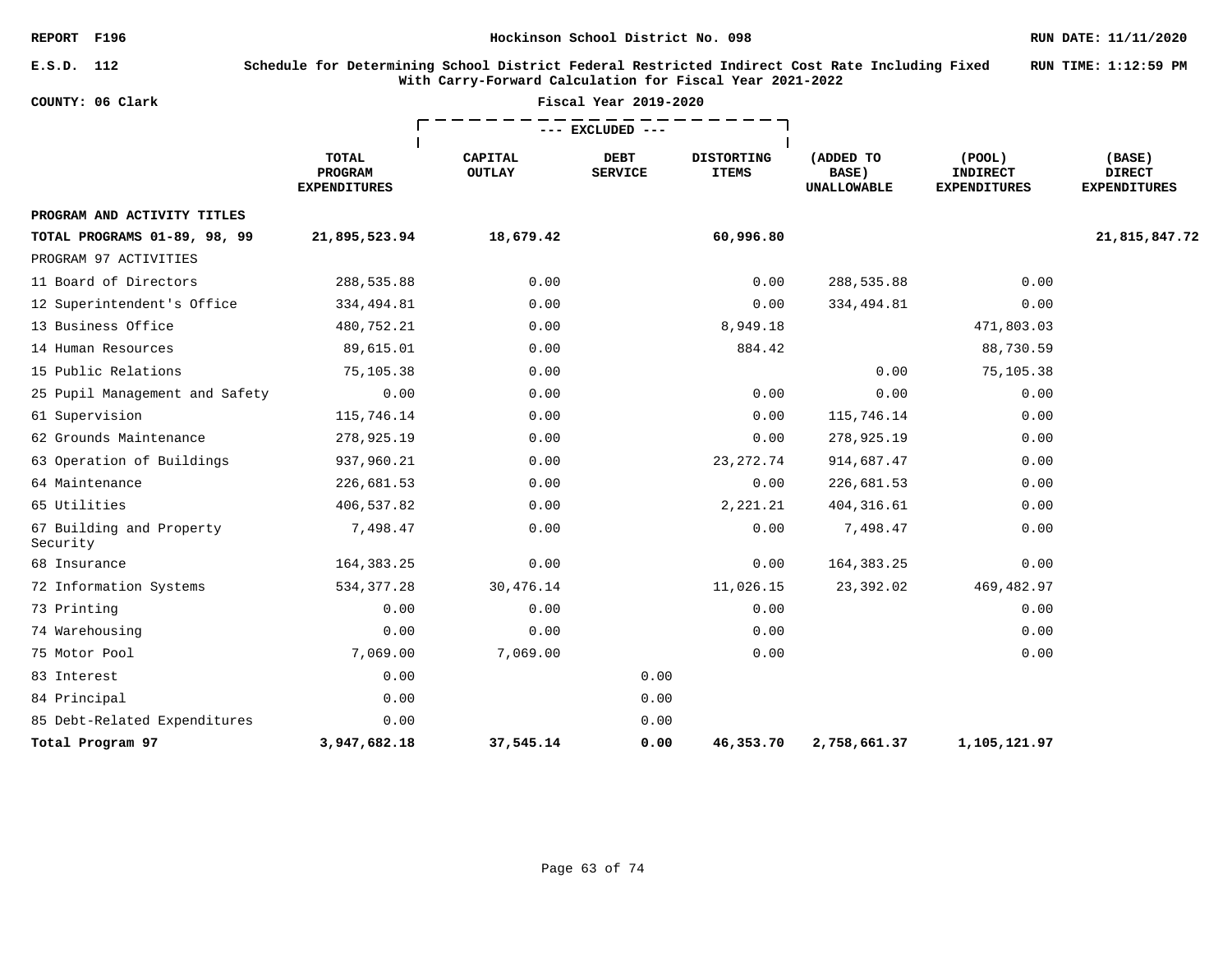| REPORT F196            |                                                                                                                                                            |                          | RUN DATE: 11/11/2020          |                                   |                                   |                                           |                                                |
|------------------------|------------------------------------------------------------------------------------------------------------------------------------------------------------|--------------------------|-------------------------------|-----------------------------------|-----------------------------------|-------------------------------------------|------------------------------------------------|
| E.S.D. 112             | Schedule for Determining School District Federal Restricted Indirect Cost Rate Including Fixed<br>With Carry-Forward Calculation for Fiscal Year 2021-2022 |                          | RUN TIME: 1:12:59 PM          |                                   |                                   |                                           |                                                |
| COUNTY: 06 Clark       |                                                                                                                                                            |                          |                               |                                   |                                   |                                           |                                                |
|                        |                                                                                                                                                            |                          |                               |                                   |                                   |                                           |                                                |
|                        | TOTAL<br>PROGRAM<br><b>EXPENDITURES</b>                                                                                                                    | CAPITAL<br><b>OUTLAY</b> | <b>DEBT</b><br><b>SERVICE</b> | <b>DISTORTING</b><br><b>ITEMS</b> | (ADDED TO<br>BASE)<br>UNALLOWABLE | (POOL)<br>INDIRECT<br><b>EXPENDITURES</b> | (BASE)<br><b>DIRECT</b><br><b>EXPENDITURES</b> |
| Sub-Total All Programs | 25,843,206.12                                                                                                                                              | 56,224.56                | 0.00                          | 107,350.50                        |                                   | 1,105,121.97                              | 21,815,847.72                                  |
| Unallowable Costs      |                                                                                                                                                            |                          |                               |                                   | $-2,758,661.37$                   |                                           | 2,758,661.37                                   |
| TOTALS                 | 25,843,206.12                                                                                                                                              | 56,224.56                | 0.00                          | 107,350.50                        |                                   | 1,105,121.97                              | 24,574,509.09                                  |

\*\*\* FIXED WITH CARRY-FORWARD RESTRICTED INDIRECT RATE CALCULATION \*\*\*

| FY 17-18                                                                                   |               |
|--------------------------------------------------------------------------------------------|---------------|
| 1. FY 17-18 INDIRECT EXPENDITURES                                                          | 771,173.76    |
| 2. FY 17-18 DIRECT EXPENDITURES                                                            | 21,694,506.22 |
| 3. FY 17-18 OVER/UNDER RECOVERY (CALCULATED)                                               | $-91,476.89$  |
| 4. FY 17-18 TOTAL POOL (LINE 1 + LINE 3)                                                   | 679,696.86    |
| 5. CALCULATED FY 17-18 RESTRICTED INDIRECT RATE TO BE USED IN FY 19-20                     | 0.0313        |
| FY 19-20                                                                                   |               |
| 6. FY 19-20 INDIRECT EXPENDITURES FROM COLUMN 6                                            | 1,105,121.97  |
| 7. FY 17-18 OVER/UNDER RECOVERY (LINE 3)                                                   | $-91,476.89$  |
| 8. FY 19-20 ADJUSTED IND POOL (LINE 6 + LINE 7)                                            | 1,013,645.07  |
| 9. FY 19-20 DIRECT EXPENDITURES FROM COLUMN 7                                              | 24,574,509.09 |
| 10. FY 19-20 RESTRICTED INDIRECT RATE (LINE 5)                                             | 0.0313        |
| 11. FY 19-20 AMOUNT RECOVERED (LINE 9 * LINE 10)                                           | 769,182.13    |
| 12. FY 19-20 OVER/UNDER RECOVER (LINE 8 - LINE 11)                                         | 244,462.94    |
| 13. FY 19-20 TOTAL POOL (LINE 6 + LINE 12)                                                 | 1,349,584.91  |
| 14. CALCULATED FY 19-20 RESTRICTED INDIRECT RATE TO BE USED IN FY 21-22 (LINE 13 / LINE 9) | 0.0549        |
|                                                                                            |               |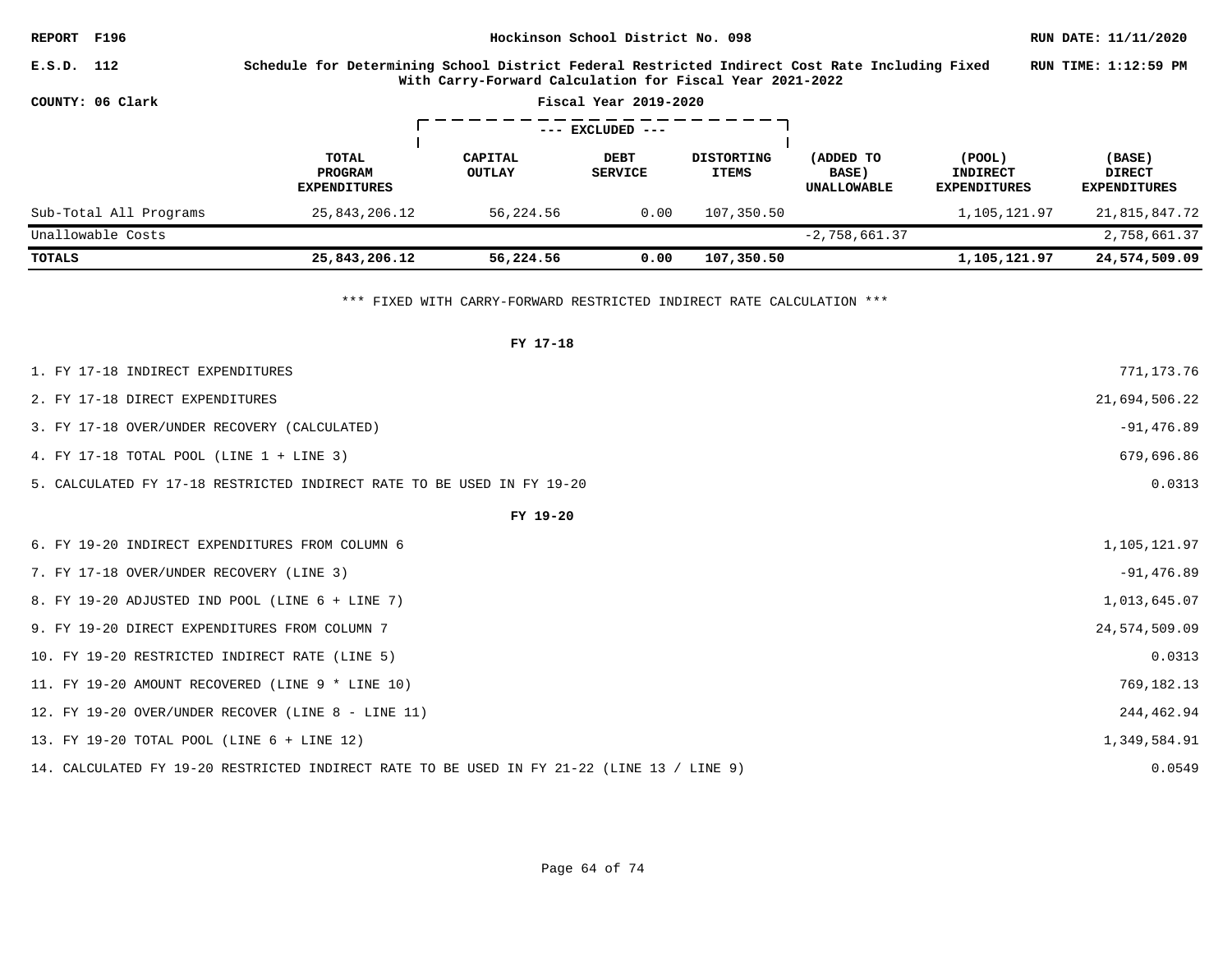**E.S.D. 112 Schedule for Determining School District Federal Unrestricted Indirect Cost Rate Including Fixed With Carry-Forward Calculation for Fiscal Year 2021-2022 RUN TIME: 1:12:59 PM**

| COUNTY: 06 Clark                     |                                                |                          | Fiscal Year 2019-2020         |                                   |                                          |                                                  |                                                |
|--------------------------------------|------------------------------------------------|--------------------------|-------------------------------|-----------------------------------|------------------------------------------|--------------------------------------------------|------------------------------------------------|
|                                      |                                                |                          | --- EXCLUDED ---              |                                   |                                          |                                                  |                                                |
|                                      | <b>TOTAL</b><br>PROGRAM<br><b>EXPENDITURES</b> | CAPITAL<br><b>OUTLAY</b> | <b>DEBT</b><br><b>SERVICE</b> | <b>DISTORTING</b><br><b>ITEMS</b> | (ADDED TO<br>BASE)<br><b>UNALLOWABLE</b> | (POOL)<br><b>INDIRECT</b><br><b>EXPENDITURES</b> | (BASE)<br><b>DIRECT</b><br><b>EXPENDITURES</b> |
| PROGRAM AND ACTIVITY TITLES          |                                                |                          |                               |                                   |                                          |                                                  |                                                |
| Total Programs 01-89, 98, 99         | 21,895,523.94                                  | 18,679.42                |                               | 60,996.80                         |                                          |                                                  | 21,815,847.72                                  |
| PROGRAM 97 ACTIVITIES                |                                                |                          |                               |                                   |                                          |                                                  |                                                |
| 11 Board of Directors                | 288,535.88                                     | 0.00                     |                               | 0.00                              | 288,535.88                               | 0.00                                             |                                                |
| 12 Superintendents Office            | 334,494.81                                     | 0.00                     |                               | 0.00                              |                                          | 334,494.81                                       |                                                |
| 13 Business Office                   | 480,752.21                                     | 0.00                     |                               | 8,949.18                          |                                          | 471,803.03                                       |                                                |
| 14 Human Resources                   | 89,615.01                                      | 0.00                     |                               | 884.42                            |                                          | 88,730.59                                        |                                                |
| 15 Public Relations                  | 75,105.38                                      | 0.00                     |                               |                                   | 0.00                                     | 75,105.38                                        |                                                |
| 25 Pupil Management and Safety       | 0.00                                           | 0.00                     |                               | 0.00                              |                                          | 0.00                                             |                                                |
| 61 Supervision                       | 115,746.14                                     | 0.00                     |                               | 0.00                              |                                          | 115,746.14                                       |                                                |
| 62 Grounds Maintenance               | 278,925.19                                     | 0.00                     |                               | 0.00                              |                                          | 278,925.19                                       |                                                |
| 63 Operation of Buildings            | 937,960.21                                     | 0.00                     |                               | 23, 272. 74                       |                                          | 914,687.47                                       |                                                |
| 64 Maintenance                       | 226,681.53                                     | 0.00                     |                               | 0.00                              |                                          | 226,681.53                                       |                                                |
| 65 Utilities                         | 406,537.82                                     | 0.00                     |                               | 2,221.21                          |                                          | 404,316.61                                       |                                                |
| 67 Building and Property<br>Security | 7,498.47                                       | 0.00                     |                               | 0.00                              |                                          | 7,498.47                                         |                                                |
| 68 Insurance                         | 164, 383. 25                                   | 0.00                     |                               | 0.00                              |                                          | 164, 383. 25                                     |                                                |
| 72 Information Systems               | 534, 377.28                                    | 30,476.14                |                               | 11,026.15                         |                                          | 492,874.99                                       |                                                |
| 73 Printing                          | 0.00                                           | 0.00                     |                               | 0.00                              |                                          | 0.00                                             |                                                |
| 74 Warehousing                       | 0.00                                           | 0.00                     |                               | 0.00                              |                                          | 0.00                                             |                                                |
| 75 Motor Pool                        | 7,069.00                                       | 7,069.00                 |                               | 0.00                              |                                          | 0.00                                             |                                                |
| 83 Interest                          | 0.00                                           |                          | 0.00                          |                                   |                                          |                                                  |                                                |
| 84 Principal                         | 0.00                                           |                          | 0.00                          |                                   |                                          |                                                  |                                                |
| 85 Debt-Related Expenditures         | 0.00                                           |                          | 0.00                          |                                   |                                          |                                                  |                                                |
| Total Program 97                     | 3,947,682.18                                   | 37,545.14                | 0.00                          | 46,353.70                         | 288,535.88                               | 3,575,247.46                                     |                                                |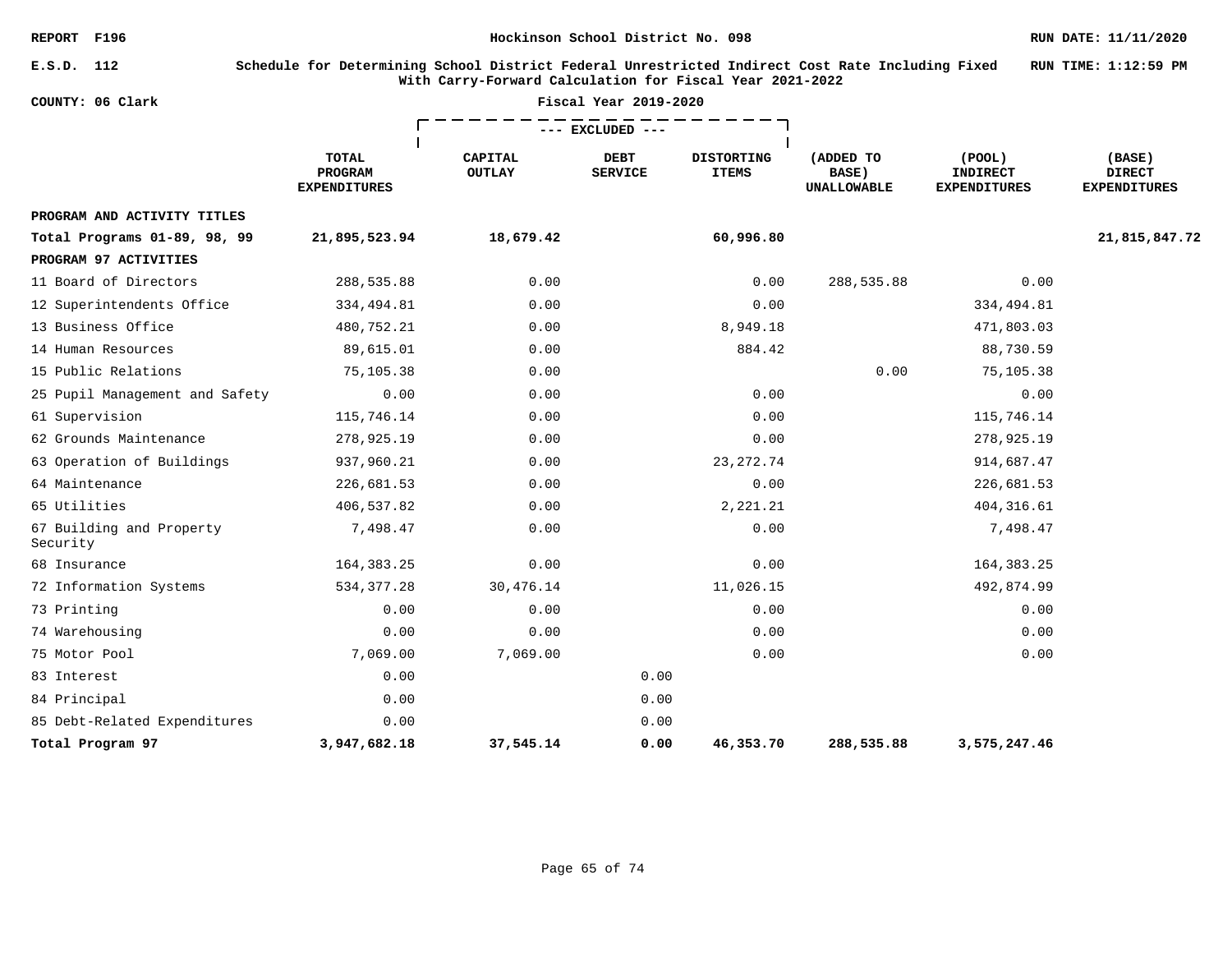| REPORT F196 |                        | Hockinson School District No. 098                                                                                                                            |                          |                               |                                   |                                          |                                           |                                                |  |  |  |  |  |
|-------------|------------------------|--------------------------------------------------------------------------------------------------------------------------------------------------------------|--------------------------|-------------------------------|-----------------------------------|------------------------------------------|-------------------------------------------|------------------------------------------------|--|--|--|--|--|
| E.S.D. 112  |                        | Schedule for Determining School District Federal Unrestricted Indirect Cost Rate Including Fixed<br>With Carry-Forward Calculation for Fiscal Year 2021-2022 |                          |                               |                                   |                                          |                                           |                                                |  |  |  |  |  |
|             | COUNTY: 06 Clark       |                                                                                                                                                              |                          | Fiscal Year 2019-2020         |                                   |                                          |                                           |                                                |  |  |  |  |  |
|             | $---$ EXCLUDED $---$   |                                                                                                                                                              |                          |                               |                                   |                                          |                                           |                                                |  |  |  |  |  |
|             |                        | TOTAL<br><b>PROGRAM</b><br><b>EXPENDITURES</b>                                                                                                               | CAPITAL<br><b>OUTLAY</b> | <b>DEBT</b><br><b>SERVICE</b> | <b>DISTORTING</b><br><b>ITEMS</b> | (ADDED TO<br>BASE)<br><b>UNALLOWABLE</b> | (POOL)<br>INDIRECT<br><b>EXPENDITURES</b> | (BASE)<br><b>DIRECT</b><br><b>EXPENDITURES</b> |  |  |  |  |  |
|             | Sub-Total All Programs | 25,843,206.12                                                                                                                                                | 56,224.56                | 0.00                          | 107,350.50                        |                                          | 3,575,247.46                              | 21,815,847.72                                  |  |  |  |  |  |
|             | Unallowable Costs      |                                                                                                                                                              |                          |                               |                                   | $-288, 535.88$                           |                                           | 288,535.88                                     |  |  |  |  |  |
| Totals      |                        | 25,843,206.12                                                                                                                                                | 56,224.56                | 0.00                          | 107,350.50                        |                                          | 3,575,247.46                              | 22,104,383.60                                  |  |  |  |  |  |

\*\*\* FIXED WITH CARRY-FORWARD UNRESTRICTED INDIRECT RATE CALCULATION \*\*\*

| FY 17-18                                                                                     |                 |
|----------------------------------------------------------------------------------------------|-----------------|
| 1. FY 17-18 INDIRECT EXPENDITURES                                                            | 3,666,084.86    |
| 2. FY 17-18 DIRECT EXPENDITURES                                                              | 18,799,595.12   |
| 3. FY 17-18 OVER (UNDER) RECOVERY                                                            | 97,835.62       |
| 4. FY 17-18 TOTAL POOL (LINE 1 + LINE 3)                                                     | 3,763,920.48    |
| 5. CALCULATED FY 17-18 UNRESTRICTED INDIRECT RATE TO BE USED IN FY 19-20                     | 0.2002          |
| FY 19-20                                                                                     |                 |
| 6. FY 19-20 INDIRECT EXPENDITURES FROM COLUMN 6                                              | 3,575,247.46    |
| 7. FY 17-18 OVER (UNDER) RECOVERY (LINE 3)                                                   | 97,835.62       |
| 8. FY 19-20 ADJUSTED INDIRECT POOL (LINE 6 + LINE 7)                                         | 3,673,083.08    |
| 9. FY 19-20 DIRECT EXPENDITURES FROM COLUMN 7                                                | 22, 104, 383.60 |
| 10. FY 19-20 UNRESTRICTED INDIRECT RATE (LINE 5)                                             | 0.2002          |
| 11. FY 19-20 AMOUNT RECOVERED (LINE 9 * LINE 10)                                             | 4,425,297.59    |
| 12. FY 19-20 OVER (UNDER) RECOVER (LINE 8 - LINE 11)                                         | $-752, 214.51$  |
| 13. FY 19-20 TOTAL POOL (LINE 6 + LINE 12)                                                   | 2,823,032.94    |
| 14. CALCULATED FY 19-20 UNRESTRICTED INDIRECT RATE TO BE USED IN FY 21-22 (LINE 13 / LINE 9) | 0.1277          |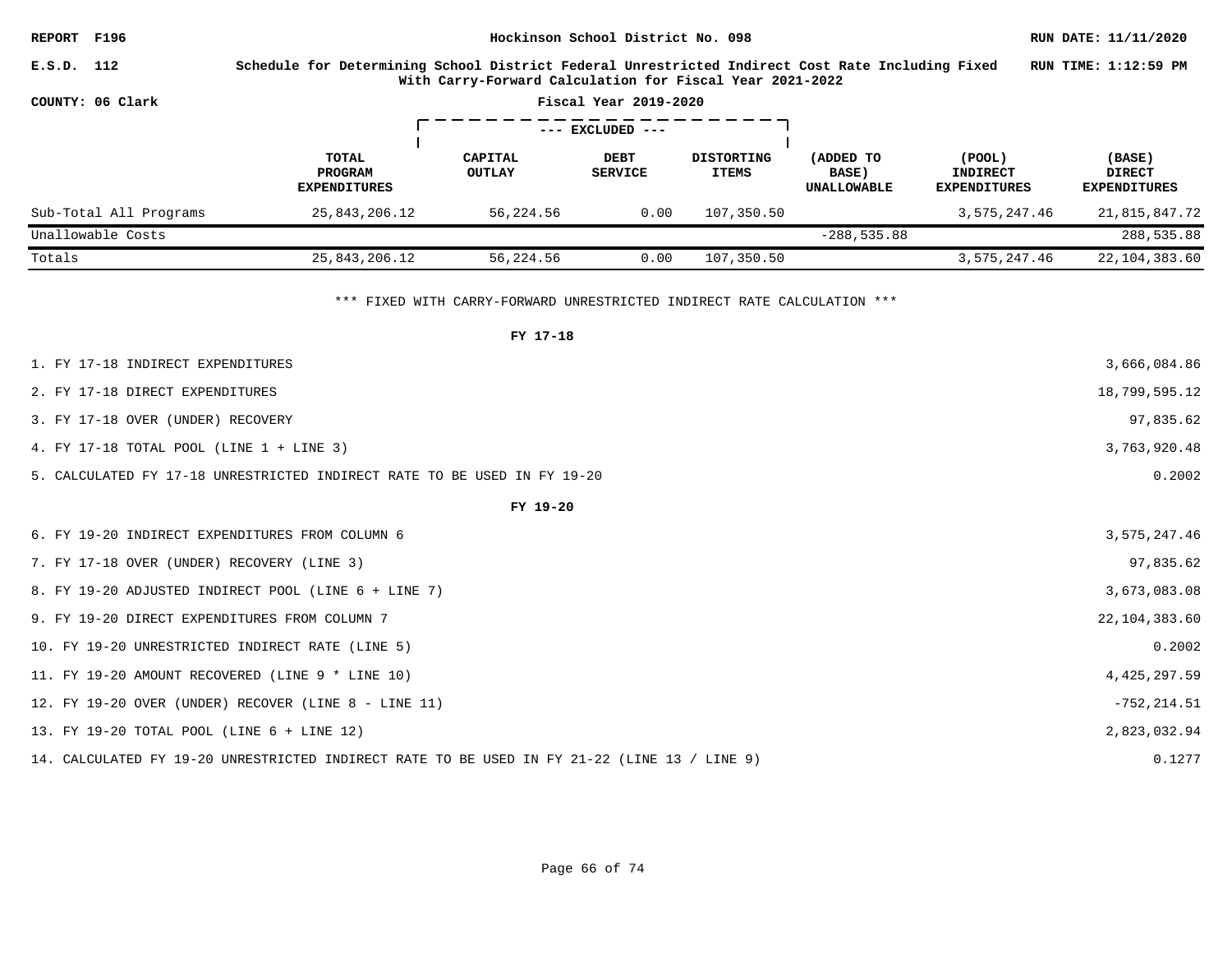**E.S.D. 112 Resource to Program Expenditure Report - General Fund RUN TIME: 1:12:59 PM**

**COUNTY: 06 Clark Fiscal Year 2019-2020**

|    |                                                    | Program<br>Expenditures | State<br>Resources | Federal<br>Resources | Other<br>Resources    |
|----|----------------------------------------------------|-------------------------|--------------------|----------------------|-----------------------|
|    | BASIC EDUCATION PROGRAMS                           |                         |                    |                      |                       |
| 01 | Basic Education                                    | 15,852,542.02           | 14,045,891.83      |                      | 3,007.15 1,803,643.04 |
| 02 | Alternative Learning Experience (ALE)              | 0.00                    | 0.00               | 0.00                 | 0.00                  |
| 03 | Dropout Reengagement                               | 22,359.90               | 22,359.90          | 0.00                 | 0.00                  |
| 31 | Vocational-Basic, State                            | 324,578.39              | 324,578.39         | 0.00                 | 0.00                  |
| 34 | Middle School Career and Tech. Ed., State          | 89,966.43               | 89,966.43          | 0.00                 | 0.00                  |
| 45 | Skill Center-Basic, State                          | 0.00                    | 0.00               | 0.00                 | 0.00                  |
| 97 | Districtwide Support                               | 3,947,682.18            | 3,497,780.79       | 748.85               | 449, 152.54           |
|    | TOTAL BASIC EDUCATIONAL PROGRAMS                   | 20, 237, 128.92         | 17,980,577.34      |                      | 3,756.00 2,252,795.58 |
|    | OTHER INSTRUCTIONAL PROGRAMS                       |                         |                    |                      |                       |
| 21 | Special Education-Supplemental, State              | 2,600,128.19            | 2,260,254.08       | 10,717.89            | 329, 156.22           |
| 22 | Special Education - Infants and Toddlers - State   | 34,974.09               | 34,974.09          | 0.00                 | 0.00                  |
| 24 | Special Education-Supplemental, Federal            | 338,552.00              | 0.00               | 338,552.00           | 0.00                  |
| 25 | Special Education - Infants and Toddlers - Federal | 0.00                    | 0.00               | 0.00                 | 0.00                  |
| 26 | Special Education-Institutions, State              | 0.00                    | 0.00               | 0.00                 | 0.00                  |
| 29 | Special Education-Other, Federal                   | 0.00                    | 0.00               | 0.00                 | 0.00                  |
| 38 | Vocational, Federal                                | 0.00                    | 0.00               | 0.00                 | 0.00                  |
| 39 | Vocational, Other Categorical                      | 0.00                    | 0.00               | 0.00                 | 0.00                  |
| 46 | Skill Center, Federal                              | 0.00                    | 0.00               | 0.00                 | 0.00                  |
| 47 | Skill Center-Facility Upgrades                     | 0.00                    | 0.00               | 0.00                 | 0.00                  |
| 51 | ESEA Disadvantaged, Federal                        | 123,912.40              | 0.00               | 123,912.40           | 0.00                  |
| 52 | Other Title Grants Under ESEA, Federal             | 25,754.81               | 0.00               | 25,754.81            | 0.00                  |
| 53 | ESEA Migrant, Federal                              | 0.00                    | 0.00               | 0.00                 | 0.00                  |
| 54 | Reading First, Federal                             | 0.00                    | 0.00               | 0.00                 | 0.00                  |
| 55 | Learning Assistance, State                         | 218,052.02              | 218,052.02         | 0.00                 | 0.00                  |
| 56 | State Inst, Centers and Homes                      | 0.00                    | 0.00               | 0.00                 | 0.00                  |
| 57 | State Inst, Neglected and Delinquent, Federal      | 0.00                    | 0.00               | 0.00                 | 0.00                  |
| 58 | Special and Pilot Programs, State                  | 138,524.74              | 138,524.74         | 0.00                 | 0.00                  |
| 59 | Institutions - Juveniles in Adult Jails            | 0.00                    | 0.00               | 0.00                 | 0.00                  |
| 61 | Head Start, Federal                                | 0.00                    | 0.00               | 0.00                 | 0.00                  |
| 62 | Math & Science, Professional Dev., Federal         | 0.00                    | 0.00               | 0.00                 | 0.00                  |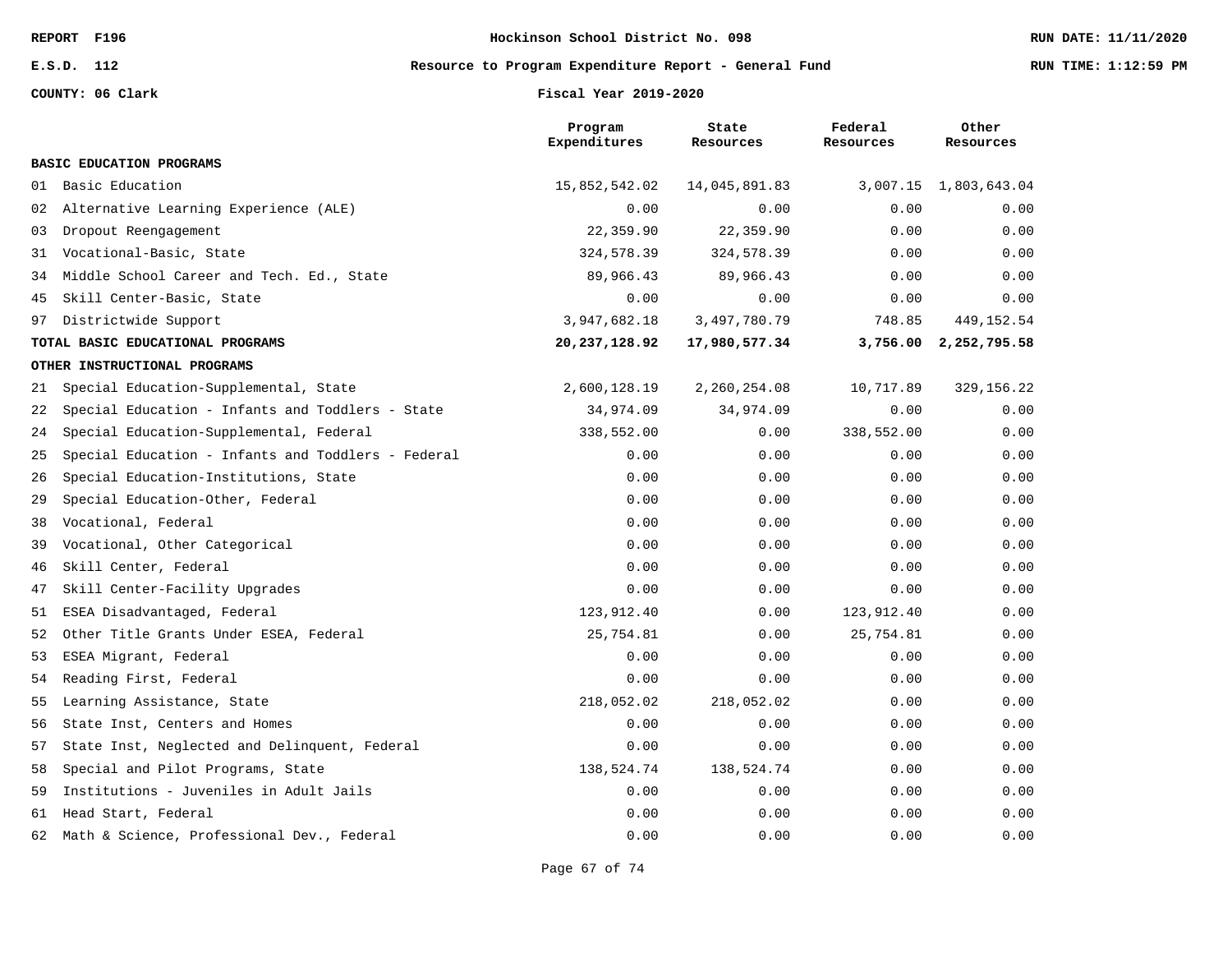## **E.S.D. 112 Resource to Program Expenditure Report - General Fund RUN TIME: 1:12:59 PM**

**COUNTY: 06 Clark Fiscal Year 2019-2020**

|               |                                      | Program<br>Expenditures | State<br>Resources | Federal<br>Resources | Other<br>Resources      |
|---------------|--------------------------------------|-------------------------|--------------------|----------------------|-------------------------|
| 64            | Limited English Proficiency, Federal | 0.00                    | 0.00               | 0.00                 | 0.00                    |
| 65            | Transitional Bilingual, State        | 76,490.17               | 76,490.17          | 0.00                 | 0.00                    |
| 67            | Indian Education, Federal, JOM       | 0.00                    | 0.00               | 0.00                 | 0.00                    |
| 68            | Indian Education, Federal, ED        | 0.00                    | 0.00               | 0.00                 | 0.00                    |
| 69            | Compensatory, Other                  | 0.00                    | 0.00               | 0.00                 | 0.00                    |
| 71            | Traffic Safety                       | 0.00                    | 0.00               | 0.00                 | 0.00                    |
| 73            | Summer School                        | 0.00                    | 0.00               | 0.00                 | 0.00                    |
|               | 74 Highly Capable                    | 47,618.13               | 47,618.13          | 0.00                 | 0.00                    |
|               | 75 Professional Development, State   | 0.00                    | 0.00               | 0.00                 | 0.00                    |
| 76            | Targeted Assistance, Federal         | 0.00                    | 0.00               | 0.00                 | 0.00                    |
|               | 78 Youth Training Programs, Federal  | 0.00                    | 0.00               | 0.00                 | 0.00                    |
| 79            | Instructional Programs, Other        | 0.00                    | 0.00               | 0.00                 | 0.00                    |
|               | TOTAL OTHER INSTRUCTIONAL PROGRAMS   | 3,604,006.55            | 2,775,913.23       | 498,937.10           | 329,156.22              |
|               | OTHER PROGRAMS                       |                         |                    |                      |                         |
|               | 81 Public Radio/Television           | 0.00                    | 0.00               | 0.00                 | 0.00                    |
| 86            | Community Schools                    | 0.00                    | 0.00               | 0.00                 | 0.00                    |
| 88            | Child Care                           | 67,157.79               | 0.00               | 0.00                 | 67, 157. 79             |
| 89            | Other Community Services             | 206, 268.99             | 0.00               | 147,150.96           | 59, 118.03              |
| 98            | School Food Services                 | 399,591.76              | 6,555.79           | 166,096.07           | 226,939.90              |
|               | 99 Pupil Transportation              | 1,329,052.11            | 1,329,052.11       | 0.00                 | 0.00                    |
|               | TOTAL OTHER PROGRAMS                 | 2,002,070.65            | 1,335,607.90       | 313,247.03           | 353, 215.72             |
| <b>TOTALS</b> |                                      | 25,843,206.12           | 22,092,098.47      |                      | 815,940.13 2,935,167.52 |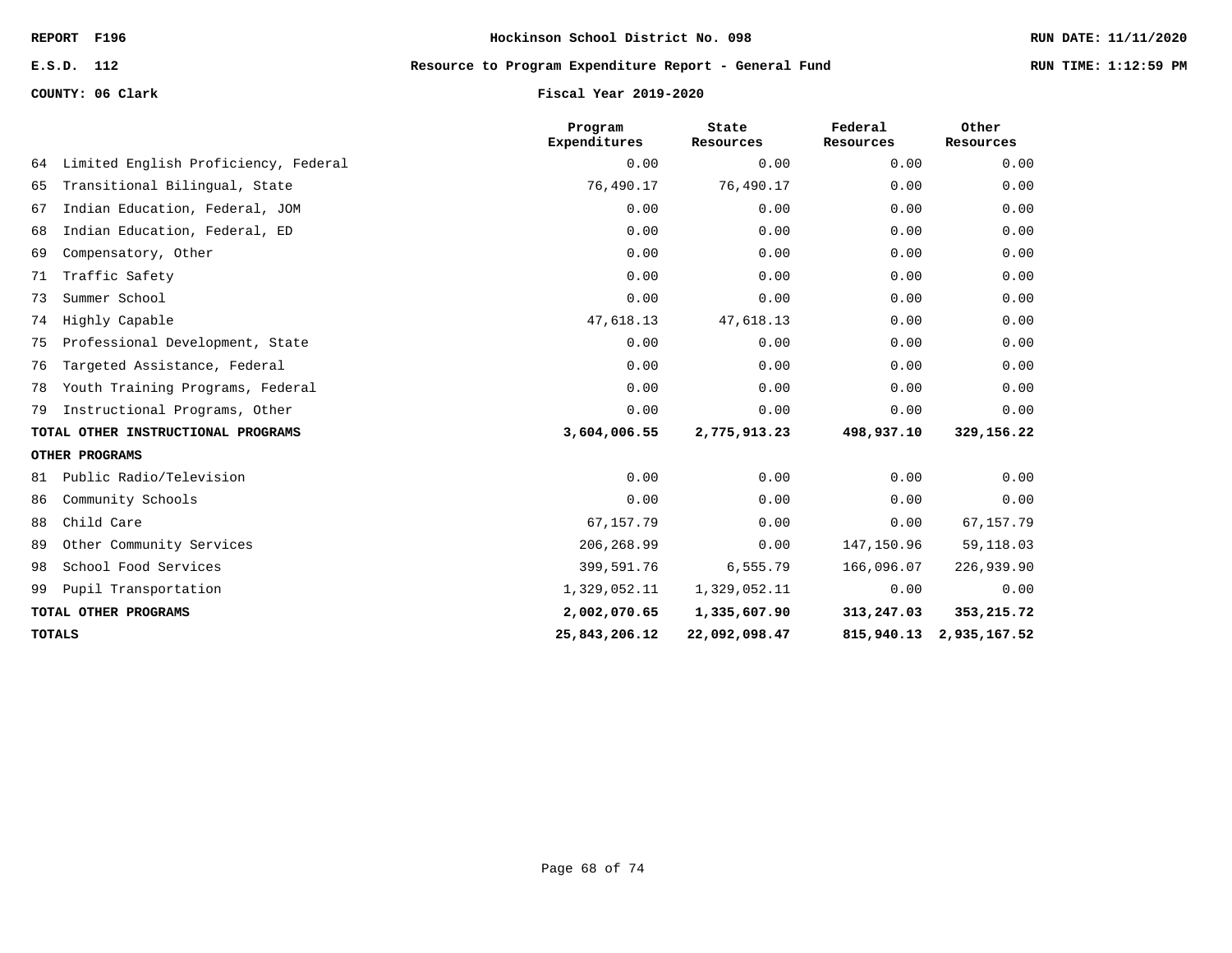### **E.S.D. 112 Preliminary Special Education Maintenance of Effort RUN TIME: 1:12:59 PM**

### **COUNTY: 06 Clark Fiscal Year 2019-2020**

This Special Education MOE test is preliminary and does not incorporate any provisions for reducing local effort pursuant to IDEA regulations. Adjustments may be made to the data below through December following the fiscal year end. Therefore, this may change the results to the final test completed after the December adjustments.

| Preliminary FY 2019-2020 to FY 2018-2019 Aggregate Maintenance of Effort Test                                                                                                                                              | $FY$ 18 - 19<br>Actual (A) | $FY$ 19 - 20<br>Actual (B) |
|----------------------------------------------------------------------------------------------------------------------------------------------------------------------------------------------------------------------------|----------------------------|----------------------------|
| 1. Program 21 direct expenditures: Program 21 expenditures must include expenditure amounts related to<br>Revenue Account 4121 and 3121 redirected through the apportionment process to another school district<br>or ESD. | 2,509,531.22               | 2,600,128.19               |
| 2. Minus Revenue 7121 Payments From Other Districts.                                                                                                                                                                       | 0.00                       | 0.00                       |
| 3. Minus Revenue 6321 Special Education-Medicaid Reimbursements.                                                                                                                                                           | 434.80                     | 10,717.89                  |
| 4. Equals aggregate special education expenditures for resident special education students.                                                                                                                                | 2,509,096.42               | 2,589,410.30               |
| 5. Preliminary Aggregate Maintenance of Effort Test (4B minus 4A). (A positive amount means the test<br>was passed and a negative amount indicates non-compliance.)                                                        | 0.00                       | 80, 313.88                 |
| Preliminary FY 2019-2020 to FY 2018-2019 Per Pupil Maintenance of Effort Test                                                                                                                                              |                            |                            |
| 6. Resident special education students (updated by OSPI).                                                                                                                                                                  | 176.89                     | 191.22                     |
| 7. Expenditures per pupil (line 4/line 6).                                                                                                                                                                                 | 14,184.50                  | 13,541.52                  |
| 8. Preliminary Per Pupil Maintenance of Effort Test (7B minus 7A). (A positive amount means the test<br>was passed and a negative amount indicates non-compliance.)                                                        | 0.00                       | $-642.98$                  |
| Preliminary Year-End Special Education Maintenance of Effort Test FY 2019-2020 to FY 2018-2019 Aggregate<br>Maintenance of Effort Test                                                                                     |                            |                            |
| 9. Resource to program expenditure report Other Resources for Program 21 for the current year is<br>compared to Other Resources for Program 21 for the prior year.                                                         | 605,517.29                 | 329, 156. 22               |
| 10. Preliminary Local Aggregate Maintenance of Effort Test (9B minus 9A). (A positive amount means the<br>test was passed and a negative amount indicates non-compliance.)                                                 | 0.00                       | $-276, 361.07$             |
| 11. Expenditures per pupil (line 9/line 6).                                                                                                                                                                                | 3,423.13                   | 1,721.35                   |
| 12. Preliminary Local Per Pupil Maintenance of Effort Test (11B minus 11A). (A positive amount means<br>the test was passed and a negative amount indicates non-compliance.)                                               | 0.00                       | $-1,701.78$                |

### **Notes:**

**A. Actual revenue and expenditure data are obtained from F-196 data.**

**B. Redident special education student data as shown on line 6 are obtained from 1220 Reports and include students in agest 3-PreK, and K-21.**

**C. Based on the information to date, the school district has passed the preliminary year-end Maintenace of Effort Test if \*ONE\* of the values on line 5, 8, 10, \*OR\* 12 is a zero or positive.**

**D. In accordance with WAC 392-172A-06015, districts relying on the local aggregate to pass MOE must look back to the last fiscal year the district relied on the local aggregate test.**

**If \*ALL\* values on lines 5, 8, 10 \*AND\* 12 are negative, the district is non-compliant for the preliminary year-end Maintenance of Effort Test.**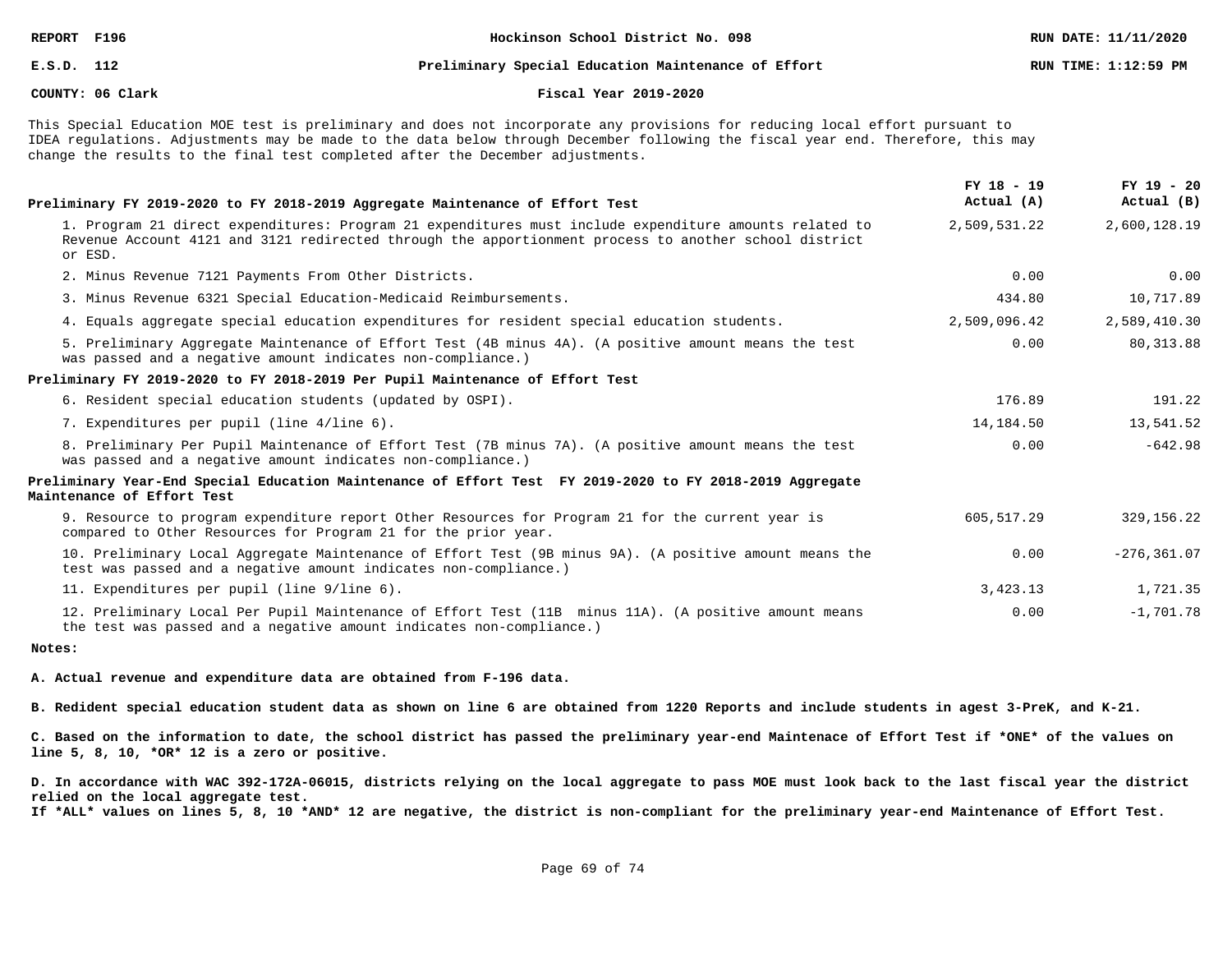### **E.S.D. 112 Preliminary Federal Cross-Cutting Maintenance of Effort RUN TIME: 1:12:59 PM**

### **COUNTY: 06 Clark Fiscal Year 2019-2020**

This is the preliminary Federal Cross-Cutting Maintenance of Effort. Adjustments may be made to the data below through December following the fiscal year end. Therefore, this may change the results to the final test completed after the December adjustments.

Data Items Used in the Federal Cross-Cutting Maintenance of Effort Test

|                                            |                          |         |             |                                                                 | Food Services Deficit Calculation |       |                            |                            |
|--------------------------------------------|--------------------------|---------|-------------|-----------------------------------------------------------------|-----------------------------------|-------|----------------------------|----------------------------|
| Description<br>Total Expenditures          | Operation<br>$+$         |         |             | FY 2019 - 20 FY 2018 - 19<br>(plus) 25,843,206.12 24,963,399.89 | Total Program 98                  | $+$   | FY 2019 - 20<br>399,591.76 | FY 2018 - 19<br>549,168.69 |
| Public Radio/Television                    | $\overline{\phantom{0}}$ | (minus) | 0.00        | 0.00                                                            | Revenue 2298 (Local)              | $ \,$ | 260, 171. 16               | 363, 348.34                |
|                                            |                          |         |             |                                                                 |                                   |       |                            |                            |
| Community Schools                          | $\overline{\phantom{0}}$ | (minus) | 0.00        | 0.00                                                            | Revenue 4198 (State)              | $-$   | 6,555.79                   | 4,251.31                   |
| Child Care                                 | $-$                      | (minus) | 67,157.79   | 0.00                                                            | Revenue 4398 (State)              |       | 0.00                       | 0.00                       |
| Other Community Services                   | $ \,$                    | (minus) | 206,268.99  | 175,610.25                                                      | Revenue 6198 (Fed)                | $ \,$ | 126,853.92                 | 169, 322.50                |
| School Food Services                       | $-$                      | (minus) | 399,591.76  | 549,168.69                                                      | Revenue 6298 (Fed)                |       | 0.00                       | 0.00                       |
| Debt Service, Interest                     | $\sim$                   | (minus) | 0.00        | 0.00                                                            | Revenue 6398 (Fed)                | $ \,$ | 0.00                       | 0.00                       |
| Debt Service, Principal                    | $ \,$                    | (minus) | 0.00        | 0.00                                                            | Revenue 6998 (Fed)                | $-$   | 39, 242. 15                | 38,231.80                  |
| Debt Service, Debt Related<br>Expenditures | $-$                      | (minus) | 0.00        | 0.00                                                            | Revenue 7198 (Other)              | $-$   | 0.00                       | 0.00                       |
| Capital Outlay, All Object 9               | $\overline{\phantom{a}}$ | (minus) | 56,224.56   | 88,778.82                                                       | Revenue 8198 (Other)              | $ \,$ | 0.00                       | 0.00                       |
| Federal, General Purpose Revenue           | $\overline{\phantom{m}}$ | (minus) | 37.34       | 40.20                                                           | TOTAL FOOD SERVICES DEFICIT       |       | $-33, 231.26$              | $-25,985.26$               |
| Federal, Special Purpose Revenue           | $-$                      | (minus) | 816,838.77  | 677,093.10                                                      | Note:                             |       |                            |                            |
| Food Service Deficit                       | $+$                      | (plus)  | 0.00        | 0.00                                                            | If Total Food Service Deficit is  |       |                            |                            |
| Food Services Revenue, Federal             | $+$                      | (plus)  | 126,853.92  | 169,322.50                                                      | a positive amount, it is added to |       |                            |                            |
| Food Services Revenue, Federal             | $+$                      | (plus)  | 0.00        | 0.00                                                            | the total aggregate expenditures. |       |                            |                            |
| Food Services Revenue, Federal             | $+$                      | (plus)  | 0.00        | 0.00                                                            | If Total Food Service Deficit is  |       |                            |                            |
| Food Services Revenue, USDA<br>Commodities | $+$                      | (plus)  | 39, 242. 15 | 38,231.80                                                       | a negative amount, zero dollars   |       |                            |                            |
| Capital Outlay, Sp Ed, Sup, Fed            | $+$                      | (plus)  | 0.00        | 0.00                                                            | are displayed.                    |       |                            |                            |
| Capital Outlay, Sp Ed, Inst, St            | $+$                      | (plus)  | 0.00        | 0.00                                                            |                                   |       |                            |                            |
| Capital Outlay, Sp Ed, Oth, Fed            | $+$                      | (plus)  | 0.00        | 0.00                                                            |                                   |       |                            |                            |
| Capital Outlay, Voc, Fed                   | $+$                      | (plus)  | 0.00        | 0.00                                                            |                                   |       |                            |                            |
| Capital Outlay, Voc, Other                 | $+$                      | (plus)  | 0.00        | 0.00                                                            |                                   |       |                            |                            |
| Capital Outlay, Skill Cntr, Fed            | $+$                      | (plus)  | 0.00        | 0.00                                                            |                                   |       |                            |                            |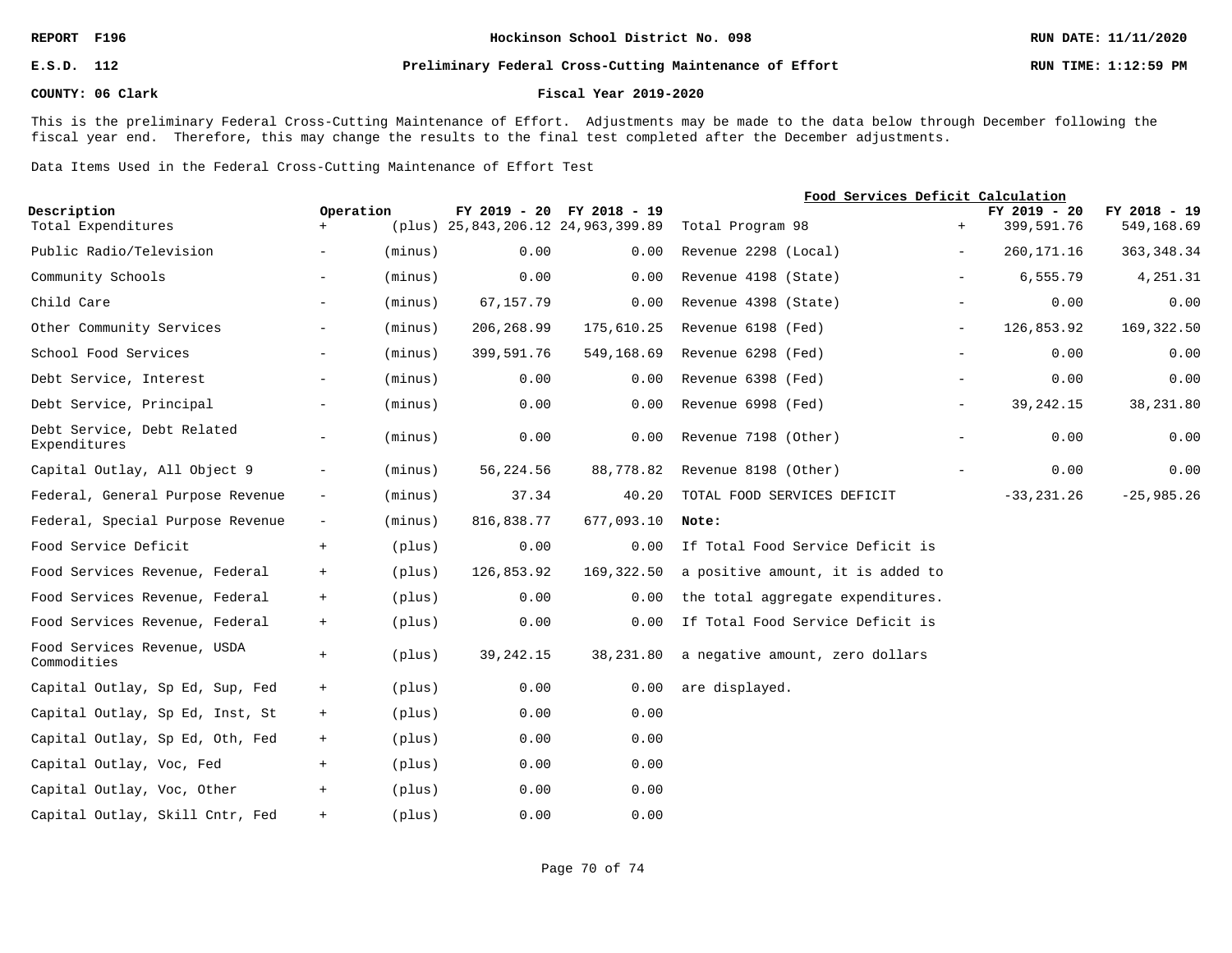### **E.S.D. 112 Preliminary Federal Cross-Cutting Maintenance of Effort RUN TIME: 1:12:59 PM**

**COUNTY: 06 Clark Fiscal Year 2019-2020**

| Description                              |                                     | Operation |        | $FY$ 2019 - 20                                            | FY 2018 - 19 |      |
|------------------------------------------|-------------------------------------|-----------|--------|-----------------------------------------------------------|--------------|------|
| Federal                                  | Capital Outlay, ESEA Disadvantaged- | $+$       | (plus) | 0.00                                                      |              | 0.00 |
| Under ESEA-Federal                       | Capital Outlay, Other Title Grants  | $+$       | (plus) | 0.00                                                      |              | 0.00 |
| Capital Outlay, ESEA Migrant-<br>Federal |                                     | $+$       | (plus) | 0.00                                                      |              | 0.00 |
|                                          | Capital Outlay, Read First, Fed     | $+$       | (plus) | 0.00                                                      |              | 0.00 |
|                                          | Capital Outlay, St In, Ctr/Hm, D    | $+$       | (plus) | 0.00                                                      |              | 0.00 |
|                                          | Capital Outlay, St In, N/D, Fed     | $+$       | (plus) | 0.00                                                      |              | 0.00 |
| Adult Jails                              | Capital Outlay, In, Juveniles in    | $^{+}$    | (plus) | 0.00                                                      |              | 0.00 |
|                                          | Capital Outlay, Head Start, Fed     | $+$       | (plus) | 0.00                                                      |              | 0.00 |
|                                          | Capital Outlay, MS, Pro Dv, Fed     | $+$       | (plus) | 0.00                                                      |              | 0.00 |
| Capital Outlay, LEP, Fed                 |                                     | $+$       | (plus) | 0.00                                                      |              | 0.00 |
|                                          | Capital Outlay, Ind Ed, Fd, JOM     | $^{+}$    | (plus) | 0.00                                                      |              | 0.00 |
| Capital Outlay, Ind Ed, Fd, ED           |                                     | $+$       | (plus) | 0.00                                                      |              | 0.00 |
| Capital Outlay, Comp, Othr               |                                     | $+$       | (plus) | 0.00                                                      |              | 0.00 |
|                                          | Capital Outlay, Target Asst, Fed    | $+$       | (plus) | 0.00                                                      |              | 0.00 |
|                                          | Capital Outlay, Yth Trg Pm, Fed     | $^{+}$    | (plus) | 0.00                                                      |              | 0.00 |
| Capital Outlay, Inst Pgm, Othr           |                                     | $+$       | (plus) | 0.00                                                      |              | 0.00 |
|                                          | Capital Outlay, Public Radio/TV     | $+$       | (plus) | 0.00                                                      |              | 0.00 |
| Capital Outlay, Comm Schools             |                                     | $^{+}$    | (plus) | 0.00                                                      |              | 0.00 |
| Capital Outlay, Child Care               |                                     | $+$       | (plus) | 0.00                                                      |              | 0.00 |
| Capital Outlay, Othr Comm Srv            |                                     | $+$       | (plus) | 0.00                                                      |              | 0.00 |
| Capital Outlay, Food Services            |                                     | $+$       | (plus) | 0.00                                                      |              | 0.00 |
| Maintenance of Effort                    | Total Expenditures for Preliminary  | $=$       |        | $\text{(equals)} \quad 24,463,182.98 \quad 23,680,263.13$ |              |      |

FY 2019 - 20/FY 2018 - 19 1.03 The amount for the current fiscal year should be at least 90 percent of the previous year's amount.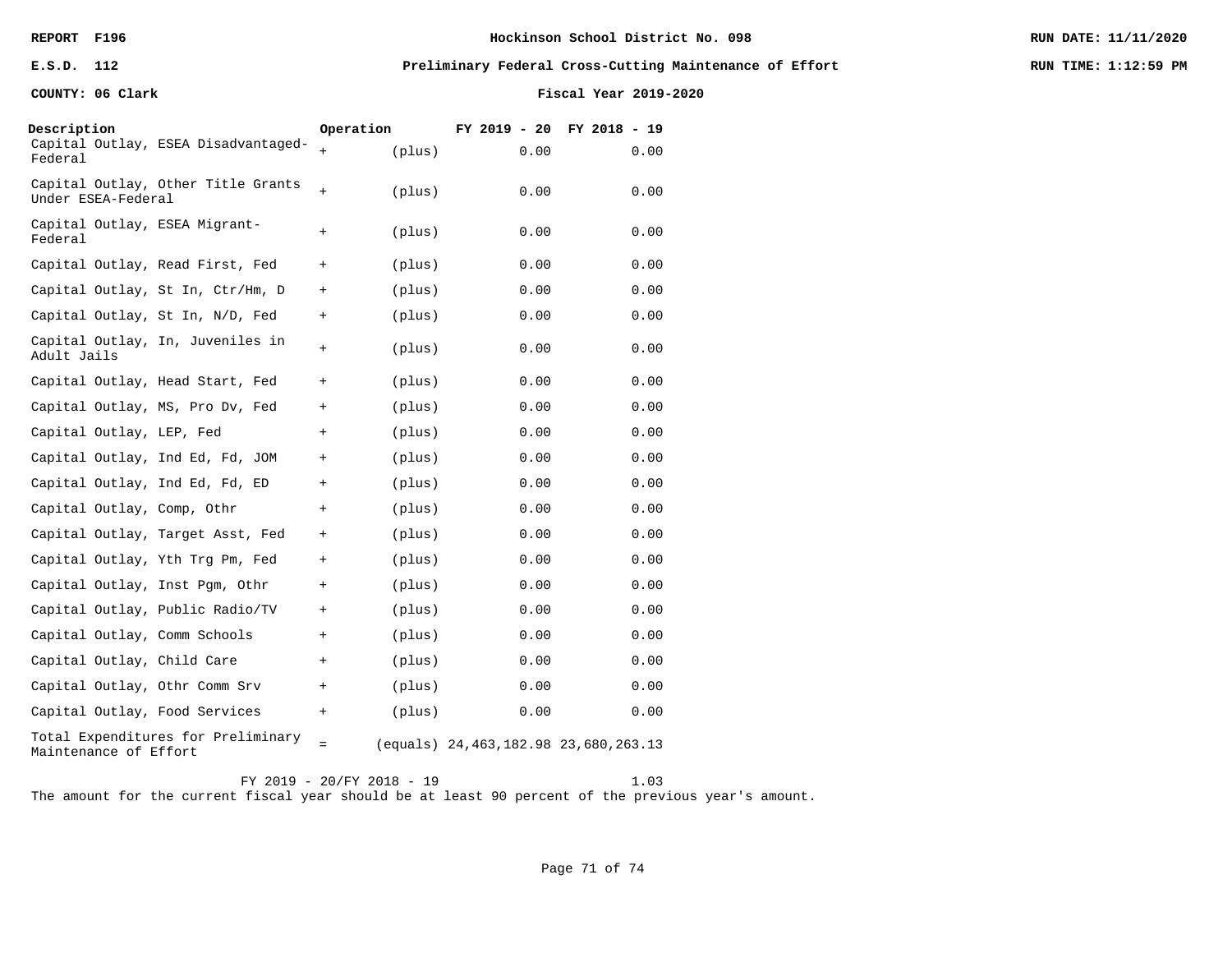## **E.S.D. 112 Preliminary Vocational Education Maintenance of Effort RUN TIME: 1:12:59 PM**

# **COUNTY: 06 Clark Fiscal Year 2019-2020**

| Description                                                    | Operation        | $FY$ 2019 - 20 | FY 2018 - 19 |
|----------------------------------------------------------------|------------------|----------------|--------------|
| Program 31, Vocational--Basic State                            | + (plus)         | 324,578.39     | 271,554.12   |
| Program 34, Middle School Career and Technical Education-State | + (plus)         | 89,966.43      | 86,642.38    |
| Program 38, Vocational--Federal                                | + (plus)         | 0.00           | 0.00         |
| Program 39, Vocational--Other Categorical                      | + (plus)         | 0.00           | 0.00         |
| Program 45, Skill Center--State                                | + (plus)         | 0.00           | 0.00         |
| Program 46, Skill Center--Federal                              | + (plus)         | 0.00           | 0.00         |
| Secondary Vocational Education Revenue                         | - (minus)        | 0.00           | 0.00         |
| Skill Center Revenue                                           | - (minus)        | 0.00           | 0.00         |
| Secondary Vocational Education Revenue                         | - (minus)        | 0.00           | 0.00         |
| Total Expenditures for Preliminary Maintenance of Effort       | $=$ equals       | 414,544.82     | 358,196.50   |
|                                                                | FY 19-20 / 18-19 |                | 1.15         |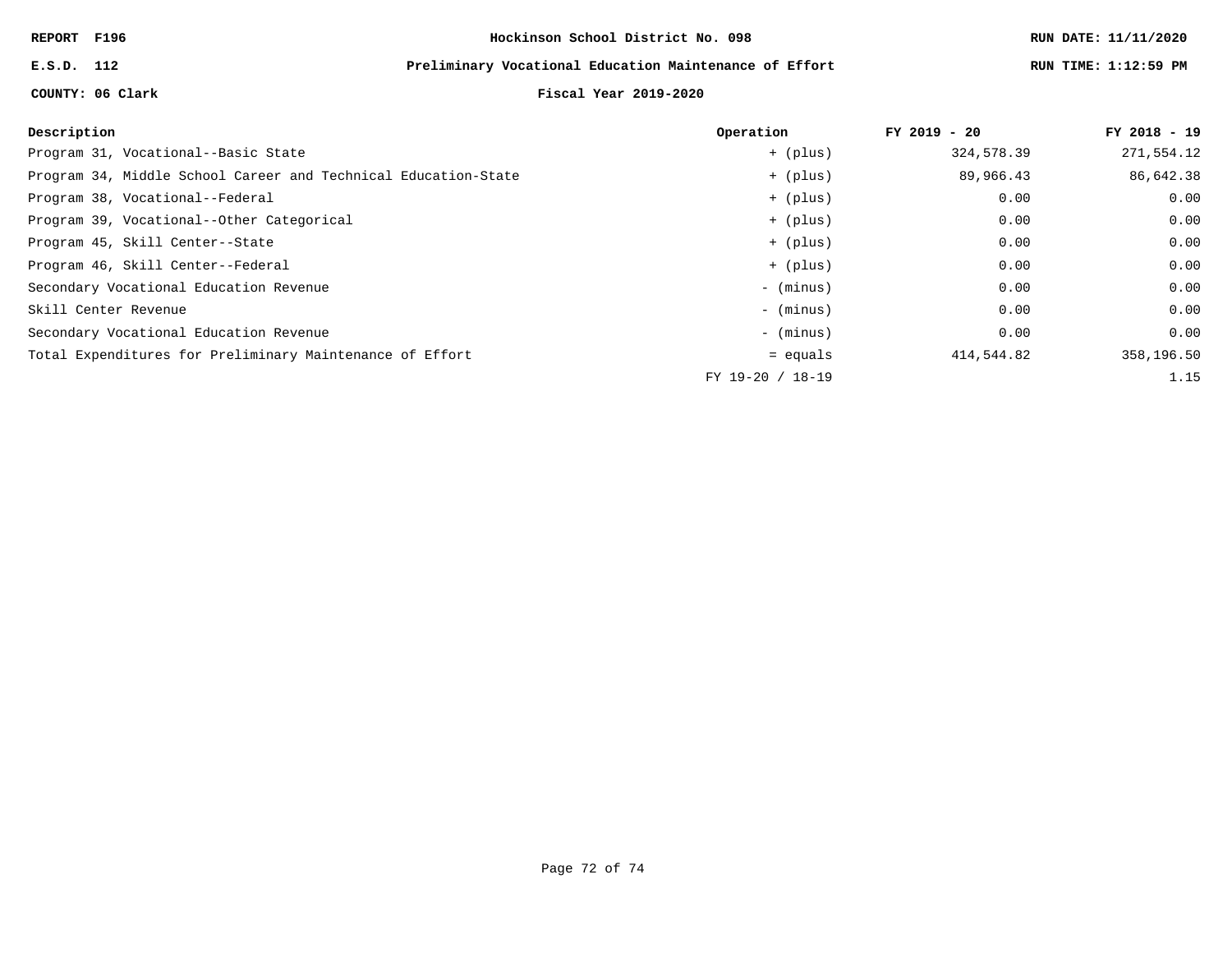**COUNTY: 06 Clark**

**E.S.D. 112 Financial Edit Report Fiscal Year 2019-2020 RUN TIME: 1:12:59 PM**

### **GENERAL FUND**

| Type          | Number | Message                                                                                                                                                                                                                    | Amount 1      | Amount 2      |
|---------------|--------|----------------------------------------------------------------------------------------------------------------------------------------------------------------------------------------------------------------------------|---------------|---------------|
| Informational | 1.585  | On the Special Education Maintenance of Effort test, ONE of the<br>values on line 5, 8, 10, OR 12 is zero or a positive number. Your<br>district has passed the Preliminary Special Education MOE test.<br>"Good job" 987. | 1,721.34      |               |
| Informational | 1.585  | On the Special Education Maintenance of Effort test, ONE of the<br>values on line 5, 8, 10, OR 12 is zero or a positive number. Your<br>district has passed the Preliminary Special Education MOE test.<br>"Good job" 990. | 80, 313.88    |               |
| Informational | 1.588  | Your district has passed the Preliminary Federal Cross-Cutting<br>MOE. Current year aggregate expenditures are greater than the<br>previous year aggregate expenditures. *Good job*                                        | 24,429,951.72 | 23,654,277.87 |
| Informational | 1,600  | On the Data Requirements for Supplemental Reports the mitigation<br>fees item is blank. Did your district receive mitigation fees<br>revenue this year?                                                                    | 0.00          | 0.00          |
| Informational | 1.613  | On Data Requirements for Supplemental Reports for Program 55-<br>Learning Assistance-High Poverty expenditure is blank. Did your<br>district incur LAP High Poverty expenditures?                                          | 0.00          | 0.00          |

#### **ASSOCIATED STUDENT BODY FUND**

Associated Student Body Fund: Cleared all edits

## **DEBT SERVICE FUND**

Debt Service Fund: Cleared all edits

### **CAPITAL PROJECTS FUND**

| Type          | Number | Message                                                | Amount      | Amount 2 |
|---------------|--------|--------------------------------------------------------|-------------|----------|
| Informational |        | Your district has a negative CPF revenue account 1500. | $-3.642.02$ |          |

#### **TRANSPORTATION VEHICLE FUND**

Transportation Vehicle Fund: Cleared all edits